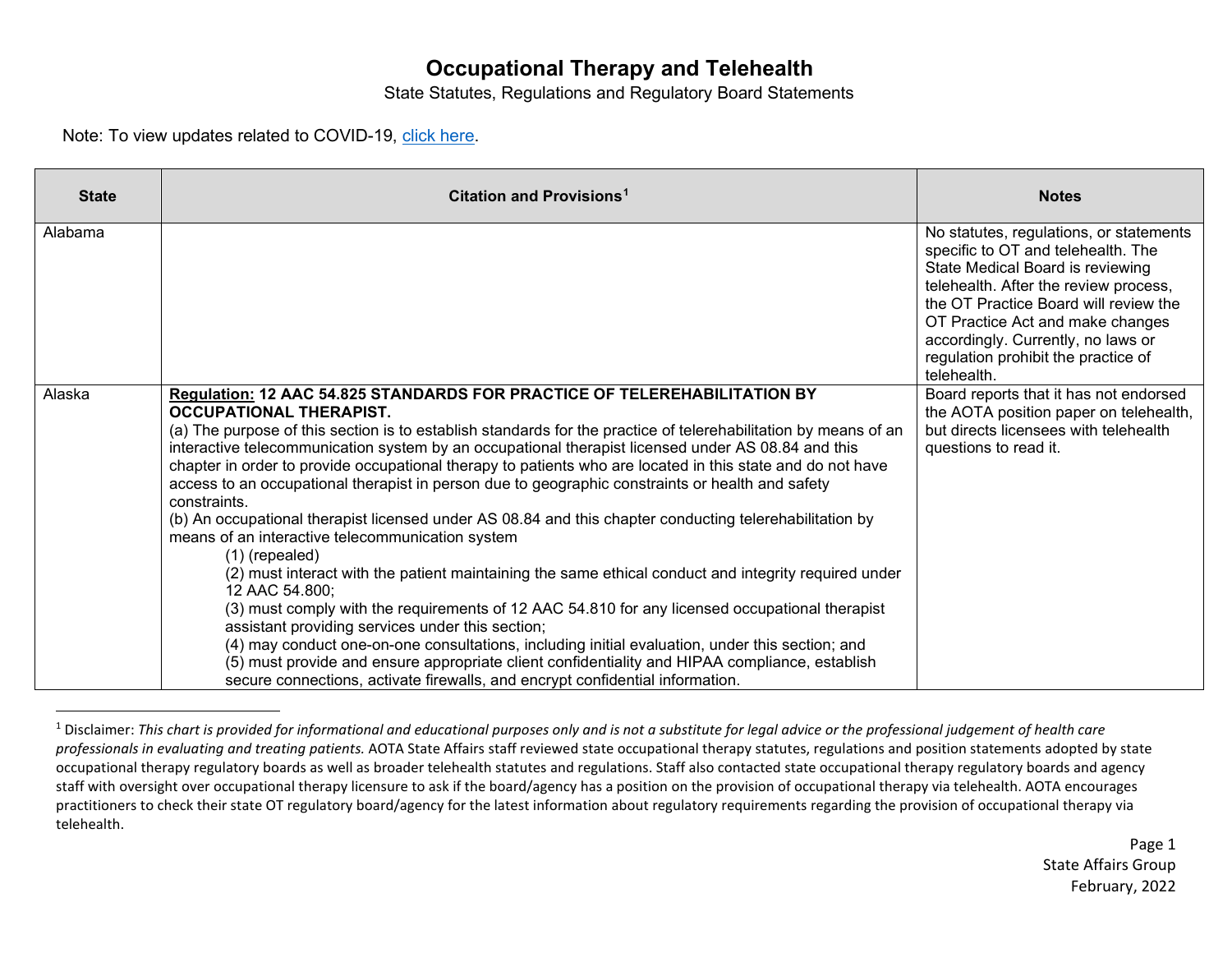| <b>State</b> | Citation and Provisions <sup>1</sup>                                                                                                                                                                                                                                                                                                                                                                                                                                                                                                                                                                                                                                                                                                                                                                                                                                                                                                                                                                                                                                                                                                                                                                                                                                                                                                                                                           | <b>Notes</b>                                                              |
|--------------|------------------------------------------------------------------------------------------------------------------------------------------------------------------------------------------------------------------------------------------------------------------------------------------------------------------------------------------------------------------------------------------------------------------------------------------------------------------------------------------------------------------------------------------------------------------------------------------------------------------------------------------------------------------------------------------------------------------------------------------------------------------------------------------------------------------------------------------------------------------------------------------------------------------------------------------------------------------------------------------------------------------------------------------------------------------------------------------------------------------------------------------------------------------------------------------------------------------------------------------------------------------------------------------------------------------------------------------------------------------------------------------------|---------------------------------------------------------------------------|
|              | <b>Regulation: 12 AAC 54.990 DEFINITIONS</b><br>In this chapter and in AS 08.84:<br>(5) "HIPAA compliance" means compliance with 42 U.S.C. 300gg (Health Insurance Portability and<br>Accountability Act of 1996);<br>(6) "interactive telecommunication system"<br>(A) means audio and video equipment that permits a two-way, real time communication<br>between a therapist licensed under AS 08.84 and this chapter and a patient who is located<br>at a distant site in the state which is not in close proximity of the therapist;<br>(B) does not include<br>(i) electronic mail;<br>(ii) facsimile machine; or<br>(iii) telephone;<br>(7) "telerehabilitation" means the practice of therapy by a person licensed as a therapist under AS<br>08.84 and this chapter using an interactive telecommunication system.<br><b>Board Statement: Important Notice Regarding Telemedicine</b><br>Following SB74, businesses engaged in the practice of telemedicine are required to register for placement<br>on the Telemedicine Business Registry (TBR) through the Professional Licensing SectionPlease note<br>that the application is for businesses rather than individual licensees to register; if you have any questions<br>regarding scope of practice requirements or limitations regarding telemedicine, please contact the Board or<br>program's Occupational Licensing Examiner. |                                                                           |
| Arizona      |                                                                                                                                                                                                                                                                                                                                                                                                                                                                                                                                                                                                                                                                                                                                                                                                                                                                                                                                                                                                                                                                                                                                                                                                                                                                                                                                                                                                | No statutes, regulations, or statements<br>specific to OT and telehealth. |
| Arkansas     | Statute: Arkansas Code §17-80-402. Definitions.<br>(1) "Distant site" means the location of the healthcare professional delivering services through<br>telemedicine at the time the services are provided;<br>(2) "Healthcare professional" means a person who is licensed, certified, or otherwise authorized by<br>the laws of this state to administer health care in the ordinary course of the practice of his or her<br>profession;<br>(3) "Originating site" means a site at which a patient is located at the time healthcare services are<br>provided to him or her by means of telemedicine;<br>(A) "Professional relationship" means at minimum a relationship established between a<br>(4)<br>healthcare professional and a patient when:<br>(i) The healthcare professional has previously conducted an in-person examination<br>and is available to provide appropriate follow-up care, when necessary, at<br>medically necessary intervals;<br>(ii) The healthcare professional personally knows the patient and the patient's<br>relevant health status through an ongoing personal or professional relationship and                                                                                                                                                                                                                                                           |                                                                           |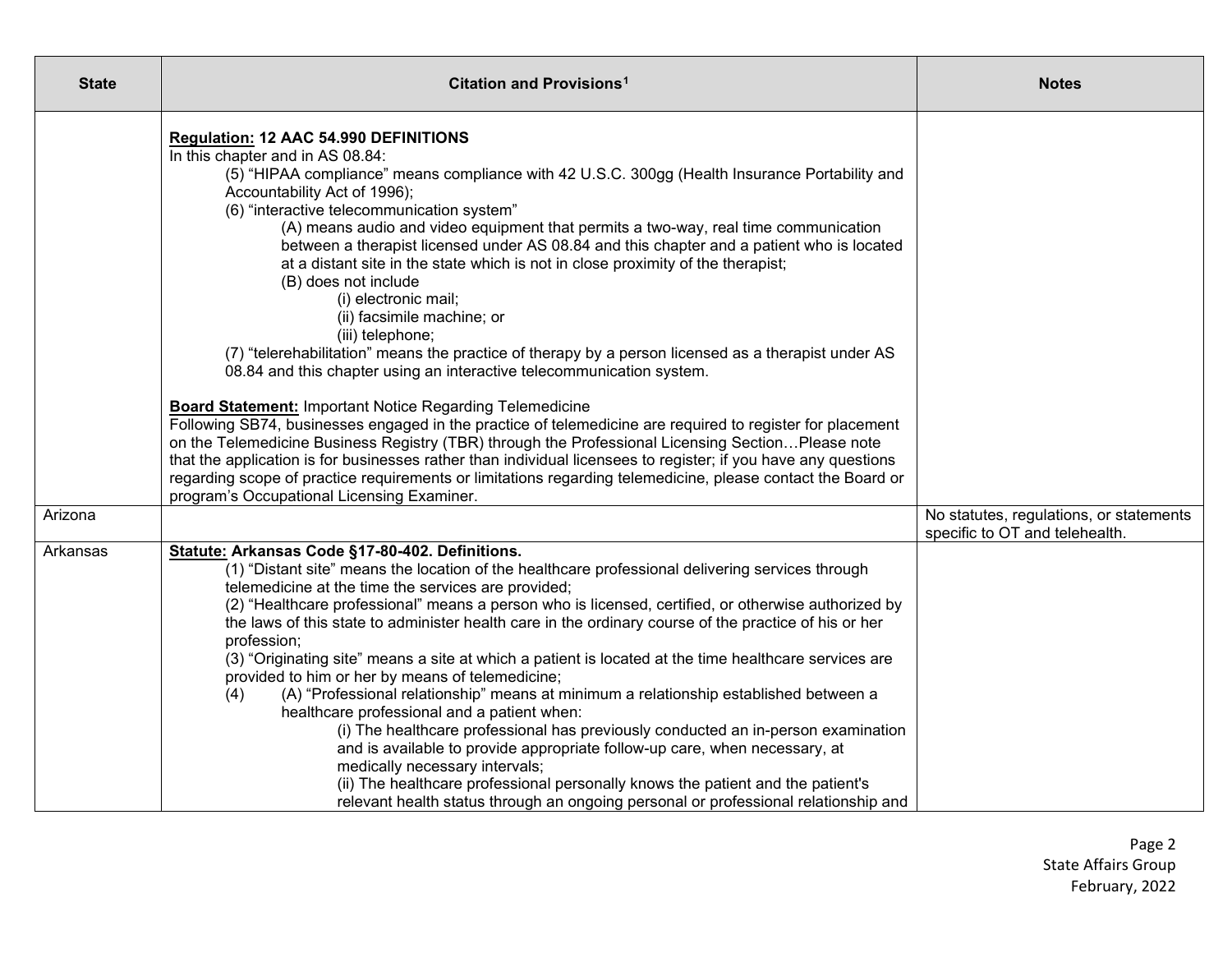| <b>State</b> | <b>Citation and Provisions<sup>1</sup></b>                                                                                                                                                                                                                                                                                                                                                                                                                                                                                                                                                                                                                                                                                                                                                                                                                                                                                                                                                                                                                                                                                                                                                                                                                                                                                                                                                                                                                                                                                                                                                                                                                                                                                                                                                                                                                                                                                                                                                                                                                                                                                                                                             | <b>Notes</b> |
|--------------|----------------------------------------------------------------------------------------------------------------------------------------------------------------------------------------------------------------------------------------------------------------------------------------------------------------------------------------------------------------------------------------------------------------------------------------------------------------------------------------------------------------------------------------------------------------------------------------------------------------------------------------------------------------------------------------------------------------------------------------------------------------------------------------------------------------------------------------------------------------------------------------------------------------------------------------------------------------------------------------------------------------------------------------------------------------------------------------------------------------------------------------------------------------------------------------------------------------------------------------------------------------------------------------------------------------------------------------------------------------------------------------------------------------------------------------------------------------------------------------------------------------------------------------------------------------------------------------------------------------------------------------------------------------------------------------------------------------------------------------------------------------------------------------------------------------------------------------------------------------------------------------------------------------------------------------------------------------------------------------------------------------------------------------------------------------------------------------------------------------------------------------------------------------------------------------|--------------|
|              | is available to provide appropriate follow-up care, when necessary, at medically<br>necessary intervals;<br>(iii) The treatment is provided by a healthcare professional in consultation with, or<br>upon referral by, another healthcare professional who has an ongoing relationship<br>with the patient and who has agreed to supervise the patient's treatment, including<br>follow-up care;<br>(iv) An on-call or cross-coverage arrangement exists with the patient's regular<br>treating healthcare professional or another healthcare professional who has<br>established a professional relationship with 8 the patient;<br>(v) A relationship exists in other circumstances as defined by rule of the Arkansas<br>State Medical Board for healthcare professionals under its jurisdiction and their<br>patients; or<br>(vi) A relationship exists in other circumstances as defined by rule of a licensing or<br>certification board for other healthcare professionals under the jurisdiction of the<br>appropriate board and their patients if the rules are no less restrictive than the<br>rules of the Arkansas State Medical Board;<br>(5) "Remote patient monitoring" means the use of synchronous or 18 asynchronous electronic<br>information and communication technology to collect personal health information and medical data<br>from a patient at an originating site that is transmitted to a healthcare professional at a distant site<br>for use in the treatment and management of medical conditions that require frequent monitoring;<br>(6) "Store-and-forward technology" means the asynchronous transmission of a patient's medical<br>information from a healthcare professional at an originating site to a healthcare professional at a<br>distant site; and<br>(A) "Telemedicine" means the use of electronic information and communication technology<br>(7)<br>to deliver healthcare services, including 29 without limitation the assessment, diagnosis,<br>consultation, treatment, education, care management, and self-management of a patient.<br>(B) "Telemedicine" includes store-and-forward technology and remote patient monitoring. |              |
|              | <b>Regulation: Arkansas State Medical Board Regulation 2.8</b><br>8. Requiring minimum standards for establishing Patient/Provider relationships. Provider is defined as a<br>person licensed by the Arkansas State Medical Board. A Provider exhibits gross negligence if he provides<br>and/or recommends any form of treatment, including prescribing legend drugs, without first establishing a<br>proper Patient/Provider relationship.<br>A. For purposes of this regulation, a proper Patient/Provider relationship, at a minimum requires<br>that:<br>A. The Provider performs a history and an "in person" physical examination of the<br>1.<br>patient adequate to establish a diagnosis and identify underlying conditions and/or<br>contraindications to the treatment recommended/provided, OR                                                                                                                                                                                                                                                                                                                                                                                                                                                                                                                                                                                                                                                                                                                                                                                                                                                                                                                                                                                                                                                                                                                                                                                                                                                                                                                                                                            |              |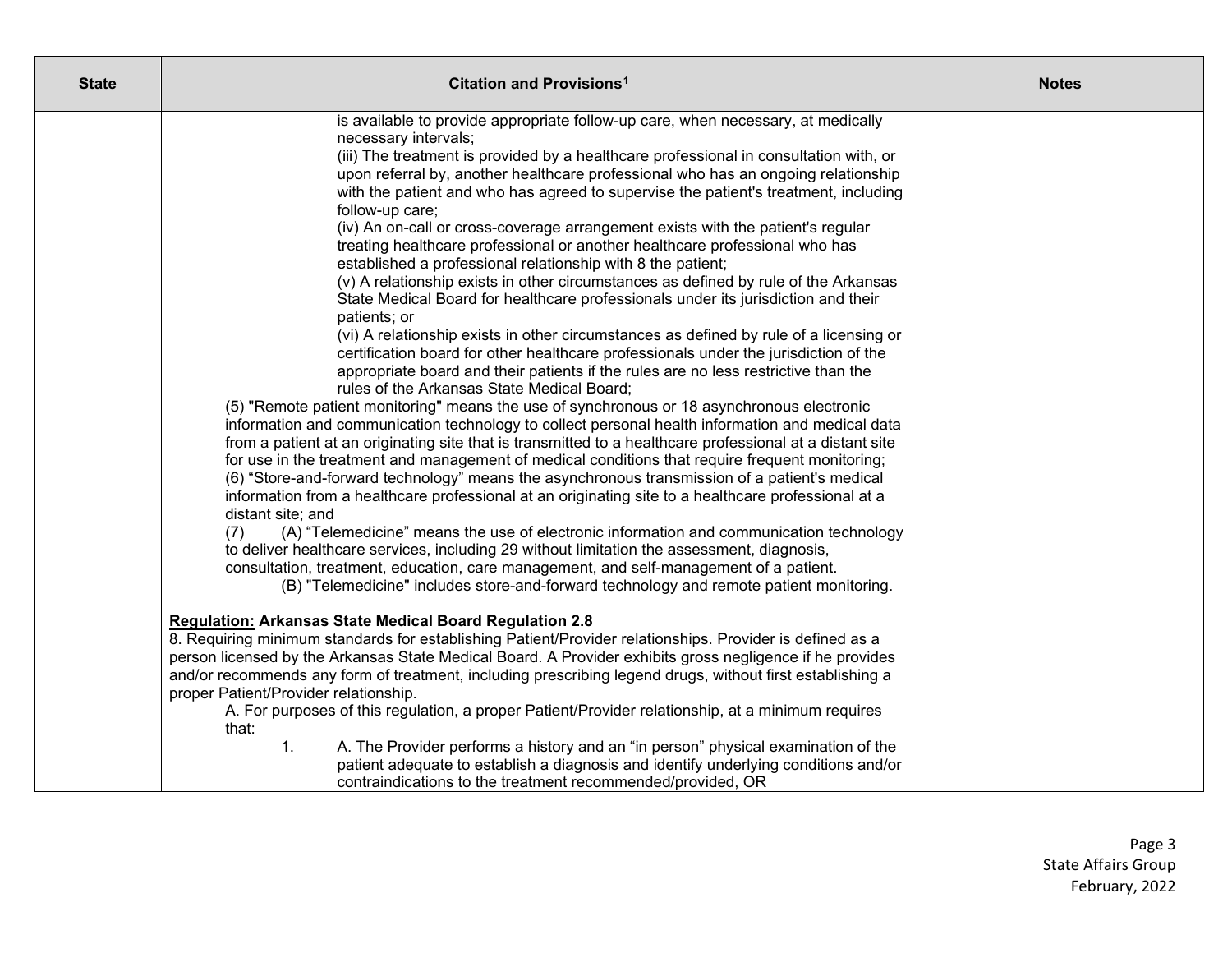| <b>State</b> | Citation and Provisions <sup>1</sup>                                                                                                | <b>Notes</b> |
|--------------|-------------------------------------------------------------------------------------------------------------------------------------|--------------|
|              | B The Provider performs a face to face examination using real time audio and                                                        |              |
|              | visual telemedicine technology that provides information at least equal to                                                          |              |
|              | such information as would have been obtained by an in-person examination; OR                                                        |              |
|              | C The Provider personally knows the patient and the patient's general health                                                        |              |
|              | status through an "ongoing" personal or professional relationship;                                                                  |              |
|              | 2. Appropriate follow-up be provided or arranged, when necessary, at medically necessary<br>intervals.                              |              |
|              | B. For the purposes of this regulation, a proper Patient/Provider relationship is deemed to exist in                                |              |
|              | the following situations:                                                                                                           |              |
|              | 1. When treatment is provided in consultation with, or upon referral by, another Provider                                           |              |
|              | who has an ongoing relationship with the patient, and who has agreed to supervise the                                               |              |
|              | patient's treatment, including follow up care and the use of any prescribed medications.                                            |              |
|              | 2. On-call or cross-coverage situations arranged by the patient's treating Provider.                                                |              |
|              | C. Exceptions – Recognizing a Provider's duty to adhere to the applicable standard of care, the                                     |              |
|              | following situations are hereby excluded from the requirement of this regulation:                                                   |              |
|              | 1. Emergency situations where the life or health of the patient is in danger or imminent                                            |              |
|              | danger.                                                                                                                             |              |
|              | 2. Simply providing information of a generic nature not meant to be specific to an individual                                       |              |
|              | patient.<br>3. This Regulation does not apply to prescriptions written or medications issued for use in                             |              |
|              | expedited heterosexual partner therapy for the sexually transmitted diseases of gonorrhea                                           |              |
|              | and/or chlamydia.                                                                                                                   |              |
|              | 4. This Regulation does not apply to the administration of vaccines containing tetanus                                              |              |
|              | toxoid (e.g., DTaP, DTP, DT, Tdap, Td, or TT) or inactive influenza vaccines                                                        |              |
|              | Regulation: Arkansas State Medical Board Regulation 38                                                                              |              |
|              | Requirement for all services provided by Providers using telemedicine:                                                              |              |
|              | 1. A Patient/Provider relationship must be established in accordance with Regulation 2.8 before the                                 |              |
|              | delivery of services via telemedicine. Provider is defined as a person licensed by the Arkansas State                               |              |
|              | Medical Board. A patient completing a medical history online and forwarding it to a Provider is not sufficient                      |              |
|              | to establish the relationship, nor does it qualify as store-and-forward technology.                                                 |              |
|              | 2. The following requirements apply to all services provided by Providers using telemedicine:                                       |              |
|              | A. The practice of medicine via telemedicine shall be held to the same standards of care as                                         |              |
|              | traditional in-person encounters.                                                                                                   |              |
|              | B. The Provider must obtain a detailed explanation of the patient's complaint from the patient or the                               |              |
|              | patient's treating Provider.<br>C. If a decision is made to provide treatment, the Provider must agree to accept responsibility for |              |
|              | the care of the patient.                                                                                                            |              |
|              | D. If follow-up care is indicated, the Provider must agree to provide or arrange for such follow-up                                 |              |
|              | care.                                                                                                                               |              |
|              |                                                                                                                                     |              |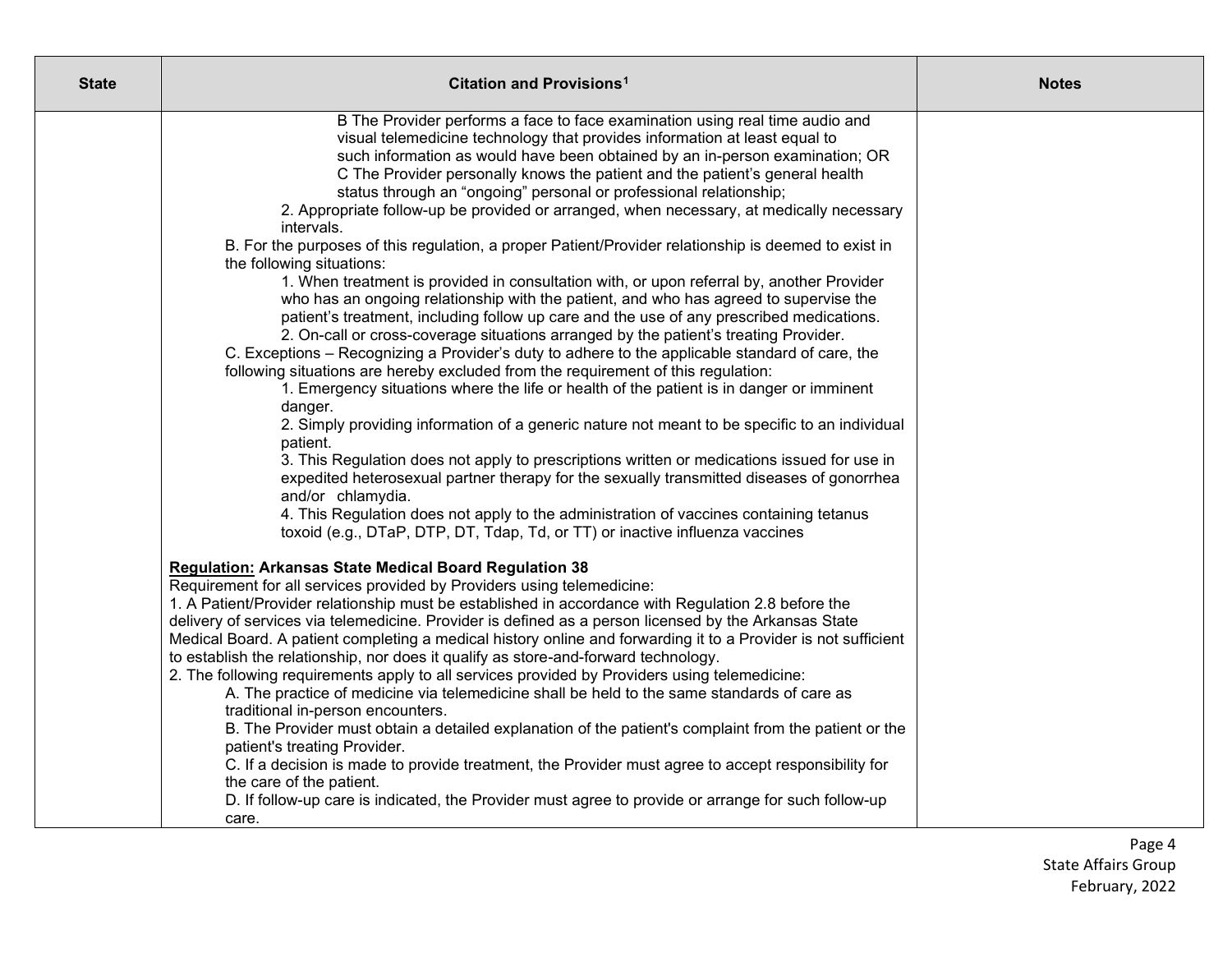| <b>State</b> | Citation and Provisions <sup>1</sup>                                                                                                                                                                                                                                                                                                                                                                                                                                                                                                                                                                                                                                                                                                                                                                                                                                                                                                                                                                                                                                                                                                                                                                                                                                                                                                                                                                                        | <b>Notes</b> |
|--------------|-----------------------------------------------------------------------------------------------------------------------------------------------------------------------------------------------------------------------------------------------------------------------------------------------------------------------------------------------------------------------------------------------------------------------------------------------------------------------------------------------------------------------------------------------------------------------------------------------------------------------------------------------------------------------------------------------------------------------------------------------------------------------------------------------------------------------------------------------------------------------------------------------------------------------------------------------------------------------------------------------------------------------------------------------------------------------------------------------------------------------------------------------------------------------------------------------------------------------------------------------------------------------------------------------------------------------------------------------------------------------------------------------------------------------------|--------------|
|              | E. A Provider using telemedicine may NOT issue a prescription for any controlled substances<br>defined as any scheduled medication under schedules II through V unless the Provider has seen<br>the patient for an in-person exam or unless a relationship exists through consultation or referral;<br>on-call or cross-coverage situations; or through an ongoing personal or professional relationship.<br>F. The Provider must keep a documented medical record, including medical history.<br>G. At the patient's request, the Provider must make available to the patient an electronic or<br>hardcopy version of the patient's medical record documenting the encounter. Additionally, unless<br>the patient declines to consent, the Provider must forward a copy of the record of the encounter to<br>the patient's regular treating Provider if that Provider is not the same one delivering the service via<br>telemedicine.<br>H. Services must be delivered in a transparent manner, including providing access to information<br>identifying the Provider in advance of the encounter, with licensure and board certifications, as well<br>as patient financial responsibilities.                                                                                                                                                                                                                              |              |
|              | I. If the patient, at the recommendation of the Provider, needs to be seen in person for their current<br>medical issue, the Provider must arrange to see the patient in person or direct the patient to their<br>regular treating Provider or other appropriate provider if the patient does not have a treating<br>Provider. Such recommendation shall be documented in the patient's medical record.<br>J. Providers who deliver services through telemedicine must establish protocols for referrals for<br>emergency services.<br>K. All Providers providing care via telemedicine to a patient located within the State of Arkansas<br>shall be licensed to practice medicine in the State of Arkansas.<br>L. A physician shall not issue a written medical marijuana certification to a patient based on an<br>assessment performed through telemedicine.                                                                                                                                                                                                                                                                                                                                                                                                                                                                                                                                                            |              |
| California   | Regulation: California Code of Regulations Title 16, Division 39, Article 8, Section 4172<br>(a) In order to provide occupational therapy services via telehealth as defined in Section 2290.5 of the<br>Code, an occupational therapist or occupational therapy assistant providing services to a patient or client in<br>this State must have a valid and current license issued by the Board.<br>(b) An occupational therapist shall inform the patient or client about occupational therapy services via<br>telehealth and obtain consent prior to delivering those services, consistent with Section 2290.5 of the Code.<br>(c) An occupational therapist shall determine whether an in-person evaluation or in-person interventions<br>are necessary considering: the complexity of the patient's/client's condition; his or her own knowledge,<br>skills, and abilities; the nature and complexity of the intervention; the requirements of the practice setting;<br>and the patient's/client's context and environment.<br>(d) An occupational therapist or occupational therapy assistant providing occupational therapy services via<br>telehealth must:<br>(1) Exercise the same standard of care when providing occupational therapy services via telehealth<br>as with any other mode of delivery of occupational therapy services;<br>(2) Provide services consistent with section 2570.2(k) of the Code; and |              |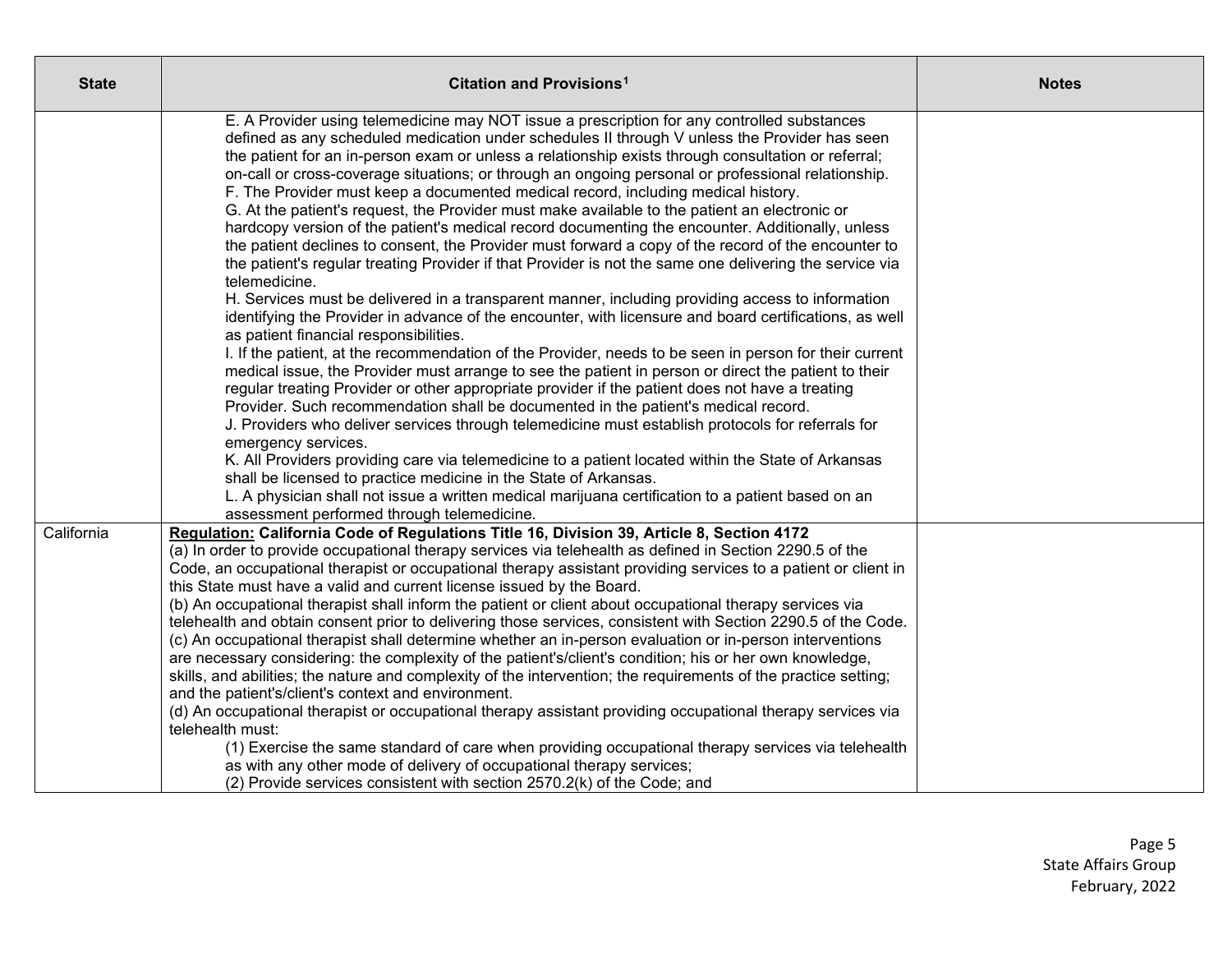| <b>State</b> | Citation and Provisions <sup>1</sup>                                                                                                                                                                                                                                                                                                                                                                                                                                                                                                                                                                                                                                                                                                                                                                                                                                                                                                                                                                                                                                                                                                                                     | <b>Notes</b>                                                                                          |
|--------------|--------------------------------------------------------------------------------------------------------------------------------------------------------------------------------------------------------------------------------------------------------------------------------------------------------------------------------------------------------------------------------------------------------------------------------------------------------------------------------------------------------------------------------------------------------------------------------------------------------------------------------------------------------------------------------------------------------------------------------------------------------------------------------------------------------------------------------------------------------------------------------------------------------------------------------------------------------------------------------------------------------------------------------------------------------------------------------------------------------------------------------------------------------------------------|-------------------------------------------------------------------------------------------------------|
|              | (3) Comply with all other provisions of the Occupational Therapy Practice Act and its attending<br>regulations, including the ethical standards of practice set forth in section 4170, as well as any                                                                                                                                                                                                                                                                                                                                                                                                                                                                                                                                                                                                                                                                                                                                                                                                                                                                                                                                                                    |                                                                                                       |
|              | other applicable provisions of law.<br>(e) Failure to comply with these regulations shall be considered unprofessional conduct as set forth in the<br>Occupational Therapy Practice Act.                                                                                                                                                                                                                                                                                                                                                                                                                                                                                                                                                                                                                                                                                                                                                                                                                                                                                                                                                                                 |                                                                                                       |
| Colorado     | Statute: Colorado Revised Statutes §12-40.5-103. Definitions.<br>(9) "Occupational therapy" means the therapeutic use of everyday life activities with individuals or groups<br>for the purpose of participation in roles and situations in home, school, workplace, community, and other                                                                                                                                                                                                                                                                                                                                                                                                                                                                                                                                                                                                                                                                                                                                                                                                                                                                                | No regulations have been promulgated<br>as of the date this chart has been<br>updated.                |
|              | settings. The practice of occupational therapy includes:<br>(c) Interventions and procedures to promote or enhance safety and performance in activities of<br>daily living, instrumental activities of daily living, education, work, play, leisure, and social<br>participation, including:                                                                                                                                                                                                                                                                                                                                                                                                                                                                                                                                                                                                                                                                                                                                                                                                                                                                             |                                                                                                       |
|              | (XIV) The use of telehealth pursuant to rules as may be adopted by the director.                                                                                                                                                                                                                                                                                                                                                                                                                                                                                                                                                                                                                                                                                                                                                                                                                                                                                                                                                                                                                                                                                         |                                                                                                       |
| Connecticut  | Statute: Title 19a, Section 906 Telehealth services.                                                                                                                                                                                                                                                                                                                                                                                                                                                                                                                                                                                                                                                                                                                                                                                                                                                                                                                                                                                                                                                                                                                     | No OT specific statute or regulation,                                                                 |
|              | (a) As used in this section:<br>(1) "Asynchronous" means any transmission to another site for review at a later time that uses a<br>camera or other technology to capture images or data to be recorded.<br>(2) "Facility fee" has the same meaning as in section 19a-508c.<br>(3) "Health record" means the record of individual, health-related information that may include, but<br>need not be limited to, continuity of care documents, discharge summaries and other information or<br>data relating to a patient's demographics, medical history, medication, allergies, immunizations,<br>laboratory test results, radiology or other diagnostic images, vital signs and statistics.<br>(4) "Medical history" means information, including, but not limited to, a patient's past illnesses,<br>medications, hospitalizations, family history of illness if known, the name and address of the<br>patient's primary care provider if known and other matters relating to the health condition of<br>the patient at the time of a telehealth interaction.<br>(5) "Medication-assisted treatment" means the use of medications approved by the federal Food         | but statute does use a definition of<br>telehealth provider that includes<br>occupational therapists. |
|              | and Drug Administration, in combination with counseling and behavioral therapies, to provide a<br>whole-patient approach to the treatment of substance use disorders.<br>(6) "Originating site" means a site at which a patient is located at the time health care services are<br>provided to the patient by means of telehealth.<br>(7) "Peripheral devices" means the instruments a telehealth provider uses to perform a patient<br>exam, including, but not limited to, stethoscope, otoscope, ophthalmoscope, sphygmomanometer,<br>thermometer, tongue depressor and reflex hammer.<br>(8) "Remote patient monitoring" means the personal health and medical data collection from a<br>patient in one location via electronic communication technologies that is then transmitted to a<br>telehealth provider located at a distant site for the purpose of health care monitoring to assist the<br>effective management of the patient's treatment, care and related support.<br>(9) "Store and forward transfer" means the asynchronous transmission of a patient's medical<br>information from an originating site to the telehealth provider at a distant site. |                                                                                                       |

Page 6 State Affairs Group February, 2022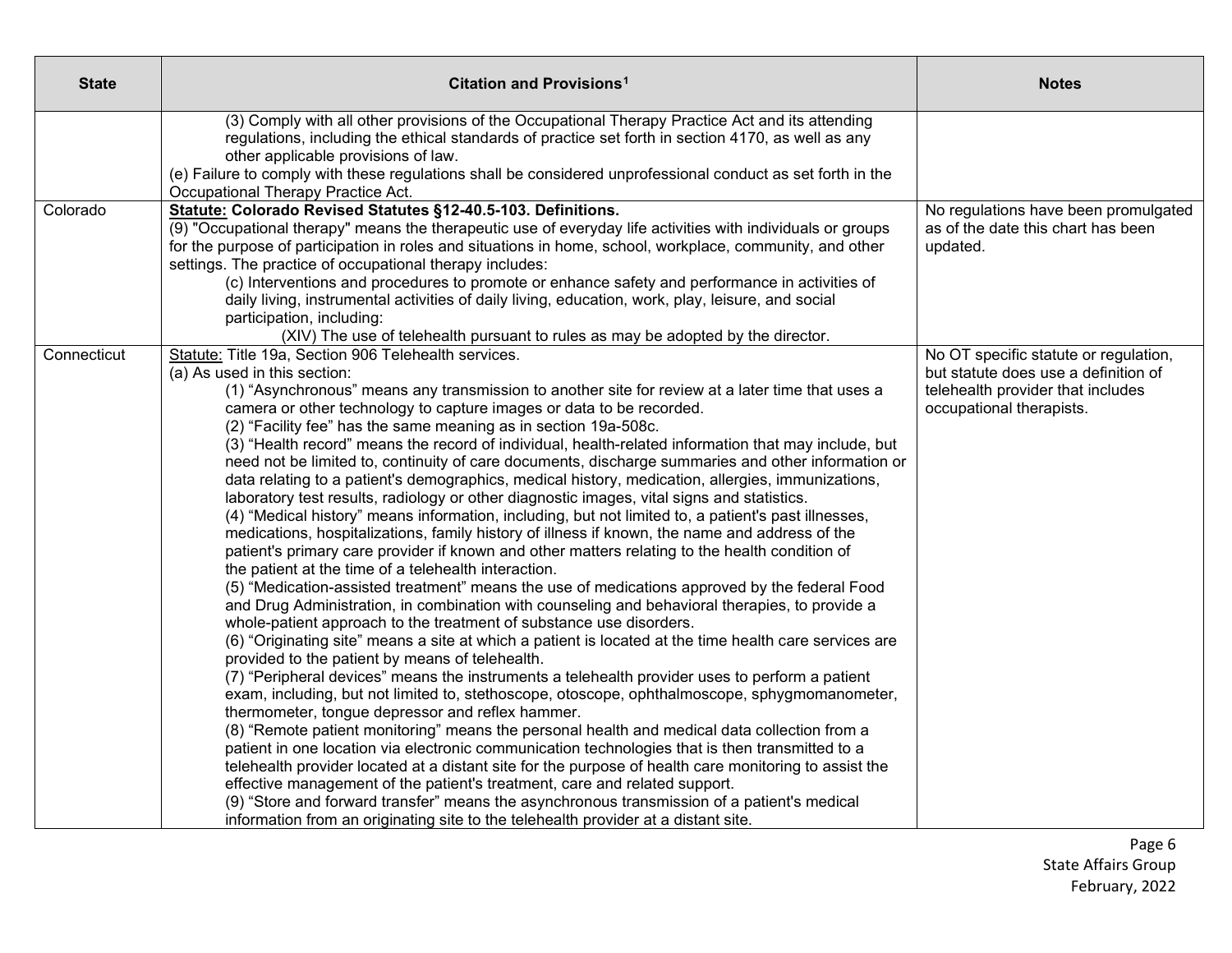| <b>State</b> | Citation and Provisions <sup>1</sup>                                                                                                                                                                                                                                                                                                                                                                                                                                                                                                                                                                                                                                                                                                                                                                                                                                                                                                                                                                                                                                                                                                                                                                                                                                                                                                                                                                                                                                                                                                                                                                                                                                                                                                                                                                                                                                                                                                                                                                                                                                                                                                                                                                                                                                                                                                                                                                                                                                                                                                                                                                                                                                                                                                                                                                                                                                                                                                                                                                                                                                                                                                                                                                                                                                                                                                                                                                                                                                         | <b>Notes</b> |
|--------------|------------------------------------------------------------------------------------------------------------------------------------------------------------------------------------------------------------------------------------------------------------------------------------------------------------------------------------------------------------------------------------------------------------------------------------------------------------------------------------------------------------------------------------------------------------------------------------------------------------------------------------------------------------------------------------------------------------------------------------------------------------------------------------------------------------------------------------------------------------------------------------------------------------------------------------------------------------------------------------------------------------------------------------------------------------------------------------------------------------------------------------------------------------------------------------------------------------------------------------------------------------------------------------------------------------------------------------------------------------------------------------------------------------------------------------------------------------------------------------------------------------------------------------------------------------------------------------------------------------------------------------------------------------------------------------------------------------------------------------------------------------------------------------------------------------------------------------------------------------------------------------------------------------------------------------------------------------------------------------------------------------------------------------------------------------------------------------------------------------------------------------------------------------------------------------------------------------------------------------------------------------------------------------------------------------------------------------------------------------------------------------------------------------------------------------------------------------------------------------------------------------------------------------------------------------------------------------------------------------------------------------------------------------------------------------------------------------------------------------------------------------------------------------------------------------------------------------------------------------------------------------------------------------------------------------------------------------------------------------------------------------------------------------------------------------------------------------------------------------------------------------------------------------------------------------------------------------------------------------------------------------------------------------------------------------------------------------------------------------------------------------------------------------------------------------------------------------------------------|--------------|
|              | (10) "Synchronous" means real-time interactive technology.<br>(11) "Telehealth" means the mode of delivering health care or other health services via information<br>and communication technologies to facilitate the diagnosis, consultation and treatment, education,<br>care management and self-management of a patient's physical and mental health, and includes<br>(A) interaction between the patient at the originating site and the telehealth provider at a<br>distant site, and<br>(B) synchronous interactions, asynchronous store and forward transfers or remote patient<br>monitoring. Telehealth does not include the use of facsimile, audio-only telephone, texting<br>or electronic mail.<br>(12) "Telehealth provider" means any physician licensed under chapter 370, physical therapist<br>licensed under chapter 376, chiropractor licensed under chapter 372, naturopath licensed under<br>chapter 373, podiatrist licensed under chapter 375, occupational therapist licensed under chapter<br>376a, optometrist licensed under chapter 380, registered nurse or advanced practice registered<br>nurse licensed under chapter 378, physician assistant licensed under chapter 370, psychologist<br>licensed under chapter 383, marital and family therapist licensed under chapter 383a, clinical<br>social worker or master social worker licensed under chapter 383b, alcohol and drug counselor<br>licensed under chapter 376b, professional counselor licensed under chapter 383c, dietitian-<br>nutritionist certified under chapter 384b, speech and language pathologist licensed under chapter<br>399, respiratory care practitioner licensed under chapter 381a, audiologist licensed under chapter<br>397a or pharmacist licensed under chapter 400j, who is providing health care or other health<br>services through the use of telehealth within such person's scope of practice and in accordance<br>with the standard of care applicable to the profession.<br>(1) A telehealth provider shall only provide telehealth services to a patient when the telehealth<br>(b)<br>provider:<br>(A) Is communicating through real-time, interactive, two-way communication technology or<br>store and forward technologies;<br>(B) has access to, or knowledge of, the patient's medical history, as provided by the<br>patient, and the patient's health record, including the name and address of the patient's<br>primary care provider, if any;<br>(C) conforms to the standard of care applicable to the telehealth provider's profession and<br>expected for in-person care as appropriate to the patient's age and presenting condition,<br>except when the standard of care requires the use of diagnostic testing and performance of<br>a physical examination, such testing or examination may be carried out through the use of<br>peripheral devices appropriate to the patient's condition; and<br>(D) provides the patient with the telehealth's provider license number and contact<br>information.<br>(2) At the time of the telehealth provider's first telehealth interaction with a patient, the telehealth<br>provider shall inform the patient concerning the treatment methods and limitations of treatment<br>using a telehealth platform and, after providing the patient with such information, obtain the<br>patient's consent to provide telehealth services. The telehealth provider shall document such notice |              |
|              |                                                                                                                                                                                                                                                                                                                                                                                                                                                                                                                                                                                                                                                                                                                                                                                                                                                                                                                                                                                                                                                                                                                                                                                                                                                                                                                                                                                                                                                                                                                                                                                                                                                                                                                                                                                                                                                                                                                                                                                                                                                                                                                                                                                                                                                                                                                                                                                                                                                                                                                                                                                                                                                                                                                                                                                                                                                                                                                                                                                                                                                                                                                                                                                                                                                                                                                                                                                                                                                                              |              |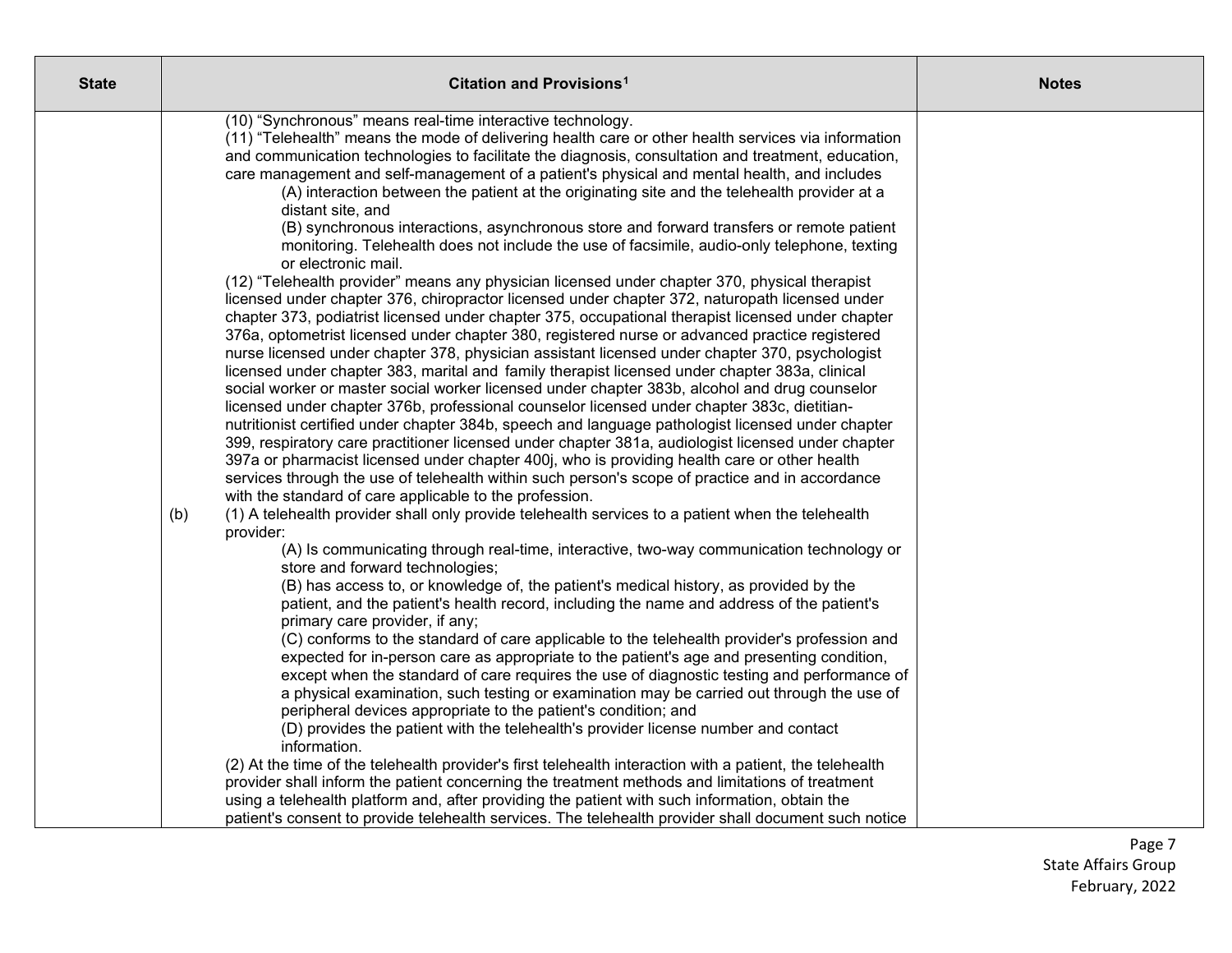| <b>State</b> | Citation and Provisions <sup>1</sup>                                                                                                                                                                                            | <b>Notes</b> |
|--------------|---------------------------------------------------------------------------------------------------------------------------------------------------------------------------------------------------------------------------------|--------------|
|              | and consent in the patient's health record. If a patient later revokes such consent, the telehealth                                                                                                                             |              |
|              | provider shall document the revocation in the patient's health record.                                                                                                                                                          |              |
|              | (c) Notwithstanding the provisions of this section or title 20, no telehealth provider shall prescribe any                                                                                                                      |              |
|              | schedule I, II or III controlled substance through the use of telehealth, except a schedule II or III controlled                                                                                                                |              |
|              | substance other than an opioid drug, as defined in section 20-14o, in a manner fully consistent with the                                                                                                                        |              |
|              | Ryan Haight Online Pharmacy Consumer Protection Act, 21 USC 829(e), as amended from time to time,                                                                                                                               |              |
|              | for the treatment of a person with a psychiatric disability or substance use disorder, as defined in section                                                                                                                    |              |
|              | 17a-458, including, but not limited to, medication-assisted treatment. A telehealth provider using telehealth<br>to prescribe a schedule II or III controlled substance pursuant to this subsection shall electronically submit |              |
|              | the prescription pursuant to section 21a-249.                                                                                                                                                                                   |              |
|              | (d) Each telehealth provider shall, at the time of the initial telehealth interaction, ask the patient whether the                                                                                                              |              |
|              | patient consents to the telehealth provider's disclosure of records concerning the telehealth interaction to                                                                                                                    |              |
|              | the patient's primary care provider. If the patient consents to such disclosure, the telehealth provider shall                                                                                                                  |              |
|              | provide records of all telehealth interactions to the patient's primary care provider, in a timely manner, in                                                                                                                   |              |
|              | accordance with the provisions of sections 20-7b to 20-7e, inclusive.                                                                                                                                                           |              |
|              | (e) Any consent required under this section shall be obtained from the patient, or the patient's legal                                                                                                                          |              |
|              | guardian, conservator or other authorized representative, as applicable.                                                                                                                                                        |              |
|              | (f) The provision of telehealth services and health records maintained and disclosed as part of a telehealth                                                                                                                    |              |
|              | interaction shall comply with the provisions of the Health Insurance Portability and Accountability Act of                                                                                                                      |              |
|              | 1996 P.L. 104-191, as amended from time to time.                                                                                                                                                                                |              |
|              | (g) Nothing in this section shall prohibit:                                                                                                                                                                                     |              |
|              | (1) A health care provider from providing on-call coverage pursuant to an agreement with another                                                                                                                                |              |
|              | health care provider or such health care provider's professional entity or employer;                                                                                                                                            |              |
|              | (2) a health care provider from consulting with another health care provider concerning a patient's                                                                                                                             |              |
|              | care;<br>(3) orders of health care providers for hospital outpatients or inpatients; or                                                                                                                                         |              |
|              | (4) the use of telehealth for a hospital inpatient, including for the purpose of ordering any                                                                                                                                   |              |
|              | medication or treatment for such patient in accordance with Ryan Haight Online Pharmacy                                                                                                                                         |              |
|              | Consumer Protection Act, 21 USC 829(e), as amended from time to time. For purposes of this                                                                                                                                      |              |
|              | subsection, "health care provider" means a person or entity licensed or certified pursuant to chapter                                                                                                                           |              |
|              | 370, 372, 373, 375, 376 to 376b, inclusive, 378, 379, 380, 381a, 383 to 383c, inclusive, 384b,                                                                                                                                  |              |
|              | 397a, 399 or 400j, or licensed or certified pursuant to chapter 368d or 384d.                                                                                                                                                   |              |
|              | (h) No telehealth provider shall charge a facility fee for telehealth services.                                                                                                                                                 |              |
| Delaware     | Statute: Title 24, Chapter 60, §6001 Definitions.                                                                                                                                                                               |              |
|              | As used in this chapter:                                                                                                                                                                                                        |              |
|              | (1) "Distant site" means a site at which a health-care provider legally allowed to practice in the state                                                                                                                        |              |
|              | is located while providing health-care services by means of telemedicine.                                                                                                                                                       |              |
|              | (2) "Health-care provider" means any person authorized to deliver clinical health-care services by                                                                                                                              |              |
|              | telemedicine and participate in telehealth pursuant to this chapter and regulations promulgated by                                                                                                                              |              |
|              | the respective professional boards listed in § 6002.                                                                                                                                                                            |              |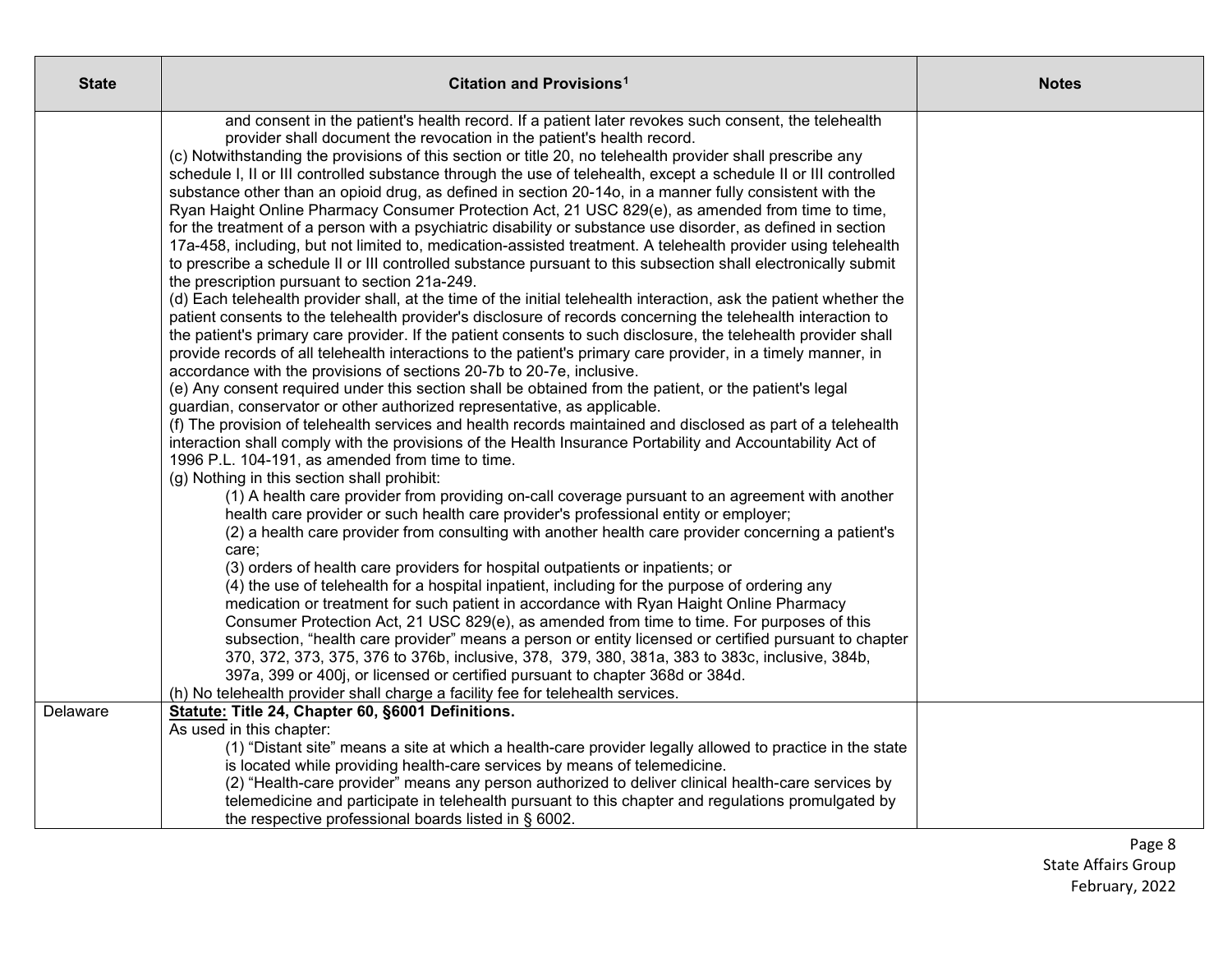| <b>State</b> | Citation and Provisions <sup>1</sup>                                                                                                                                                                                                                                                                                                                                                                                                                                                                                                                                                                                                                                                                                                                                                                                                                                                                                                                                                                                                                                                                                                                                                                                                                                                                                                                                                                                                                                                                                                                                                                                                                                                                                                                                        | <b>Notes</b> |
|--------------|-----------------------------------------------------------------------------------------------------------------------------------------------------------------------------------------------------------------------------------------------------------------------------------------------------------------------------------------------------------------------------------------------------------------------------------------------------------------------------------------------------------------------------------------------------------------------------------------------------------------------------------------------------------------------------------------------------------------------------------------------------------------------------------------------------------------------------------------------------------------------------------------------------------------------------------------------------------------------------------------------------------------------------------------------------------------------------------------------------------------------------------------------------------------------------------------------------------------------------------------------------------------------------------------------------------------------------------------------------------------------------------------------------------------------------------------------------------------------------------------------------------------------------------------------------------------------------------------------------------------------------------------------------------------------------------------------------------------------------------------------------------------------------|--------------|
|              | (3) "Originating site" means a site in Delaware at which a patient is located at the time health-care<br>services are provided to the patient by means of telemedicine or telehealth. Notwithstanding any<br>other provision of law, insurers and providers may agree to alternative siting arrangements deemed<br>appropriate by the parties.<br>(4) "Store and forward transfer" means the synchronous or asychronous transmission of a patient's<br>medical information either to or from an originating site or to or from the provider at the distant site,<br>but does not require the patient being present nor must it be in real time.<br>(5) "Telehealth" means the use of information and communications technologies consisting of<br>telephones, remote patient monitoring devices or other electronic means which support clinical<br>health-care, provider consultation, patient and professional health-related education, public health,<br>health administration, and other services as described in regulation.<br>(6) "Telemedicine" means a form, or subset, of telehealth, which includes the delivery of clinical<br>health-care services by means of real time 2-way audio (including audio-only conversations, if the<br>patient is not able to access the appropriate broadband service or other technology necessary to<br>establish an audio and visual connection), visual, or other telecommunications or electronic<br>communications, including the application of secure video conferencing or store and forward<br>transfer technology to provide or support health-care delivery, which facilitates the assessment,<br>diagnosis, consultation, treatment, education, care management and self-management of a<br>patient's health-care. |              |
|              | § 6002. Authorization to practice by telehealth and telemedicine.<br>(a) Health-care providers licensed by the following professional boards existing under this title are<br>authorized to deliver health-care services by telehealth and telemedicine subject to the provisions of this<br>chapter:<br>(1) The Board of Podiatry created pursuant to Chapter 5 of this title.<br>(2) The Board of Chiropractic created pursuant to Chapter 7 of this title.<br>(3) The Board of Medical Practice created pursuant Chapter 17 of this title.<br>(4) The State Board of Dentistry and Dental Hygiene created pursuant to Chapter 11 of this title.<br>(5) The Delaware Board of Nursing created pursuant to Chapter 19 of this title.<br>(6) The Board of Occupational Therapy Practice created pursuant to Chapter 20 of this title.<br>(7) The Board of Examiners in Optometry created pursuant to Chapter 21 of this title.<br>(8) The Board of Pharmacy created pursuant to Chapter 25 of this title.<br>(9) The Board of Mental Health and Chemical Dependency Professionals created pursuant to<br>Chapter 30 of this title.<br>(10) The Board of Examiners of Psychologists created pursuant to Chapter 35 of this title.<br>(11) The State Board of Dietetics/Nutrition created pursuant to Chapter 38 of this title.<br>(12) The Board of Social Work Examiners created pursuant to Chapter 39 of this title.<br>(b) A professional board listed in § 6002(a) of this title may promulgate or revise regulations and establish<br>or revise rules applicable to health-care providers under the professional Board's jurisdiction in order to<br>facilitate the provision of telehealth and telemedicine services consistent with this chapter.                    |              |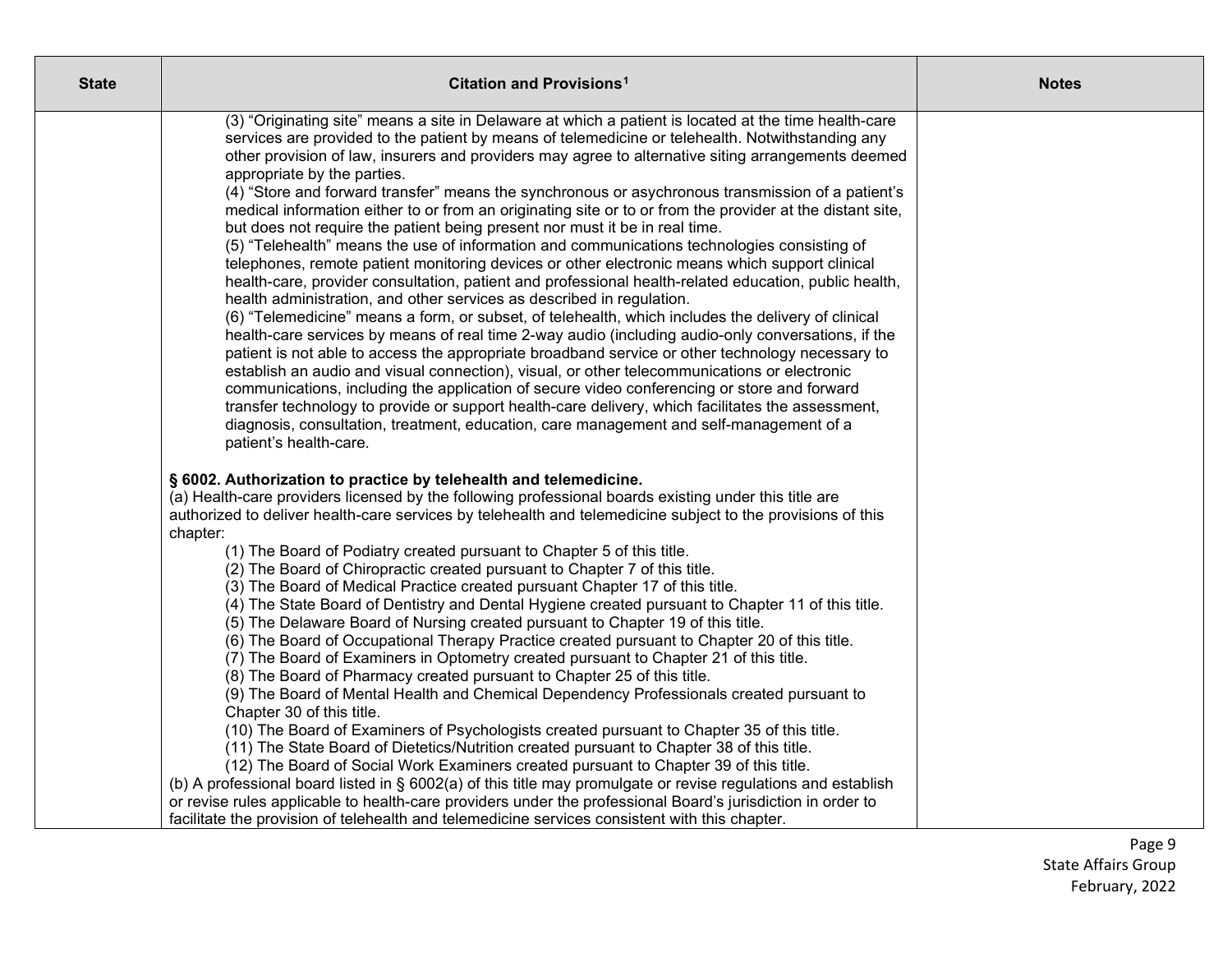| <b>State</b> | Citation and Provisions <sup>1</sup>                                                                                                                                                                                                                                                                                                                                                                                                                                                                                                                                                                                                                                                                                                                                                                                                                                                                                                                                                                                                                                                                                                                                                                                                                                                                                                                                                                                                                                                                                                                                                                                                                                                                                                                                                                                                                                                                                                                                                                                                                                                                                                                                                                                                                                                                                                                                                                                                                                                                                                                                                 | <b>Notes</b> |
|--------------|--------------------------------------------------------------------------------------------------------------------------------------------------------------------------------------------------------------------------------------------------------------------------------------------------------------------------------------------------------------------------------------------------------------------------------------------------------------------------------------------------------------------------------------------------------------------------------------------------------------------------------------------------------------------------------------------------------------------------------------------------------------------------------------------------------------------------------------------------------------------------------------------------------------------------------------------------------------------------------------------------------------------------------------------------------------------------------------------------------------------------------------------------------------------------------------------------------------------------------------------------------------------------------------------------------------------------------------------------------------------------------------------------------------------------------------------------------------------------------------------------------------------------------------------------------------------------------------------------------------------------------------------------------------------------------------------------------------------------------------------------------------------------------------------------------------------------------------------------------------------------------------------------------------------------------------------------------------------------------------------------------------------------------------------------------------------------------------------------------------------------------------------------------------------------------------------------------------------------------------------------------------------------------------------------------------------------------------------------------------------------------------------------------------------------------------------------------------------------------------------------------------------------------------------------------------------------------------|--------------|
|              | § 6003. Scope of practice; provider-patient relationship required.<br>(a) Except for the instances listed in this chapter, health-care providers may not deliver health-care<br>services by telehealth and telemedicine in the absence of a health-care provider-patient relationship. A<br>health-care provider-patient relationship may be established either in-person or through telehealth and<br>telemedicine but must include the following:<br>(1) Thorough verification and authentication of the location and, to the extent possible, identity of<br>the patient.<br>(2) Disclosure and validation of the provider's identity and credentials.<br>(3) Receipt of appropriate consent from a patient after disclosure regarding the delivery model and<br>treatment method or limitations, including informed consent regarding the use of telemedicine<br>technologies as required by paragraph (a)(5) of this section.<br>(4) Establishment of a diagnosis through the use of acceptable medical practices, such as patient<br>history, mental status examination, physical examination (unless not warranted by the patient's<br>mental condition), and appropriate diagnostic and laboratory testing to establish diagnoses, as well<br>as identification of underlying conditions or contra-indications, or both, for treatment recommended<br>or provided.<br>(5) Discussion with the patient of any diagnosis and supporting evidence as well as risks and<br>benefits of various treatment options.<br>(6) The availability of a distant site provider or other coverage of the patient for appropriate follow-<br>up care.<br>(7) A written visit summary provided to the patient.<br>(b) Health-care services delivered by telehealth and telemedicine may be synchronous or asynchronous<br>using store-and-forward technology. Telehealth and telemedicine services may be used to establish a<br>provider-patient relationship only if the provider determines that the provider is able to meet the same<br>standard of care as if the health-care services were being provided in-person.<br>(c) Treatment and consultation recommendations delivered by telehealth and telemedicine shall be subject<br>to the same standards of appropriate practice as those in traditional (in-person encounter) settings. In the<br>absence of a proper health-care provider-patient relationship, health-care providers are prohibited from<br>issuing prescriptions solely in response to an Internet questionnaire, an Internet consult, or a telephone<br>consult. |              |
|              | § 6004. Practice requirements.<br>(a) A health-care provider using telemedicine and telehealth technologies to deliver health-care services to<br>a patient must, prior to diagnosis and treatment, do at least one of the following:<br>(1) Provide an appropriate examination in-person.<br>(2) Require another Delaware-licensed health-care provider be present at the originating site with<br>the patient at the time of the diagnosis.<br>(3) Make a diagnosis using audio or visual communication.                                                                                                                                                                                                                                                                                                                                                                                                                                                                                                                                                                                                                                                                                                                                                                                                                                                                                                                                                                                                                                                                                                                                                                                                                                                                                                                                                                                                                                                                                                                                                                                                                                                                                                                                                                                                                                                                                                                                                                                                                                                                           |              |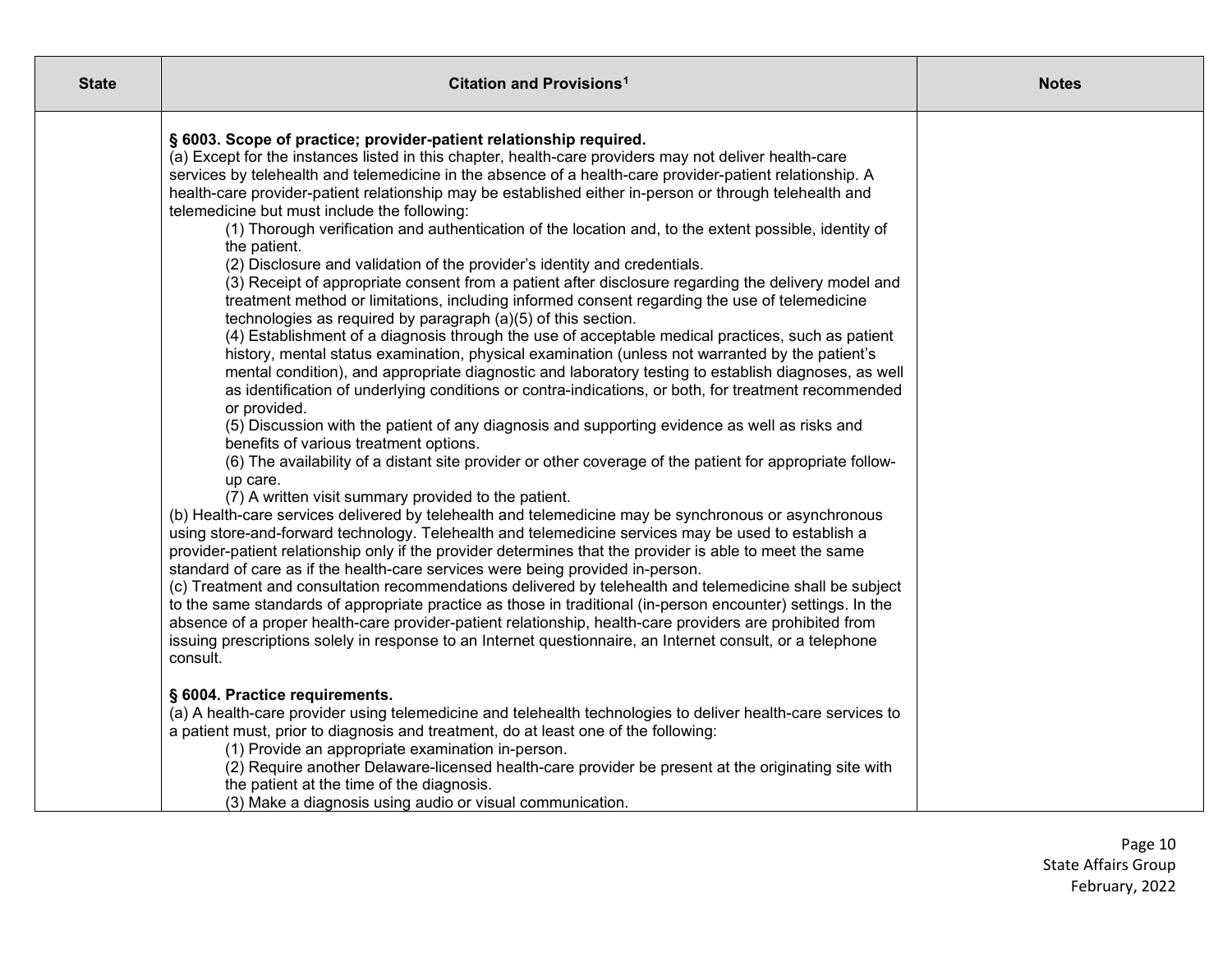| <b>State</b> | <b>Citation and Provisions<sup>1</sup></b>                                                                                                                                                                                                                                                                                                                                                                                                                                                                                                                                                                                                                                                                                                                                                                                                                                                                                                                                                                                                                                                                                                                                                                                                                                                                                                                                                                                                                                                                                                                                                                                                                                | <b>Notes</b> |
|--------------|---------------------------------------------------------------------------------------------------------------------------------------------------------------------------------------------------------------------------------------------------------------------------------------------------------------------------------------------------------------------------------------------------------------------------------------------------------------------------------------------------------------------------------------------------------------------------------------------------------------------------------------------------------------------------------------------------------------------------------------------------------------------------------------------------------------------------------------------------------------------------------------------------------------------------------------------------------------------------------------------------------------------------------------------------------------------------------------------------------------------------------------------------------------------------------------------------------------------------------------------------------------------------------------------------------------------------------------------------------------------------------------------------------------------------------------------------------------------------------------------------------------------------------------------------------------------------------------------------------------------------------------------------------------------------|--------------|
|              | (4) Meet the standard of service required by applicable professional societies in guidelines<br>developed for establishing a health-care provider-patient relationship as part of an evidenced-<br>based clinical practice in telemedicine.<br>(b) After a health-care provider-patient relationship is properly established in accordance with this section,<br>subsequent treatment of the same patient by the same health-care provider need not satisfy the limitations<br>of this section.<br>(c) A health-care provider treating a patient through telemedicine and telehealth must maintain complete<br>records of the patient's care and follow all applicable state and federal statutes and regulations for<br>recordkeeping, confidentiality, and disclosure to the patient.<br>(d) Telehealth and telemedicine services shall include, if required by the applicable professional board<br>listed in §6002(a) of this title, use of the Delaware Health Information Network (DHIN) in connection with<br>the practice.<br>(e) Nothing in this section shall be construed to limit the practice of radiology or pathology.<br>§ 6005. Exceptions.<br>(a) Telehealth and telemedicine may be practiced without a health-care provider-patient relationship during:<br>(1) Informal consultation performed by a health-care provider outside the context of a contractual<br>relationship and on an irregular or infrequent basis without the expectation or exchange of direct or<br>indirect compensation.<br>(2) Furnishing of assistance by a health-care provider in case of an emergency or disaster when                                                  |              |
|              | circumstances do not permit the establishment of a health-care provider-patient relationship prior to<br>the provision of care if no charge is made for the medical assistance.<br>(3) Episodic consultation by a specialist located in another jurisdiction who provides such<br>consultation services at the request of a licensed health-care professional.<br>(4) Circumstances which make it impractical for a patient to consult with the health-care provider in-<br>person prior to the delivery of telemedicine services.<br>(b) A mental health provider, behavioral health provider, or social worker licensed in another jurisdiction<br>who would be authorized to deliver health-care services by telehealth or telemedicine under this chapter if<br>licensed in this State pursuant to Chapter 30 (Mental Health and Chemical Dependency Professionals),<br>Chapter 35 (Psychologists), or Chapter 38 (Social Workers) of this title may provide treatment to Delaware<br>residents through telehealth and telemedicine services. The Division of Professional Regulation shall<br>require any out-of-state health- care provider practicing in this State pursuant to this section to complete a<br>Medical Request Form and comply with any other registration requirements the Division of Professional<br>Regulation may establish.<br>Regulation: Delaware Administrative Code Title 24, Regulation 2000, 4.0 Telehealth<br>4.1 Telehealth is the use of electronic communications to provide and deliver a host of health-related<br>information and health-care services including occupational therapy services as defined<br>in 24 Del.C. §2002. |              |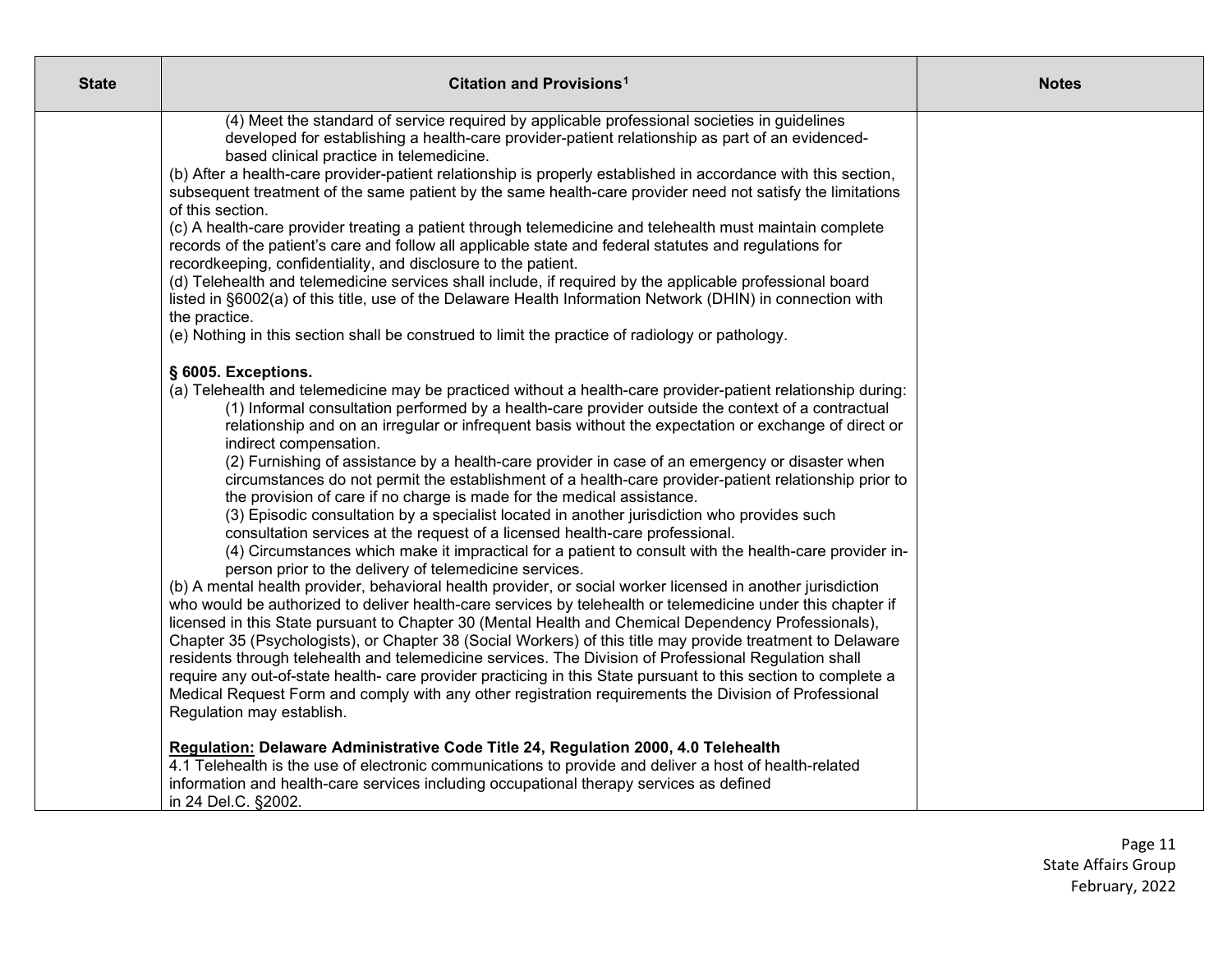| <b>State</b>        | <b>Citation and Provisions<sup>1</sup></b>                                                                                                                                                                                                                                                                                                                                                                                                                                                                                                                                                                                                                                                                                                                                                                                                                                                                                                                                                                                                                                                                                                                                                                                                                                                                                                                                                                                                                                                                                                                                                                                                                                                                                                                                                                                                                                                                                                                                                                                                                                                                                                                                                                                                                                                                                                                                                                                                                                                                                                                                  | <b>Notes</b>                                                                      |
|---------------------|-----------------------------------------------------------------------------------------------------------------------------------------------------------------------------------------------------------------------------------------------------------------------------------------------------------------------------------------------------------------------------------------------------------------------------------------------------------------------------------------------------------------------------------------------------------------------------------------------------------------------------------------------------------------------------------------------------------------------------------------------------------------------------------------------------------------------------------------------------------------------------------------------------------------------------------------------------------------------------------------------------------------------------------------------------------------------------------------------------------------------------------------------------------------------------------------------------------------------------------------------------------------------------------------------------------------------------------------------------------------------------------------------------------------------------------------------------------------------------------------------------------------------------------------------------------------------------------------------------------------------------------------------------------------------------------------------------------------------------------------------------------------------------------------------------------------------------------------------------------------------------------------------------------------------------------------------------------------------------------------------------------------------------------------------------------------------------------------------------------------------------------------------------------------------------------------------------------------------------------------------------------------------------------------------------------------------------------------------------------------------------------------------------------------------------------------------------------------------------------------------------------------------------------------------------------------------------|-----------------------------------------------------------------------------------|
|                     | 4.2 The Occupational Therapist and Occupational Therapist Assistant (referred to as "licensee" for the<br>purpose of this regulation) who provides treatment through telehealth shall meet the following<br>requirements:<br>4.2.1 Location of patient during treatment through telehealth<br>4.2.1.1 An occupational therapy practitioner is required to be licensed in Delaware if the<br>practitioner provides occupational therapy services to a client who is in Delaware.<br>4.2.2 Informed consent<br>4.2.2.1 Before services are provided through telehealth, the licensee shall obtain written,<br>informed consent from the patient, or other appropriate person with authority to make<br>health care treatment decisions for the patient.<br>4.2.2.1.1 The use of electronic communications in the provision of care;<br>4.2.2.1.2 The potential breach of confidentiality, or inadvertent access, of protected<br>health information using electronic communication in the provision of care.<br>4.2.3 Confidentiality. The licensee shall ensure that the electronic communication is secure to<br>maintain confidentiality of the patient's medical information as required by the Health Insurance<br>Portability and Accountability Act (HIPAA) and other applicable Federal and State laws.<br>Confidentiality shall be maintained through appropriate processes, practices and technology,<br>including disposal of electronic equipment and data.<br>4.2.4 Competence and scope of practice<br>4.2.4.1 The licensee shall be responsible for determining and documenting that telehealth<br>is an appropriate level of care for the patient.<br>4.2.4.2 The licensee shall comply with the Board's law and rules and regulations and all<br>current standards of care requirements applicable to onsite care.<br>4.2.4.3 The licensee shall limit the practice of telehealth to the area of competence in<br>which proficiency has been gained through education, training and experience.<br>4.2.4.4 The occupational therapist who screens, evaluates, writes or implements the plan<br>of care is responsible for determining the need for the physical presence of an<br>occupational therapy practitioner during any interactions with clients.<br>4.2.4.5 Subject to the supervision requirements of Board subsection 1.2, the occupational<br>therapist will determine the amount and level of supervision needed during telehealth.<br>4.2.4.6 The licensee shall document in the file or record which services were provided by<br>telehealth. |                                                                                   |
| District of         |                                                                                                                                                                                                                                                                                                                                                                                                                                                                                                                                                                                                                                                                                                                                                                                                                                                                                                                                                                                                                                                                                                                                                                                                                                                                                                                                                                                                                                                                                                                                                                                                                                                                                                                                                                                                                                                                                                                                                                                                                                                                                                                                                                                                                                                                                                                                                                                                                                                                                                                                                                             | No statute or regulations specific to OT                                          |
| Columbia<br>Florida | Statute: Florida Statutes 456.47 Use of telehealth to provide services.                                                                                                                                                                                                                                                                                                                                                                                                                                                                                                                                                                                                                                                                                                                                                                                                                                                                                                                                                                                                                                                                                                                                                                                                                                                                                                                                                                                                                                                                                                                                                                                                                                                                                                                                                                                                                                                                                                                                                                                                                                                                                                                                                                                                                                                                                                                                                                                                                                                                                                     | and telehealth.<br>No OT specific statute or regulation                           |
|                     | (1) DEFINITIONS.—As used in this section, the term:<br>(a) "Telehealth" means the use of synchronous or asynchronous telecommunications technology                                                                                                                                                                                                                                                                                                                                                                                                                                                                                                                                                                                                                                                                                                                                                                                                                                                                                                                                                                                                                                                                                                                                                                                                                                                                                                                                                                                                                                                                                                                                                                                                                                                                                                                                                                                                                                                                                                                                                                                                                                                                                                                                                                                                                                                                                                                                                                                                                          | regarding telehealth, but statute does<br>use a definition of telehealth provider |
|                     | by a telehealth provider to provide health care services, including, but not limited to, assessment,<br>diagnosis, consultation, treatment, and monitoring of a patient; transfer of medical data; patient                                                                                                                                                                                                                                                                                                                                                                                                                                                                                                                                                                                                                                                                                                                                                                                                                                                                                                                                                                                                                                                                                                                                                                                                                                                                                                                                                                                                                                                                                                                                                                                                                                                                                                                                                                                                                                                                                                                                                                                                                                                                                                                                                                                                                                                                                                                                                                  | that includes occupational therapists.<br>Board reports that licensees in the     |
|                     |                                                                                                                                                                                                                                                                                                                                                                                                                                                                                                                                                                                                                                                                                                                                                                                                                                                                                                                                                                                                                                                                                                                                                                                                                                                                                                                                                                                                                                                                                                                                                                                                                                                                                                                                                                                                                                                                                                                                                                                                                                                                                                                                                                                                                                                                                                                                                                                                                                                                                                                                                                             |                                                                                   |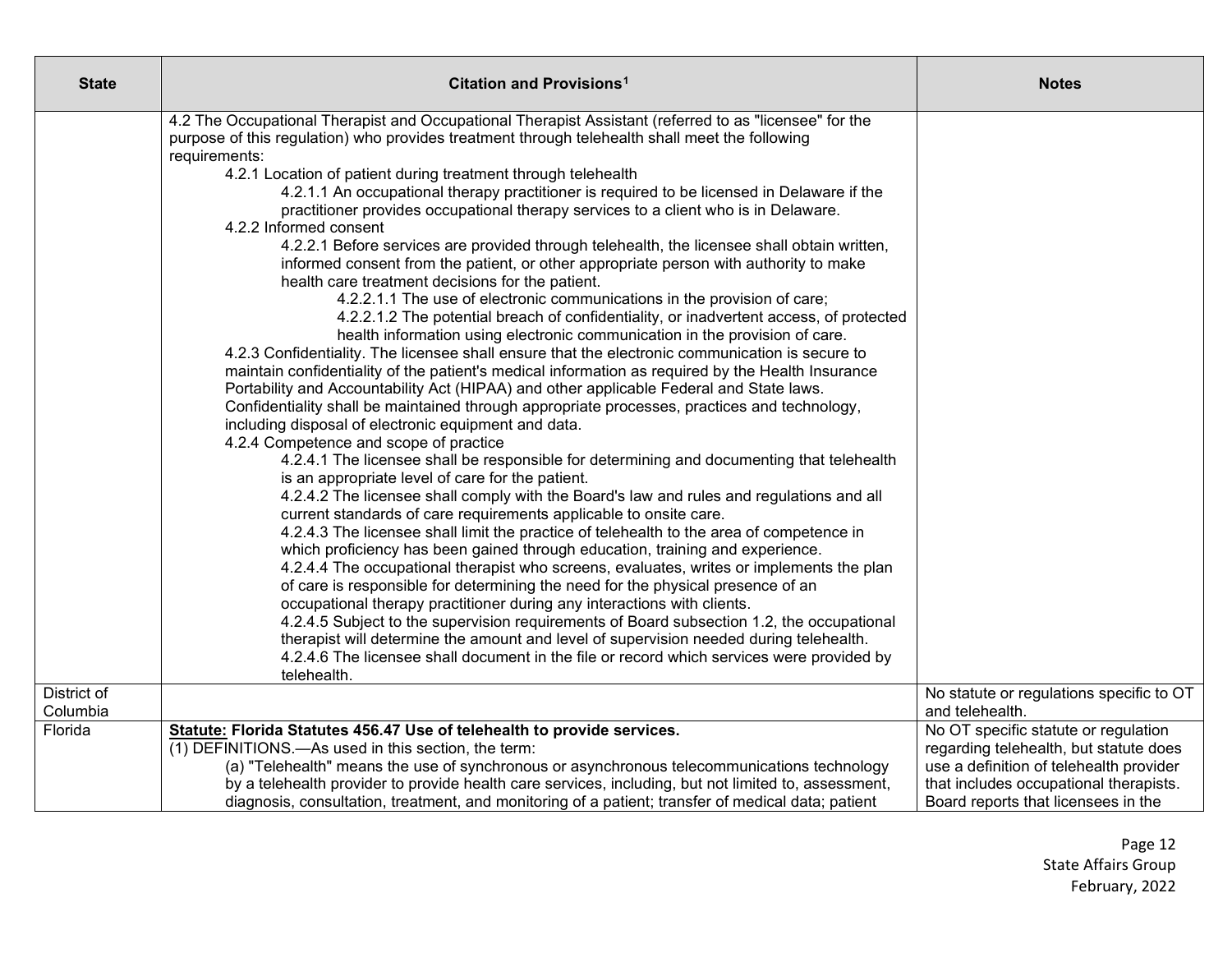| <b>State</b> | Citation and Provisions <sup>1</sup>                                                                                                                                                                                                                                                                                                                                                                                                                                                                                                                                                                                                                                                                                                                                                                                                                                                                                                                                                                                                                                                                                                                                                                                                                                                                                                                                                                                                                                                                                                                                                                                                                                                                                                                                                                                                                                                                                                                                                                                                                                                                                                                                                                                                                                                                                                                                                                                                                                                                                                                                                                                                                                                                                                                                                                                          | <b>Notes</b>                                                        |
|--------------|-------------------------------------------------------------------------------------------------------------------------------------------------------------------------------------------------------------------------------------------------------------------------------------------------------------------------------------------------------------------------------------------------------------------------------------------------------------------------------------------------------------------------------------------------------------------------------------------------------------------------------------------------------------------------------------------------------------------------------------------------------------------------------------------------------------------------------------------------------------------------------------------------------------------------------------------------------------------------------------------------------------------------------------------------------------------------------------------------------------------------------------------------------------------------------------------------------------------------------------------------------------------------------------------------------------------------------------------------------------------------------------------------------------------------------------------------------------------------------------------------------------------------------------------------------------------------------------------------------------------------------------------------------------------------------------------------------------------------------------------------------------------------------------------------------------------------------------------------------------------------------------------------------------------------------------------------------------------------------------------------------------------------------------------------------------------------------------------------------------------------------------------------------------------------------------------------------------------------------------------------------------------------------------------------------------------------------------------------------------------------------------------------------------------------------------------------------------------------------------------------------------------------------------------------------------------------------------------------------------------------------------------------------------------------------------------------------------------------------------------------------------------------------------------------------------------------------|---------------------------------------------------------------------|
|              | and professional health-related education; public health services; and health administration.<br>The term does not include audio-only telephone calls, e-mail messages, or facsimile transmissions.<br>(b) "Telehealth provider" means any individual who provides health care and related services using<br>telehealth and who is licensed or certified under s. 393.17; part III of chapter 401; chapter 457;<br>chapter 458; chapter 459; chapter 460; chapter 461; chapter 463; chapter 464; chapter 465;<br>chapter 466; chapter 467; part I, part III, part IV, part V, part X, part XIII, or part XIV of chapter 468;<br>chapter 478; chapter 480; part II or part III of chapter 483; chapter 484; chapter 486; chapter 490;<br>or chapter 491; who is licensed under a multi-state health care licensure compact of which Florida<br>is a member state; or who is registered under and complies with subsection (4).<br>(2) PRACTICE STANDARDS.-<br>(a) A telehealth provider has the duty to practice in a manner consistent with his or her scope of<br>practice and the prevailing professional standard of practice for a health care professional who<br>provides in-person health care services to patients in this state.<br>(b) A telehealth provider may use telehealth to perform a patient evaluation. If a telehealth provider<br>conducts a patient evaluation sufficient to diagnose and treat the patient, the telehealth provider is<br>not required to research a patient's medical history or conduct a physical examination of the patient<br>before using telehealth to provide health care services to the patient.<br>(c) A telehealth provider may not use telehealth to prescribe a controlled substance unless the<br>controlled substance is prescribed for the following:<br>1. The treatment of a psychiatric disorder;<br>2. Inpatient treatment at a hospital licensed under chapter 395;<br>3. The treatment of a patient receiving hospice services as defined in s. 400.601; or<br>4. The treatment of a resident of a nursing home facility as defined in s. 400.021.<br>(d) A telehealth provider and a patient may be in separate locations when telehealth is used to<br>provide health care services to a patient.<br>(e) A nonphysician telehealth provider using telehealth and acting within his or her relevant scope<br>of practice, as established by Florida law or rule, is not in violation of s. 458.327(1)(a) or s.<br>$459.013(1)(a)$ .<br>(3) RECORDS.—A telehealth provider shall document in the patient's medical record the health care<br>services rendered using telehealth according to the same standard as used for in-person services. Medical<br>records, including video, audio, electronic, or other records generated as a result of providing such | state with a question about telehealth<br>should contact the Board. |
|              | services, are confidential pursuant to ss. 395.3025(4) and 100 456.057.<br>(4) REGISTRATION OF OUT-OF-STATE TELEHEALTH PROVIDERS.-                                                                                                                                                                                                                                                                                                                                                                                                                                                                                                                                                                                                                                                                                                                                                                                                                                                                                                                                                                                                                                                                                                                                                                                                                                                                                                                                                                                                                                                                                                                                                                                                                                                                                                                                                                                                                                                                                                                                                                                                                                                                                                                                                                                                                                                                                                                                                                                                                                                                                                                                                                                                                                                                                            |                                                                     |
|              | (a) A health care professional not licensed in this state may provide health care services to a<br>patient located in this state using telehealth if the health care professional registers with the<br>applicable board, or the department if there is a board, and provides health care services within the<br>applicable scope of practice established by Florida law or rule.                                                                                                                                                                                                                                                                                                                                                                                                                                                                                                                                                                                                                                                                                                                                                                                                                                                                                                                                                                                                                                                                                                                                                                                                                                                                                                                                                                                                                                                                                                                                                                                                                                                                                                                                                                                                                                                                                                                                                                                                                                                                                                                                                                                                                                                                                                                                                                                                                                             |                                                                     |
|              | (b) The board, or the department if there is no board, shall register a health care professional not<br>licensed in this state as a telehealth provider if the health care professional:<br>1. Completes an application in the format prescribed by the department;                                                                                                                                                                                                                                                                                                                                                                                                                                                                                                                                                                                                                                                                                                                                                                                                                                                                                                                                                                                                                                                                                                                                                                                                                                                                                                                                                                                                                                                                                                                                                                                                                                                                                                                                                                                                                                                                                                                                                                                                                                                                                                                                                                                                                                                                                                                                                                                                                                                                                                                                                           |                                                                     |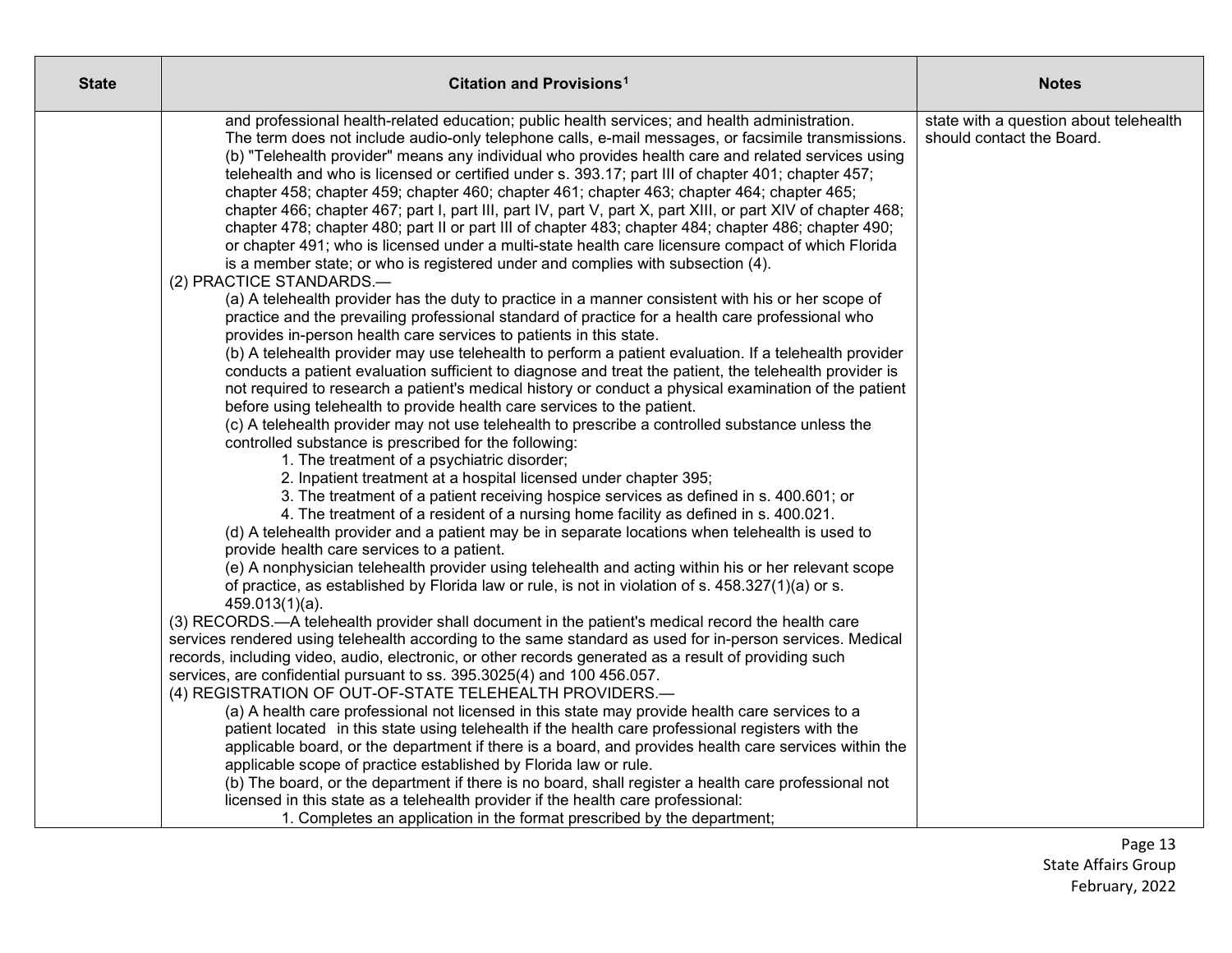| <b>State</b> | Citation and Provisions <sup>1</sup>                                                                                                                                                                                                                                                                                                                                                                                                                                                                                                                                                                                                                                                                                                                                                                                                                                                                                                                                                                                                                                                                                                                                                                                                                                                                                                                                                                                                                                                                                                                                                                                                                                                                                                                                                                                                                                                                    | <b>Notes</b> |
|--------------|---------------------------------------------------------------------------------------------------------------------------------------------------------------------------------------------------------------------------------------------------------------------------------------------------------------------------------------------------------------------------------------------------------------------------------------------------------------------------------------------------------------------------------------------------------------------------------------------------------------------------------------------------------------------------------------------------------------------------------------------------------------------------------------------------------------------------------------------------------------------------------------------------------------------------------------------------------------------------------------------------------------------------------------------------------------------------------------------------------------------------------------------------------------------------------------------------------------------------------------------------------------------------------------------------------------------------------------------------------------------------------------------------------------------------------------------------------------------------------------------------------------------------------------------------------------------------------------------------------------------------------------------------------------------------------------------------------------------------------------------------------------------------------------------------------------------------------------------------------------------------------------------------------|--------------|
|              | 2. Is licensed with an active, unencumbered license that is issued by another state, the<br>District of Columbia, or a possession or territory of the United States and that is<br>substantially similar to a license issued to a Florida-licensed provider specified in<br>paragraph (1)(b);<br>3. Has not been the subject of disciplinary action relating to his or her license during the 5-<br>year period immediately prior to the submission of the application;<br>4. Designates a duly appointed registered agent for service of process in this state on a<br>form prescribed by the department; and<br>5. Demonstrates to the board, or the department if there is no board, that he or she is in<br>compliance with paragraph (e). The department shall use the National Practitioner Data<br>Bank to verify the information submitted under this paragraph, as applicable.<br>(c) The website of a telehealth provider registered under paragraph (b) must prominently display a<br>hyperlink to the department's website containing information required under paragraph (h).<br>(d) A health care professional may not register under this subsection if his or her license to provide<br>health care services is subject to a pending disciplinary investigation or action, or has been<br>revoked in any state or jurisdiction. A health care professional registered under this subsection<br>must notify the appropriate board, or the department if there is no board, of restrictions placed on<br>his or her license to practice, or any disciplinary action taken or pending against him or her, in any<br>state or jurisdiction. The notification must be provided within 5 business days after the restriction is<br>placed or disciplinary action is initiated or taken.<br>(e) A provider registered under this subsection shall maintain professional liability coverage or |              |
|              | financial responsibility, that includes coverage or financial responsibility for telehealth services<br>provided to patients not located in the provider's home state, in an amount equal to or greater than<br>the requirements for a licensed practitioner under s. 456.048, s. 458.320, or s. 459.0085, as<br>applicable.<br>(f) A health care professional registered under this subsection may not open an office in this state<br>and may not provide in-person health care services to patients located in this state.<br>(g) A pharmacist registered under this subsection may only use a pharmacy permitted under<br>chapter 465, a nonresident pharmacy registered under s. 465.0156, or a nonresident pharmacy or<br>outsourcing facility holding an active permit pursuant to s. 465.0158 to dispense medicinal drugs to<br>patients located in this state.<br>(h) The department shall publish on its website a list of all registrants and include, to the extent<br>applicable, each registrant's:<br>1. Name.<br>2. Health care occupation.<br>3. Completed health care training and education, including completion dates and any<br>certificates or degrees obtained.<br>4. Out-of-state health care license with the license number.<br>5. Florida telehealth provider registration number.<br>6. Specialty.                                                                                                                                                                                                                                                                                                                                                                                                                                                                                                                                                                         |              |

Page 14 State Affairs Group February, 2022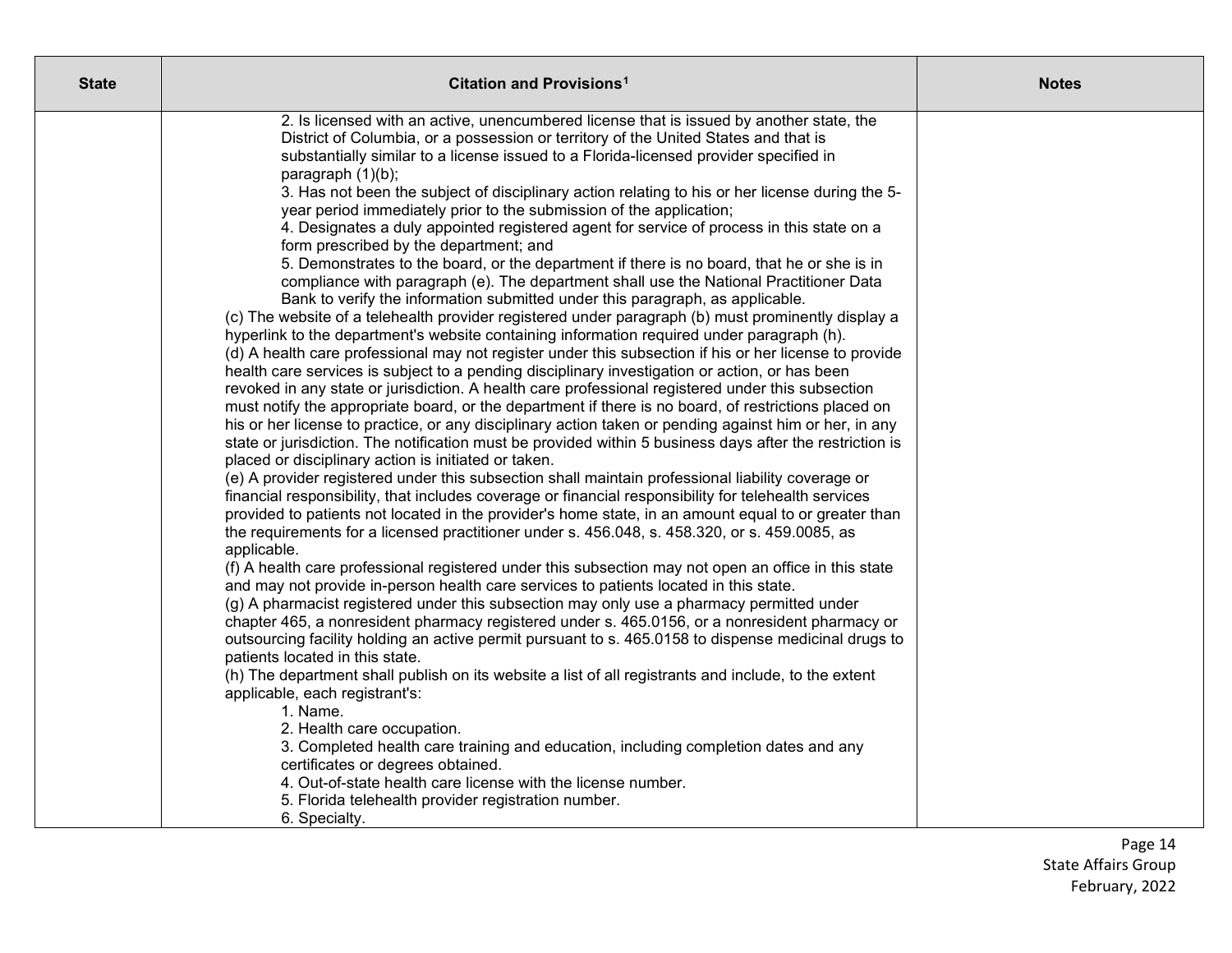| <b>State</b> | Citation and Provisions <sup>1</sup>                                                                                                                                                                                                                                                                                                                                                                                                                                                                                                                                                                                                                                                                                                                                                                                                                                                                                                                                                                                                                                                                                                                                                                                                                                                                                                                                                                                                                                                                                                                                                                                                                                                                                                                                                                                                                                                                                                                                                                                                                                                                                                                                                                                                                                                                                                                                                                                                                                                                                                                                                                                                                                                                                                                                                                                                                                                                                                                        | <b>Notes</b> |
|--------------|-------------------------------------------------------------------------------------------------------------------------------------------------------------------------------------------------------------------------------------------------------------------------------------------------------------------------------------------------------------------------------------------------------------------------------------------------------------------------------------------------------------------------------------------------------------------------------------------------------------------------------------------------------------------------------------------------------------------------------------------------------------------------------------------------------------------------------------------------------------------------------------------------------------------------------------------------------------------------------------------------------------------------------------------------------------------------------------------------------------------------------------------------------------------------------------------------------------------------------------------------------------------------------------------------------------------------------------------------------------------------------------------------------------------------------------------------------------------------------------------------------------------------------------------------------------------------------------------------------------------------------------------------------------------------------------------------------------------------------------------------------------------------------------------------------------------------------------------------------------------------------------------------------------------------------------------------------------------------------------------------------------------------------------------------------------------------------------------------------------------------------------------------------------------------------------------------------------------------------------------------------------------------------------------------------------------------------------------------------------------------------------------------------------------------------------------------------------------------------------------------------------------------------------------------------------------------------------------------------------------------------------------------------------------------------------------------------------------------------------------------------------------------------------------------------------------------------------------------------------------------------------------------------------------------------------------------------------|--------------|
|              | 7. Board certification.<br>8. Five-year disciplinary history, including sanctions and board actions.<br>9. Medical malpractice insurance provider and policy limits, including whether the policy<br>covers claims that arise in this state.<br>10. The name and address of the registered agent designated for service of process in this<br>state.<br>(i) The board, or the department if there is no board, may take disciplinary action against an out-of-<br>state telehealth provider registered under this subsection if the registrant:<br>1. Fails to notify the applicable board, or the department if there is no board, of any<br>adverse actions taken against his or her license as required under paragraph (d).<br>2. Has restrictions placed on or disciplinary action taken against his or her license in any<br>state or jurisdiction.<br>3. Violates any of the requirements of this section.<br>4. Commits any act that constitutes grounds for disciplinary action under s. 456.072(1) or<br>the applicable practice act for Florida-licensed providers. Disciplinary action taken by a<br>board, or the department if there is no board, under this paragraph may include suspension<br>or revocation of the provider's registration or the issuance of a reprimand or letter of<br>concern. A suspension may be accompanied by a corrective action plan as determined by<br>the board, or the department if there is no board, the completion of which may lead to the<br>suspended registration being reinstated according to rules adopted by the board, or the<br>department if there is no board.<br>(5) VENUE.—For the purposes of this section, any act that constitutes the delivery of health care services<br>is deemed to occur at the place where the patient is located at the time the act is performed or in the<br>patient's county of residence. Venue for a civil or administrative action initiated by the department, the<br>appropriate board, or a patient who receives telehealth services from an out-of-state telehealth provider<br>may be located in the patient's county of residence or in Leon County.<br>(6) EXEMPTIONS.—A health care professional who is not licensed to provide health care services in this<br>state but who holds an active license to provide health care services in another state or jurisdiction, and<br>who provides health care services using telehealth to a patient located in this state, is not subject to the<br>registration requirement under this section if the services are provided:<br>(a) In response to an emergency medical condition as defined in s. 395.002; or<br>(b) In consultation with a health care professional licensed in this state who has ultimate authority<br>over the diagnosis and care of the patient.<br>(7) RULEMAKING.—The applicable board, or the department if there is no board, may adopt rules to<br>administer this section. |              |
|              | <b>Board statement:</b><br>The use of telehealth technology by Florida licensed healthcare practitioners for the purpose of providing<br>patient care within the state of Florida is not precluded by Florida law. Telehealth technologies may be                                                                                                                                                                                                                                                                                                                                                                                                                                                                                                                                                                                                                                                                                                                                                                                                                                                                                                                                                                                                                                                                                                                                                                                                                                                                                                                                                                                                                                                                                                                                                                                                                                                                                                                                                                                                                                                                                                                                                                                                                                                                                                                                                                                                                                                                                                                                                                                                                                                                                                                                                                                                                                                                                                           |              |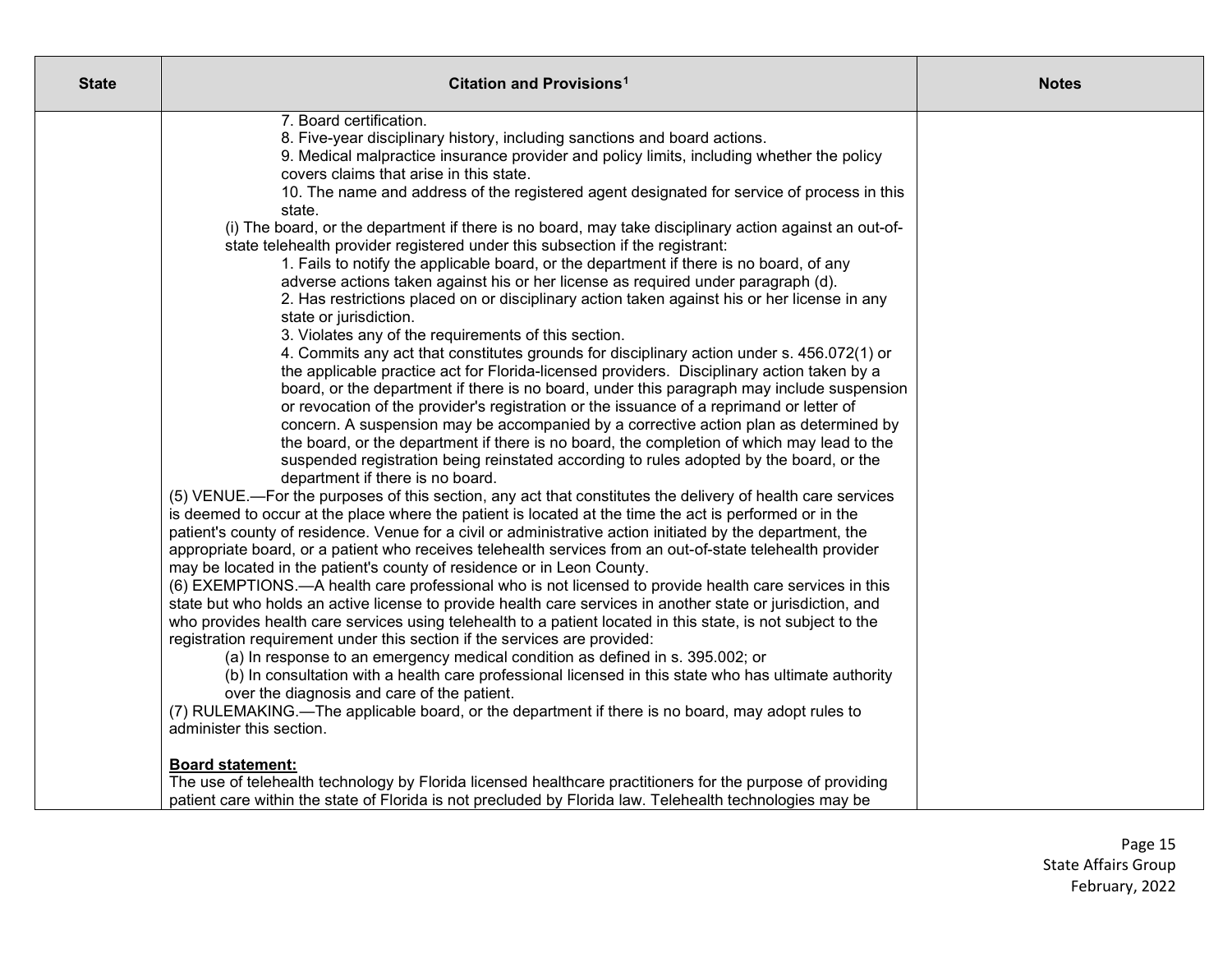| <b>State</b> | Citation and Provisions <sup>1</sup>                                                                                                                                                                                                                                                                                                                                                                                                                                                                                                                                                                                                                                                                                                                                                                                                                                                                                                                                                                                                                                                                                                                                                                                                                                                                                                                                                                                                                                                                                                                                                                                                                                                                                                                                                                                                                                                                                                                                                                                                                                                                                                                                                                                                                                                                                                                                                                                                                                                                                                                        | <b>Notes</b>                                                                                                                                         |
|--------------|-------------------------------------------------------------------------------------------------------------------------------------------------------------------------------------------------------------------------------------------------------------------------------------------------------------------------------------------------------------------------------------------------------------------------------------------------------------------------------------------------------------------------------------------------------------------------------------------------------------------------------------------------------------------------------------------------------------------------------------------------------------------------------------------------------------------------------------------------------------------------------------------------------------------------------------------------------------------------------------------------------------------------------------------------------------------------------------------------------------------------------------------------------------------------------------------------------------------------------------------------------------------------------------------------------------------------------------------------------------------------------------------------------------------------------------------------------------------------------------------------------------------------------------------------------------------------------------------------------------------------------------------------------------------------------------------------------------------------------------------------------------------------------------------------------------------------------------------------------------------------------------------------------------------------------------------------------------------------------------------------------------------------------------------------------------------------------------------------------------------------------------------------------------------------------------------------------------------------------------------------------------------------------------------------------------------------------------------------------------------------------------------------------------------------------------------------------------------------------------------------------------------------------------------------------------|------------------------------------------------------------------------------------------------------------------------------------------------------|
|              | employed for patient care as long as such technologies are used in a manner that is consistent with the<br>standard of care. (published July 18, 2017)                                                                                                                                                                                                                                                                                                                                                                                                                                                                                                                                                                                                                                                                                                                                                                                                                                                                                                                                                                                                                                                                                                                                                                                                                                                                                                                                                                                                                                                                                                                                                                                                                                                                                                                                                                                                                                                                                                                                                                                                                                                                                                                                                                                                                                                                                                                                                                                                      |                                                                                                                                                      |
| Georgia      | Statute: Georgia Statutes §43-28-3, Definitions<br>As used in this chapter, the term:<br>(13) "Telehealth" means the application of evaluative, consultative, preventative, and therapeutic<br>services delivered through telecommunication and information technologies by licensed<br>occupational therapy practitioners. This may include, but shall not be limited to, telemedicine, tele<br>practice, telecare, telerehabilitation, and e-health services.                                                                                                                                                                                                                                                                                                                                                                                                                                                                                                                                                                                                                                                                                                                                                                                                                                                                                                                                                                                                                                                                                                                                                                                                                                                                                                                                                                                                                                                                                                                                                                                                                                                                                                                                                                                                                                                                                                                                                                                                                                                                                             |                                                                                                                                                      |
| Hawaii       |                                                                                                                                                                                                                                                                                                                                                                                                                                                                                                                                                                                                                                                                                                                                                                                                                                                                                                                                                                                                                                                                                                                                                                                                                                                                                                                                                                                                                                                                                                                                                                                                                                                                                                                                                                                                                                                                                                                                                                                                                                                                                                                                                                                                                                                                                                                                                                                                                                                                                                                                                             | No statute or regulations specific to OT<br>and telehealth.                                                                                          |
| Idaho        | Statute: Idaho Statutes Title 54, Chapter 57 Idaho Telehealth Access Act<br>54-5703. DEFINITIONS. As used in this chapter:<br>(1) "Asynchronous store and forward transfer" means the transmission of a patient's health care information<br>from an originating site to a provider at a distant site over a secure connection that complies with state and<br>federal security and privacy laws.<br>(2) "Distant site" means the site at which a provider delivering telehealth services is located at the time the<br>service is provided.<br>(3) "Originating site" means the location of a patient at the time telehealth services are provided, including<br>but not limited to a patient's home.<br>(4) "Provider" means a person who is licensed, required to be licensed, or, if located outside of Idaho,<br>would be required to be licensed if located in Idaho, pursuant to title 54, Idaho Code, to deliver health care<br>consistent with his or her license.<br>(5) "Synchronous interaction" means real-time communication through interactive technology that enables<br>a provider and a patient at two (2) locations separated by distance to interact simultaneously through two-<br>way video and audio or audio transmission.<br>(6) "Telehealth services" means health care services provided by a provider to a person through the use of<br>electronic communications, information technology, asynchronous store and forward transfer or<br>synchronous interaction between a provider at a distant site and a patient at an originating site. Such<br>services include, but are not limited to, clinical care, health education, home health and facilitation of self-<br>managed care and caregiver support.<br>54-5704. SCOPE OF PRACTICE. A provider offering telehealth services must at all times act within the<br>scope of the provider's license and according to all applicable laws and rules, including, but not limited to,<br>this chapter and the community standard of care.<br>54-5705. PROVIDER-PATIENT RELATIONSHIP. (1) If a provider offering telehealth services in his or her<br>practice does not have an established provider-patient relationship with a person seeking such services,<br>the provider shall take appropriate steps to establish a provider-patient relationship by use of two-way<br>audio or audio-visual interaction; provided however, that the applicable Idaho community standard of care<br>must be satisfied. Nothing in this section shall prohibit electronic communications: | No OT specific statute or regulation<br>regarding telehealth, but statute uses a<br>definition of provider that includes<br>occupational therapists. |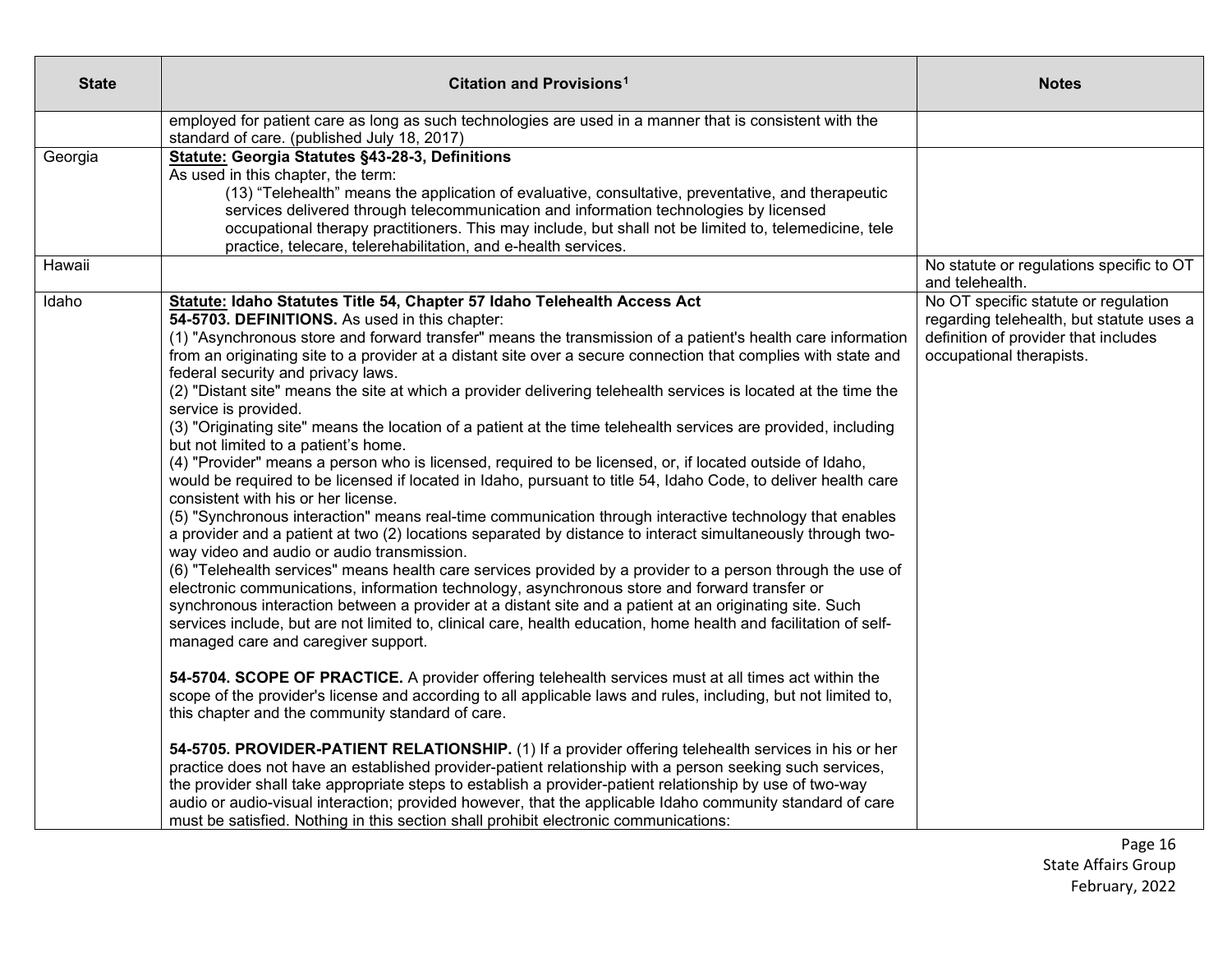| <b>State</b> | Citation and Provisions <sup>1</sup>                                                                                                                                                                                                                                                                                                                                                                                                                                                                                                                                                                                                         | <b>Notes</b> |
|--------------|----------------------------------------------------------------------------------------------------------------------------------------------------------------------------------------------------------------------------------------------------------------------------------------------------------------------------------------------------------------------------------------------------------------------------------------------------------------------------------------------------------------------------------------------------------------------------------------------------------------------------------------------|--------------|
|              | (a) Between a provider and a patient with a preexisting provider-patient relationship;<br>(b) Between a provider and another provider concerning a patient with whom the other provider has<br>a provider-patient relationship;<br>(c) Between a provider and a patient where the provider is taking call on behalf of another provider<br>in the same community who has a provider-patient relationship with the patient; or<br>(d) In an emergency.<br>(2) As used in this section, "emergency" means a situation in which there is an occurrence that poses an<br>imminent threat of a life-threatening condition or severe bodily harm.  |              |
|              | 54-5706. EVALUATION AND TREATMENT. Prior to providing treatment, including a prescription drug<br>order, a provider shall obtain and document a patient's relevant clinical history and current symptoms to<br>establish the diagnosis and identify underlying conditions and contraindications to the treatment<br>recommended. Treatment recommendations provided through telehealth services shall be held to the<br>applicable Idaho community standard of care that applies in an in-person setting. Treatment based solely<br>on an online questionnaire does not constitute an acceptable standard of care.                           |              |
|              | 54-5708. INFORMED CONSENT. A patient's informed consent for the use of telehealth services shall be<br>obtained as required by any applicable law.                                                                                                                                                                                                                                                                                                                                                                                                                                                                                           |              |
|              | 54-5709. CONTINUITY OF CARE. A provider of telehealth services shall be available for follow-up care or<br>to provide information to patients who make use of such services.                                                                                                                                                                                                                                                                                                                                                                                                                                                                 |              |
|              | 54-5710. REFERRAL TO OTHER SERVICES. A provider shall be familiar with and have access to<br>available medical resources, including emergency resources near the patient's location, in order to make<br>appropriate patient referrals when medically indicated.                                                                                                                                                                                                                                                                                                                                                                             |              |
|              | 54-5711. MEDICAL RECORDS. A provider offering telehealth services shall generate and maintain<br>medical records for each patient using telehealth services in compliance with any applicable state and<br>federal laws, rules, and regulations, including the health insurance portability and accountability act<br>(HIPAA), P.L. 104-191 (1996), and the health information technology for economic and clinical health act<br>(HITECH), P.L. 111-115 (2009). Such records shall be accessible to other providers, if the patient has<br>given permission, and to the patient in accordance with applicable laws, rules, and regulations. |              |
|              | 54-5712. ENFORCEMENT AND DISCIPLINE. A provider is prohibited from offering telehealth services in<br>his or her practice if the provider is not in full compliance with applicable laws, rules and regulations,<br>including this act and the Idaho community standard of care. State licensing boards shall be authorized to<br>enforce the provisions of this chapter relating to the practice of individuals they license. A provider who fails<br>to comply with applicable laws, rules and regulations is subject to discipline by his or her licensing board.                                                                         |              |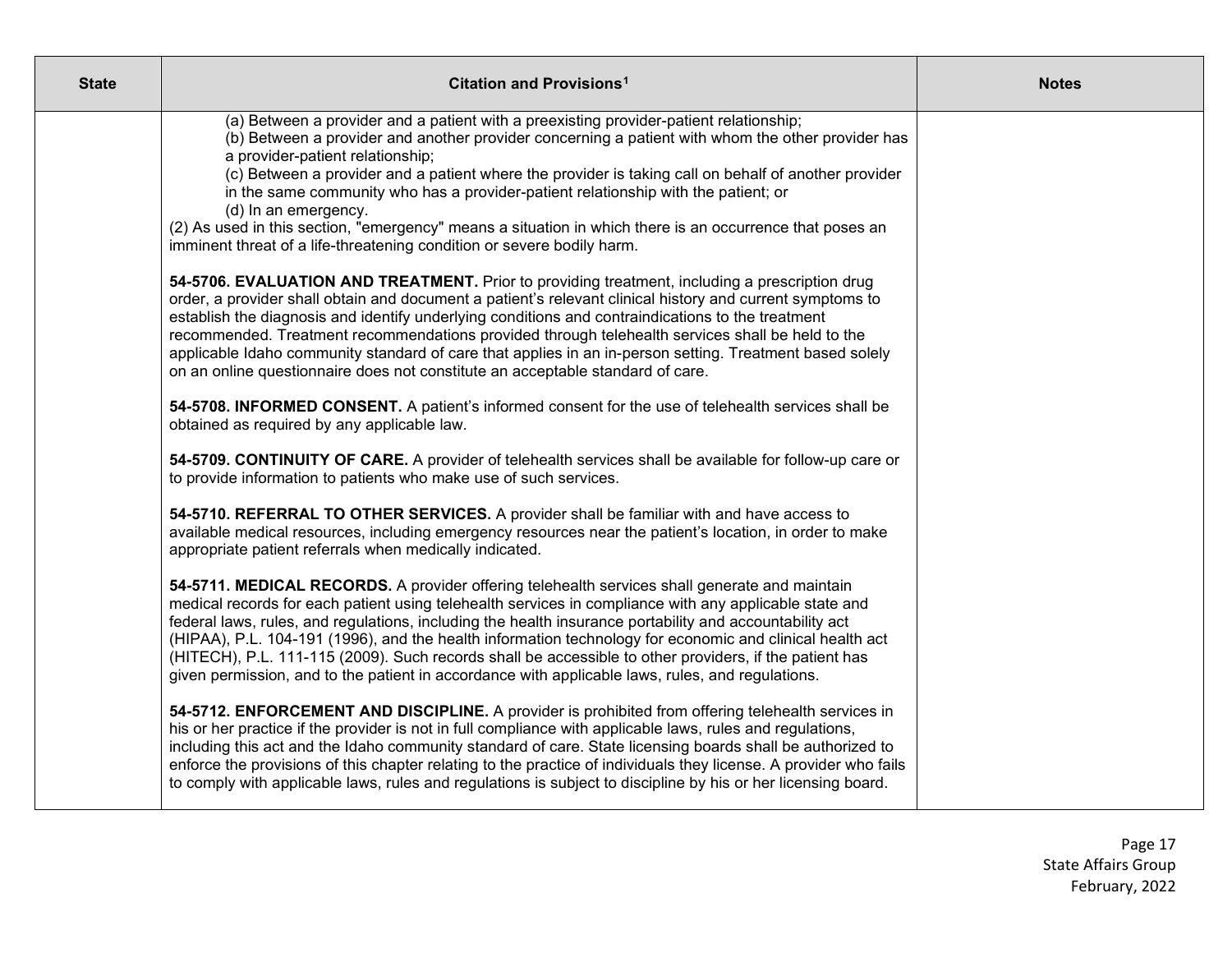| <b>State</b>    | Citation and Provisions <sup>1</sup>                                                                                                                                                                                                                                                                                                                                                                                                                                                                                                                                                                                                                                                                                                                                                                                                                                                                                                                              | <b>Notes</b> |
|-----------------|-------------------------------------------------------------------------------------------------------------------------------------------------------------------------------------------------------------------------------------------------------------------------------------------------------------------------------------------------------------------------------------------------------------------------------------------------------------------------------------------------------------------------------------------------------------------------------------------------------------------------------------------------------------------------------------------------------------------------------------------------------------------------------------------------------------------------------------------------------------------------------------------------------------------------------------------------------------------|--------------|
|                 | Regulation: Idaho Administrative Code 24.06.01, Rule .042 STANDARDS OF PRACTICE FOR<br><b>TELEHEALTH</b><br>01. In making the determination whether an in-person evaluation or intervention are necessary, an<br>occupational therapist shall consider at a minimum:<br>a. The complexity of the client's condition;<br>b. His or her own knowledge, skills and abilities;<br>c. The client's context and environment;<br>d. The nature and complexity of the intervention;<br>e. The pragmatic requirements of the practice setting; and<br>f. The capacity and quality of the technological interface.<br>02. Supervision of Occupational Therapy Assistant under 24.06.01.011 for routine and general supervision,<br>can be done through telehealth, but cannot be done when direct or direct line-of-sight is determined by the<br>supervising occupational therapist. The same considerations in (1)(a) through (f) must be considered in                   |              |
| <b>Illinois</b> | determining whether telehealth should be used.<br>Statute: 225 ILCS 75/2, Sec. 2 Definitions. (Occupational Therapy Practice Act)<br>In this Act:<br>(6) "Occupational therapy" means the therapeutic use of purposeful and meaningful occupations or goal-<br>directed activities to evaluate and provide interventions for individuals, groups, and populations who have a<br>disease or disorder, an impairment, an activity limitation, or a participation restriction that interferes with<br>their ability to function independently in their daily life roles, including activities of daily living (ADLs) and<br>instrumental activities of daily living (IADLs). Occupational therapy services are provided for the purpose of<br>habilitation, rehabilitation, and to promote health and wellness. Occupational therapy may be provided via<br>technology or telecommunication methods, also known as telehealth, however the standard of care shall be |              |
|                 | the same whether a patient is seen in person, through telehealth, or other method of electronically enabled<br>health care. Occupational therapy practice may include any of the following:<br>(a) remediation or restoration of performance abilities that are limited due to impairment in<br>biological, physiological, psychological, or neurological processes;<br>(b) modification or adaptation of task, process, or the environment or the teaching of compensatory<br>techniques in order to enhance performance;<br>(c) disability prevention methods and techniques that facilitate the development or safe application<br>of performance skills; and<br>(d) health and wellness promotion strategies, including self-management strategies, and practices                                                                                                                                                                                             |              |
|                 | that enhance performance abilities.<br>The licensed occupational therapist or licensed occupational therapy assistant may assume a variety of<br>roles in his or her career including, but not limited to, practitioner, supervisor of professional students and<br>volunteers, researcher, scholar, consultant, administrator, faculty, clinical instructor, fieldwork educator, and<br>educator of consumers, peers, and family.<br>Statute: 225 ILCS 150/ (Telehealth Act)<br>Section 5 Definitions. As used in this Act:                                                                                                                                                                                                                                                                                                                                                                                                                                      |              |

Page 18 State Affairs Group February, 2022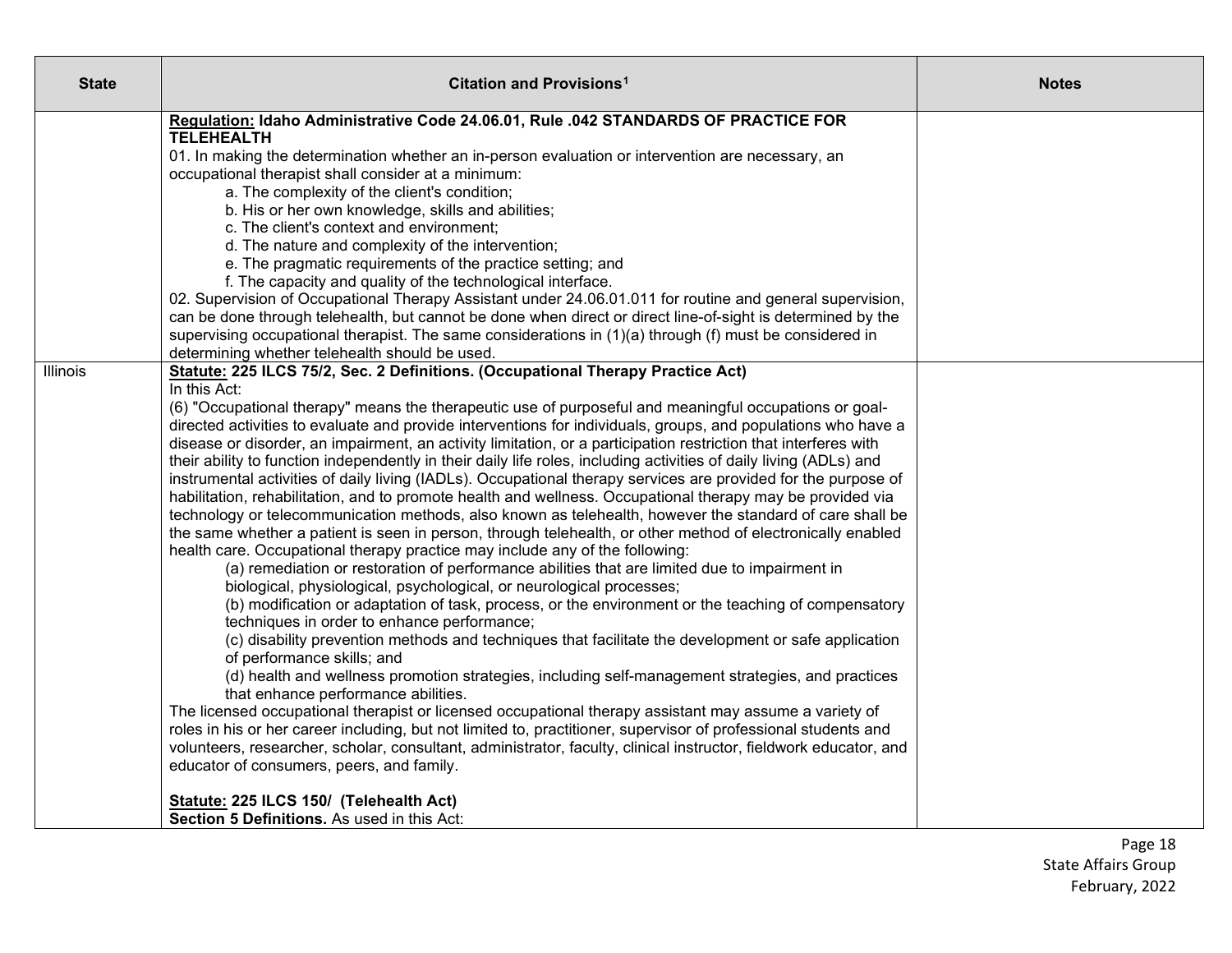| <b>State</b> | Citation and Provisions <sup>1</sup>                                                                                                                                                                                                                                                                                                                                                                                                                                                                                                                                                                                                                                                                                                                                                                                                                                                                                                                                                                                                                                                                                                                                                    | <b>Notes</b> |
|--------------|-----------------------------------------------------------------------------------------------------------------------------------------------------------------------------------------------------------------------------------------------------------------------------------------------------------------------------------------------------------------------------------------------------------------------------------------------------------------------------------------------------------------------------------------------------------------------------------------------------------------------------------------------------------------------------------------------------------------------------------------------------------------------------------------------------------------------------------------------------------------------------------------------------------------------------------------------------------------------------------------------------------------------------------------------------------------------------------------------------------------------------------------------------------------------------------------|--------------|
|              | "Asynchronous store and forward system" means the transmission of a patient's medical information<br>through an electronic communications system at an originating site to a health care professional or facility<br>at a distant site that does not require real-time or synchronous interaction between the health care<br>professional and the patient.                                                                                                                                                                                                                                                                                                                                                                                                                                                                                                                                                                                                                                                                                                                                                                                                                              |              |
|              | "Distant site" means the location at which the health care professional rendering the telehealth service is<br>located.                                                                                                                                                                                                                                                                                                                                                                                                                                                                                                                                                                                                                                                                                                                                                                                                                                                                                                                                                                                                                                                                 |              |
|              | "Established patient" means a patient with a relationship with a health care professional in which there has<br>been an exchange of an individual's protected health information for the purpose of providing patient care,<br>treatment, or services.                                                                                                                                                                                                                                                                                                                                                                                                                                                                                                                                                                                                                                                                                                                                                                                                                                                                                                                                  |              |
|              | "E-visit" means a patient-initiated non-face-to-face communication through an online patient portal between<br>an established patient and a health care professional.                                                                                                                                                                                                                                                                                                                                                                                                                                                                                                                                                                                                                                                                                                                                                                                                                                                                                                                                                                                                                   |              |
|              | "Facility" includes a facility that is owned or operated by a hospital under the Hospital Licensing Act or<br>University of Illinois Hospital Act, a facility under the Nursing Home Care Act, a rural health clinic, a<br>federally qualified health center, a local health department, a community mental health center, a behavioral<br>health clinic as defined in 89 III. Adm. Code 140.453, an encounter rate clinic, a skilled nursing facility, a<br>substance use treatment program licensed by the Division of Substance Use Prevention and Recovery of<br>the Department of Human Services, a school-based health center as defined in 77 III. Adm. Code 641.10, a<br>physician's office, a podiatrist's office, a supportive living program provider, a hospice provider, home<br>health agency, or home nursing agency under the Home Health, Home Services, and Home Nursing<br>Agency Licensing Act, a facility under the ID/DD Community Care Act, community-integrated living<br>arrangements as defined in the Community-Integrated Living Arrangements Licensure and Certification<br>Act, and a provider who receives reimbursement for a patient's room and board. |              |
|              | "Health care professional" includes, but is not limited to, physicians, physician assistants, optometrists,<br>advanced practice registered nurses, clinical psychologists licensed in Illinois, prescribing psychologists<br>licensed in Illinois, dentists, occupational therapists, pharmacists, physical therapists, clinical social<br>workers, speech-language pathologists, audiologists, hearing instrument dispensers, licensed certified<br>substance use disorder treatment providers and clinicians, and mental health professionals and clinicians<br>authorized by Illinois law to provide mental health services, and qualified providers listed under paragraph<br>(8) of subsection (e) of Section 3 of the Early Intervention Services System Act, dietitian nutritionists<br>licensed in Illinois, and health care professionals associated with a facility.                                                                                                                                                                                                                                                                                                         |              |
|              | "Interactive telecommunications system" means an audio and video system, an audio-only telephone<br>system (landline or cellular), or any other telecommunications system permitting 2-way, synchronous<br>interactive communication between a patient at an originating site and a health care professional or facility                                                                                                                                                                                                                                                                                                                                                                                                                                                                                                                                                                                                                                                                                                                                                                                                                                                                |              |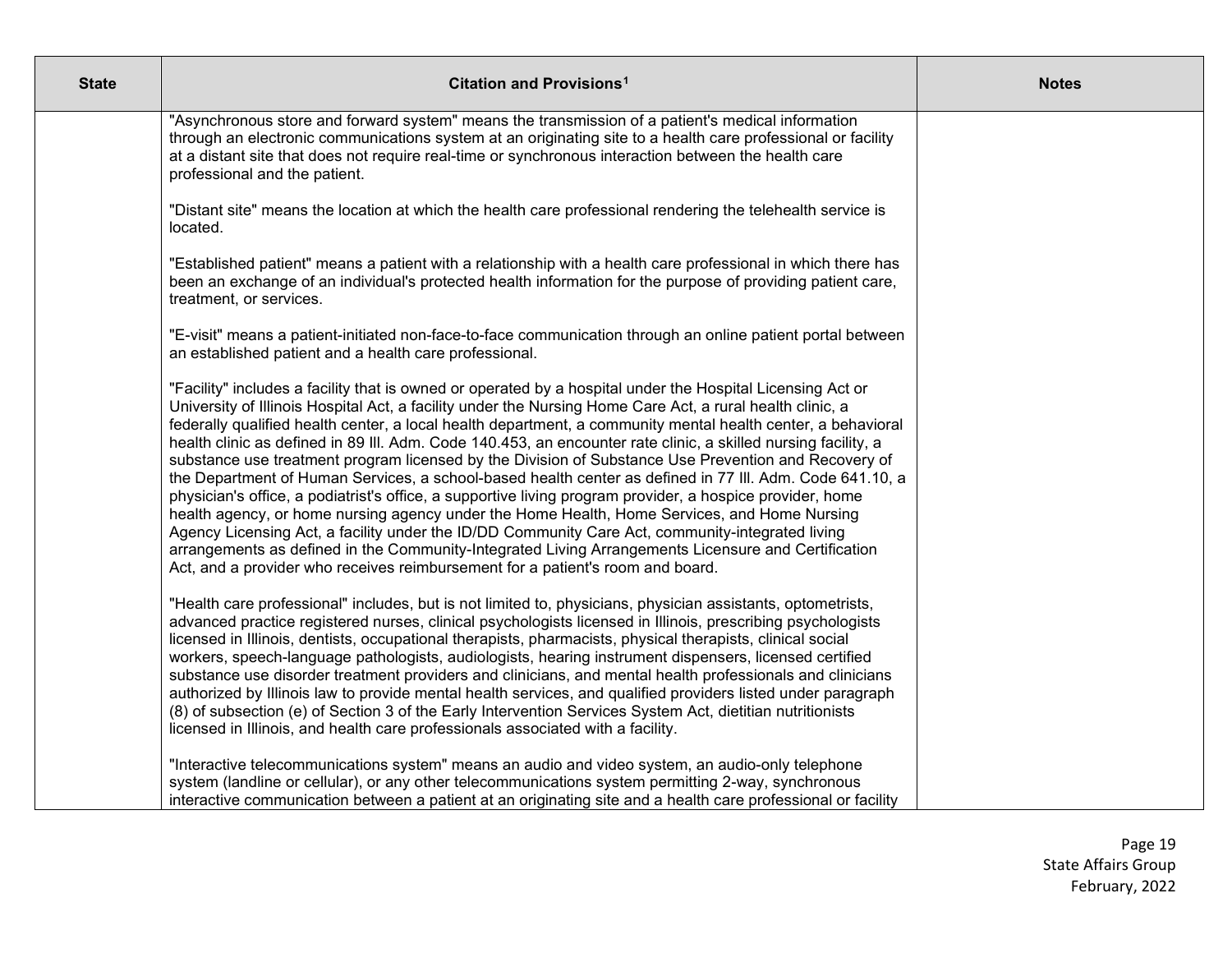| <b>State</b> | Citation and Provisions <sup>1</sup>                                                                                                                                                                                                                                                                                                                                                                                                                                                                                                                                                                                                                                                                                                      | <b>Notes</b> |
|--------------|-------------------------------------------------------------------------------------------------------------------------------------------------------------------------------------------------------------------------------------------------------------------------------------------------------------------------------------------------------------------------------------------------------------------------------------------------------------------------------------------------------------------------------------------------------------------------------------------------------------------------------------------------------------------------------------------------------------------------------------------|--------------|
|              | at a distant site. "Interactive telecommunications system" does not include a facsimile machine, electronic<br>mail messaging, or text messaging.                                                                                                                                                                                                                                                                                                                                                                                                                                                                                                                                                                                         |              |
|              | "Originating site" means the location at which the patient is located at the time telehealth services are<br>provided to the patient via telehealth.                                                                                                                                                                                                                                                                                                                                                                                                                                                                                                                                                                                      |              |
|              | "Remote patient monitoring" means the use of connected digital technologies or mobile medical devices to<br>collect medical and other health data from a patient at one location and electronically transmit that data to a<br>health care professional or facility at a different location for collection and interpretation.                                                                                                                                                                                                                                                                                                                                                                                                            |              |
|              | "Telehealth services" means the evaluation, diagnosis, or interpretation of electronically transmitted patient-<br>specific data between a remote location and a licensed health care professional that generates interaction<br>or treatment recommendations. "Telehealth services" includes telemedicine and the delivery of health care<br>services, including mental health treatment and substance use disorder treatment and services to a patient,<br>regardless of patient location, provided by way of an interactive telecommunications system, asynchronous<br>store and forward system, remote patient monitoring technologies, e-visits, or virtual check-ins.                                                               |              |
|              | "Virtual check-in" means a brief patient-initiated communication using a technology-based service,<br>excluding facsimile, between an established patient and a health care professional. "Virtual check-in" does<br>not include communications from a related office visit provided within the previous 7 days, nor<br>communications that lead to an office visit or procedure within the next 24 hours or soonest available<br>appointment.                                                                                                                                                                                                                                                                                            |              |
|              | Section 10. Practice authority. A health care professional treating a patient located in this State through<br>telehealth services must be licensed or authorized to practice in Illinois.                                                                                                                                                                                                                                                                                                                                                                                                                                                                                                                                                |              |
|              | Section 15. Use of telehealth services.<br>(a) A health care professional may engage in the practice of telehealth services in Illinois to the extent of<br>his or her scope of practice as established in his or her respective licensing Act consistent with the<br>standards of care for in-person services. This Act shall not be construed to alter the scope of practice of<br>any health care professional or authorize the delivery of health care services in a setting or in a manner not<br>otherwise authorized by the laws of this State.<br>(b) Telehealth services provided pursuant to this Section shall be consistent with all federal and State<br>privacy, security, and confidentiality laws, rules, or regulations. |              |
| Indiana      | Statute: Indiana Code 25-1-9.5 Telemedicine Services and Prescriptions<br>IC 25-1-9.5-2 "Distant Site".                                                                                                                                                                                                                                                                                                                                                                                                                                                                                                                                                                                                                                   |              |
|              | As used in this chapter, "distant site" means a site at which a practitioner is located while providing health<br>care services through telehealth.                                                                                                                                                                                                                                                                                                                                                                                                                                                                                                                                                                                       |              |
|              | IC 25-1-9.5-2.5 "Health care services".                                                                                                                                                                                                                                                                                                                                                                                                                                                                                                                                                                                                                                                                                                   |              |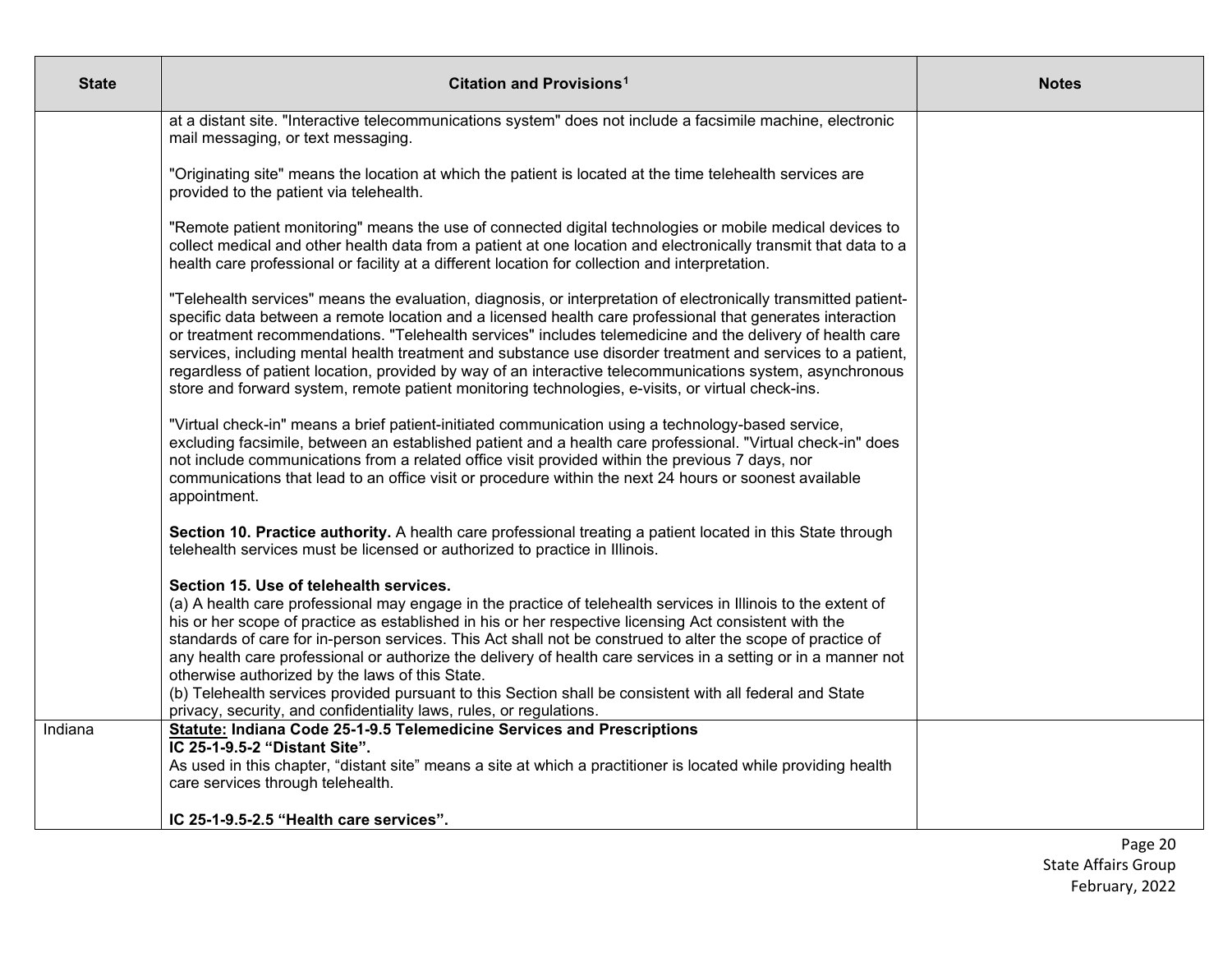| <b>State</b> | Citation and Provisions <sup>1</sup>                                                                                                                                                                                                                                                                                                                                                                                                                                                                                                                                                                                                                                                                                                                                                                                                                                                                                                                                                                                                                                                                                                                                                                                                                                                                                                                                                     | <b>Notes</b> |
|--------------|------------------------------------------------------------------------------------------------------------------------------------------------------------------------------------------------------------------------------------------------------------------------------------------------------------------------------------------------------------------------------------------------------------------------------------------------------------------------------------------------------------------------------------------------------------------------------------------------------------------------------------------------------------------------------------------------------------------------------------------------------------------------------------------------------------------------------------------------------------------------------------------------------------------------------------------------------------------------------------------------------------------------------------------------------------------------------------------------------------------------------------------------------------------------------------------------------------------------------------------------------------------------------------------------------------------------------------------------------------------------------------------|--------------|
|              | As used in this chapter, "health care services" includes the following:<br>(1) Assessment, diagnosis, evaluation, consultation, treatment, and monitoring of a patient.<br>(2) Transfer of medical data.<br>(3) Patient health related education.<br>(4) Health administration.                                                                                                                                                                                                                                                                                                                                                                                                                                                                                                                                                                                                                                                                                                                                                                                                                                                                                                                                                                                                                                                                                                          |              |
|              | IC 25-1-9.5-3.5 "Practitioner".<br>As used in this chapter, "practitioner" means an individual who holds an unlimited license to practice as any<br>of the following in Indiana:<br>(1) An athletic trainer licensed under IC 25-5.1.<br>(2) A chiropractor licensed under IC 25-10.<br>(3) A dental hygienist licensed under IC 25-13.<br>(4) The following:<br>(A) A dentist licensed under IC 25-14.<br>(B) An individual who holds a dental residency permit issued under IC 25-14-1-5.<br>(C) An individual who holds a dental faculty license under IC 25-14-1-5.5.<br>(5) A diabetes educator licensed under IC 25-14.3.<br>(6) A dietitian licensed under IC 25-14.5.<br>(7) A genetic counselor licensed under IC 25-17.3.<br>(8) The following:<br>(A) A physician licensed under IC 25-22.5.<br>(B) An individual who holds a temporary permit under IC 25-22.5-5-4.<br>(9) A nurse licensed under IC 25-23.<br>(10) An occupational therapist licensed under IC 25-23.5.<br>(11) Any behavioral health and human services professional licensed under IC 25-23.6.<br>(12) An optometrist licensed under IC 25-24.<br>(13) A pharmacist licensed under IC 25-26.<br>(14) A physical therapist licensed under IC 25-27.<br>(15) A physician assistant licensed under IC 25-27.5.<br>(16) A podiatrist licensed under IC 25-29.<br>(17) A psychologist licensed under IC 25-33. |              |
|              | (18) A respiratory care practitioner licensed under IC 25-34.5.<br>(19) A speech-language pathologist or audiologist licensed under IC 25-35.6.<br>(20) A veterinarian licensed under IC 25-38.1.<br>(21) A behavior analyst licensed under IC 25-8.5.                                                                                                                                                                                                                                                                                                                                                                                                                                                                                                                                                                                                                                                                                                                                                                                                                                                                                                                                                                                                                                                                                                                                   |              |
|              | IC 25-1-9.5-6 "Telehealth".<br>(a) As used in this chapter, "telehealth" means the delivery of health care services using interactive<br>electronic communications and information technology, in compliance with the federal Health Insurance<br>Portability and Accountability Act (HIPAA), including:                                                                                                                                                                                                                                                                                                                                                                                                                                                                                                                                                                                                                                                                                                                                                                                                                                                                                                                                                                                                                                                                                 |              |

Page 21 State Affairs Group February, 2022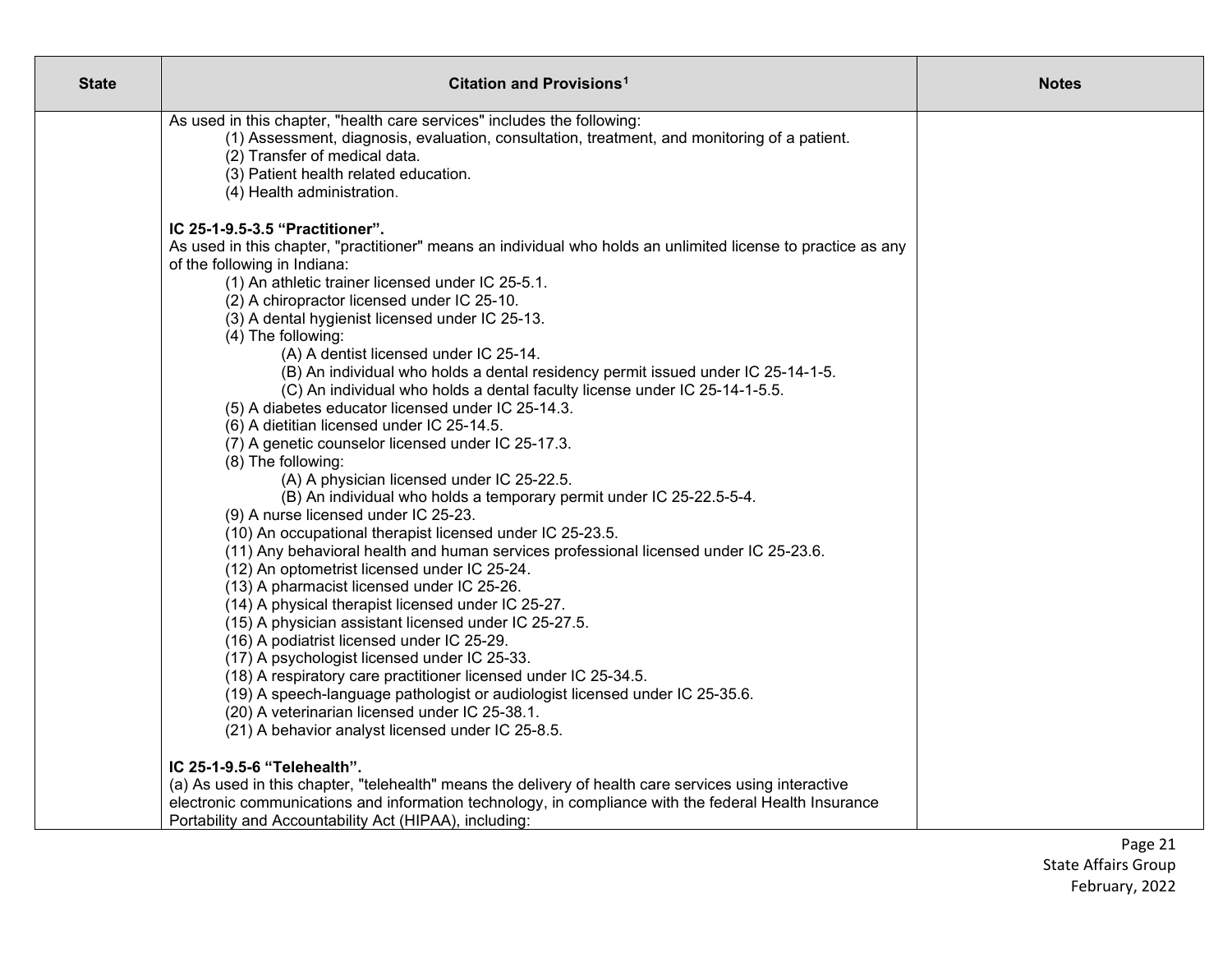| <b>State</b> | Citation and Provisions <sup>1</sup>                                                                                                                                            | <b>Notes</b> |
|--------------|---------------------------------------------------------------------------------------------------------------------------------------------------------------------------------|--------------|
|              | (1) secure videoconferencing;                                                                                                                                                   |              |
|              | (2) store and forward technology; or<br>(3) remote patient monitoring technology;                                                                                               |              |
|              | between a provider in one (1) location and a patient in another location.                                                                                                       |              |
|              | (b) The term does not include the use of the following unless the practitioner has an established                                                                               |              |
|              | relationship with the patient:                                                                                                                                                  |              |
|              | (1) Electronic mail.                                                                                                                                                            |              |
|              | (2) An instant messaging conversation.                                                                                                                                          |              |
|              | (3) Facsimile.                                                                                                                                                                  |              |
|              | (4) Internet questionnaire.                                                                                                                                                     |              |
|              | (5) Internet consultation.<br>(c) The term does not include a health care service provided by:                                                                                  |              |
|              | (1) an employee of a practitioner; or                                                                                                                                           |              |
|              | (2) an individual who is employed by the same entity that employs the practitioner;                                                                                             |              |
|              | who is performing a health care service listed in section $2.5(2)$ , $2.5(3)$ , or $2.5(4)$ of this chapter under the                                                           |              |
|              | direction and that is customarily within the specific area of practice of the practitioner.                                                                                     |              |
|              | IC 25-1-9.5-7 Standards for providing telehealth; maintenance of medical records; waiver of                                                                                     |              |
|              | confidentiality, prohibition on requiring employee to use telehealth.                                                                                                           |              |
|              | (a) A practitioner who:                                                                                                                                                         |              |
|              | (1) provides health care services through telehealth; or                                                                                                                        |              |
|              | (2) directs an employee of the practitioner to perform a health care service listed in section 2.5(2),<br>$2.5(3)$ , or $2.5(4)$ of this chapter;                               |              |
|              | shall be held to the same standards of appropriate practice as those standards for health care services                                                                         |              |
|              | provided at an in-person setting.                                                                                                                                               |              |
|              | (b) A practitioner who uses telehealth shall, if such action would otherwise be required in the provision of                                                                    |              |
|              | the same health care services in a manner other than telehealth, ensure that a proper provider-patient                                                                          |              |
|              | relationship is established. The provider-patient relationship by a practitioner who uses telehealth must at a                                                                  |              |
|              | minimum include the following:                                                                                                                                                  |              |
|              | (1) Obtain the patient's name and contact information and:                                                                                                                      |              |
|              | (A) a verbal statement or other data from the patient identifying the patient's location; and<br>(B) to the extent reasonably possible, the identity of the requesting patient. |              |
|              | (2) Disclose the practitioner's name and disclose the practitioner's licensure, certification, or                                                                               |              |
|              | registration.                                                                                                                                                                   |              |
|              | (3) Obtain informed consent from the patient.                                                                                                                                   |              |
|              | (4) Obtain the patient's medical history and other information necessary to establish a diagnosis.                                                                              |              |
|              | (5) Discuss with the patient the:                                                                                                                                               |              |
|              | (A) diagnosis;                                                                                                                                                                  |              |
|              | (B) evidence for the diagnosis; and                                                                                                                                             |              |

Page 22 State Affairs Group February, 2022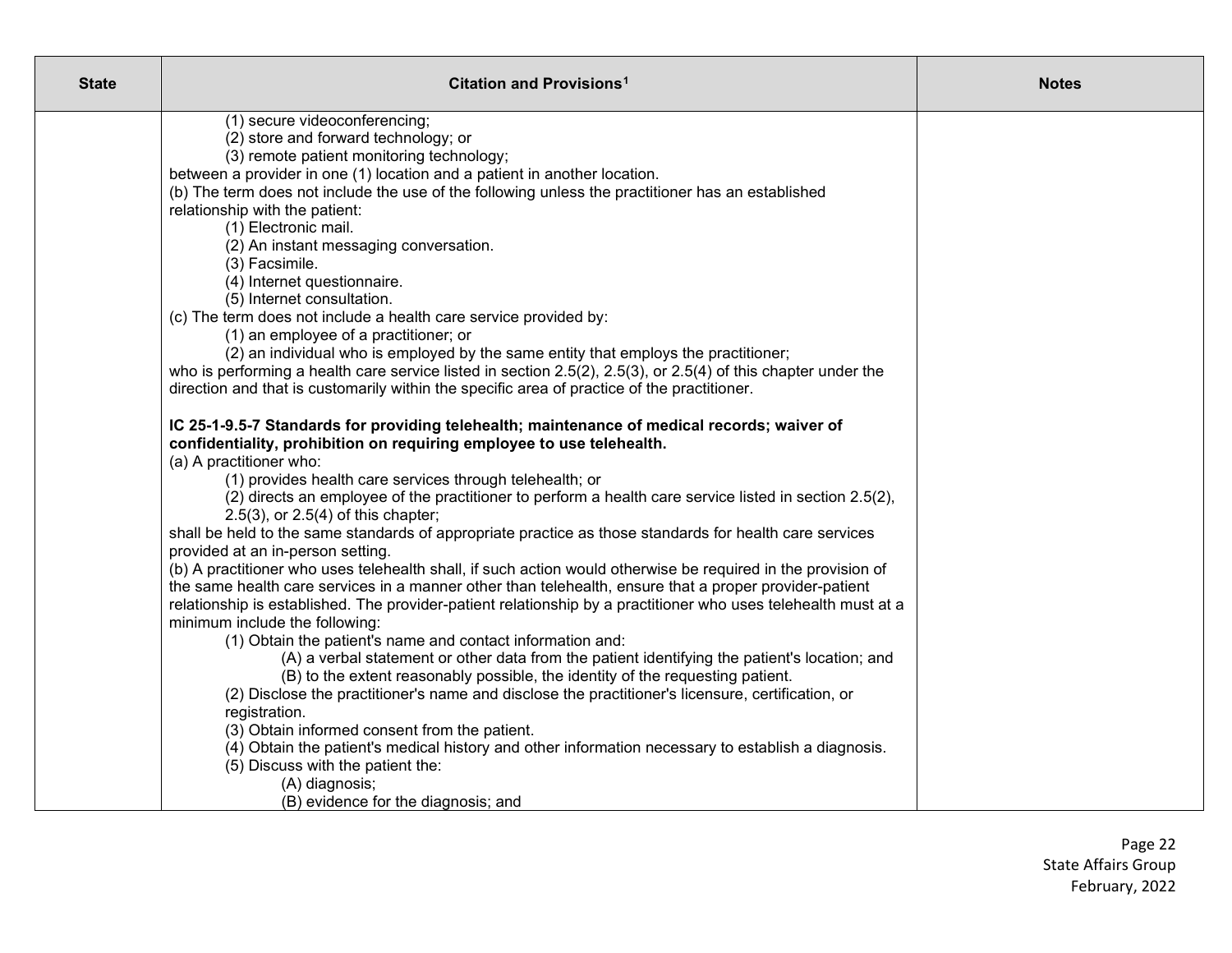| <b>State</b> | <b>Citation and Provisions<sup>1</sup></b>                                                                                                                                                                                  | <b>Notes</b> |
|--------------|-----------------------------------------------------------------------------------------------------------------------------------------------------------------------------------------------------------------------------|--------------|
|              | (C) risks and benefits of various treatment options, including when it is advisable to seek                                                                                                                                 |              |
|              | in-person care.                                                                                                                                                                                                             |              |
|              | (6) Create and maintain a medical record for the patient. If a prescription is issued for the patient,                                                                                                                      |              |
|              | and subject to the consent of the patient, the prescriber shall notify the patient's primary care<br>provider of any prescriptions the prescriber has issued for the patient if the primary care provider's                 |              |
|              | contact information is provided by the patient. The requirements in this subdivision do not apply                                                                                                                           |              |
|              | when any of the following are met:                                                                                                                                                                                          |              |
|              | (A) The practitioner is using an electronic health record system that the patient's primary                                                                                                                                 |              |
|              | care provider is authorized to access.                                                                                                                                                                                      |              |
|              | (B) The practitioner has established an ongoing provider-patient relationship with the                                                                                                                                      |              |
|              | patient by providing care to the patient at least two (2) consecutive times through the use                                                                                                                                 |              |
|              | of telehealth services. If the conditions of this clause are met, the practitioner shall maintain                                                                                                                           |              |
|              | a medical record for the patient and shall notify the patient's primary care provider of any                                                                                                                                |              |
|              | issued prescriptions.                                                                                                                                                                                                       |              |
|              | (7) Issue proper instructions for appropriate follow-up care.<br>(8) Provide a telehealth visit summary to the patient, including information that indicates any                                                            |              |
|              | prescription that is being prescribed.                                                                                                                                                                                      |              |
|              | (c) The medical records under subsection (b)(6) must be created and maintained by the practitioner under                                                                                                                    |              |
|              | the same standards of appropriate practice for medical records for patients in an in-person setting.                                                                                                                        |              |
|              | (d) A patient waives confidentiality of any medical information discussed with the practitioner that is:                                                                                                                    |              |
|              | (1) provided during a telehealth visit; and                                                                                                                                                                                 |              |
|              | (2) heard by another individual in the vicinity of the patient during a health care service or                                                                                                                              |              |
|              | consultation.                                                                                                                                                                                                               |              |
|              | (e) An employer may not require a practitioner, by an employment contract, an agreement, a policy, or any<br>other means, to provide a health care service through telehealth if the practitioner believes that providing a |              |
|              | health care service through telehealth would:                                                                                                                                                                               |              |
|              | (1) negatively impact the patient's health; or                                                                                                                                                                              |              |
|              | (2) result in a lower standard of care than if the health care service was provided in an in-person                                                                                                                         |              |
|              | setting.                                                                                                                                                                                                                    |              |
|              | (f) Any applicable contract, employment agreement, or policy to provide telehealth services must explicitly                                                                                                                 |              |
|              | provide that a practitioner may refuse at any time to provide health care services if in the practitioner's sole                                                                                                            |              |
|              | discretion the practitioner believes:                                                                                                                                                                                       |              |
|              | (1) that health quality may be negatively impacted; or                                                                                                                                                                      |              |
|              | (2) the practitioner would be unable to provide the same standards of appropriate practice as those<br>provided in an in-person setting.                                                                                    |              |
|              |                                                                                                                                                                                                                             |              |
|              | IC 25-1-9.5-9 Physically located outside Indiana and providing health care; certification; renewal.                                                                                                                         |              |
|              | (a) A practitioner who is physically located outside Indiana is engaged in the provision of health care                                                                                                                     |              |
|              | services in Indiana when the practitioner:                                                                                                                                                                                  |              |
|              | (1) establishes a provider-patient relationship under this chapter with; or                                                                                                                                                 |              |

Page 23 State Affairs Group February, 2022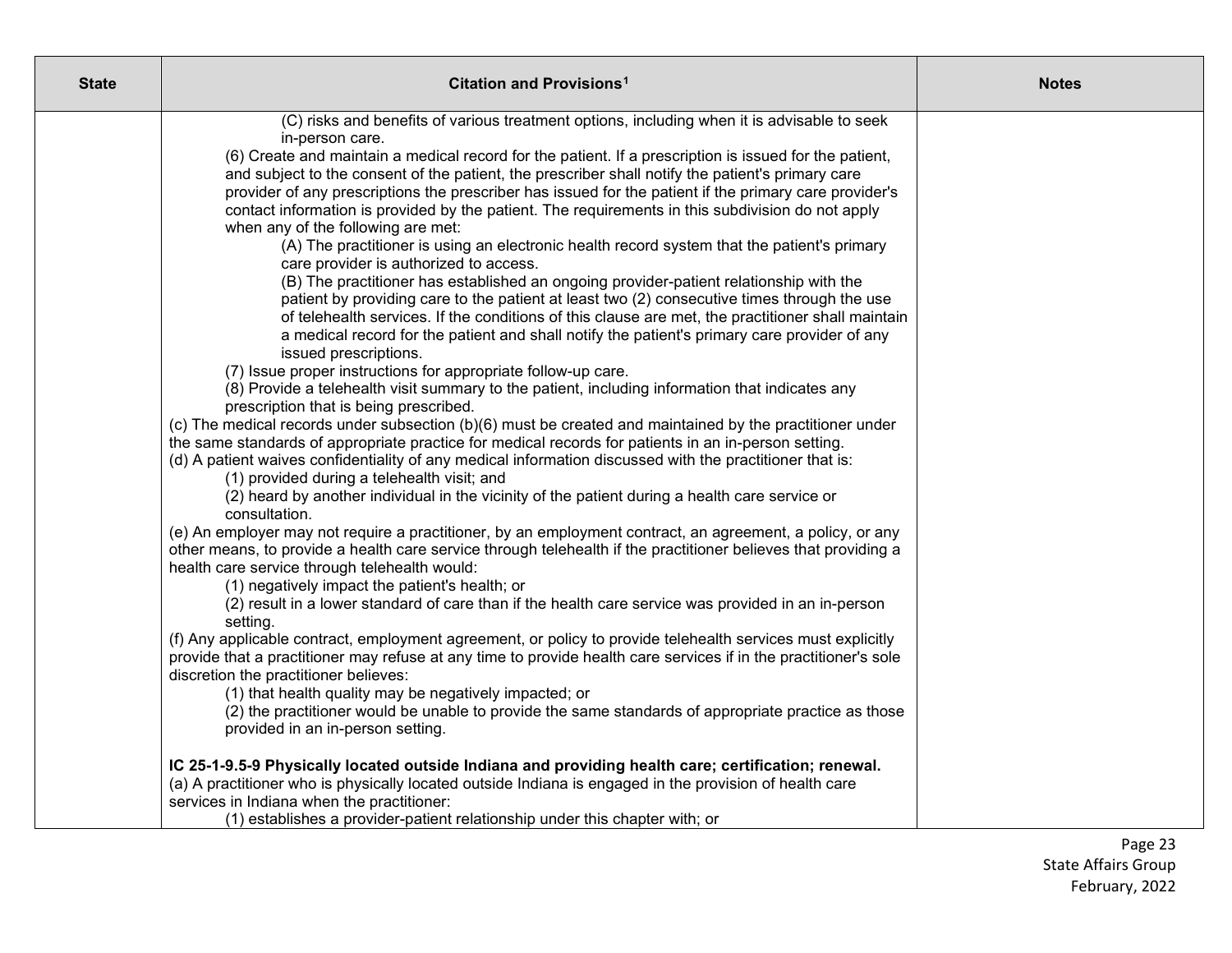| <b>State</b> | Citation and Provisions <sup>1</sup>                                                                                                                                                                                                                                                                                                                                                                                                                                                                                                                                                                                                                                                                                                                                                                                                                                                                                                                                                                                                                                                                                                                                                                                                                                                                                                                                                                                                                                                                                                                                                                                                                                                                                                                                                                                                                                                                                                                                                                    | <b>Notes</b> |
|--------------|---------------------------------------------------------------------------------------------------------------------------------------------------------------------------------------------------------------------------------------------------------------------------------------------------------------------------------------------------------------------------------------------------------------------------------------------------------------------------------------------------------------------------------------------------------------------------------------------------------------------------------------------------------------------------------------------------------------------------------------------------------------------------------------------------------------------------------------------------------------------------------------------------------------------------------------------------------------------------------------------------------------------------------------------------------------------------------------------------------------------------------------------------------------------------------------------------------------------------------------------------------------------------------------------------------------------------------------------------------------------------------------------------------------------------------------------------------------------------------------------------------------------------------------------------------------------------------------------------------------------------------------------------------------------------------------------------------------------------------------------------------------------------------------------------------------------------------------------------------------------------------------------------------------------------------------------------------------------------------------------------------|--------------|
|              | (2) determines whether to issue a prescription under this chapter for;<br>an individual who is located in Indiana.<br>(b) A practitioner described in subsection (a) may not establish a provider-patient relationship under this<br>chapter with or issue a prescription under this chapter for an individual who is located in Indiana unless the<br>practitioner and the practitioner's employer or the practitioner's contractor, for purposes of providing health<br>care services under this chapter, have certified in writing to the Indiana professional licensing agency, in a<br>manner specified by the Indiana professional licensing agency, that the practitioner and the practitioner's<br>employer or practitioner's contractor agree to be subject to:<br>(1) the jurisdiction of the courts of law of Indiana; and<br>(2) Indiana substantive and procedural laws;<br>concerning any claim asserted against the practitioner, the practitioner's employer, or the practitioner's<br>contractor arising from the provision of health care services under this chapter to an individual who is<br>located in Indiana at the time the health care services were provided. The filing of the certification under<br>this subsection shall constitute a voluntary waiver by the practitioner, the practitioner's employer, or the<br>practitioner's contractor of any respective right to avail themselves of the jurisdiction or laws other than<br>those specified in this subsection concerning the claim. However, a practitioner that practices<br>predominately in Indiana is not required to file the certification required by this subsection.<br>(c) A practitioner shall renew the certification required under subsection (b) at the time the practitioner<br>renews the practitioner's license.<br>(d) A practitioner's employer or a practitioner's contractor is required to file the certification required by this<br>section only at the time of initial certification. |              |
| lowa         | Regulation: Iowa Administrative Code Title 645, Chapter 208, Section 3<br>Telehealth visits. A licensee may provide occupational therapy services to a patient utilizing a telehealth<br>visit if the occupational therapy services are provided in accordance with all requirements of this chapter.<br>208.3(1) "Telehealth visit" means the provision of occupational therapy services by a licensee to a patient<br>using technology where the licensee and the patient are not at the same physical location for the<br>occupational therapy session.<br>208.3(2) A licensee engaged in a telehealth visit shall utilize technology that is secure and HIPAA-<br>compliant and that includes, at a minimum, audio and video equipment that allows two-way real-time<br>interactive communication between the licensee and the patient. A licensee may use non-real-time<br>technologies to prepare for an occupational therapy session or to communicate with a<br>patient between occupational therapy sessions.<br>208.3(3) A licensee engaged in a telehealth visit shall be held to the same standard of care as a licensee<br>who provides in-person occupational therapy. A licensee shall not utilize a telehealth visit if the standard of<br>care for the particular occupational therapy services cannot be met using technology.                                                                                                                                                                                                                                                                                                                                                                                                                                                                                                                                                                                                                                                        |              |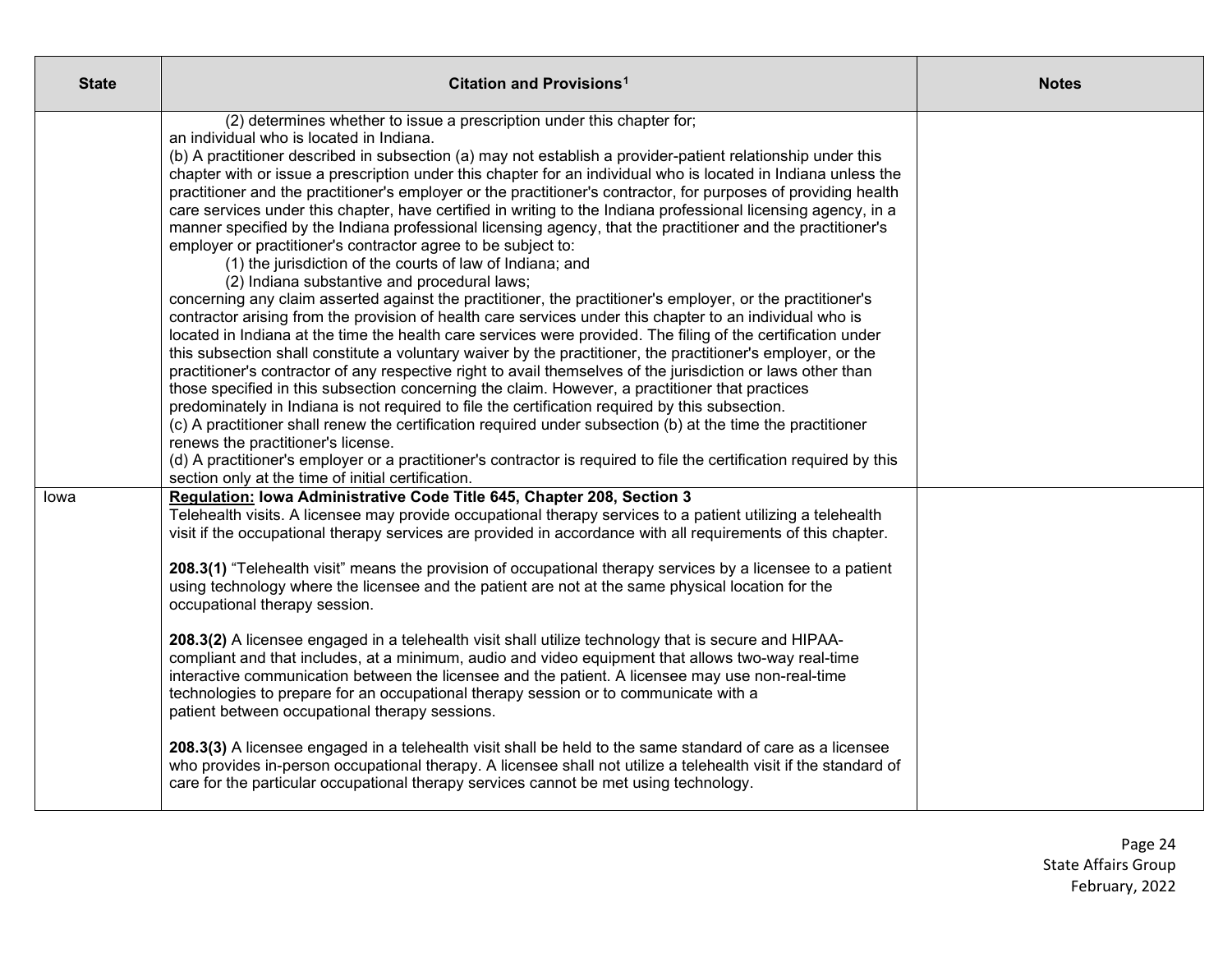| <b>State</b> | Citation and Provisions <sup>1</sup>                                                                                                                                                                                                                                                                                                                                                                                                                                                                                                                                                                                                                                                                                                                                                                                                                                                                                                                                                                                                                                                                                                                                                                                                                                                                                                                                                                                                                                                                                                                                                                                                                                                                                     | <b>Notes</b>                                                                                                                                                                                                  |
|--------------|--------------------------------------------------------------------------------------------------------------------------------------------------------------------------------------------------------------------------------------------------------------------------------------------------------------------------------------------------------------------------------------------------------------------------------------------------------------------------------------------------------------------------------------------------------------------------------------------------------------------------------------------------------------------------------------------------------------------------------------------------------------------------------------------------------------------------------------------------------------------------------------------------------------------------------------------------------------------------------------------------------------------------------------------------------------------------------------------------------------------------------------------------------------------------------------------------------------------------------------------------------------------------------------------------------------------------------------------------------------------------------------------------------------------------------------------------------------------------------------------------------------------------------------------------------------------------------------------------------------------------------------------------------------------------------------------------------------------------|---------------------------------------------------------------------------------------------------------------------------------------------------------------------------------------------------------------|
|              | 208.3(4) Any occupational therapist or occupational therapist assistant who provides an occupational<br>therapy telehealth visit to a patient located in lowa shall be licensed in lowa.<br>208.3(5) Prior to the first telehealth visit, a licensee shall obtain informed consent from the patient specific<br>to the occupational therapy services that will be provided in a telehealth visit. At a minimum, the informed<br>consent shall specifically inform the patient of the following:<br>a. The risks and limitations of the use of technology to provide occupational therapy services;<br>b. The potential for unauthorized access to protected health information; and<br>c. The potential for disruption of technology during a telehealth visit.<br>208.3(6) A licensee shall only provide occupational therapy services using a telehealth visit in the areas of<br>competence wherein proficiency in providing the particular service using technology has been gained<br>through education, training, and experience.<br>208.3(7) A licensee shall identify in the clinical record when occupational therapy services are provided<br>utilizing a telehealth visit.                                                                                                                                                                                                                                                                                                                                                                                                                                                                                                                                    |                                                                                                                                                                                                               |
| Kansas       | Statute: Kansas Statutes Chapter 40, Article 2, Insurance General Provisions<br>40-2,211<br>(a) For purposes of Kansas telemedicine act:<br>(1) "Distant site" means a site at which a healthcare provider is located while providing healthcare<br>services by means of telemedicine.<br>(2) "Healthcare provider" means a physician, licensed physician assistant, licensed advanced<br>practice registered nurse or person licensed, registered, certified or otherwise authorized to<br>practice by the behavioral sciences regulatory board.<br>(3) "Originating site" means a site at which a patient is located at the time healthcare services are<br>provided by means of telemedicine.<br>(4) "Physician" means a person licensed to practice medicine and surgery by the state board of<br>healing arts.<br>(5) "Telemedicine," including "telehealth," means the delivery of healthcare services or<br>consultations while the patient is at an originating site and the healthcare provider is at a distant<br>site. Telemedicine shall be provided by means of real-time two-way interactive audio, visual, or<br>audio-visual communications, including the application of secure video conferencing or store-and-<br>forward technology to provide or support healthcare delivery, that facilitate the assessment,<br>diagnosis, consultation, treatment, education and care management of a patient's healthcare.<br>"Telemedicine" does not include communication between:<br>(A) Healthcare providers that consist solely of a telephone voice-only conversation, email<br>or facsimile transmission; or<br>(B) a physician and a patient that consists solely of an email or facsimile transmission. | No regulations specific to OT and<br>telehealth. Board reports that it permits<br>the remote delivery of healthcare<br>services, but must follow same<br>practice as when providing in-person<br>OT services. |
|              | 40-2,212                                                                                                                                                                                                                                                                                                                                                                                                                                                                                                                                                                                                                                                                                                                                                                                                                                                                                                                                                                                                                                                                                                                                                                                                                                                                                                                                                                                                                                                                                                                                                                                                                                                                                                                 |                                                                                                                                                                                                               |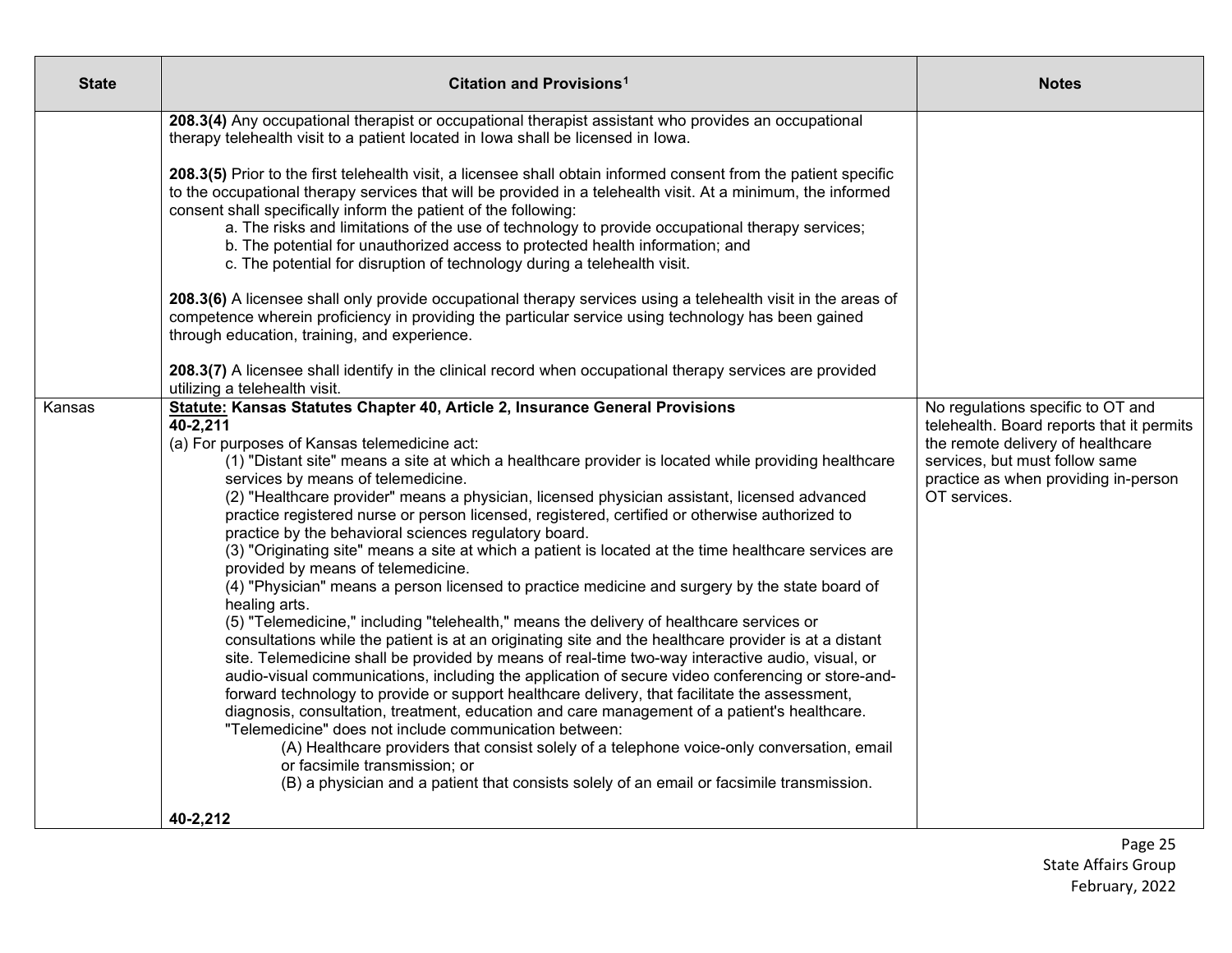| <b>State</b> | Citation and Provisions <sup>1</sup>                                                                                                                                                                                                                                                                                                                                                                                                                                                                                                                                                                                                                                                                                                                                                                                                                                                                                                                                                                                                                                                                                                                                                                                                                                                                                                                                                                                                                                                                                                                                                                                                                                                                                                                                                                                                                                                 | <b>Notes</b> |
|--------------|--------------------------------------------------------------------------------------------------------------------------------------------------------------------------------------------------------------------------------------------------------------------------------------------------------------------------------------------------------------------------------------------------------------------------------------------------------------------------------------------------------------------------------------------------------------------------------------------------------------------------------------------------------------------------------------------------------------------------------------------------------------------------------------------------------------------------------------------------------------------------------------------------------------------------------------------------------------------------------------------------------------------------------------------------------------------------------------------------------------------------------------------------------------------------------------------------------------------------------------------------------------------------------------------------------------------------------------------------------------------------------------------------------------------------------------------------------------------------------------------------------------------------------------------------------------------------------------------------------------------------------------------------------------------------------------------------------------------------------------------------------------------------------------------------------------------------------------------------------------------------------------|--------------|
|              | (a) The same requirements for patient privacy and confidentiality under the health insurance portability and<br>accountability act of 1996 and 42 C.F.R. § 2.13, as applicable, that apply to healthcare services delivered<br>via in-person contact shall also apply to healthcare services delivered via telemedicine. Nothing in this<br>section shall supersede the provisions of any state law relating to the confidentiality, privacy, security or<br>privileged status of protected health information.<br>(b) Telemedicine may be used to establish a valid provider-patient relationship.<br>(c) The same standards of practice and conduct that apply to healthcare services delivered via in-person<br>contact shall also apply to healthcare services delivered via telemedicine.<br>(1) A person authorized by law to provide and who provides telemedicine services to a patient shall<br>(d)<br>provide the patient with guidance on appropriate follow-up care.<br>(A) Except when otherwise prohibited by any other provision of law, when the patient<br>(2)<br>consents and the patient has a primary care or other treating physician, the person<br>providing telemedicine services shall send within three business days a report to such<br>primary care or other treating physician of the treatment and services rendered to the<br>patient in the telemedicine encounter.<br>(B) A person licensed, registered, certified or otherwise authorized to practice by the<br>behavioral sciences regulatory board shall not be required to comply with the provisions of<br>subparagraph (A).                                                                                                                                                                                                                                                                  |              |
|              | 40-2,213<br>(a) The provisions of this section shall apply to any individual or group health insurance policy, medical<br>service plan, contract, hospital service corporation contract, hospital and medical service corporation<br>contract, fraternal benefit society or health maintenance organization that provides coverage for accident<br>and health services and that is delivered, issued for delivery, amended or renewed on or after January 1,<br>2019. The provisions of this section shall also apply to the Kansas medical assistance program.<br>(b) No individual or group health insurance policy, medical service plan, contract, hospital service<br>corporation contract, hospital and medical service corporation contract, fraternal benefit society, health<br>maintenance organization or the Kansas medical assistance program shall exclude an otherwise covered<br>healthcare service from coverage solely because such service is provided through telemedicine, rather<br>than in-person contact, or based upon the lack of a commercial office for the practice of medicine, when<br>such service is delivered by a healthcare provider.<br>(c) The insured's medical record shall serve to satisfy all documentation for the reimbursement of all<br>telemedicine healthcare services, and no additional documentation outside of the medical record shall be<br>required.<br>(d) Payment or reimbursement of covered healthcare services delivered through telemedicine may be<br>established by an insurance company, nonprofit health service corporation, nonprofit medical and hospital<br>service corporation or health maintenance organization in the same manner as payment or reimbursement<br>for covered services that are delivered via in-person contact are [is] established.<br>(e) Nothing in this section shall be construed to: |              |

Page 26 State Affairs Group February, 2022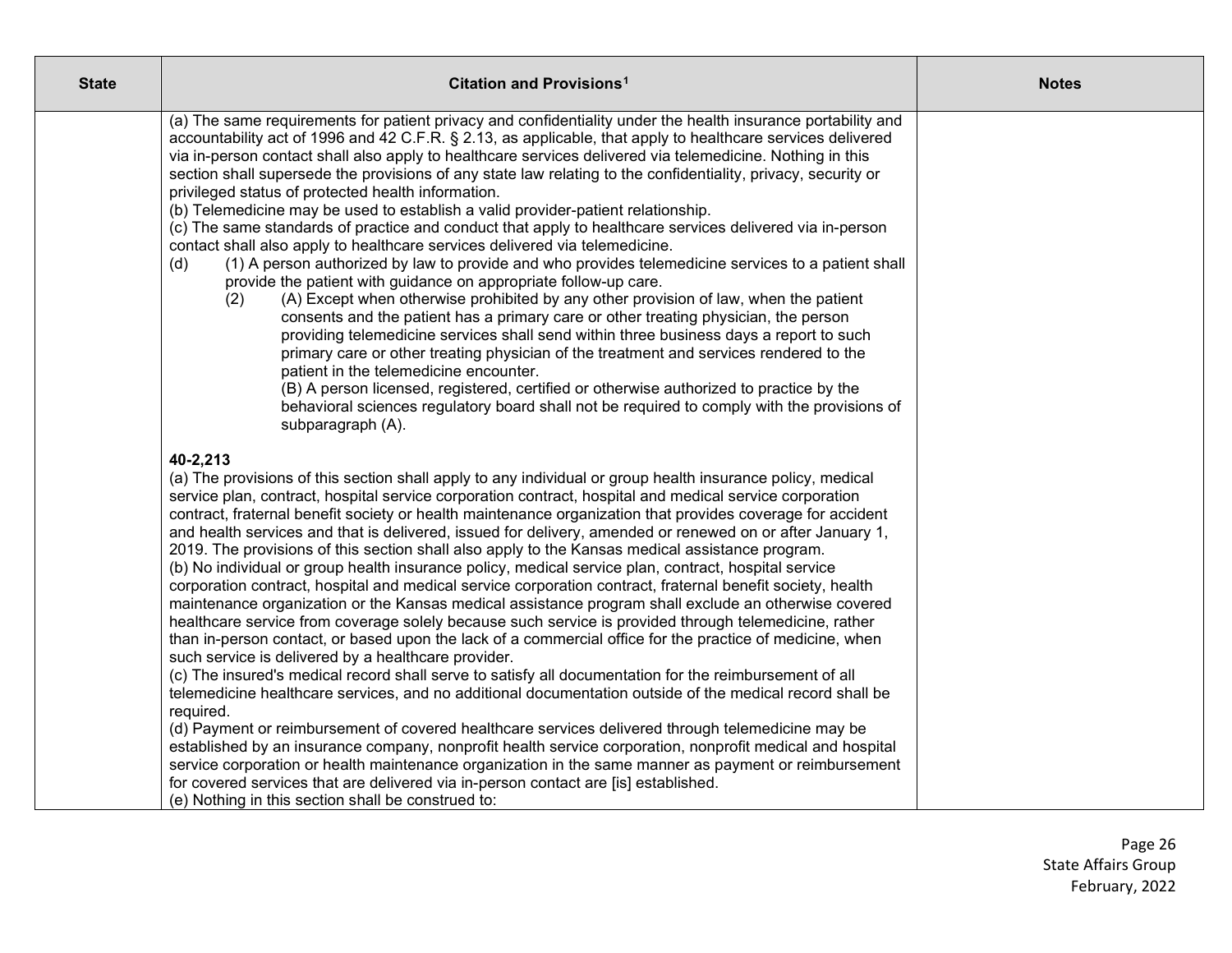| <b>State</b> | Citation and Provisions <sup>1</sup>                                                                                                                                                                                                                                                                                                                                                                                                                                                                                                                                                                                                                                                                                                                                                                                                                                                                                                                                                                                                                                                                                                                                                                                                                                                                                                                                                                                                        | <b>Notes</b> |
|--------------|---------------------------------------------------------------------------------------------------------------------------------------------------------------------------------------------------------------------------------------------------------------------------------------------------------------------------------------------------------------------------------------------------------------------------------------------------------------------------------------------------------------------------------------------------------------------------------------------------------------------------------------------------------------------------------------------------------------------------------------------------------------------------------------------------------------------------------------------------------------------------------------------------------------------------------------------------------------------------------------------------------------------------------------------------------------------------------------------------------------------------------------------------------------------------------------------------------------------------------------------------------------------------------------------------------------------------------------------------------------------------------------------------------------------------------------------|--------------|
|              | (1) Prohibit an individual or group health insurance policy, medical service plan, contract, hospital<br>service corporation contract, hospital and medical service corporation contract, fraternal benefit<br>society or health maintenance organization that provides coverage for telemedicine or the Kansas<br>medical assistance program from providing coverage for only those services that are medically<br>necessary, subject to the terms and conditions of the covered individual's health benefits plan;<br>(2) mandate coverage for a healthcare service delivered via telemedicine if such healthcare service<br>is not already a covered healthcare service, when delivered by a healthcare provider subject to the<br>terms and conditions of the covered individual's health benefits plan; or<br>(3) allow an individual or group health insurance policy, medical service plan, contract, hospital<br>service corporation contract, hospital and medical service corporation contract, fraternal benefit<br>society or health maintenance organization that provides coverage for telemedicine or the Kansas<br>medical assistance program to require a covered individual to use telemedicine or in lieu of<br>receiving an in-person healthcare service or consultation from an in-network provider.<br>(f) The provisions of K.S.A. 40-2248 and 40-2249a, and amendments thereto, shall not apply to this<br>section. |              |
|              | 40-2,215<br>Nothing in the Kansas telemedicine act shall be construed to authorize the delivery of any abortion<br>procedure via telemedicine.                                                                                                                                                                                                                                                                                                                                                                                                                                                                                                                                                                                                                                                                                                                                                                                                                                                                                                                                                                                                                                                                                                                                                                                                                                                                                              |              |
|              | 40-2,216<br>If any provision of the Kansas telemedicine act, or the application thereof to any person or circumstance, is<br>held invalid or unconstitutional by court order, then the remainder of the Kansas telemedicine act and the<br>application of such provision to other persons or circumstances shall not be affected thereby and it shall be<br>conclusively presumed that the legislature would have enacted the remainder of the Kansas telemedicine<br>act without such invalid or unconstitutional provision, except that the provisions of K.S.A. 2018 Supp. 40-<br>2,215, and amendments thereto, are expressly declared to be nonseverable.                                                                                                                                                                                                                                                                                                                                                                                                                                                                                                                                                                                                                                                                                                                                                                              |              |
|              | Regulation: Kansas Administrative Rules Title 100, Article 77<br>K.A.R. 100-77-2. Telemedicine deemed rendered at location of patient. For the purposes of this article of<br>the board's regulations, the delivery of healthcare services shall be deemed to occur at the originating site.                                                                                                                                                                                                                                                                                                                                                                                                                                                                                                                                                                                                                                                                                                                                                                                                                                                                                                                                                                                                                                                                                                                                                |              |
|              | K.A.R. 100-77-3. Prescribing drugs by means of telemedicine. The same laws and regulations that apply to<br>a healthcare provider prescribing drugs, including controlled substances, by means of in-person contact<br>with a patient shall apply to prescribing drugs, including controlled substances, by means of telemedicine.                                                                                                                                                                                                                                                                                                                                                                                                                                                                                                                                                                                                                                                                                                                                                                                                                                                                                                                                                                                                                                                                                                          |              |
| Kentucky     | Statute: Kentucky Revised Statutes 319A.300, Duty of treating occupational therapist utilizing<br>telehealth to ensure patient's informed consent and maintain confidentiality -- Board to promulgate<br>administrative regulations -- Definition of "telehealth".<br>(1) A treating occupational therapist who provides or facilitates the use of telehealth shall ensure:                                                                                                                                                                                                                                                                                                                                                                                                                                                                                                                                                                                                                                                                                                                                                                                                                                                                                                                                                                                                                                                                 |              |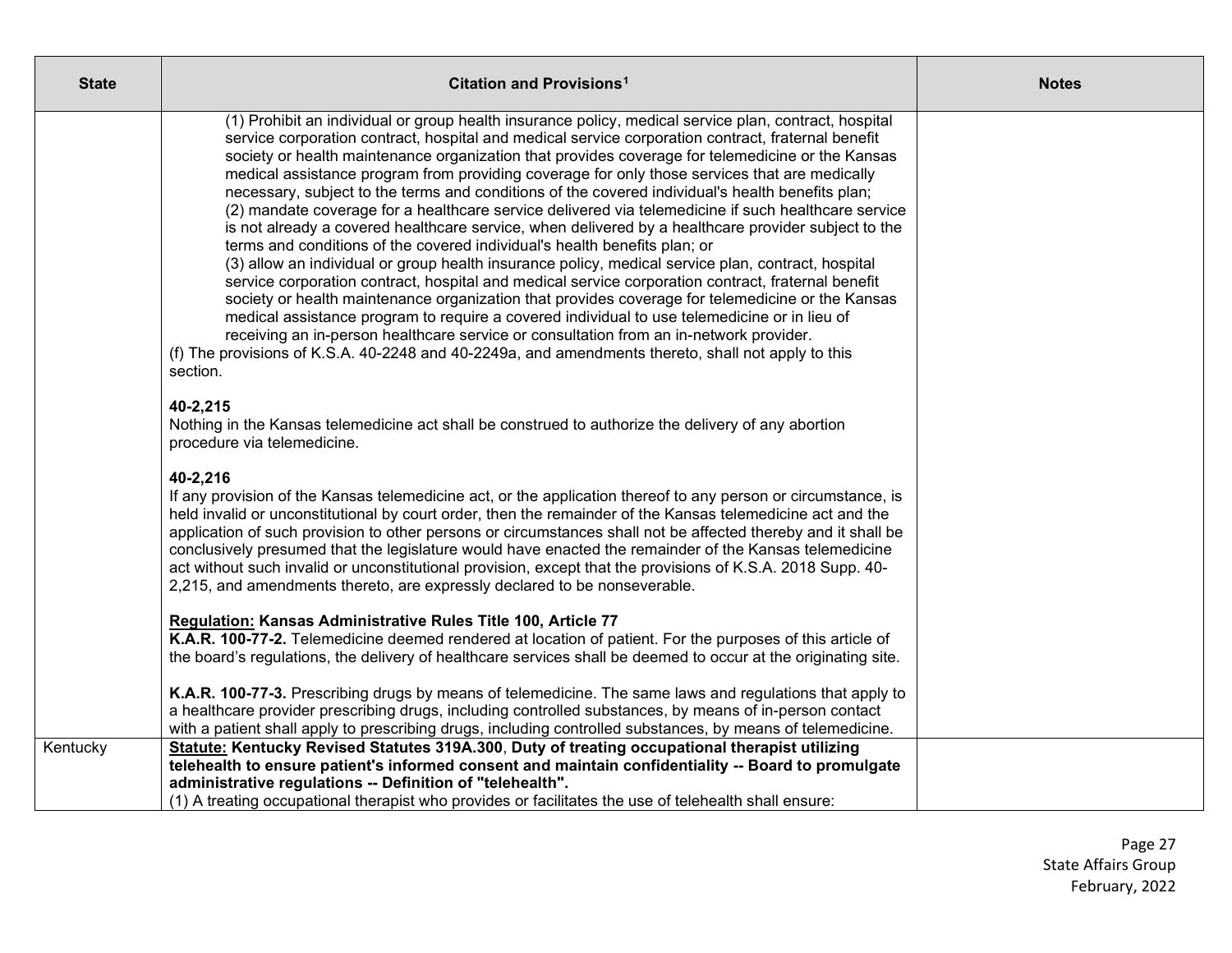| <b>State</b> | Citation and Provisions <sup>1</sup>                                                                                                                                                           | <b>Notes</b> |
|--------------|------------------------------------------------------------------------------------------------------------------------------------------------------------------------------------------------|--------------|
|              | (a) That the informed consent of the patient, or another appropriate person with authority to make                                                                                             |              |
|              | the health care treatment decision for the patient, is obtained before services are provided through                                                                                           |              |
|              | telehealth; and                                                                                                                                                                                |              |
|              | (b) That the confidentiality of the patient's medical information is maintained as required by this                                                                                            |              |
|              | chapter and other applicable law. At a minimum, confidentiality shall be maintained through<br>appropriate processes, practices, and technology as designated by the board and that conform to |              |
|              | applicable federal law.                                                                                                                                                                        |              |
|              | (2) The board shall promulgate administrative regulations in accordance with KRS Chapter 13A to                                                                                                |              |
|              | implement this section and as necessary to:                                                                                                                                                    |              |
|              | (a) Prevent abuse and fraud through the use of telehealth services;                                                                                                                            |              |
|              | (b) Prevent fee-splitting through the use of telehealth services; and                                                                                                                          |              |
|              | (c) Utilize telehealth in the provision of occupational therapy services and in the provision of                                                                                               |              |
|              | continuing education.                                                                                                                                                                          |              |
|              | (3) For purposes of this section, "telehealth" means the use of interactive audio, video, or other electronic                                                                                  |              |
|              | media to deliver health care. It includes the use of electronic media for diagnosis, consultation, treatment,<br>transfer of health or medical data, and continuing education.                 |              |
|              |                                                                                                                                                                                                |              |
|              | Regulation: Kentucky Administrative Regulations 201 KAR 28:235                                                                                                                                 |              |
|              | <b>Section 1. Definitions.</b>                                                                                                                                                                 |              |
|              | (1) "Client" means the person receiving the services of the occupational therapist.                                                                                                            |              |
|              | (2) "Telehealth is defined by KRS 319A.300(3).                                                                                                                                                 |              |
|              | (3) "Telehealth occupational therapy" means the practice of occupational therapy as defined by<br><b>KRS</b>                                                                                   |              |
|              | 319A.010(2), between the occupational therapist or occupational therapist assistant and the patient                                                                                            |              |
|              | that is provided using:                                                                                                                                                                        |              |
|              | (a) An electronic communication technology; or                                                                                                                                                 |              |
|              | (b) Two (2) way, interactive, simultaneous audio and video.                                                                                                                                    |              |
|              | Section 2. Client Requirements. A credential holder using telehealth to deliver occupational therapy                                                                                           |              |
|              | services shall, upon initial contact with the client:                                                                                                                                          |              |
|              | (1) Make attempts to verify the identity of the client;                                                                                                                                        |              |
|              | (2) Obtain alternative means of contacting the client other than electronically such as by the use of                                                                                          |              |
|              | a telephone number or mailing address;                                                                                                                                                         |              |
|              | (3) Provide to the client alternative means of contacting the credential holder other than                                                                                                     |              |
|              | electronically such as by the use of a telephone number or mailing address;                                                                                                                    |              |
|              | (4) Provide contact methods of alternative communication the credential holder shall use for<br>emergency purposes such as an emergency on call telephone number;                              |              |
|              | (5) Document if the client has the necessary knowledge and skills to benefit from the type of                                                                                                  |              |
|              | telehealth provided by the credential holder;                                                                                                                                                  |              |
|              |                                                                                                                                                                                                |              |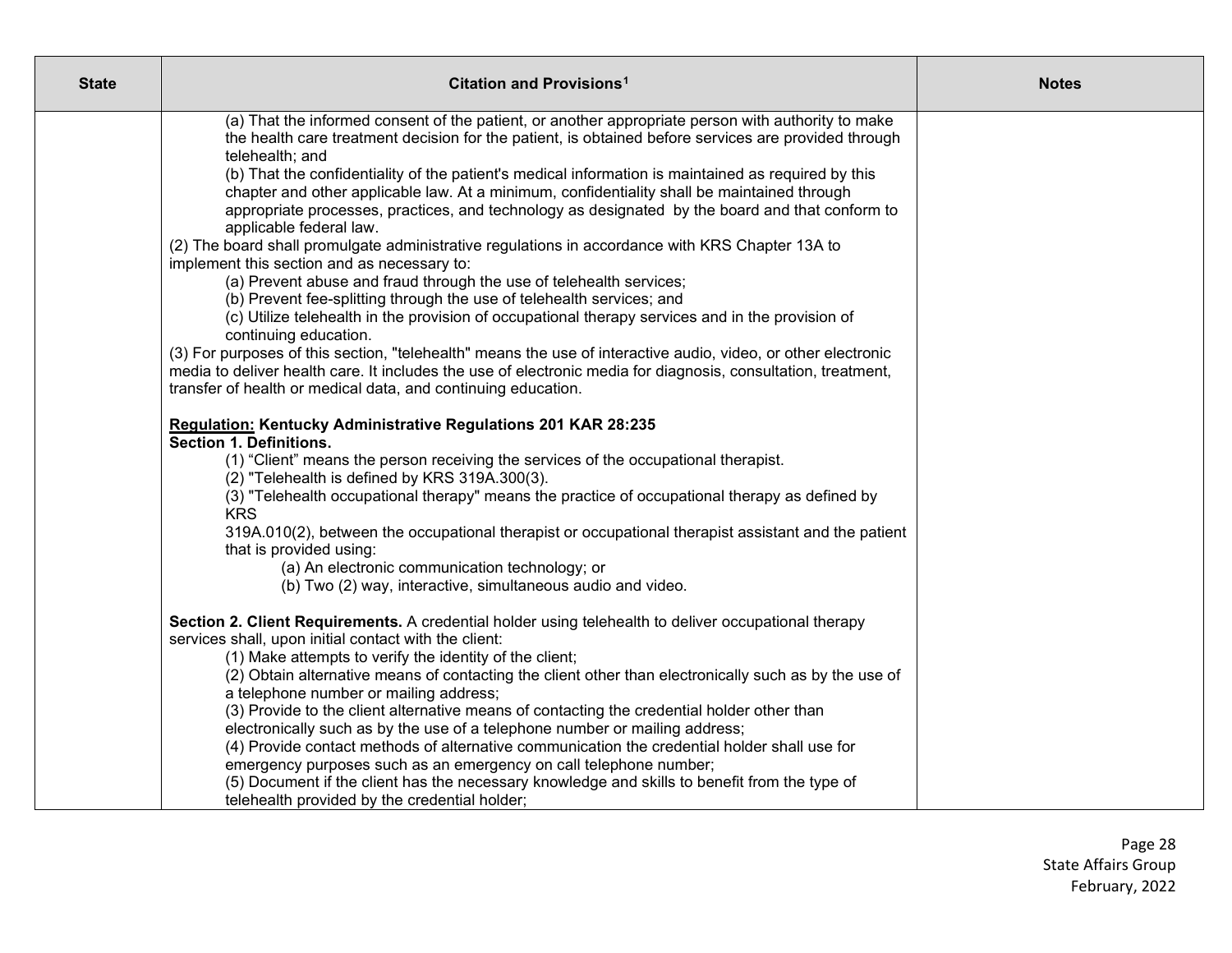| <b>State</b> | Citation and Provisions <sup>1</sup>                                                                                                                                                                                                                                                                                                                                                                                                                                                                                                                                                                                                                                                                                                                                                                                                                                                                                                                                                                                                                                                                                                                                                                                                                                                                                                                                                                                                                                                                                                                                                                                                                                                                                                                                                                                                                                                                                                                                                                                                                                                                                                     | <b>Notes</b> |
|--------------|------------------------------------------------------------------------------------------------------------------------------------------------------------------------------------------------------------------------------------------------------------------------------------------------------------------------------------------------------------------------------------------------------------------------------------------------------------------------------------------------------------------------------------------------------------------------------------------------------------------------------------------------------------------------------------------------------------------------------------------------------------------------------------------------------------------------------------------------------------------------------------------------------------------------------------------------------------------------------------------------------------------------------------------------------------------------------------------------------------------------------------------------------------------------------------------------------------------------------------------------------------------------------------------------------------------------------------------------------------------------------------------------------------------------------------------------------------------------------------------------------------------------------------------------------------------------------------------------------------------------------------------------------------------------------------------------------------------------------------------------------------------------------------------------------------------------------------------------------------------------------------------------------------------------------------------------------------------------------------------------------------------------------------------------------------------------------------------------------------------------------------------|--------------|
|              | (6) Use secure communications with clients, including encrypted text messages via e-mail or<br>secure Web sites, and not use personal identifying information in non-secure communications and;<br>(7) Inform the client in writing about:<br>(a) The limitations of using technology in the provision of telehealth occupational therapy<br>services:<br>(b) Potential risks to confidentiality of information, or inadvertent access of protected health<br>information, due to technology in the provision of telehealth occupational therapy services;<br>(c) Potential risks of disruption in the use of telehealth occupational therapy services;<br>(d) When and how the credential holder will respond to routine electronic messages;<br>(e) In what circumstances the credential holder will use alternative communications for<br>emergency purposes;<br>(f) Who else may have access to client communications with the credential holder;<br>(g) How communications can be directed to a specific credential holder;<br>(h) How the credential holder stores electronic communications from the client; and<br>(i) How the credential holder may elect to discontinue the provision of services through<br>telehealth.<br>Section 3. Competence, Limits on Practice, Maintenance, and Retention of Records. A credential<br>holder using telehealth to deliver occupational therapy services or who practices telehealth occupational<br>therapy shall:<br>(1) Limit the practice of telehealth occupational therapy to the area of competence in which<br>proficiency has been gained through education, training, and experience;<br>(2) Maintain current competency in the practice of telehealth occupational therapy through<br>continuing education, consultation, or other procedures, in conformance with current standards of<br>scientific and professional knowledge;<br>(3) Document the client's presenting problem, purpose, or diagnosis;<br>(4) Follow the record-keeping requirements of 201 KAR 28:140; and<br>(5) Ensure that confidential communications obtained and stored electronically shall not be |              |
|              | recovered and accessed by unauthorized persons when the credential holder disposes of<br>electronic equipment and data.                                                                                                                                                                                                                                                                                                                                                                                                                                                                                                                                                                                                                                                                                                                                                                                                                                                                                                                                                                                                                                                                                                                                                                                                                                                                                                                                                                                                                                                                                                                                                                                                                                                                                                                                                                                                                                                                                                                                                                                                                  |              |
|              | Section 4. Compliance with Federal, State, and Local Law. A credential holder using telehealth to<br>deliver occupational therapy services or who practices telehealth occupational therapy shall comply with:<br>(1) State law where the credential holder is credentialed and be licensed to practice occupational<br>therapy where the client is domiciled or adhere to standards set forth in 201 KAR 28:030; and<br>(2) Section 508 of the Rehabilitation Act, 29 U.S.C. 794(d), to make technology accessible to a<br>client with disabilities.                                                                                                                                                                                                                                                                                                                                                                                                                                                                                                                                                                                                                                                                                                                                                                                                                                                                                                                                                                                                                                                                                                                                                                                                                                                                                                                                                                                                                                                                                                                                                                                    |              |
|              | Section 5. Representation of Services and Code of Conduct.                                                                                                                                                                                                                                                                                                                                                                                                                                                                                                                                                                                                                                                                                                                                                                                                                                                                                                                                                                                                                                                                                                                                                                                                                                                                                                                                                                                                                                                                                                                                                                                                                                                                                                                                                                                                                                                                                                                                                                                                                                                                               |              |

Page 29 State Affairs Group February, 2022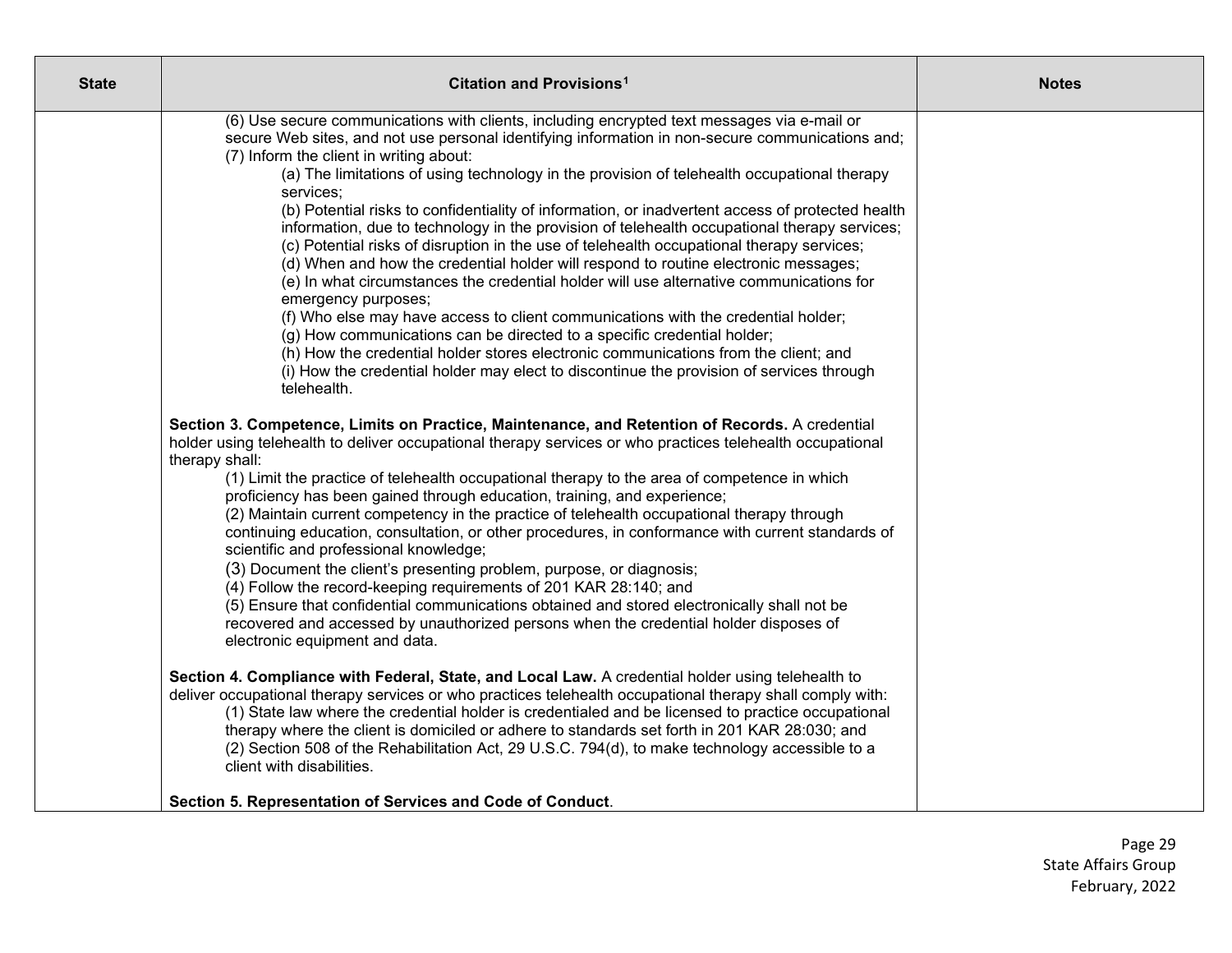| <b>State</b> | Citation and Provisions <sup>1</sup>                                                                                                                                                                                                                                                                                                                                                                                                                                                                                                                                                                                                                                                                                                                                                                                                                                                                                                                                                                                                                                                                                                                                                                                                                                                                                                                                                                                                                                                                                                                                                                                                                                                                                                                                                                                                                                                                                                                                                                                                                                                                                                                                                                                                                                                                                                                                                                                                                                                                                                                                                                                                                                                                                                                                                                                                                                              | <b>Notes</b>                                                                                                                                                                             |
|--------------|-----------------------------------------------------------------------------------------------------------------------------------------------------------------------------------------------------------------------------------------------------------------------------------------------------------------------------------------------------------------------------------------------------------------------------------------------------------------------------------------------------------------------------------------------------------------------------------------------------------------------------------------------------------------------------------------------------------------------------------------------------------------------------------------------------------------------------------------------------------------------------------------------------------------------------------------------------------------------------------------------------------------------------------------------------------------------------------------------------------------------------------------------------------------------------------------------------------------------------------------------------------------------------------------------------------------------------------------------------------------------------------------------------------------------------------------------------------------------------------------------------------------------------------------------------------------------------------------------------------------------------------------------------------------------------------------------------------------------------------------------------------------------------------------------------------------------------------------------------------------------------------------------------------------------------------------------------------------------------------------------------------------------------------------------------------------------------------------------------------------------------------------------------------------------------------------------------------------------------------------------------------------------------------------------------------------------------------------------------------------------------------------------------------------------------------------------------------------------------------------------------------------------------------------------------------------------------------------------------------------------------------------------------------------------------------------------------------------------------------------------------------------------------------------------------------------------------------------------------------------------------------|------------------------------------------------------------------------------------------------------------------------------------------------------------------------------------------|
|              | (1) A credential holder using telehealth to deliver occupational therapy services or who practices<br>telehealth occupational therapy shall:<br>(a) Not by or on behalf of the credential holder engage in false, misleading, or deceptive<br>advertising of telehealth occupational therapy;<br>(b) Comply with 201 KAR 28:140; and<br>(c) Not allow fee-splitting through the use of telehealth occupational therapy services.<br>(2) Occupational therapy continuing competence educational processes established in 201 KAR<br>$28:200$ , Section $3(1)$ , $(2)$ , $(3)$ , $(5)$ , $(8)$ , and $(11)$ , may occur through telehealth services.                                                                                                                                                                                                                                                                                                                                                                                                                                                                                                                                                                                                                                                                                                                                                                                                                                                                                                                                                                                                                                                                                                                                                                                                                                                                                                                                                                                                                                                                                                                                                                                                                                                                                                                                                                                                                                                                                                                                                                                                                                                                                                                                                                                                                                |                                                                                                                                                                                          |
| Louisiana    | Statute: Title 40, Chapter 5-D Subchapter D, Part VII, §122 Louisiana Telehealth Access Act<br>§1223.3. Definitions<br>(1) "Asynchronous store and forward transfer" means the transmission of a patient's medical information<br>from an originating site to the provider at the distant site without the patient being present.<br>(2) "Distant site" means the site at which the healthcare provider delivering the service is located at the time<br>the service is provided via a telecommunications system.<br>(3) "Healthcare provider" means a person, partnership, limited liability partnership, limited liability company,<br>corporation, facility, or institution licensed or certified by this state to provide healthcare or professional<br>services as a physician assistant, hospital, nursing home, dentist, registered nurse, advanced practice<br>registered nurse, licensed dietitian or nutritionist, licensed practical nurse, certified nurse assistant, offshore<br>health service provider, ambulance service, licensed midwife, pharmacist, speech-language pathologist,<br>audiologist, optometrist, podiatrist, chiropractor, physical therapist, occupational therapist, certified or<br>licensed athletic trainer, psychologist, medical psychologist, social worker, licensed professional counselor,<br>licensed perfusionist, licensed respiratory therapist, licensed radiologic technologist, or licensed clinical<br>laboratory scientist.<br>(4) "Originating site" means the location of the patient at the time the service is furnished via a<br>telecommunications system or when the asynchronous store and forward transfer occurs.<br>(5) "Synchronous interaction" means communication through interactive technology that enables a<br>healthcare provider and a patient at two locations separated by distance to interact via two-way video and<br>audio transmissions simultaneously. The healthcare provider may utilize interactive audio without the<br>requirement of video if, after access and review of the patient's medical records, the provider determines<br>that he is able to meet the same standard of care as if the healthcare services were provided in person.<br>(6) "Telehealth" means a mode of delivering healthcare services that utilizes information and<br>communication technologies to enable the diagnosis, consultation, treatment, education, care<br>management, and self-management of patients at a distance from healthcare providers. Telehealth allows<br>services to be accessed when providers are in a distant site and patients are in the originating site.<br>Telehealth facilitates patient self-management and caregiver support for patients and includes synchronous<br>interactions and asynchronous store and forward transfers.<br>§1223.4. Telehealth; rulemaking required | No OT specific statute or regulation<br>regarding telehealth, but a telehealth<br>specific statute uses a definition of<br>healthcare provider that includes<br>occupational therapists. |
|              | A. Each state agency or professional or occupational licensing board or commission that regulates the<br>practice of a healthcare provider, as defined in this Part, may promulgate, in accordance with the                                                                                                                                                                                                                                                                                                                                                                                                                                                                                                                                                                                                                                                                                                                                                                                                                                                                                                                                                                                                                                                                                                                                                                                                                                                                                                                                                                                                                                                                                                                                                                                                                                                                                                                                                                                                                                                                                                                                                                                                                                                                                                                                                                                                                                                                                                                                                                                                                                                                                                                                                                                                                                                                       |                                                                                                                                                                                          |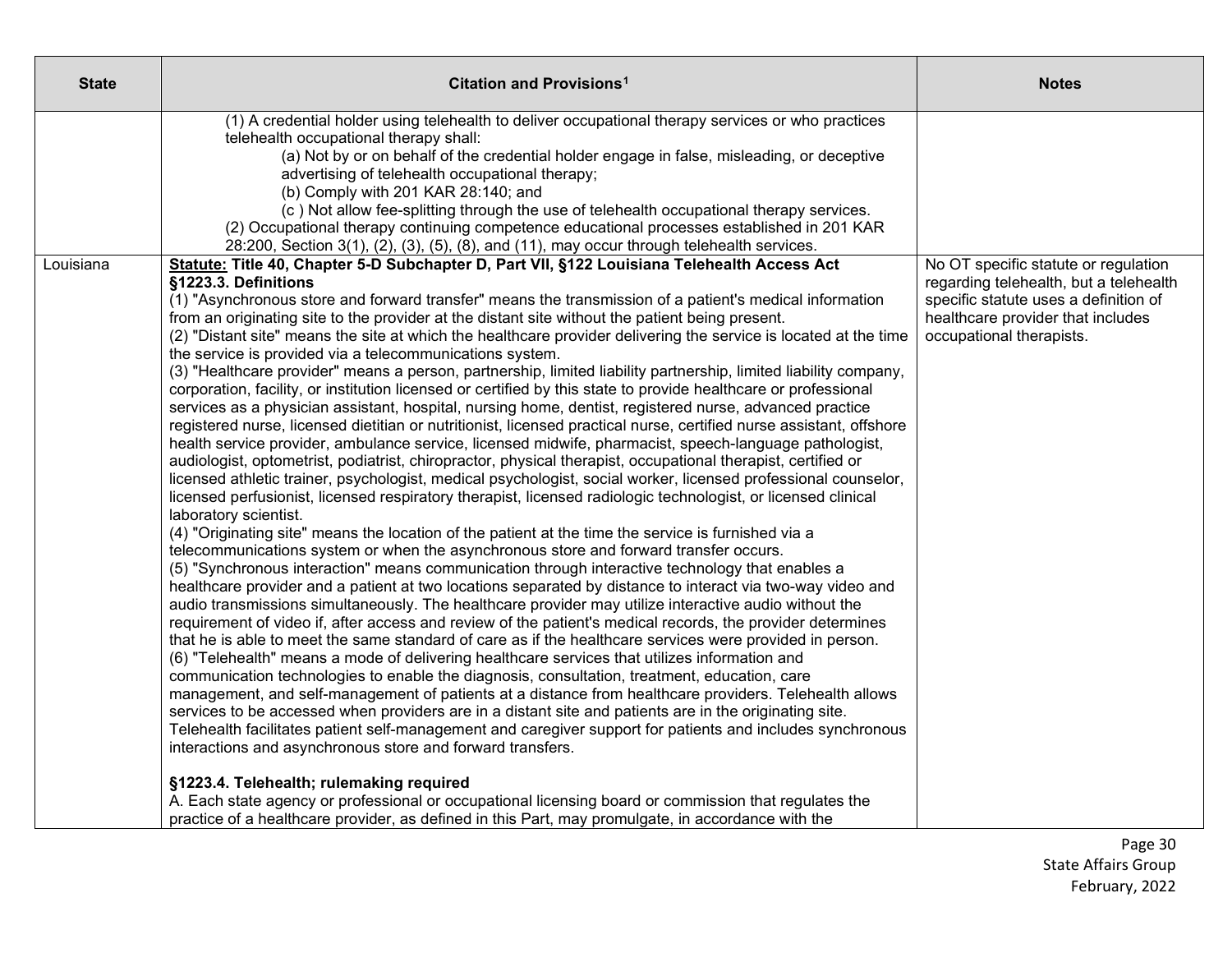| <b>State</b> | Citation and Provisions <sup>1</sup>                                                                                                                                                                                                                                                                                                                                                                                                                                                                                                                                                                                                                                                                                                                                                                                                                                                                                                                                                                                                                                                                                                                                                                                                                                                                                                                                                                                                                                                                                                                                                                                                                                                                                                                                                                                                                                                                                                                                                                                                                     | <b>Notes</b> |
|--------------|----------------------------------------------------------------------------------------------------------------------------------------------------------------------------------------------------------------------------------------------------------------------------------------------------------------------------------------------------------------------------------------------------------------------------------------------------------------------------------------------------------------------------------------------------------------------------------------------------------------------------------------------------------------------------------------------------------------------------------------------------------------------------------------------------------------------------------------------------------------------------------------------------------------------------------------------------------------------------------------------------------------------------------------------------------------------------------------------------------------------------------------------------------------------------------------------------------------------------------------------------------------------------------------------------------------------------------------------------------------------------------------------------------------------------------------------------------------------------------------------------------------------------------------------------------------------------------------------------------------------------------------------------------------------------------------------------------------------------------------------------------------------------------------------------------------------------------------------------------------------------------------------------------------------------------------------------------------------------------------------------------------------------------------------------------|--------------|
|              | Administrative Procedure Act, any rules necessary to provide for, promote, and regulate the use of<br>telehealth in the delivery of healthcare services within the scope of practice regulated by the licensing<br>entity. However, any rules and regulations shall be consistent with and no more restrictive than the<br>provisions contained in this Section.<br>B. The rules shall, at a minimum, provide for all of the following:<br>(1) Application of all laws regarding the confidentiality of healthcare information and the patient's<br>rights to the patient's medical information created during telehealth interactions.<br>(2) Application of the same standard of care by a healthcare provider as if the healthcare services<br>were provided in person.<br>(a) Licensing or registration of out-of-state healthcare providers who seek to furnish<br>(3)<br>healthcare services via telehealth to persons at originating sites in Louisiana. The rules<br>shall ensure that any such healthcare provider possesses, at a minimum, an unrestricted<br>and unencumbered license in good standing to perform the healthcare service in the state<br>in which the healthcare provider is located, and that the license is comparable to its<br>corresponding license in Louisiana as determined by the respective Louisiana licensing<br>agency, board, or commission.<br>(b) Each state agency and professional or occupational licensing board or commission is<br>authorized to provide by rule for a reasonable fee for the license or registration provided for<br>in this Subsection.<br>(4) Exemption from the telehealth license or registration required by this Subsection for the<br>consultation of a healthcare professional licensed by this state with an out-of-state peer<br>professional.<br>C. Nothing in this Part shall be construed to authorize a state agency or professional or occupational<br>licensing board or commission to expand, diminish, or alter the scope of practice of any healthcare<br>provider. |              |
| Maine        | Statute: 32 MRSA §2287 - Telehealth services<br>1. Definitions. As used in this section, unless the context otherwise indicates, the following terms have the<br>following meanings.<br>A. "Asynchronous encounter" means an interaction between a patient and a person licensed under<br>this chapter through a system that has the ability to store digital information, including, but not<br>limited to, still images, video files, audio files, text files and other relevant data, and to transmit such<br>information without requiring the simultaneous presence of the patient and the person licensed<br>under this chapter.<br>B. "Store and forward transfer" means the transmission of a patient's records through a secure<br>electronic system to a person licensed under this chapter.<br>C. "Synchronous encounter" means a real-time interaction conducted with an interactive audio or<br>video connection between a patient and a person licensed under this chapter or between a person<br>licensed under this chapter and another health care provider.                                                                                                                                                                                                                                                                                                                                                                                                                                                                                                                                                                                                                                                                                                                                                                                                                                                                                                                                                                            |              |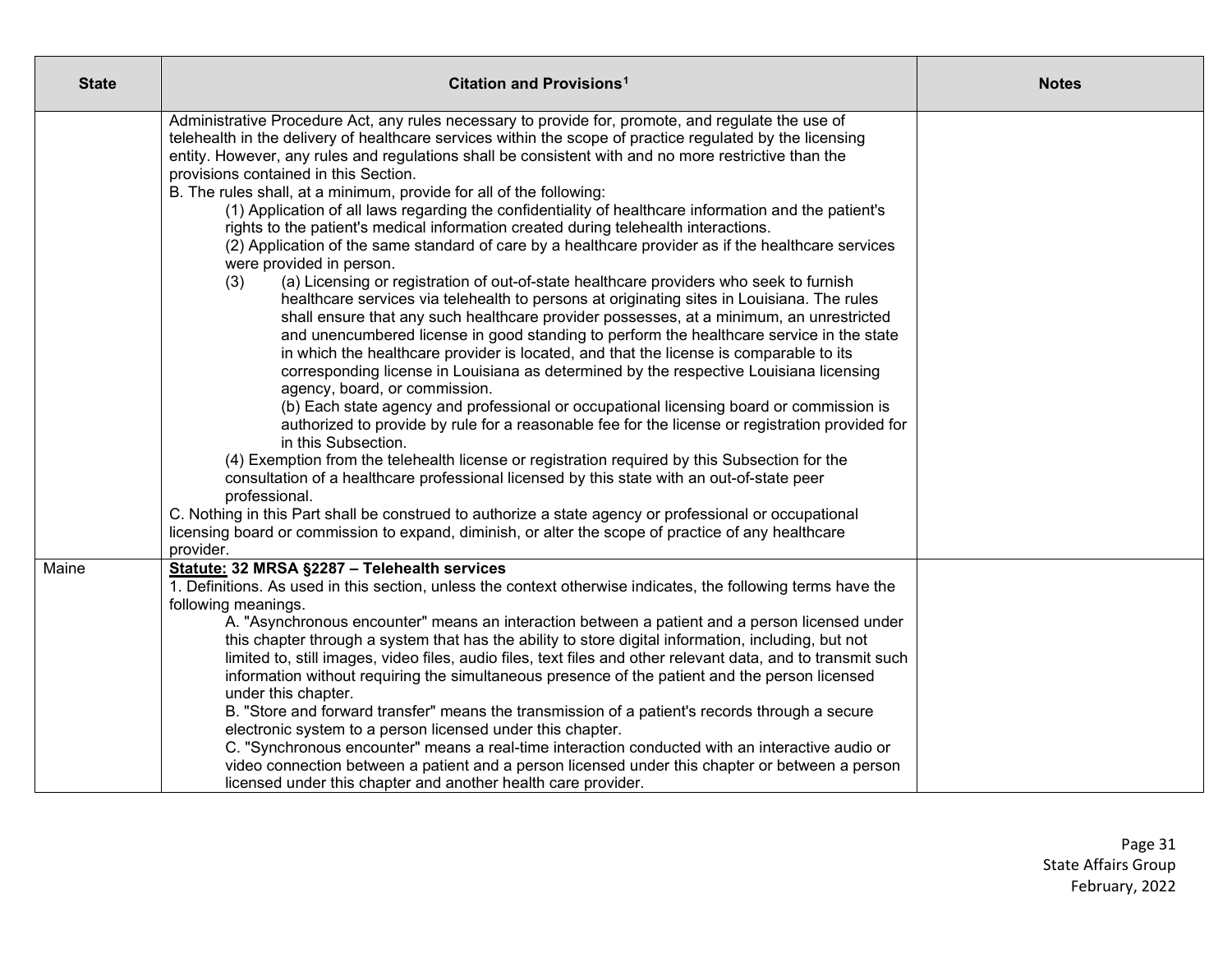| <b>State</b> | Citation and Provisions <sup>1</sup>                                                                                                                                                                                                                                                                                                                                                                                                                                                                                                                                                                                                                                                                                                                                                                                                                                                                                                                                                                                                                                                                                                                                                                                                                                                                                                                                                                                                                                                                                                                                                                                                                                                                                                                                                           | <b>Notes</b> |
|--------------|------------------------------------------------------------------------------------------------------------------------------------------------------------------------------------------------------------------------------------------------------------------------------------------------------------------------------------------------------------------------------------------------------------------------------------------------------------------------------------------------------------------------------------------------------------------------------------------------------------------------------------------------------------------------------------------------------------------------------------------------------------------------------------------------------------------------------------------------------------------------------------------------------------------------------------------------------------------------------------------------------------------------------------------------------------------------------------------------------------------------------------------------------------------------------------------------------------------------------------------------------------------------------------------------------------------------------------------------------------------------------------------------------------------------------------------------------------------------------------------------------------------------------------------------------------------------------------------------------------------------------------------------------------------------------------------------------------------------------------------------------------------------------------------------|--------------|
|              | D. "Telehealth services" means health care services delivered through the use of information<br>technology and includes synchronous encounters, asynchronous encounters, store and forward<br>transfers and telemonitoring.<br>E. "Telemonitoring" means the use of information technology to remotely monitor a patient's health<br>status via electronic means, allowing the person licensed under this chapter to track the patient's<br>health data over time. Telemonitoring may be synchronous or asynchronous.<br>2. Telehealth services permitted. A person licensed under this chapter may provide telehealth services as<br>long as the licensee acts within the scope of practice of the licensee's license, in accordance with any<br>requirements and restrictions imposed by this section and in accordance with standards of practice.<br>3. Confidentiality. When providing telehealth services, a person licensed under this chapter shall comply<br>with all state and federal confidentiality and privacy laws.<br>4. Professional responsibility. All laws and rules governing professional responsibility, unprofessional<br>conduct and generally accepted standards of practice that apply to a person licensed under this chapter<br>also apply to that licensee while providing telehealth services.<br>5. Rulemaking. The board shall adopt rules governing telehealth services by persons licensed under this<br>chapter. These rules must establish standards of practice and appropriate restrictions for the various types<br>and forms of telehealth services. Rules adopted pursuant to this subsection are routine technical rules as<br>defined by Title 5, chapter 375, subchapter 2-A.                                                                     |              |
| Maryland     | Board Statement: POSITION STATEMENT -- TELEHEALTH OT AND OTA AUTHORITY TO USE<br>As defined by the American Occupational Therapy Association (AOTA), Telehealth Position Paper<br>(Revised 2013):<br>AOTA defines telehealth as the application of evaluative, consultative, preventative, and therapeutic<br>services delivered through telecommunication and information technologies. Telehealth services can be<br>synchronous, delivered through interactive technologies in real time, asynchronous, using store-and-<br>forward technologies. Occupational therapy practitioners can use telehealth as a mechanism to provide<br>services at a location that is physically distant from the client, thus allowing for services to occur where the<br>client lives, works, and plays, if that is needed or desired (AOTA 2010a).<br>Occupational therapy practitioners are using telehealth as a service delivery model to assist clients to<br>develop skills, incorporate assistive technology and adaptive techniques, modify work, home, or school<br>environments, and create health-promoting habits and routines. Potential benefits of telehealth as a service<br>delivery model within occupational therapy include increased accessibility of services to clients who live in<br>remote or underserved areas, improved access to providers and specialists otherwise unavailable to<br>clients, prevention of unnecessary delays in receiving care and decreased isolation for practitioners<br>through distance learning, consultation and research among others.<br>In general, the use of telehealth technologies to conduct evaluations depends on real-time two-way or<br>multipoint observation, communication, and interaction between the practitioner and the client. |              |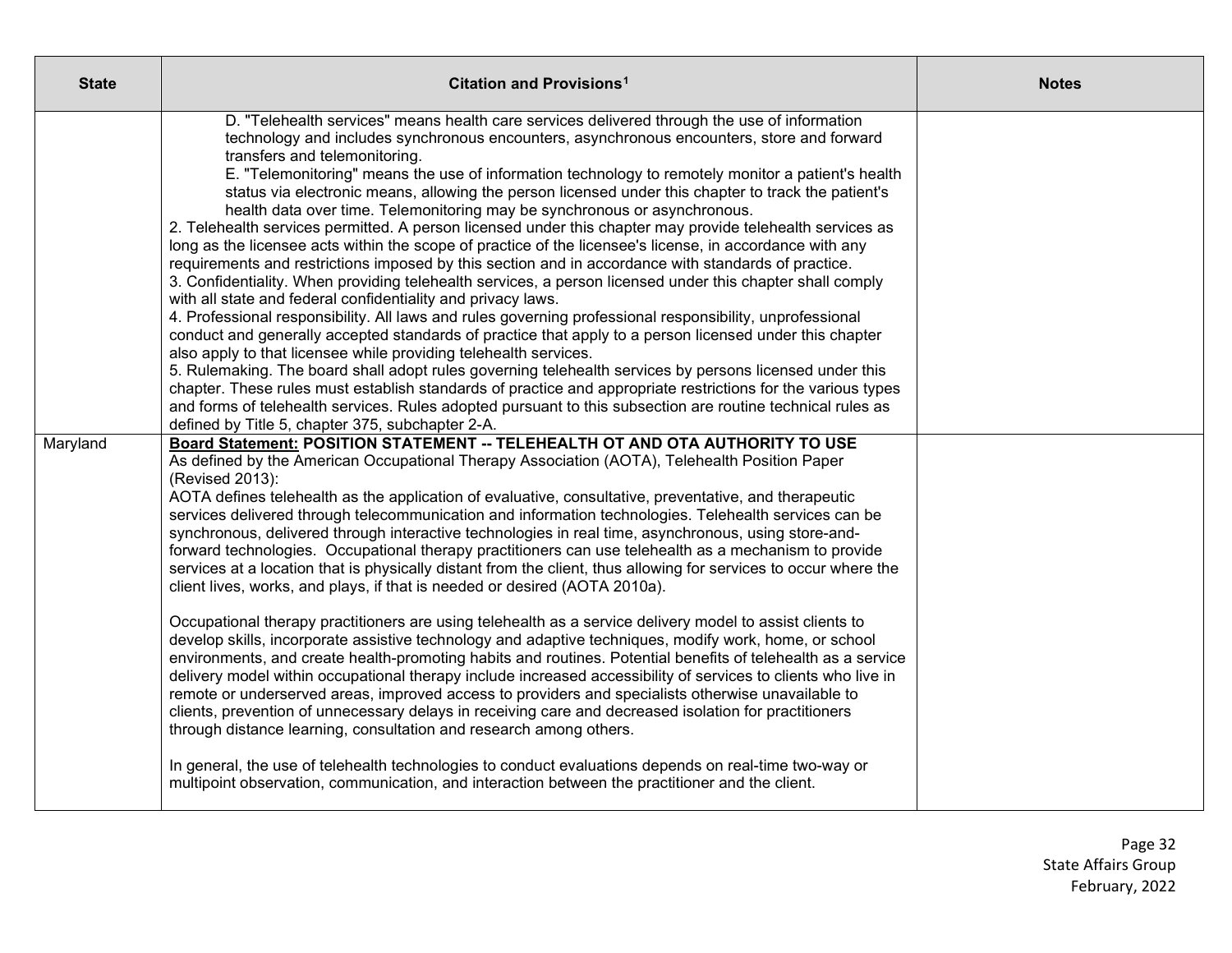| State         | Citation and Provisions <sup>1</sup>                                                                                                                                                                                                                                                                                                                                                                                                                                                                                                                                                                                                                                                                                                                                                                                                                                                                                      | <b>Notes</b>                                                                                                                                     |
|---------------|---------------------------------------------------------------------------------------------------------------------------------------------------------------------------------------------------------------------------------------------------------------------------------------------------------------------------------------------------------------------------------------------------------------------------------------------------------------------------------------------------------------------------------------------------------------------------------------------------------------------------------------------------------------------------------------------------------------------------------------------------------------------------------------------------------------------------------------------------------------------------------------------------------------------------|--------------------------------------------------------------------------------------------------------------------------------------------------|
|               | Clinical reasoning guides the selection and application of appropriate telehealth technologies necessary to<br>evaluate client needs and environmental factors. Reliability of telehealth technologies for providing safe<br>and effective occupational therapy services is one important factor when deciding to use a telehealth<br>service delivery model for assessing the client's ability to engage in specific occupations and activities and<br>for administering specific assessments. In addition, occupational therapy practitioners should consider<br>reliability of the particular assessment when considering using it to conduct an evaluation remotely using<br>telehealth technologies.                                                                                                                                                                                                                 |                                                                                                                                                  |
|               | The Maryland Board of Occupational Therapy has experienced an increase in the number of questions<br>from practitioners on whether the Maryland Board of Occupational Therapy Practice permits the use of<br>telehealth.                                                                                                                                                                                                                                                                                                                                                                                                                                                                                                                                                                                                                                                                                                  |                                                                                                                                                  |
|               | The intent of this position statement is to acknowledge the "intra-State" use of telehealth by Maryland<br>licensees practicing occupational therapy within the State of Maryland and to clarify that:                                                                                                                                                                                                                                                                                                                                                                                                                                                                                                                                                                                                                                                                                                                    |                                                                                                                                                  |
|               | (1) Occupational therapy personnel must hold a valid Maryland license prior to providing occupational<br>therapy services via telehealth to clients physically located in Maryland; and,                                                                                                                                                                                                                                                                                                                                                                                                                                                                                                                                                                                                                                                                                                                                  |                                                                                                                                                  |
|               | (2) The practice of occupational therapy, via telehealth or otherwise, in the State of Maryland must be in<br>accordance with the Annotated Code of Maryland, Health Occupations Article, Title 10, and The Code of<br>Maryland Regulations (COMAR), 10.46.01 - 10.46.07.                                                                                                                                                                                                                                                                                                                                                                                                                                                                                                                                                                                                                                                 |                                                                                                                                                  |
| Massachusetts |                                                                                                                                                                                                                                                                                                                                                                                                                                                                                                                                                                                                                                                                                                                                                                                                                                                                                                                           | No statute or regulations specific to OT<br>and telehealth.                                                                                      |
| Michigan      | Statute: Michigan Compiled Laws, Public Health Code Sections 333.16283 - 16288<br>333.16283 Definitions.<br>As used in this section and sections 16284 to 16288:<br>(a) "Health professional" means an individual who is engaging in the practice of a health<br>profession.<br>(b) "Prescriber" means that term as defined in section 17708.<br>(c) "Telehealth" means the use of electronic information and telecommunication technologies to<br>support or promote long-distance clinical health care, patient and professional health-related<br>education, public health, or health administration. Telehealth may include, but is not limited to,<br>telemedicine. As used in this subdivision, "telemedicine" means that term as defined in section<br>3476 of the insurance code of 1956, 1956 PA 218, MCL 500.3476.<br>(d) "Telehealth service" means a health care service that is provided through telehealth. | No statute or regulations specific to OT<br>and telehealth, but statute uses a<br>definition that include occupational<br>therapy practitioners. |
|               | 333.16284 Telehealth service; consent required; exception.<br>Except as otherwise provided in this section, a health professional shall not provide a telehealth service<br>without directly or indirectly obtaining consent for treatment. This section does not apply to a health                                                                                                                                                                                                                                                                                                                                                                                                                                                                                                                                                                                                                                       |                                                                                                                                                  |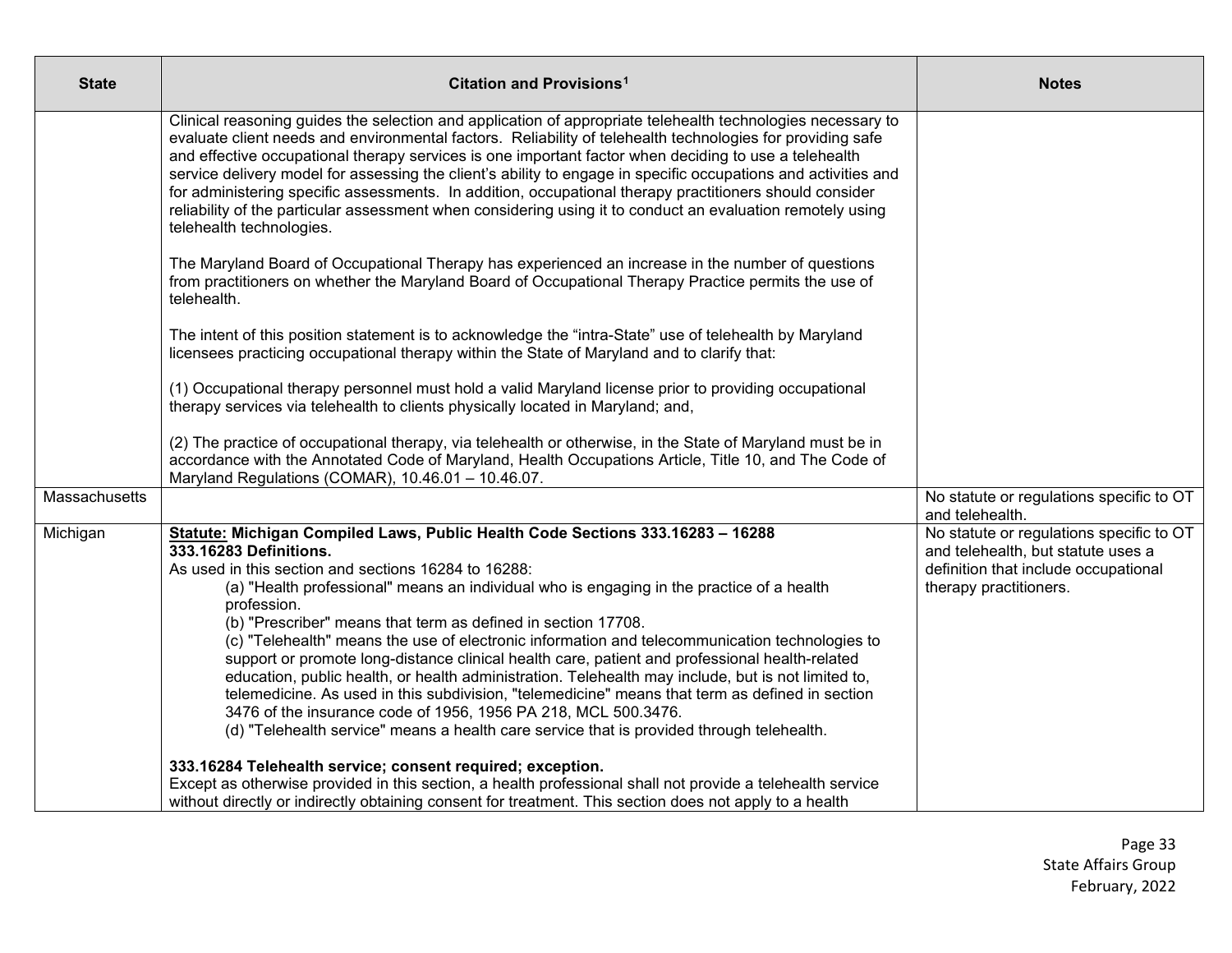| <b>State</b> | Citation and Provisions <sup>1</sup>                                                                                                                                                                                                                                                                                                                                                                                                                                                                                                                                                                                                                                                                                                                                                                                                                                                                                                                                                                                                                                                                                                                                                                                                                                                                                                                                                    | <b>Notes</b>                                                |
|--------------|-----------------------------------------------------------------------------------------------------------------------------------------------------------------------------------------------------------------------------------------------------------------------------------------------------------------------------------------------------------------------------------------------------------------------------------------------------------------------------------------------------------------------------------------------------------------------------------------------------------------------------------------------------------------------------------------------------------------------------------------------------------------------------------------------------------------------------------------------------------------------------------------------------------------------------------------------------------------------------------------------------------------------------------------------------------------------------------------------------------------------------------------------------------------------------------------------------------------------------------------------------------------------------------------------------------------------------------------------------------------------------------------|-------------------------------------------------------------|
|              | professional who is providing a telehealth service to an inmate who is under the jurisdiction of the<br>department of corrections and is housed in a correctional facility.                                                                                                                                                                                                                                                                                                                                                                                                                                                                                                                                                                                                                                                                                                                                                                                                                                                                                                                                                                                                                                                                                                                                                                                                             |                                                             |
|              | 333.16285 Telehealth service; prescribing patient with drug; conditions; requirements.<br>(1) A health professional who is providing a telehealth service to a patient may prescribe the patient a drug<br>if both of the following are met:<br>(a) The health professional is a prescriber who is acting within the scope of his or her practice in<br>prescribing the drug.<br>(b) If the health professional is prescribing a drug that is a controlled substance, the health<br>professional meets the requirements of this act applicable to that health professional for prescribing<br>a controlled substance.<br>(2) A health professional who prescribes a drug under subsection (1) shall comply with both of the<br>following:<br>(a) If the health professional considers it medically necessary, he or she shall provide the patient<br>with a referral for other health care services that are geographically accessible to the patient,<br>including, but not limited to, emergency services.<br>(b) After providing a telehealth service, the health professional, or a health professional who is<br>acting under the delegation of the delegating health professional, shall make himself or herself<br>available to provide follow-up health care services to the patient or refer the patient to another<br>health professional for follow-up health care services. |                                                             |
|              | 333.16286 Telehealth service; restrictions or conditions; findings by disciplinary subcommittee.<br>In a manner consistent with this part and in addition to the provisions set forth in this part, a disciplinary<br>subcommittee may place restrictions or conditions on a health professional's ability to provide a telehealth<br>service if the disciplinary subcommittee finds that the health professional has violated section 16284 or<br>16285.                                                                                                                                                                                                                                                                                                                                                                                                                                                                                                                                                                                                                                                                                                                                                                                                                                                                                                                               |                                                             |
|              | 333.16287 Rules.<br>The department, in consultation with a board, shall promulgate rules to implement sections 16284 and<br>16285.                                                                                                                                                                                                                                                                                                                                                                                                                                                                                                                                                                                                                                                                                                                                                                                                                                                                                                                                                                                                                                                                                                                                                                                                                                                      |                                                             |
|              | 333.16288 MCL 333.16284 to 333.16287; limitations.<br>Sections 16284 to 16287 do not do any of the following:<br>(a) Require new or additional third party reimbursement for health care services rendered by a<br>health professional through telehealth.<br>(b) Limit the provision of a health care service otherwise allowed by law.<br>(c) Authorize a health care service otherwise prohibited by law.                                                                                                                                                                                                                                                                                                                                                                                                                                                                                                                                                                                                                                                                                                                                                                                                                                                                                                                                                                            |                                                             |
| Minnesota    | Statute: Minnesota Statutes, Chapter 62A, section 67, Telemedicine Coverage<br>62A.671 DEFINITIONS.                                                                                                                                                                                                                                                                                                                                                                                                                                                                                                                                                                                                                                                                                                                                                                                                                                                                                                                                                                                                                                                                                                                                                                                                                                                                                     | No statute or regulations specific to OT<br>and telehealth. |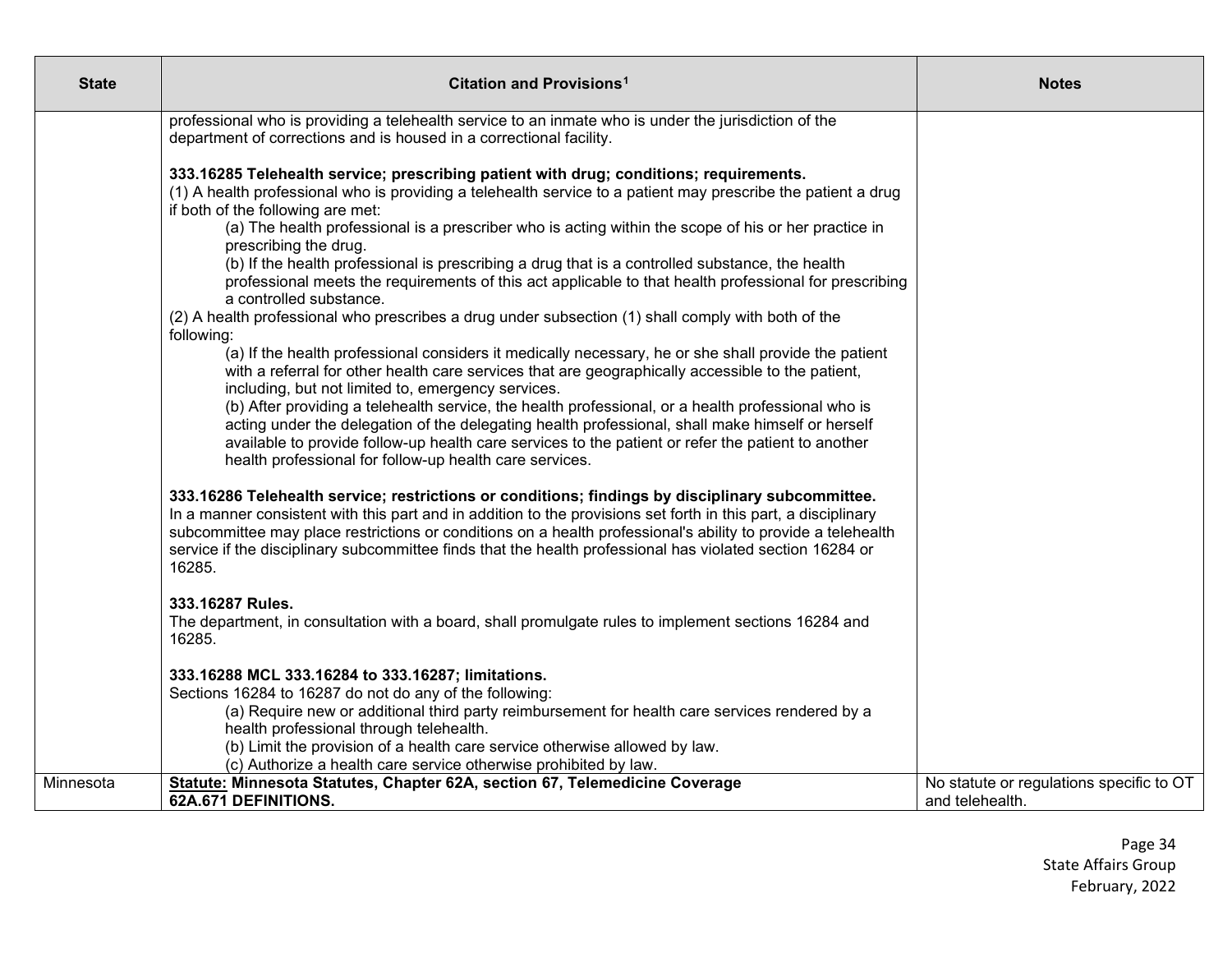| <b>State</b> | Citation and Provisions <sup>1</sup>                                                                                                                                                                                                                                                                                                                                                                                                                                                                                                                                                                                                                                                                                                                                                                                                                                                                                                                                                                                   | <b>Notes</b> |
|--------------|------------------------------------------------------------------------------------------------------------------------------------------------------------------------------------------------------------------------------------------------------------------------------------------------------------------------------------------------------------------------------------------------------------------------------------------------------------------------------------------------------------------------------------------------------------------------------------------------------------------------------------------------------------------------------------------------------------------------------------------------------------------------------------------------------------------------------------------------------------------------------------------------------------------------------------------------------------------------------------------------------------------------|--------------|
|              | Subd. 2. Distant site. "Distant site" means a site at which a licensed health care provider is located while<br>providing health care services or consultations by means of telemedicine.                                                                                                                                                                                                                                                                                                                                                                                                                                                                                                                                                                                                                                                                                                                                                                                                                              |              |
|              | Subd. 6. Licensed health care provider. "Licensed health care provider" means a health care provider<br>who is:                                                                                                                                                                                                                                                                                                                                                                                                                                                                                                                                                                                                                                                                                                                                                                                                                                                                                                        |              |
|              | (1) licensed under chapter 147, 147A, 148, 148B, 148E, 148F, 150A, or 153; a mental health<br>professional as defined under section 245.462, subdivision 18, or 245.4871, subdivision 27; or<br>vendor of medical care defined in section 256B.02, subdivision 7; and<br>(2) authorized within their respective scope of practice to provide the particular service with no<br>supervision or under general supervision.                                                                                                                                                                                                                                                                                                                                                                                                                                                                                                                                                                                               |              |
|              | Subd. 7. Originating site. "Originating site" means a site including, but not limited to, a health care facility<br>at which a patient is located at the time health care services are provided to the patient by means of<br>telemedicine.                                                                                                                                                                                                                                                                                                                                                                                                                                                                                                                                                                                                                                                                                                                                                                            |              |
|              | Subd. 8.Store-and-forward technology. "Store-and-forward technology" means the transmission of a<br>patient's medical information from an originating site to a health care provider at a distant site without the<br>patient being present, or the delivery of telemedicine that does not occur in real time via synchronous<br>transmissions.                                                                                                                                                                                                                                                                                                                                                                                                                                                                                                                                                                                                                                                                        |              |
|              | Subd. 9. Telemedicine. "Telemedicine" means the delivery of health care services or consultations while<br>the patient is at an originating site and the licensed health care provider is at a distant site. A<br>communication between licensed health care providers that consists solely of a telephone conversation, e-<br>mail, or facsimile transmission does not constitute telemedicine consultations or services. A communication<br>between a licensed health care provider and a patient that consists solely of an e-mail or facsimile<br>transmission does not constitute telemedicine consultations or services. Telemedicine may be provided by<br>means of real-time two-way, interactive audio and visual communications, including the application of<br>secure video conferencing or store-and-forward technology to provide or support health care delivery,<br>which facilitate the assessment, diagnosis, consultation, treatment, education, and care management of a<br>patient's health care. |              |
|              | 62A.672 COVERAGE OF TELEMEDICINE SERVICES.                                                                                                                                                                                                                                                                                                                                                                                                                                                                                                                                                                                                                                                                                                                                                                                                                                                                                                                                                                             |              |
|              | Subdivision 1. Coverage of telemedicine. (a) A health plan sold, issued, or renewed by a health carrier<br>for which coverage of benefits begins on or after January 1, 2017, shall include coverage for telemedicine<br>benefits in the same manner as any other benefits covered under the policy, plan, or contract, and shall<br>comply with the regulations of this section.<br>(b) Nothing in this section shall be construed to:                                                                                                                                                                                                                                                                                                                                                                                                                                                                                                                                                                                |              |
|              | (1) require a health carrier to provide coverage for services that are not medically necessary;<br>(2) prohibit a health carrier from establishing criteria that a health care provider must meet to<br>demonstrate the safety or efficacy of delivering a particular service via telemedicine for which the                                                                                                                                                                                                                                                                                                                                                                                                                                                                                                                                                                                                                                                                                                           |              |

Page 35 State Affairs Group February, 2022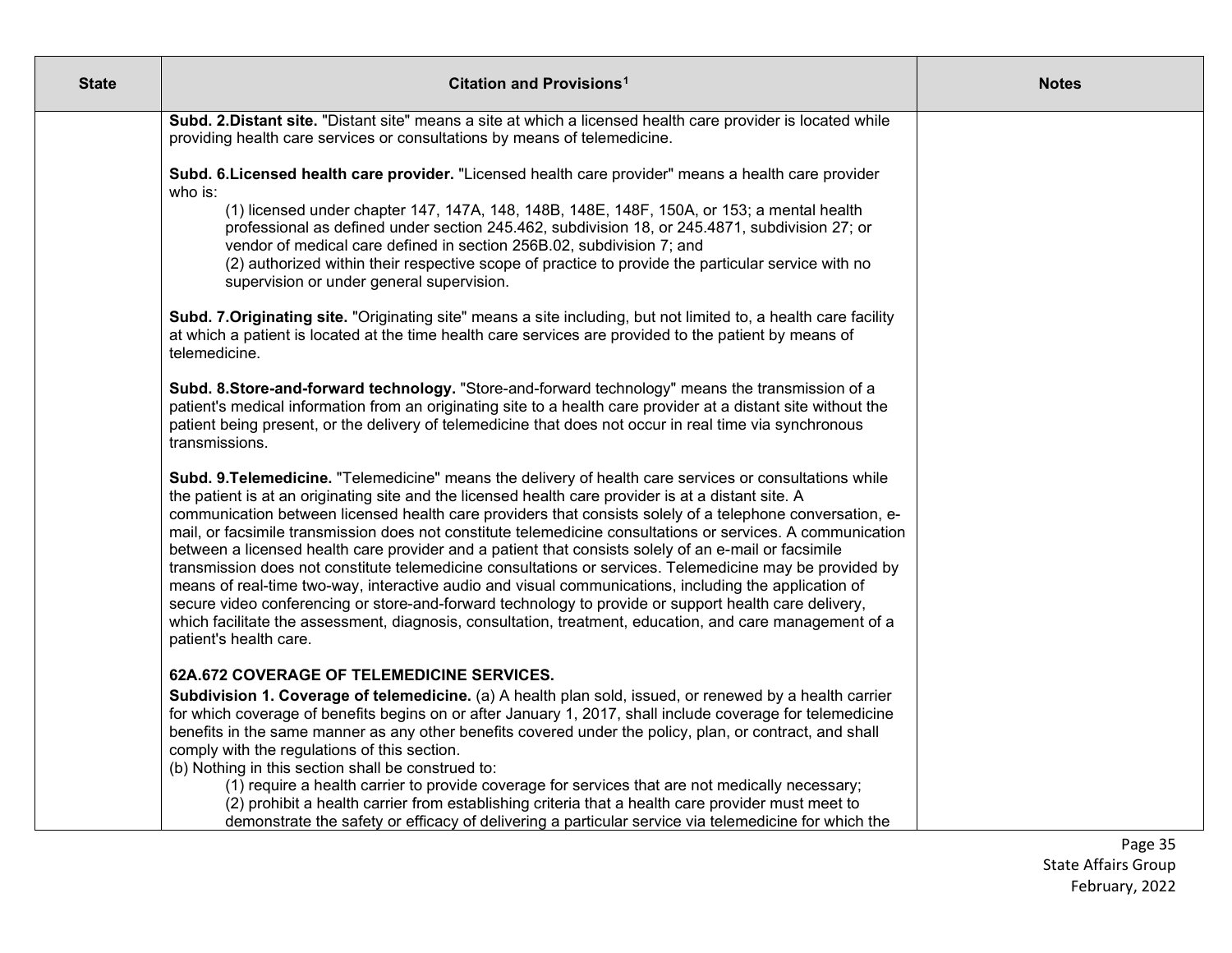| <b>State</b> | Citation and Provisions <sup>1</sup>                                                                                                                                                                                                                                                                                                                                                                                                                                                                                                                                                                                                                                                                                                                                                                                   | <b>Notes</b> |
|--------------|------------------------------------------------------------------------------------------------------------------------------------------------------------------------------------------------------------------------------------------------------------------------------------------------------------------------------------------------------------------------------------------------------------------------------------------------------------------------------------------------------------------------------------------------------------------------------------------------------------------------------------------------------------------------------------------------------------------------------------------------------------------------------------------------------------------------|--------------|
|              | health carrier does not already reimburse other health care providers for delivering via<br>telemedicine, so long as the criteria are not unduly burdensome or unreasonable for the particular<br>service; or<br>(3) prevent a health carrier from requiring a health care provider to agree to certain documentation<br>or billing practices designed to protect the health carrier or patients from fraudulent claims so long<br>as the practices are not unduly burdensome or unreasonable for the particular service.                                                                                                                                                                                                                                                                                              |              |
|              | Subd. 2. Parity between telemedicine and in-person services.<br>A health carrier shall not exclude a service for coverage solely because the service is provided via<br>telemedicine and is not provided through in-person consultation or contact between a licensed health care<br>provider and a patient.                                                                                                                                                                                                                                                                                                                                                                                                                                                                                                           |              |
|              | Subd. 3. Reimbursement for telemedicine services.<br>(a) A health carrier shall reimburse the distant site licensed health care provider for covered services<br>delivered via telemedicine on the same basis and at the same rate as the health carrier would apply to<br>those services if the services had been delivered in person by the distant site licensed health care provider.<br>(b) It is not a violation of this subdivision for a health carrier to include a deductible, co-payment, or<br>coinsurance requirement for a health care service provided via telemedicine, provided that the deductible,<br>co-payment, or coinsurance is not in addition to, and does not exceed, the deductible, co-payment, or<br>coinsurance applicable if the same services were provided through in-person contact. |              |
|              | Statute: Minnesota Statutes 256B.0625 MEDICAL ASSISTANCE FOR NEEDY PERSONS - COVERED<br><b>SERVICES</b>                                                                                                                                                                                                                                                                                                                                                                                                                                                                                                                                                                                                                                                                                                                |              |
|              | Subd. 3b. Telemedicine services. (a) Medical assistance covers medically necessary services and<br>consultations delivered by a licensed health care provider via telemedicine in the same manner as if the<br>service or consultation was delivered in person. Coverage is limited to three telemedicine services per<br>enrollee per calendar week. Telemedicine services shall be paid at the full allowable rate.<br>(b) The commissioner shall establish criteria that a health care provider must attest to in order to<br>demonstrate the safety or efficacy of delivering a particular service via telemedicine. The attestation may                                                                                                                                                                           |              |
|              | include that the health care provider:<br>(1) has identified the categories or types of services the health care provider will provide via<br>telemedicine;                                                                                                                                                                                                                                                                                                                                                                                                                                                                                                                                                                                                                                                            |              |
|              | (2) has written policies and procedures specific to telemedicine services that are regularly reviewed<br>and updated;                                                                                                                                                                                                                                                                                                                                                                                                                                                                                                                                                                                                                                                                                                  |              |
|              | (3) has policies and procedures that adequately address patient safety before, during, and after the<br>telemedicine service is rendered;<br>(4) has established protocols addressing how and when to discontinue telemedicine services; and                                                                                                                                                                                                                                                                                                                                                                                                                                                                                                                                                                           |              |
|              | (5) has an established quality assurance process related to telemedicine services.<br>(c) As a condition of payment, a licensed health care provider must document each occurrence of a health                                                                                                                                                                                                                                                                                                                                                                                                                                                                                                                                                                                                                         |              |
|              | service provided by telemedicine to a medical assistance enrollee. Health care service records for services                                                                                                                                                                                                                                                                                                                                                                                                                                                                                                                                                                                                                                                                                                            |              |

Page 36 State Affairs Group February, 2022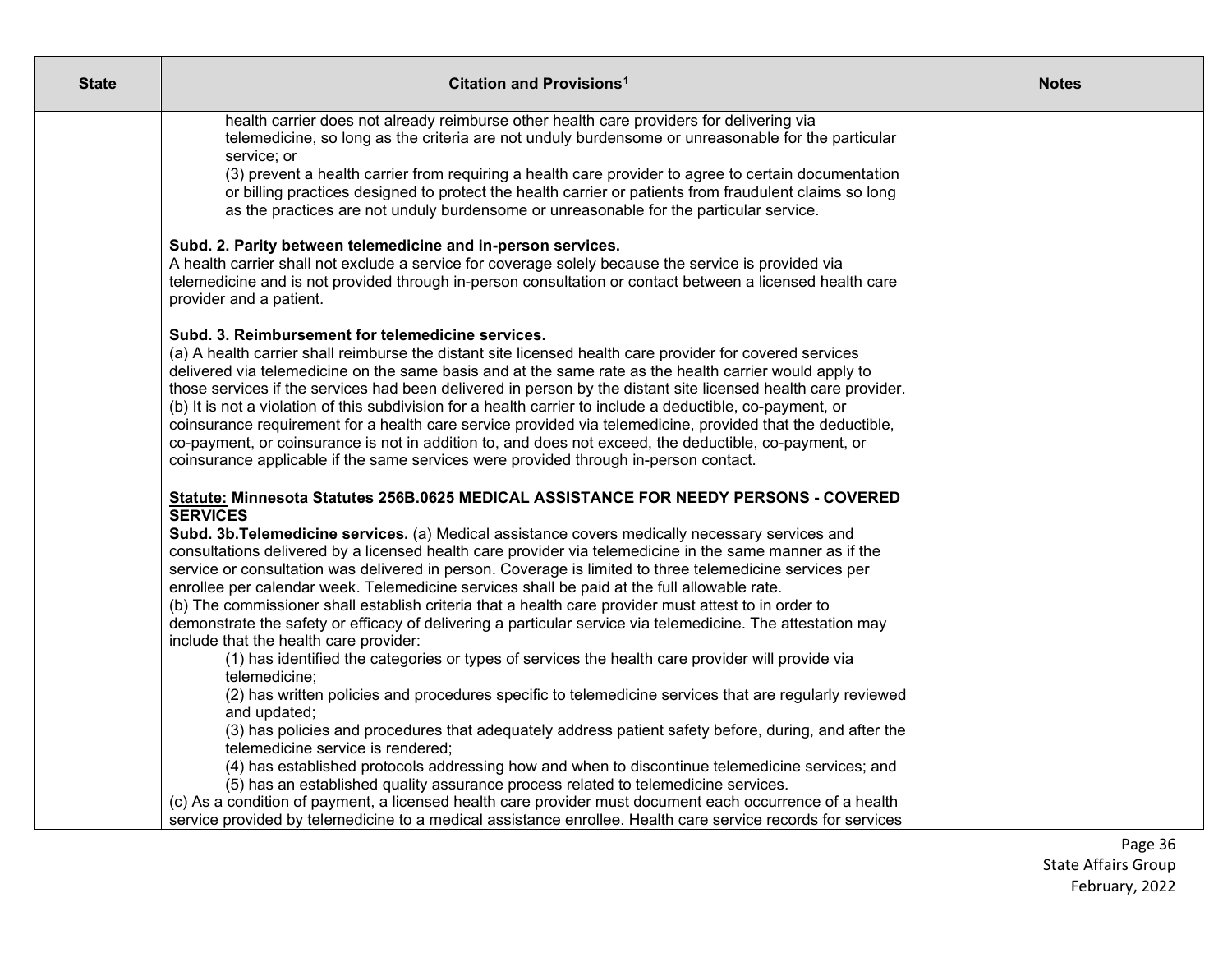| <b>State</b> | Citation and Provisions <sup>1</sup>                                                                                                                                                                                                                                                                                                                                                                                                                                                                                                                                                                                                                                                                                                                                                                                                                                                                                                                                                                                                                                                                                                                                                                                                                                                                                                                                                                                                                                                                                                                                                                                                                                                                                                                                                                                                                                                                                                                                                                                                                                                                                                                                                                                                                                                                                                                                                                                                                                             | <b>Notes</b> |
|--------------|----------------------------------------------------------------------------------------------------------------------------------------------------------------------------------------------------------------------------------------------------------------------------------------------------------------------------------------------------------------------------------------------------------------------------------------------------------------------------------------------------------------------------------------------------------------------------------------------------------------------------------------------------------------------------------------------------------------------------------------------------------------------------------------------------------------------------------------------------------------------------------------------------------------------------------------------------------------------------------------------------------------------------------------------------------------------------------------------------------------------------------------------------------------------------------------------------------------------------------------------------------------------------------------------------------------------------------------------------------------------------------------------------------------------------------------------------------------------------------------------------------------------------------------------------------------------------------------------------------------------------------------------------------------------------------------------------------------------------------------------------------------------------------------------------------------------------------------------------------------------------------------------------------------------------------------------------------------------------------------------------------------------------------------------------------------------------------------------------------------------------------------------------------------------------------------------------------------------------------------------------------------------------------------------------------------------------------------------------------------------------------------------------------------------------------------------------------------------------------|--------------|
|              | provided by telemedicine must meet the requirements set forth in Minnesota Rules, part 9505.2175,<br>subparts 1 and 2, and must document:<br>(1) the type of service provided by telemedicine;<br>(2) the time the service began and the time the service ended, including an a.m. and p.m.<br>designation;<br>(3) the licensed health care provider's basis for determining that telemedicine is an appropriate and<br>effective means for delivering the service to the enrollee;<br>(4) the mode of transmission of the telemedicine service and records evidencing that a particular<br>mode of transmission was utilized;<br>(5) the location of the originating site and the distant site;<br>(6) if the claim for payment is based on a physician's telemedicine consultation with another<br>physician, the written opinion from the consulting physician providing the telemedicine consultation;<br>and<br>(7) compliance with the criteria attested to by the health care provider in accordance with<br>paragraph (b).<br>(d) For purposes of this subdivision, unless otherwise covered under this chapter, "telemedicine" is defined<br>as the delivery of health care services or consultations while the patient is at an originating site and the<br>licensed health care provider is at a distant site. A communication between licensed health care providers,<br>or a licensed health care provider and a patient that consists solely of a telephone conversation, e-mail, or<br>facsimile transmission does not constitute telemedicine consultations or services. Telemedicine may be<br>provided by means of real-time two-way, interactive audio and visual communications, including the<br>application of secure video conferencing or store-and-forward technology to provide or support health care<br>delivery, which facilitate the assessment, diagnosis, consultation, treatment, education, and care<br>management of a patient's health care.<br>(e) For purposes of this section, "licensed health care provider" means a licensed health care provider<br>under section 62A.671, subdivision 6, and a mental health practitioner defined under section 245.462,<br>subdivision 17, or 245.4871, subdivision 26, working under the general supervision of a mental health<br>professional; "health care provider" is defined under section 62A.671, subdivision 3; and "originating site"<br>is defined under section 62A.671, subdivision 7 |              |
|              | Board statement: Telehealth and OTA Supervision (posted March 17, 2020)<br>The Board has received several inquiries related to supervision of Occupational Therapy Assistants and<br>telemedicine in Minnesota.                                                                                                                                                                                                                                                                                                                                                                                                                                                                                                                                                                                                                                                                                                                                                                                                                                                                                                                                                                                                                                                                                                                                                                                                                                                                                                                                                                                                                                                                                                                                                                                                                                                                                                                                                                                                                                                                                                                                                                                                                                                                                                                                                                                                                                                                  |              |
|              | See the following statute for relevant information:<br>Supervision of Occupational Therapy Assistants MN Statute 148.6432 Subd. 3<br>Covered Services (Telemedicine) MN Statute 256B.0625 Subd. 3b (see above)<br>Coverage of Telemedicine Services MN Statute 62A.672 (see above)                                                                                                                                                                                                                                                                                                                                                                                                                                                                                                                                                                                                                                                                                                                                                                                                                                                                                                                                                                                                                                                                                                                                                                                                                                                                                                                                                                                                                                                                                                                                                                                                                                                                                                                                                                                                                                                                                                                                                                                                                                                                                                                                                                                               |              |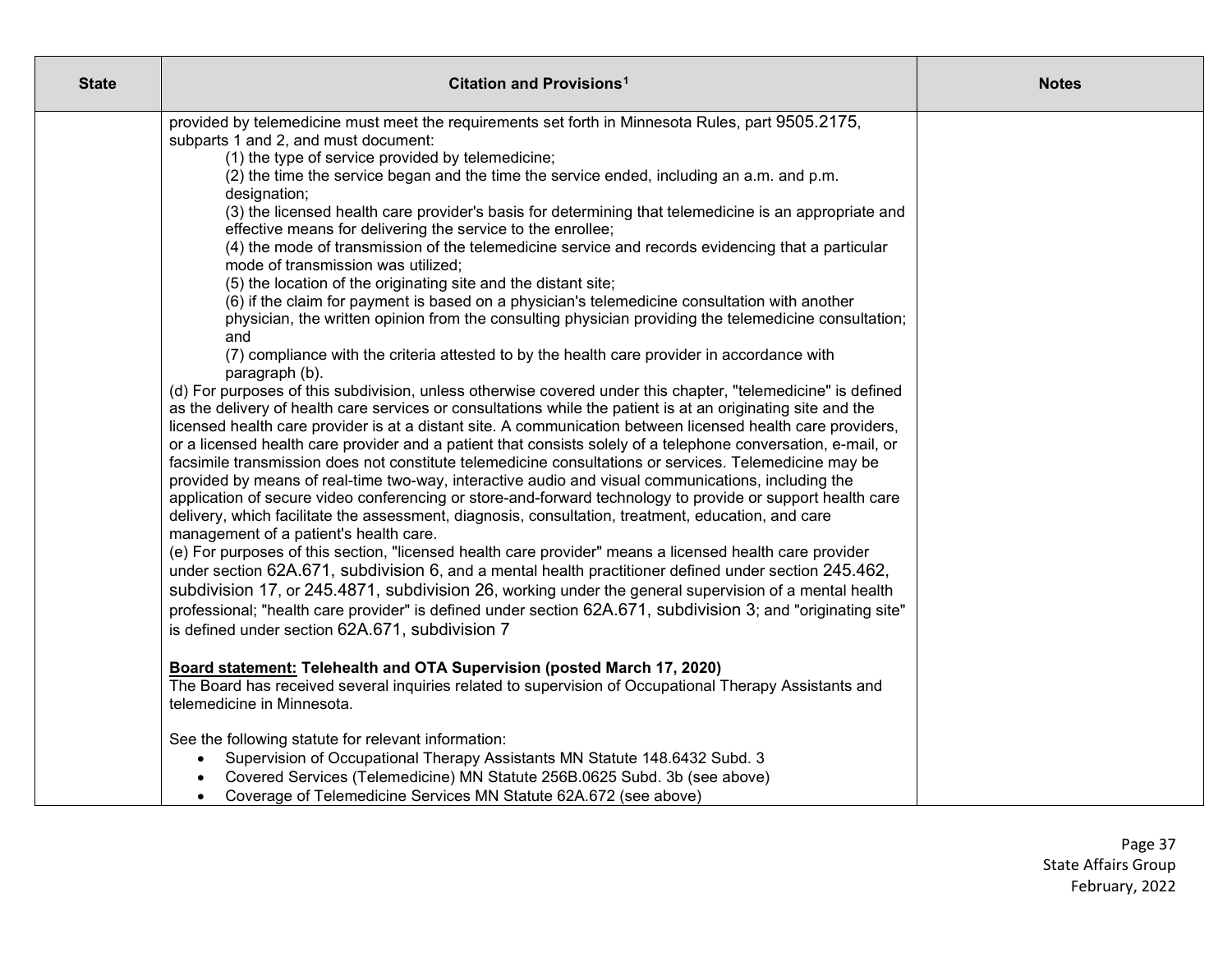| <b>State</b> | Citation and Provisions <sup>1</sup>                                                                                                                                                                                                                                                                                                                                                                                                                                                                                                                                                                                                                                                                                                                                                                                                                                                                                                                                                                                                                                                                                                                                                                                                                                                                                                                                                                                      | <b>Notes</b>                                                                                                                                                                                                 |
|--------------|---------------------------------------------------------------------------------------------------------------------------------------------------------------------------------------------------------------------------------------------------------------------------------------------------------------------------------------------------------------------------------------------------------------------------------------------------------------------------------------------------------------------------------------------------------------------------------------------------------------------------------------------------------------------------------------------------------------------------------------------------------------------------------------------------------------------------------------------------------------------------------------------------------------------------------------------------------------------------------------------------------------------------------------------------------------------------------------------------------------------------------------------------------------------------------------------------------------------------------------------------------------------------------------------------------------------------------------------------------------------------------------------------------------------------|--------------------------------------------------------------------------------------------------------------------------------------------------------------------------------------------------------------|
| Mississippi  | Statute: Mississippi Code §41-127-1. Licensed health care practitioners authorized to provide<br>health care services via electronic means; standards of practice<br>Subject to the limitations of the license under which the individual is practicing, a health care practitioner<br>licensed in this state may prescribe, dispense, or administer drugs or medical supplies, or otherwise<br>provide treatment recommendations to a patient after having performed an appropriate examination of the<br>patient either in person or by the use of instrumentation and diagnostic equipment through which images<br>and medical records may be transmitted electronically. Treatment recommendations made via electronic<br>means, including issuing a prescription via electronic means, shall be held to the same standards of<br>appropriate practice as those in traditional provider-patient settings.                                                                                                                                                                                                                                                                                                                                                                                                                                                                                                             | No statute or regulations specific to OT<br>and telehealth. The Board reports that<br>an individual must be licensed in the<br>state before providing services via<br>telehealth to a resident of the state. |
| Missouri     |                                                                                                                                                                                                                                                                                                                                                                                                                                                                                                                                                                                                                                                                                                                                                                                                                                                                                                                                                                                                                                                                                                                                                                                                                                                                                                                                                                                                                           | No statute or regulations specific to OT<br>and telehealth. The Board reports if an<br>individual is practicing in the state then<br>a Missouri license is required.                                         |
| Montana      |                                                                                                                                                                                                                                                                                                                                                                                                                                                                                                                                                                                                                                                                                                                                                                                                                                                                                                                                                                                                                                                                                                                                                                                                                                                                                                                                                                                                                           | No statute or regulations specific to OT<br>and telehealth. Board reports that<br>telehealth is not permitted without<br>statutory authority                                                                 |
| Nebraska     | Statute: Nebraska Revised Statute Chapter 71, Section 8503, Terms, defined.<br>For purposes of the Nebraska Telehealth Act:<br>(1) Department means the Department of Health and Human Services;<br>(2) Health care practitioner means a Nebraska Medicaid-enrolled provider who is licensed,<br>registered, or certified to practice in this state by the department;<br>(3) Telehealth means the use of medical information electronically exchanged from one site to<br>another, whether synchronously or asynchronously, to aid a health care practitioner in the<br>diagnosis or treatment of a patient. Telehealth includes services originating from a patient's home<br>or any other location where such patient is located, asynchronous services involving the acquisition<br>and storage of medical information at one site that is then forwarded to or retrieved by a health<br>care practitioner at another site for medical evaluation, and telemonitoring;<br>(4) Telehealth consultation means any contact between a patient and a health care practitioner<br>relating to the health care diagnosis or treatment of such patient through telehealth; and<br>(5) Telemonitoring means the remote monitoring of a patient's vital signs, biometric data, or<br>subjective data by a monitoring device which transmits such data electronically to a health care<br>practitioner for analysis and storage. | No statute or regulations specific to OT<br>and telehealth.                                                                                                                                                  |
| Nevada       | Statute: Nevada Revised Statutes §629.515 Valid license or certificate required; exception;<br>restrictions; jurisdiction over and applicability of laws.<br>1. Except as otherwise provided in this subsection, before a provider of health care who is located at a<br>distant site may use telehealth to direct or manage the care or render a diagnosis of a patient who is<br>located at an originating site in this State or write a treatment order or prescription for such a patient, the<br>provider must hold a valid license or certificate to practice his or her profession in this State, including,<br>without limitation, a special purpose license issued pursuant to NRS 630.261. The requirements of this                                                                                                                                                                                                                                                                                                                                                                                                                                                                                                                                                                                                                                                                                             | No statute or regulations specific to OT<br>and telehealth.                                                                                                                                                  |

Page 38 State Affairs Group February, 2022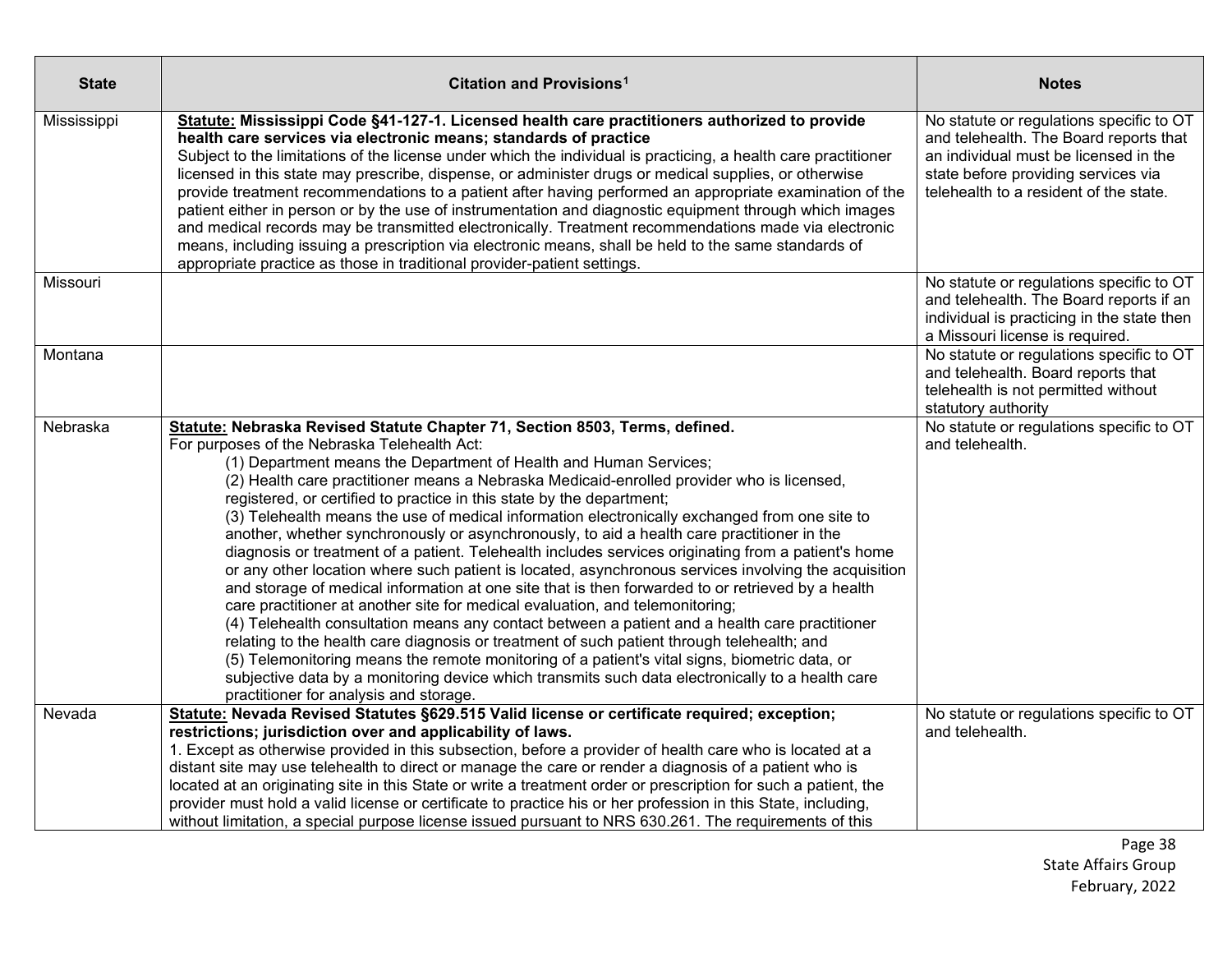| <b>State</b> | Citation and Provisions <sup>1</sup>                                                                                                                                           | <b>Notes</b> |
|--------------|--------------------------------------------------------------------------------------------------------------------------------------------------------------------------------|--------------|
|              | subsection do not apply to a provider of health care who is providing services within the scope of his or her                                                                  |              |
|              | employment by or pursuant to a contract entered into with an urban Indian organization, as defined in 25                                                                       |              |
|              | U.S.C. § 1603.<br>2. The provisions of this section must not be interpreted or construed to:                                                                                   |              |
|              | (a) Modify, expand or alter the scope of practice of a provider of health care; or                                                                                             |              |
|              | (b) Authorize a provider of health care to provide services in a setting that is not authorized by law                                                                         |              |
|              | or in a manner that violates the standard of care required of the provider of health care.                                                                                     |              |
|              | 3. A provider of health care who is located at a distant site and uses telehealth to direct or manage the care                                                                 |              |
|              | or render a diagnosis of a patient who is located at an originating site in this State or write a treatment order                                                              |              |
|              | or prescription for such a patient:                                                                                                                                            |              |
|              | (a) Is subject to the laws and jurisdiction of the State of Nevada, including, without limitation, any                                                                         |              |
|              | regulations adopted by an occupational licensing board in this State, regardless of the location from                                                                          |              |
|              | which the provider of health care provides services through telehealth.<br>(b) Shall comply with all federal and state laws that would apply if the provider were located at a |              |
|              | distant site in this State.                                                                                                                                                    |              |
|              | 4. As used in this section:                                                                                                                                                    |              |
|              | (a) "Distant site" means the location of the site where a telehealth provider of health care is                                                                                |              |
|              | providing telehealth services to a patient located at an originating site.                                                                                                     |              |
|              | (b) "Originating site" means the location of the site where a patient is receiving telehealth services                                                                         |              |
|              | from a provider of health care located at a distant site.                                                                                                                      |              |
|              | (c) "Telehealth" means the delivery of services from a provider of health care to a patient at a                                                                               |              |
|              | different location through the use of information and audio-visual communication technology, not<br>including standard telephone, facsimile or electronic mail.                |              |
|              |                                                                                                                                                                                |              |
|              | <b>Regulation: Nevada Administrative Code Chapter 640A</b>                                                                                                                     |              |
|              | 1. A licensee may provide occupational therapy services by telehealth in accordance with the provisions of                                                                     |              |
|              | this section.                                                                                                                                                                  |              |
|              | 2. A licensee who provides occupational therapy services by telehealth shall:                                                                                                  |              |
|              | (a) Be knowledgeable and competent in the technology used to provide occupational therapy                                                                                      |              |
|              | services by telehealth;                                                                                                                                                        |              |
|              | (b) Provide only such occupational therapy services by telehealth for which the provision by<br>telehealth is appropriate;                                                     |              |
|              | (c) Ensure that occupational therapy services provided by telehealth observe the same standard of                                                                              |              |
|              | care as those provided in person;                                                                                                                                              |              |
|              | (d) Document any occupational therapy services provided by telehealth in the record of the patient                                                                             |              |
|              | receiving the services;                                                                                                                                                        |              |
|              | (e) Comply with the requirements set forth in subsection 2 of NAC 640A.250;                                                                                                    |              |
|              | (f) Comply with the Health Insurance Portability and Accountability Act of 1996, Public Law 104-                                                                               |              |
|              | 191, in the provision of occupational therapy services by telehealth; and                                                                                                      |              |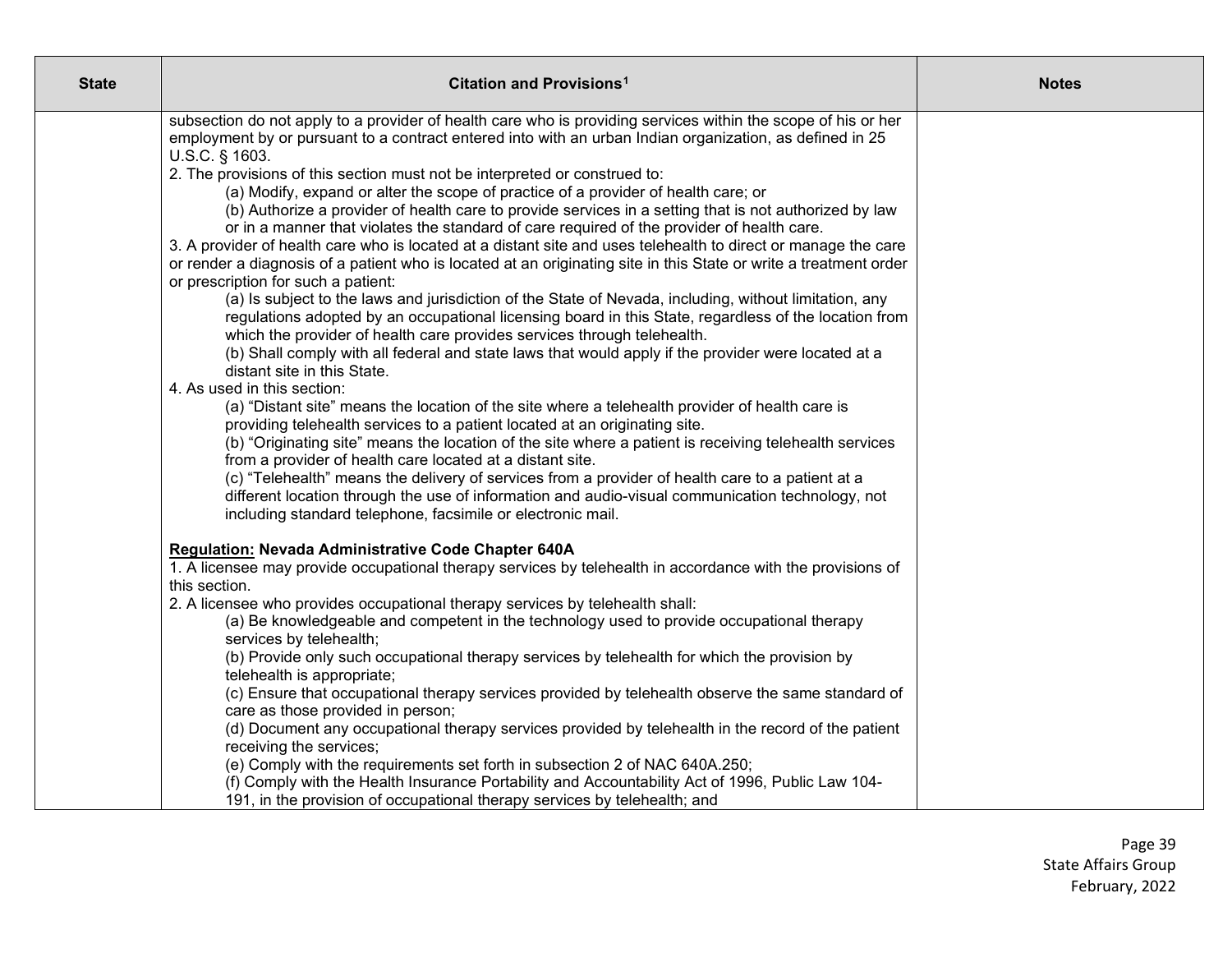| <b>State</b>            | Citation and Provisions <sup>1</sup>                                                                                                                                                                                                                                                                                                                                                                                                                                                                                                                                                                                                                                                                                                                                                                                                                                                                                                                                                                                                                                                                                                                                                                                                                                                                                                                                                                                                                                                                                                                                                                                                                                                                                                                                                                                                                                                                                                                                                                                                                                                                                                                                                                                                          | <b>Notes</b>                                                                                                                                                           |
|-------------------------|-----------------------------------------------------------------------------------------------------------------------------------------------------------------------------------------------------------------------------------------------------------------------------------------------------------------------------------------------------------------------------------------------------------------------------------------------------------------------------------------------------------------------------------------------------------------------------------------------------------------------------------------------------------------------------------------------------------------------------------------------------------------------------------------------------------------------------------------------------------------------------------------------------------------------------------------------------------------------------------------------------------------------------------------------------------------------------------------------------------------------------------------------------------------------------------------------------------------------------------------------------------------------------------------------------------------------------------------------------------------------------------------------------------------------------------------------------------------------------------------------------------------------------------------------------------------------------------------------------------------------------------------------------------------------------------------------------------------------------------------------------------------------------------------------------------------------------------------------------------------------------------------------------------------------------------------------------------------------------------------------------------------------------------------------------------------------------------------------------------------------------------------------------------------------------------------------------------------------------------------------|------------------------------------------------------------------------------------------------------------------------------------------------------------------------|
|                         | (g) Obtain the consent of the patient to receive occupational therapy services by telehealth before<br>the provision of such services and document such consent.<br>3. A licensee may provide occupational therapy services by telehealth:<br>(a) Synchronously using interactive technologies which provide for communications in real time; or<br>(b) Asynchronously using technologies which provide for the storing and forwarding of information.<br>4. A person who is required to be licensed by the Board to practice occupational therapy pursuant to<br>chapter 640A of NRS shall not provide occupational therapy services by telehealth to a patient who is<br>physically located in this State unless the person holds the appropriate license to provide such services<br>issued by the Board.<br>5. As used in this section, "telehealth" means the delivery of occupational therapy services to a patient at a<br>different location by using equipment that transfers information electronically, telephonically or by other<br>audio-visual communications technology.                                                                                                                                                                                                                                                                                                                                                                                                                                                                                                                                                                                                                                                                                                                                                                                                                                                                                                                                                                                                                                                                                                                                                      |                                                                                                                                                                        |
| <b>New</b><br>Hampshire | Statute: Title XXX, Section 310-A:1-g, Telemedicine and Telehealth Services.<br>I. "Telemedicine" means the use of audio, video, or other electronic media for the purpose of diagnosis,<br>consultation, or treatment.<br>II. "Telehealth" means the use of audio, video, or other electronic media for the purpose of diagnosis,<br>consultation, or treatment.<br>III. Individuals licensed, certified, or registered pursuant to RSA 137-F; RSA 151-A; RSA 315; RSA 316-A;<br>RSA 317-A; RSA 326-B; RSA 326-D; RSA 326-H; RSA 327; RSA 328-E; RSA 328-F; RSA 328-G; RSA<br>329-B; RSA 330-A; RSA 330-C; RSA 327-A; RSA 329; RSA 326-B; RSA 318; RSA 328-I; RSA 328-J may<br>provide services through telemedicine or telehealth, provided the services rendered are authorized by<br>scope of practice. Nothing in this provision shall be construed to expand the scope of practice for<br>individuals regulated under this chapter.<br>IV. Notwithstanding any provision of law to the contrary, an out-of-state healthcare professional providing<br>services by means of telemedicine or telehealth shall be required to be licensed, certified, or registered by<br>the appropriate licensing board within the division of health professions. This paragraph shall not apply to<br>out-of-state physicians who provide consultation services pursuant to RSA 329:21, II.<br>V. An individual providing services by means of telemedicine or telehealth directly to a patient shall:<br>(a) Use the same standard of care as used in an in-person encounter;<br>(b) Maintain a medical record; and<br>(c) Subject to the patient's consent, forward the medical record to the patient's primary care or treating<br>provider, if appropriate.<br>VI. Under this section, Medicaid coverage for telehealth services shall comply with the provisions of 42<br>C.F.R. section 410.78 and RSA 167:4-d.<br><b>Statute: Title XXX, Section 328-F Allied Health Professionals</b><br>Section 328-F:2, Definitions.<br>I. "Board of directors" means the chairpersons or their appointees of all the governing boards which shall<br>be responsible for the administrative operation of the office of licensed allied health professionals. | No OT-specific telehealth provision in<br>statute, but statute authorizes the<br>provision of services by licensees of<br>the Occupational Therapy Governing<br>Board. |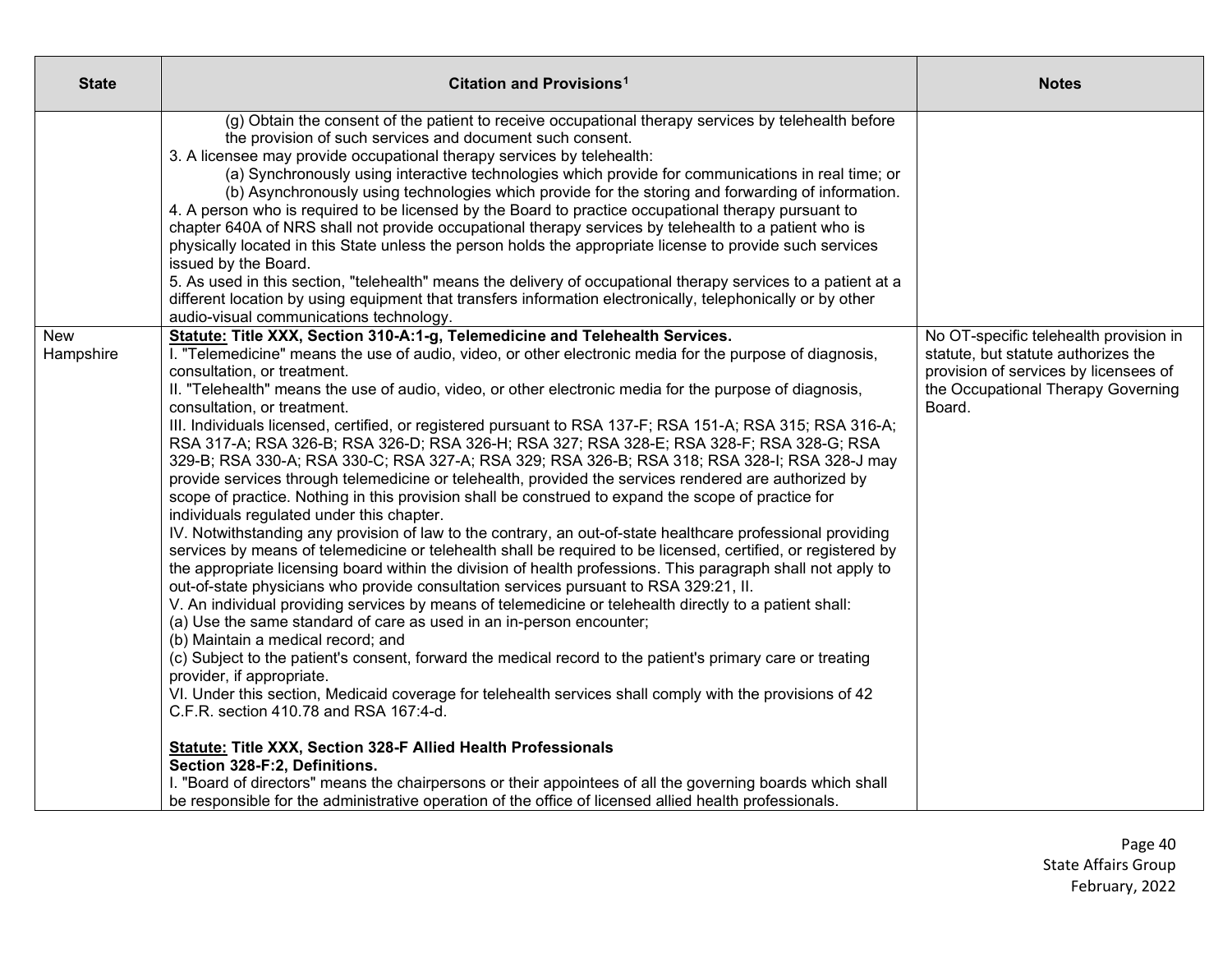| <b>State</b> | Citation and Provisions <sup>1</sup>                                                                                                                                                                                                                                                                                                                                                                                                                                                                                                                             | <b>Notes</b> |
|--------------|------------------------------------------------------------------------------------------------------------------------------------------------------------------------------------------------------------------------------------------------------------------------------------------------------------------------------------------------------------------------------------------------------------------------------------------------------------------------------------------------------------------------------------------------------------------|--------------|
|              | II. "Governing boards" means individual licensing boards of athletic trainers, occupational therapy<br>assistants, occupational therapists, recreational therapists, physical therapists, physical therapist<br>assistants, respiratory care practitioners, speech-language pathologists, and genetic counselors.<br>III. "Occupational therapy" means "occupational therapy" as defined in RSA 326-C:1, III.<br>IV. "Office of licensed allied health professionals" means an agency of multiple governing boards in<br>professions of the allied health field. |              |
|              | V. "Physical therapy" or "physiotherapy" means "physical therapy" or "physiotherapy" as defined in RSA<br>328-A:2, IX.                                                                                                                                                                                                                                                                                                                                                                                                                                           |              |
|              | VI. "Athletic training" means "athletic training" as defined in RSA 326-G:1, III.<br>VII. "Respiratory care" means "respiratory care" as defined in RSA 326-E:1, X.<br>VIII. "Speech-language pathology" means "speech-language pathology" as defined in RSA 326-F:1, IV.<br>IX. "Recreational therapy" means "recreational therapy" as defined in RSA 326-J:1, III.<br>X. "Genetic counseling" means genetic counseling as defined in RSA 326-K:1.                                                                                                              |              |
|              | Section 328-F:11-b Telemedicine<br>Persons licensed by governing boards under this chapter shall be permitted to provide services through the<br>use of telemedicine. "Telemedicine" means the use of audio, video, or other electronic media for the<br>purpose of diagnosis, consultation, or treatment.                                                                                                                                                                                                                                                       |              |
| New Jersey   | Statute: New Jersey Revised Statutes Title 45, Chapter 1<br>45:1-61 Definitions relative to telemedicine and telehealth.<br>"Asynchronous store-and-forward" means the acquisition and transmission of images, diagnostics, data,<br>and medical information either to, or from, an originating site or to, or from, the health care provider at a<br>distant site, which allows for the patient to be evaluated without being physically present.                                                                                                               |              |
|              | "Cross-coverage service provider" means a health care provider, acting within the scope of a valid license<br>or certification issued pursuant to Title 45 of the Revised Statutes, who engages in a remote medical<br>evaluation of a patient, without in-person contact, at the request of another health care provider who has<br>established a proper provider-patient relationship with the patient.                                                                                                                                                        |              |
|              | "Distant site" means a site at which a health care provider, acting within the scope of a valid license or<br>certification issued pursuant to Title 45 of the Revised Statutes, is located while providing health care<br>services by means of telemedicine or telehealth.                                                                                                                                                                                                                                                                                      |              |
|              | "Health care provider" means an individual who provides a health care service to a patient, and includes,<br>but is not limited to, a licensed physician, nurse, nurse practitioner, psychologist, psychiatrist,<br>psychoanalyst, clinical social worker, physician assistant, professional counselor, respiratory therapist,<br>speech pathologist, audiologist, optometrist, or any other health care professional acting within the scope of<br>a valid license or certification issued pursuant to Title 45 of the Revised Statutes.                        |              |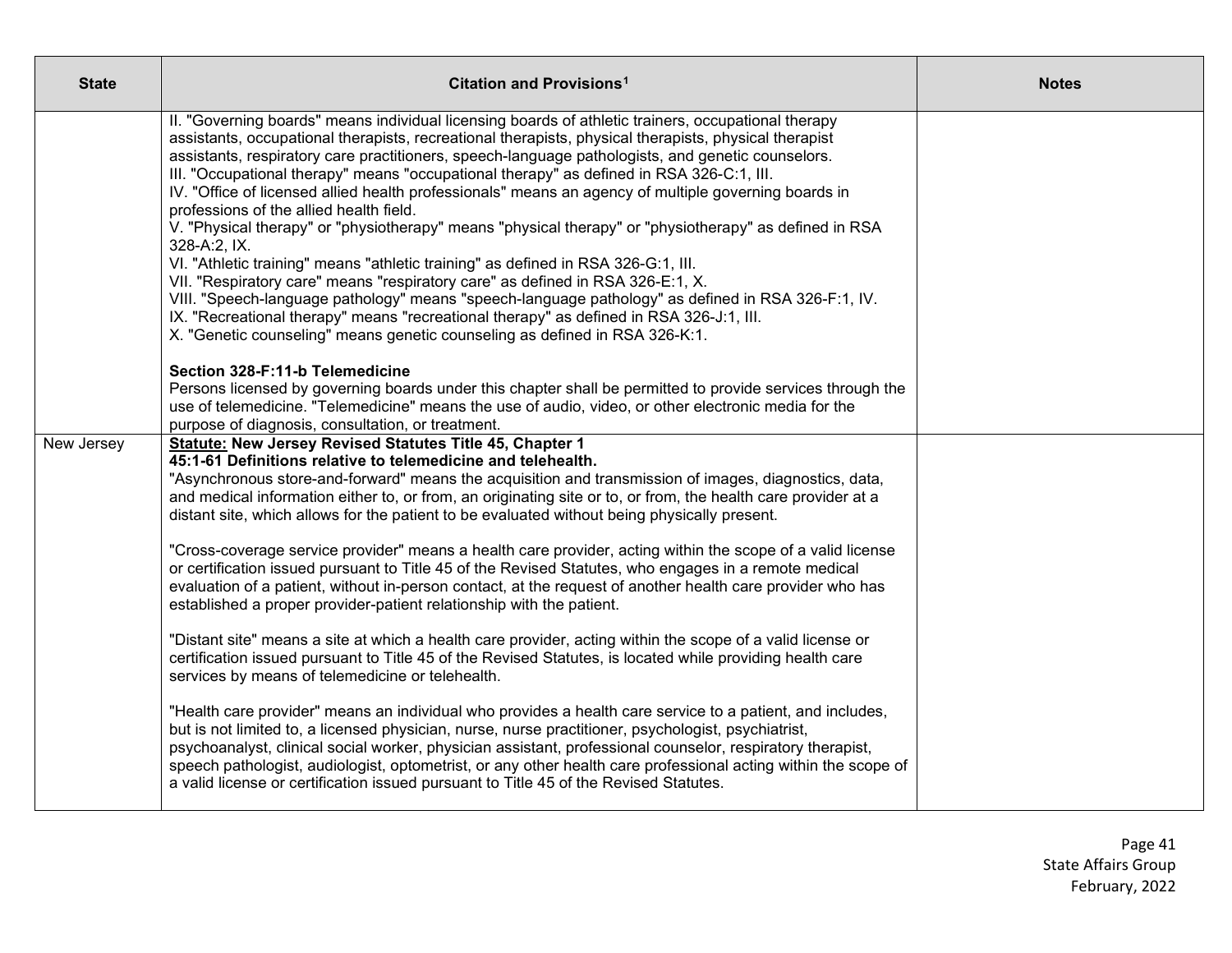| <b>State</b> | Citation and Provisions <sup>1</sup>                                                                                                                                                                                                                                                                                                                                                                                                                                                                                                                                                                                                                    | <b>Notes</b> |
|--------------|---------------------------------------------------------------------------------------------------------------------------------------------------------------------------------------------------------------------------------------------------------------------------------------------------------------------------------------------------------------------------------------------------------------------------------------------------------------------------------------------------------------------------------------------------------------------------------------------------------------------------------------------------------|--------------|
|              | "On-call provider" means a licensed or certified health care provider who is available, where necessary, to<br>physically attend to the urgent and follow-up needs of a patient for whom the provider has temporarily<br>assumed responsibility, as designated by the patient's primary care provider or other health care provider<br>of record.                                                                                                                                                                                                                                                                                                       |              |
|              | "Originating site" means a site at which a patient is located at the time that health care services are<br>provided to the patient by means of telemedicine or telehealth.                                                                                                                                                                                                                                                                                                                                                                                                                                                                              |              |
|              | "Telehealth" means the use of information and communications technologies, including telephones, remote<br>patient monitoring devices, or other electronic means, to support clinical health care, provider consultation,<br>patient and professional health-related education, public health, health administration, and other services in<br>accordance with the provisions of P.L.2017, c.117 (C.45:1-61 et al.).                                                                                                                                                                                                                                    |              |
|              | "Telemedicine" means the delivery of a health care service using electronic communications, information<br>technology, or other electronic or technological means to bridge the gap between a health care provider<br>who is located at a distant site and a patient who is located at an originating site, either with or without the<br>assistance of an intervening health care provider, and in accordance with the provisions of P.L.2017, c.117<br>(C.45:1-61 et al.). "Telemedicine" does not include the use, in isolation, of audio-only telephone<br>conversation, electronic mail, instant messaging, phone text, or facsimile transmission. |              |
|              | "Telemedicine or telehealth organization" means a corporation, sole proprietorship, partnership, or limited<br>liability company that is organized for the primary purpose of administering services in the furtherance of<br>telemedicine or telehealth.                                                                                                                                                                                                                                                                                                                                                                                               |              |
|              | 45:1-62 Provision of health care through use of telemedicine, telehealth; requirements for provider.<br>2.                                                                                                                                                                                                                                                                                                                                                                                                                                                                                                                                              |              |
|              | a. Unless specifically prohibited or limited by federal or State law, a health care provider<br>who establishes a proper provider-patient relationship with a patient may remotely provide<br>health care services to a patient through the use of telemedicine. A health care provider<br>may also engage in telehealth as may be necessary to support and facilitate the provision<br>of health care services to patients.<br>b. Any health care provider who uses telemedicine or engages in telehealth while providing                                                                                                                              |              |
|              | health care services to a patient, shall:<br>(1) be validly licensed, certified, or registered, pursuant to Title 45 of the Revised                                                                                                                                                                                                                                                                                                                                                                                                                                                                                                                     |              |
|              | Statutes, to provide such services in the State of New Jersey;<br>(2) remain subject to regulation by the appropriate New Jersey State licensing<br>board or other New Jersey State professional regulatory entity;<br>(3) act in compliance with existing requirements regarding the maintenance of                                                                                                                                                                                                                                                                                                                                                    |              |
|              | liability insurance; and                                                                                                                                                                                                                                                                                                                                                                                                                                                                                                                                                                                                                                |              |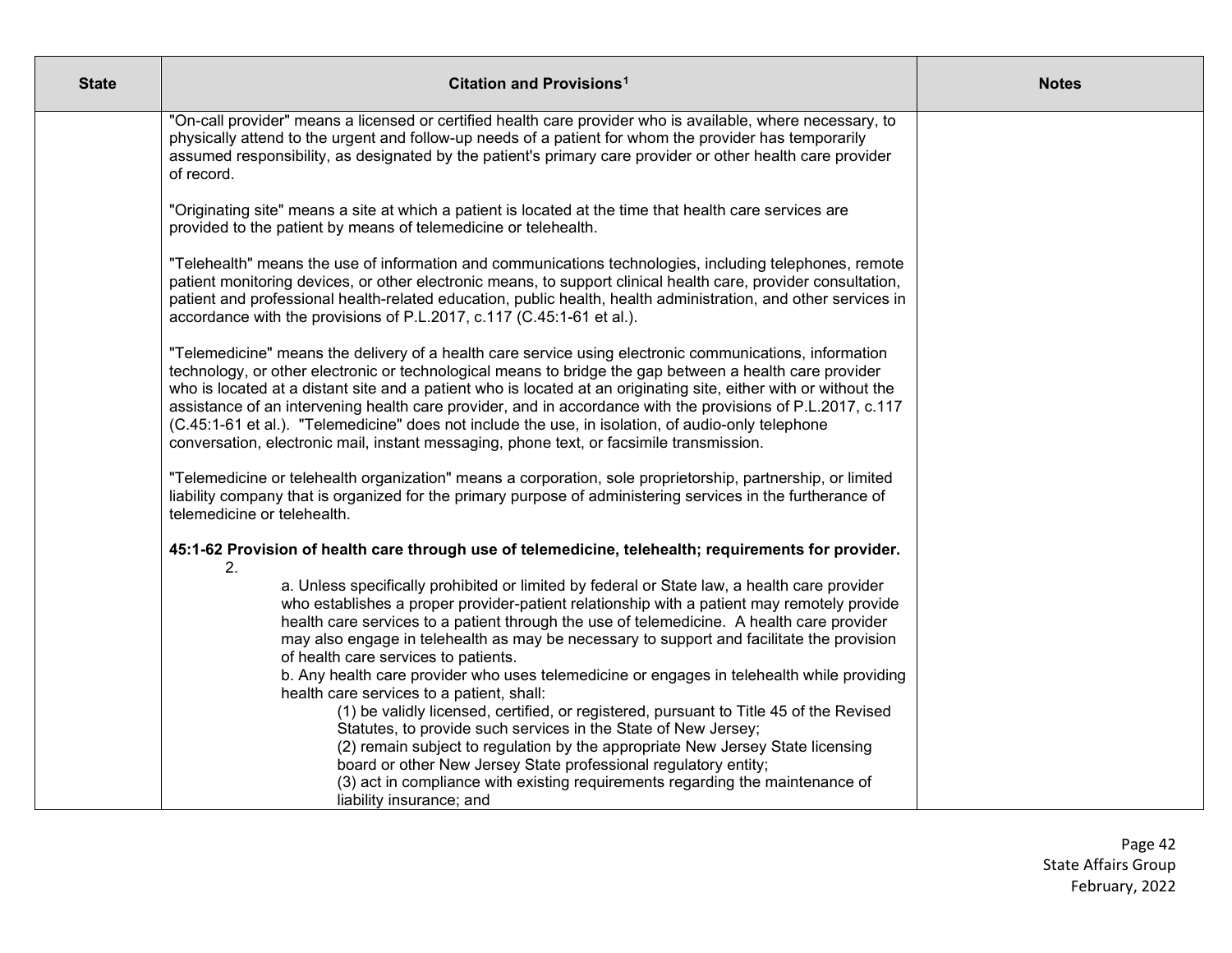| <b>State</b> | Citation and Provisions <sup>1</sup>                                                                                                                                                                                                                             | <b>Notes</b> |
|--------------|------------------------------------------------------------------------------------------------------------------------------------------------------------------------------------------------------------------------------------------------------------------|--------------|
|              | (4) remain subject to New Jersey jurisdiction if either the patient or the provider is<br>located in New Jersey at the time services are provided.<br>c.                                                                                                         |              |
|              | (1) Telemedicine services shall be provided using interactive, real-time, two-way<br>communication technologies.                                                                                                                                                 |              |
|              | (2) A health care provider engaging in telemedicine or telehealth may use<br>asynchronous store-and-forward technology to allow for the electronic<br>transmission of images, diagnostics, data, and medical information; except that the                        |              |
|              | health care provider may use interactive, real-time, two-way audio in combination<br>with asynchronous store-and-forward technology, without video capabilities, if,<br>after accessing and reviewing the patient's medical records, the provider                |              |
|              | determines that the provider is able to meet the same standard of care as if the<br>health care services were being provided in person.<br>(3) The identity, professional credentials, and contact information of a health care                                  |              |
|              | provider providing telemedicine or telehealth services shall be made available to<br>the patient during and after the provision of services. The contact information shall                                                                                       |              |
|              | enable the patient to contact the health care provider, or a substitute health care<br>provider authorized to act on behalf of the provider who provided services, for at<br>least 72 hours following the provision of services.                                 |              |
|              | (4) A health care provider engaging in telemedicine or telehealth shall review the<br>medical history and any medical records provided by the patient. For an initial<br>encounter with the patient, the provider shall review the patient's medical history     |              |
|              | and medical records prior to initiating contact with the patient, as required pursuant<br>to paragraph (3) of subsection a. of section 3 of P.L.2017, c.117 (C.45:1-63). In                                                                                      |              |
|              | the case of a subsequent telemedicine or telehealth encounter conducted pursuant<br>to an ongoing provider-patient relationship, the provider may review the<br>information prior to initiating contact with the patient or contemporaneously with the           |              |
|              | telemedicine or telehealth encounter.<br>(5) Following the provision of services using telemedicine or telehealth, the<br>patient's medical information shall be made available to the patient upon the                                                          |              |
|              | patient's request, and, with the patient's affirmative consent, forwarded directly to<br>the patient's primary care provider or health care provider of record, or, upon                                                                                         |              |
|              | request by the patient, to other health care providers. For patients without a<br>primary care provider or other health care provider of record, the health care<br>provider engaging in telemedicine or telehealth may advise the patient to contact a          |              |
|              | primary care provider, and, upon request by the patient, assist the patient with<br>locating a primary care provider or other in-person medical assistance that, to the                                                                                          |              |
|              | extent possible, is located within reasonable proximity to the patient. The health<br>care provider engaging in telemedicine or telehealth shall also refer the patient to<br>appropriate follow up care where necessary, including making appropriate referrals |              |

Page 43 State Affairs Group February, 202 2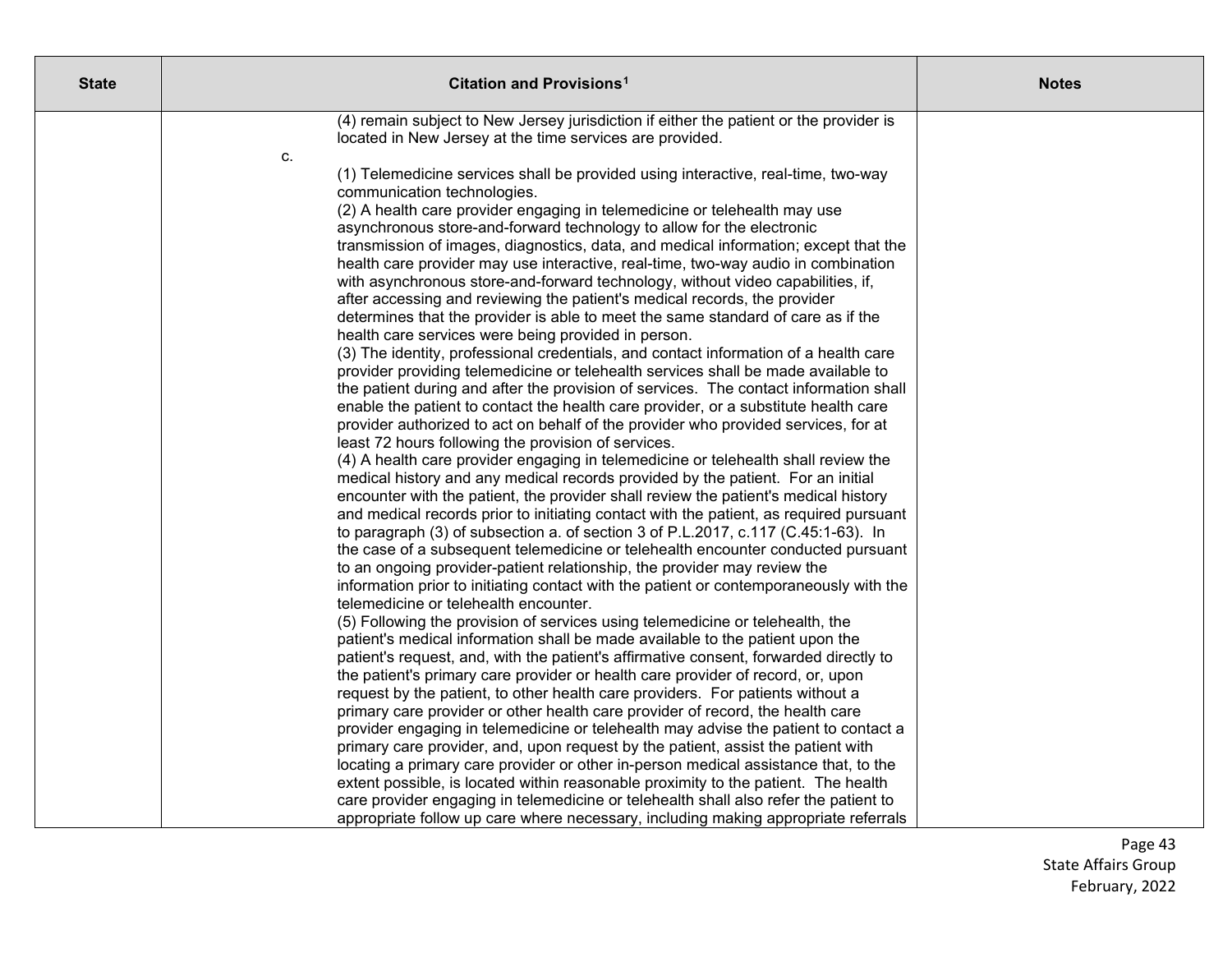| <b>State</b> | Citation and Provisions <sup>1</sup>                                                                                                                                                                                                                                                                                                                                                                                                                                                                                                                                                                                                                                                                                                                                                                                                                                                                                                                                                                                                                                                                                                                                                                                                                                                                                                                                                                                                                                                                                                                                                                                                                                                                                                                                                                                                                                                                                                                                                                                                                                                                                                                                                                                                                         | <b>Notes</b> |
|--------------|--------------------------------------------------------------------------------------------------------------------------------------------------------------------------------------------------------------------------------------------------------------------------------------------------------------------------------------------------------------------------------------------------------------------------------------------------------------------------------------------------------------------------------------------------------------------------------------------------------------------------------------------------------------------------------------------------------------------------------------------------------------------------------------------------------------------------------------------------------------------------------------------------------------------------------------------------------------------------------------------------------------------------------------------------------------------------------------------------------------------------------------------------------------------------------------------------------------------------------------------------------------------------------------------------------------------------------------------------------------------------------------------------------------------------------------------------------------------------------------------------------------------------------------------------------------------------------------------------------------------------------------------------------------------------------------------------------------------------------------------------------------------------------------------------------------------------------------------------------------------------------------------------------------------------------------------------------------------------------------------------------------------------------------------------------------------------------------------------------------------------------------------------------------------------------------------------------------------------------------------------------------|--------------|
|              | for emergency or complimentary care, if needed. Consent may be oral, written, or<br>digital in nature, provided that the chosen method of consent is deemed<br>appropriate under the standard of care.                                                                                                                                                                                                                                                                                                                                                                                                                                                                                                                                                                                                                                                                                                                                                                                                                                                                                                                                                                                                                                                                                                                                                                                                                                                                                                                                                                                                                                                                                                                                                                                                                                                                                                                                                                                                                                                                                                                                                                                                                                                       |              |
|              | d.<br>(1) Any health care provider providing health care services using telemedicine or<br>telehealth shall be subject to the same standard of care or practice standards as<br>are applicable to in-person settings. If telemedicine or telehealth services would<br>not be consistent with this standard of care, the health care provider shall direct<br>the patient to seek in-person care.<br>(2) Diagnosis, treatment, and consultation recommendations, including discussions<br>regarding the risk and benefits of the patient's treatment options, which are made<br>through the use of telemedicine or telehealth, including the issuance of a<br>prescription based on a telemedicine or telehealth encounter, shall be held to the<br>same standard of care or practice standards as are applicable to in-person<br>settings. Unless the provider has established a proper provider-patient<br>relationship with the patient, a provider shall not issue a prescription to a patient<br>based solely on the responses provided in an online questionnaire.<br>e. The prescription of Schedule II controlled dangerous substances through the use of<br>telemedicine or telehealth shall be authorized only after an initial in-person examination of<br>the patient, as provided by regulation, and a subsequent in-person visit with the patient<br>shall be required every three months for the duration of time that the patient is being<br>prescribed the Schedule II controlled dangerous substance. However, the provisions of<br>this subsection shall not apply, and the in-person examination or review of a patient shall<br>not be required, when a health care provider is prescribing a stimulant which is a Schedule<br>Il controlled dangerous substance for use by a minor patient under the age of 18, provided<br>that the health care provider is using interactive, real-time, two-way audio and video<br>technologies when treating the patient and the health care provider has first obtained<br>written consent for the waiver of these in-person examination requirements from the minor<br>patient's parent or guardian.<br>f. A mental health screener, screening service, or screening psychiatrist subject to the |              |
|              | provisions of P.L.1987, c.116 (C.30:4- 27.1 et seq.):<br>(1) shall not be required to obtain a separate authorization in order to engage in                                                                                                                                                                                                                                                                                                                                                                                                                                                                                                                                                                                                                                                                                                                                                                                                                                                                                                                                                                                                                                                                                                                                                                                                                                                                                                                                                                                                                                                                                                                                                                                                                                                                                                                                                                                                                                                                                                                                                                                                                                                                                                                  |              |
|              | telemedicine or telehealth for mental health screening purposes; and<br>(2) shall not be required to request and obtain a waiver from existing regulations,<br>prior to engaging in telemedicine or telehealth.<br>g. A health care provider who engages in telemedicine or telehealth, as authorized by                                                                                                                                                                                                                                                                                                                                                                                                                                                                                                                                                                                                                                                                                                                                                                                                                                                                                                                                                                                                                                                                                                                                                                                                                                                                                                                                                                                                                                                                                                                                                                                                                                                                                                                                                                                                                                                                                                                                                     |              |
|              | P.L.2017, c.117 (C.45:1-61 et al.), shall maintain a complete record of the patient's care,<br>and shall comply with all applicable State and federal statutes and regulations for<br>recordkeeping, confidentiality, and disclosure of the patient's medical record.<br>h. A health care provider shall not be subject to any professional disciplinary action under                                                                                                                                                                                                                                                                                                                                                                                                                                                                                                                                                                                                                                                                                                                                                                                                                                                                                                                                                                                                                                                                                                                                                                                                                                                                                                                                                                                                                                                                                                                                                                                                                                                                                                                                                                                                                                                                                        |              |

Page 44 State Affairs Group February, 202 2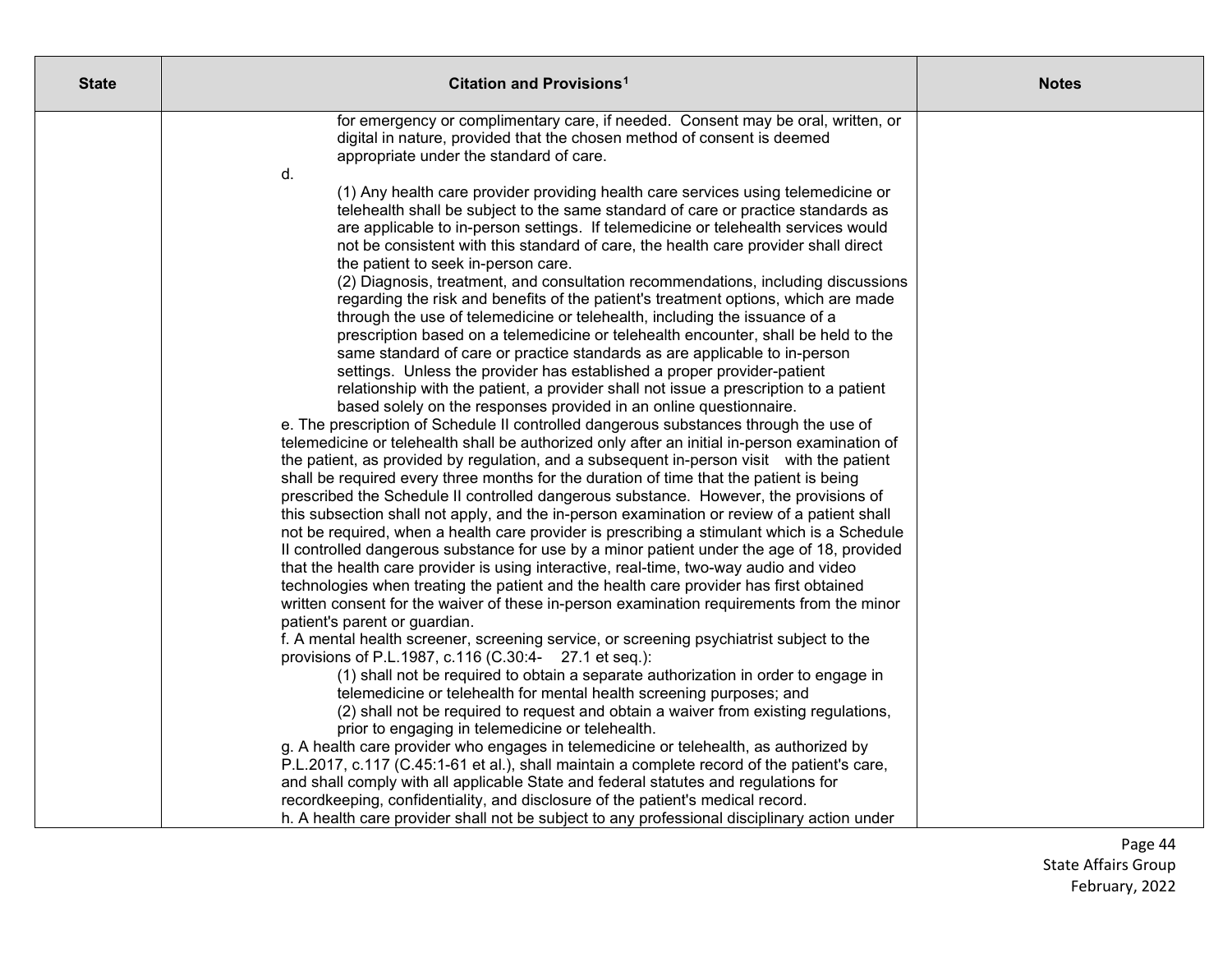| <b>State</b> | Citation and Provisions <sup>1</sup>                                                                                                                                                                                                                                                                                                                                                                                                                                                                                                                                                                                                                                                                                                                                                                                                                                                                                                                                                                                                                                                                                                                                                                                                                                                                                                                                                                                                                                                                                                                                                                                                                                                                                                                                                                                                                                                                                                                                                                                                                                                                                                                                                                                                                             | <b>Notes</b> |
|--------------|------------------------------------------------------------------------------------------------------------------------------------------------------------------------------------------------------------------------------------------------------------------------------------------------------------------------------------------------------------------------------------------------------------------------------------------------------------------------------------------------------------------------------------------------------------------------------------------------------------------------------------------------------------------------------------------------------------------------------------------------------------------------------------------------------------------------------------------------------------------------------------------------------------------------------------------------------------------------------------------------------------------------------------------------------------------------------------------------------------------------------------------------------------------------------------------------------------------------------------------------------------------------------------------------------------------------------------------------------------------------------------------------------------------------------------------------------------------------------------------------------------------------------------------------------------------------------------------------------------------------------------------------------------------------------------------------------------------------------------------------------------------------------------------------------------------------------------------------------------------------------------------------------------------------------------------------------------------------------------------------------------------------------------------------------------------------------------------------------------------------------------------------------------------------------------------------------------------------------------------------------------------|--------------|
|              | Title 45 of the Revised Statutes solely on the basis that the provider engaged in<br>telemedicine or telehealth pursuant to P.L.2017, c.117 (C.45:1-61 et al.).<br>(1) In accordance with the "Administrative Procedure Act," P.L.1968, c.410 (C.52:14B-1 et<br>seq.), the State boards or other entities that, pursuant to Title 45 of the Revised Statutes,<br>are responsible for the licensure, certification, or registration of health care providers in the<br>State, shall each adopt rules and regulations that are applicable to the health care<br>providers under their respective jurisdictions, as may be necessary to implement the<br>provisions of this section and facilitate the provision of telemedicine and telehealth<br>services. Such rules and regulations shall, at a minimum:<br>(a) include best practices for the professional engagement in telemedicine and<br>telehealth;<br>(b) ensure that the services patients receive using telemedicine or telehealth are<br>appropriate, medically necessary, and meet current quality of care standards;<br>(c) include measures to prevent fraud and abuse in connection with the use of<br>telemedicine and telehealth, including requirements concerning the filing of claims<br>and maintaining appropriate records of services provided; and<br>(d) provide substantially similar metrics for evaluating quality of care and patient<br>outcomes in connection with services provided using telemedicine and telehealth<br>as currently apply to services provided in person.<br>(2) In no case shall the rules and regulations adopted pursuant to paragraph (1) of this<br>subsection require a provider to conduct an initial in-person visit with the patient as a<br>condition of providing services using telemedicine or telehealth.<br>(3) The failure of any licensing board to adopt rules and regulations pursuant to this<br>subsection shall not have the effect of delaying the implementation of this act, and shall not<br>prevent health care providers from engaging in telemedicine or telehealth in accordance<br>with the provisions of this act and the practice act applicable to the provider's professional<br>licensure, certification, or registration. |              |
|              | 45:1-63 Establishment of proper provider-patient relationship; exceptions.<br>3. a. Any health care provider who engages in telemedicine or telehealth shall ensure that a proper<br>provider-patient relationship is established. The establishment of a proper provider-patient relationship shall<br>include, but shall not be limited to:<br>(1) properly identifying the patient using, at a minimum, the patient's name, date of birth, phone<br>number, and address. When properly identifying the patient, the provider may additionally use the<br>patient's assigned identification number, social security number, photo, health insurance policy<br>number, or other appropriate patient identifier associated directly with the patient;<br>(2) disclosing and validating the provider's identity and credentials, such as the provider's license,<br>title, and, if applicable, specialty and board certifications;<br>(3) prior to initiating contact with a patient in an initial encounter for the purpose of providing                                                                                                                                                                                                                                                                                                                                                                                                                                                                                                                                                                                                                                                                                                                                                                                                                                                                                                                                                                                                                                                                                                                                                                                                                         |              |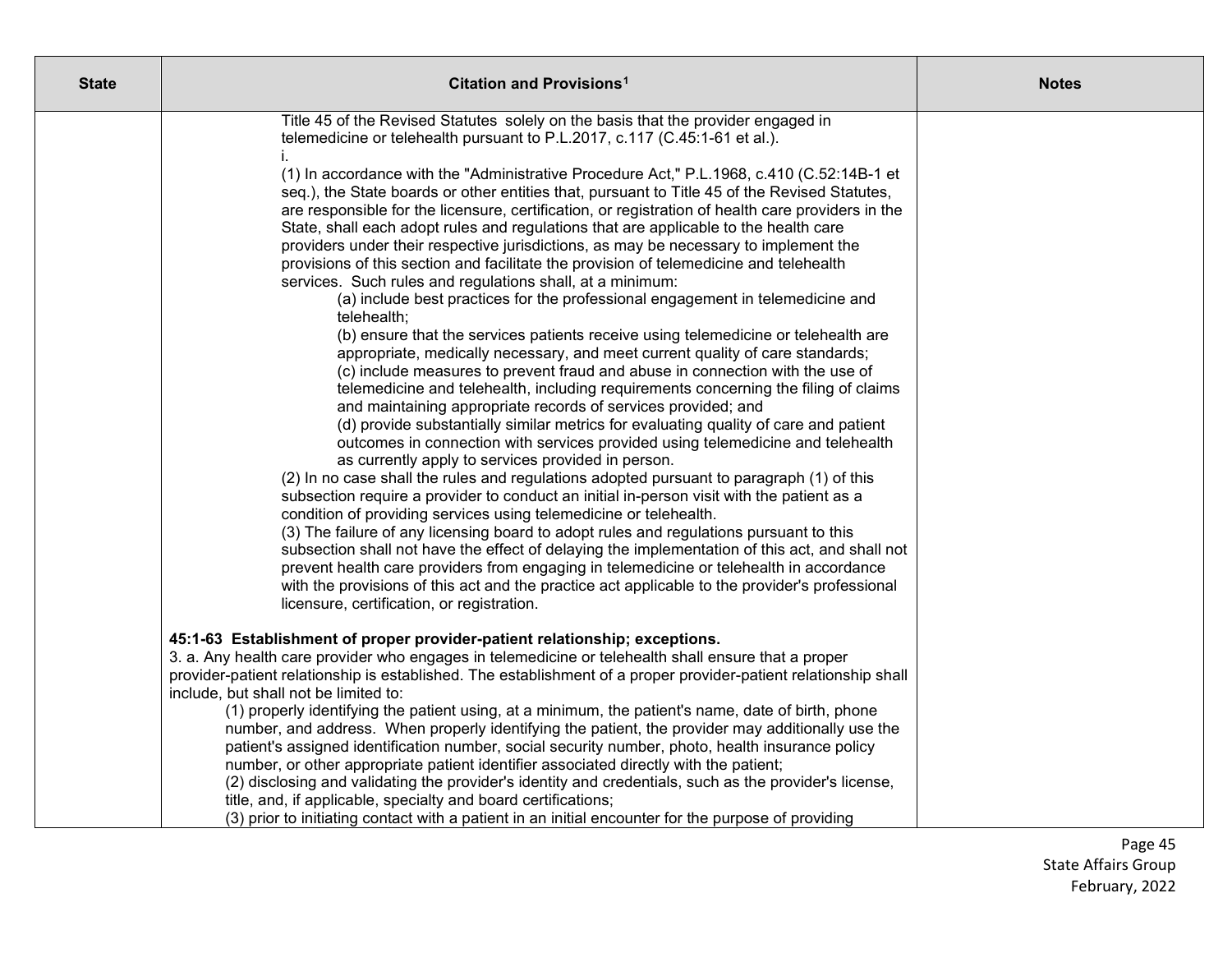| <b>State</b> | Citation and Provisions <sup>1</sup>                                                                                                                                                                                                                                                                                                                                                                                                                                                                                                                                                                                                                                                                                                                                                                                                                                                                                                                                                                                                                                                                                                                                                                                                                                                                                                                                                                                                                                                                                       | <b>Notes</b> |
|--------------|----------------------------------------------------------------------------------------------------------------------------------------------------------------------------------------------------------------------------------------------------------------------------------------------------------------------------------------------------------------------------------------------------------------------------------------------------------------------------------------------------------------------------------------------------------------------------------------------------------------------------------------------------------------------------------------------------------------------------------------------------------------------------------------------------------------------------------------------------------------------------------------------------------------------------------------------------------------------------------------------------------------------------------------------------------------------------------------------------------------------------------------------------------------------------------------------------------------------------------------------------------------------------------------------------------------------------------------------------------------------------------------------------------------------------------------------------------------------------------------------------------------------------|--------------|
|              | services to the patient using telemedicine or telehealth, reviewing the patient's medical history<br>and any available medical records; and<br>(4) prior to initiating contact with a patient for the purpose of providing services to the patient using<br>telemedicine or telehealth, determining whether the provider will be able to provide the same<br>standard of care using telemedicine or telehealth as would be provided if the services were<br>provided in person. The provider shall make this determination prior to each unique patient<br>encounter.<br>b. Telemedicine or telehealth may be practiced without a proper provider-patient relationship, as defined in<br>subsection a. of this section, in the following circumstances:<br>(1) during informal consultations performed by a health care provider outside the context of a<br>contractual relationship, or on an irregular or infrequent basis, without the expectation or exchange<br>of direct or indirect compensation;<br>(2) during episodic consultations by a medical specialist located in another jurisdiction who<br>provides consultation services, upon request, to a properly licensed or certified health care provider<br>in this State;<br>(3) when a health care provider furnishes medical assistance in response to an emergency or<br>disaster, provided that there is no charge for the medical assistance; or<br>(4) when a substitute health care provider, who is acting on behalf of an absent health care         |              |
|              | provider in the same specialty, provides health care services on an on-call or cross-coverage basis,<br>provided that the absent health care provider has designated the substitute provider as an on-call<br>provider or cross-coverage service provider.<br>Regulation: New Jersey Administrative Code Title 13, Chapter 44K, Subchapter 7. Telemedicine and<br>Telehealth.<br>13:44K-7.1 Purpose and scope<br>(a) The purpose of this subchapter is to implement the provisions of P.L. 2017, c. 117 (N.J.S.A. 45:1-61 et<br>seq.), which authorizes healthcare providers to engage in telemedicine and telehealth.<br>(b) This subchapter shall apply to all persons who are licensed by the Council.<br>(c) Pursuant to N.J.S.A. 45:1-62, an occupational therapist, occupational therapy assistant, temporary<br>occupational therapist, or temporary licensed occupational therapy assistant must hold a license issued by<br>the Council, if he or she:<br>1. Is located in New Jersey and provides occupational therapy services to any client located in or<br>out of New Jersey by means of telemedicine or telehealth; or<br>2. Is located outside of New Jersey and provides occupational therapy services to any client<br>located in New Jersey by means of telemedicine or telehealth.<br>(d) Notwithstanding N.J.S.A. 45:1-62 and (c) above, a healthcare provider located in another state who<br>consults with a licensee in New Jersey through the use of information and communications technologies, |              |
|              | but does not direct client care, will not be considered as providing health care services to a client in New<br>Jersey consistent with N.J.S.A. 45:37-51, et seq., and will not be required to obtain licensure in New Jersey<br>in order to provide such consultation.                                                                                                                                                                                                                                                                                                                                                                                                                                                                                                                                                                                                                                                                                                                                                                                                                                                                                                                                                                                                                                                                                                                                                                                                                                                    |              |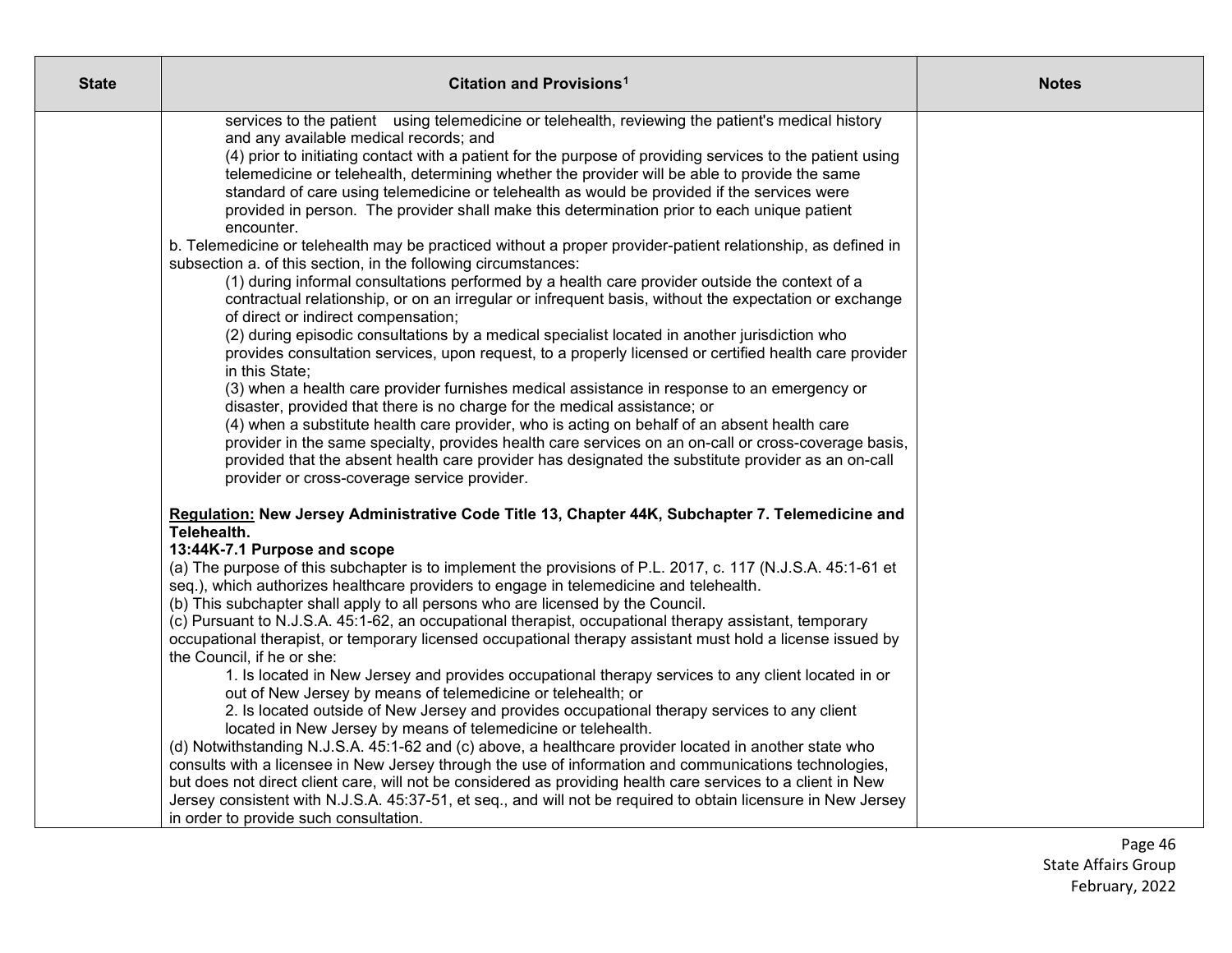| <b>State</b> | Citation and Provisions <sup>1</sup>                                                                                                                                                                                                                                                                                                                                                                                        | <b>Notes</b> |
|--------------|-----------------------------------------------------------------------------------------------------------------------------------------------------------------------------------------------------------------------------------------------------------------------------------------------------------------------------------------------------------------------------------------------------------------------------|--------------|
|              | 13:44K-7.2 Definitions<br>The following words and terms, when used in this subchapter, shall have the following meanings, unless<br>the context clearly indicates otherwise.                                                                                                                                                                                                                                                |              |
|              | "Asynchronous store-and-forward" means the acquisition and transmission of images, diagnostics, data,<br>and medical information either to or from an originating site or to or from the licensee at a distant site,<br>which allows for the client to be evaluated without being physically present.                                                                                                                       |              |
|              | "Council" means the Occupational Therapy Advisory Council.                                                                                                                                                                                                                                                                                                                                                                  |              |
|              | "Cross-coverage" means a licensee engages in a remote occupational therapy evaluation of a client,<br>without in-person contact, at the request of another licensee who has established a proper licensee-client<br>relationship with the client.                                                                                                                                                                           |              |
|              | "Distant site" means a site at which a licensee is located while providing occupational therapy services by<br>means of telemedicine or telehealth.                                                                                                                                                                                                                                                                         |              |
|              | "Licensee" means an individual licensed by the Council.                                                                                                                                                                                                                                                                                                                                                                     |              |
|              | "On-call" means a licensee is available, where necessary, to physically attend to the urgent and follow-up<br>needs of a client for whom the licensee has temporarily assumed responsibility, as designated by the<br>client's primary care licensed occupational therapist or other health care provider of record.                                                                                                        |              |
|              | "Originating site" means a site at which a client is located at the time that occupational therapy services are<br>provided to the client by means of telemedicine or telehealth.                                                                                                                                                                                                                                           |              |
|              | "Proper licensee-client relationship" means an association between a licensee and client, wherein the<br>occupational therapist or occupational therapy assistant owes a duty to the client to be available to render<br>professional services consistent with his or her training and experience, which is established pursuant to<br>the requirements at N.J.A.C. 13:44K-7.4.                                             |              |
|              | "Telehealth" means the use of information and communications technologies, including telephones, remote<br>client monitoring devices, or other electronic means, to support clinical health care, provider consultation,<br>client and professional health-related education, public health, health administration, and other services in<br>accordance with the provisions of P.L. 2017, c. 117 (N.J.S.A.45:1-61 et seq.). |              |
|              |                                                                                                                                                                                                                                                                                                                                                                                                                             |              |

Page 47 State Affairs Group February, 2022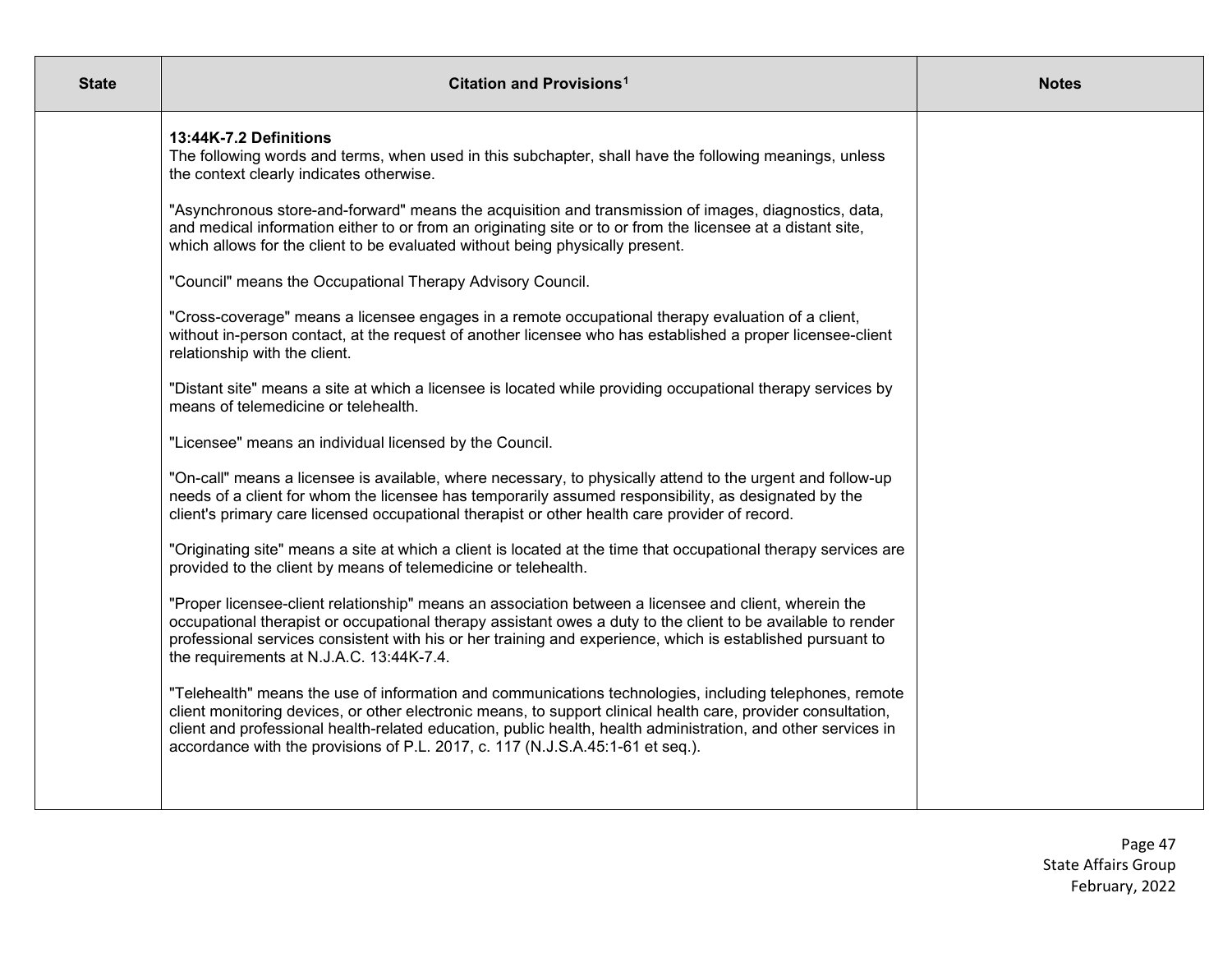| <b>State</b> | Citation and Provisions <sup>1</sup>                                                                                                                                                                                                                                                                                                                                                                                                                                                                                                                                                                                                                                                                                                                                                                                                                                                                                                                                                                                                                                                                                                                                                                                                                                                                                                                                                                                                                            | <b>Notes</b> |
|--------------|-----------------------------------------------------------------------------------------------------------------------------------------------------------------------------------------------------------------------------------------------------------------------------------------------------------------------------------------------------------------------------------------------------------------------------------------------------------------------------------------------------------------------------------------------------------------------------------------------------------------------------------------------------------------------------------------------------------------------------------------------------------------------------------------------------------------------------------------------------------------------------------------------------------------------------------------------------------------------------------------------------------------------------------------------------------------------------------------------------------------------------------------------------------------------------------------------------------------------------------------------------------------------------------------------------------------------------------------------------------------------------------------------------------------------------------------------------------------|--------------|
|              | "Telemedicine" means the delivery of a health care service, including supportive mental health services,<br>using electronic communications, information technology, or other electronic or technological means to<br>bridge the gap between a health care licensee who is located at a distant site and a client who is located at<br>an originating site, either with or without the assistance of an intervening licensee, and in accordance with<br>the provisions of P.L. 2017, c. 117 (N.J.S.A. 45:1-61 et seq.). "Telemedicine" does not include the use, in<br>isolation, of audio-only telephone conversation, electronic mail, instant messaging, phone text, or facsimile<br>transmission.                                                                                                                                                                                                                                                                                                                                                                                                                                                                                                                                                                                                                                                                                                                                                           |              |
|              | 13:44K-7.3 Standard of care<br>(a) Prior to providing services through telemedicine or telehealth, a licensee shall determine whether<br>providing those services through telemedicine or telehealth would be consistent with the standard of care<br>applicable for those services when provided in-person.<br>(b) If a licensee determines, either before or during the provision of occupational therapy services, that<br>services cannot be provided through telemedicine or telehealth in a manner that is consistent with in-<br>person standards of care, the licensee shall not provide or supervise services through telemedicine or<br>telehealth.<br>1. An occupational therapy assistant or any licensee working under supervision shall be<br>responsible for determining whether occupational therapy services can be provided through<br>telemedicine or telehealth in a manner that is consistent with in-person standards of care.<br>(c) A licensee who determines that services cannot be provided through telemedicine or telehealth<br>pursuant to (b) above shall advise the client to obtain services in-person.<br>(d) A licensee who provides a treatment, or consultation recommendation, including discussions regarding<br>the risk and benefits of a client's treatment options, through telemedicine or telehealth, shall be held to the<br>same standard of care or practice standards as are applicable to in-person settings. |              |
|              | 13:44K-7.4 Licensee-client relationship<br>(a) Prior to providing services through telemedicine or telehealth, a licensee shall establish a licensee-client<br>relationship by:<br>1. Identifying the client with, at a minimum, the client's name, date of birth, phone number, and<br>address. A licensee may also use a client's assigned identification number, Social Security<br>number, photo, health insurance policy number, or other identifier associated directly with the<br>client; and<br>2. Disclosing and validating the licensed occupational therapist or occupational therapy assistant's<br>identity, license, title, and, if applicable, specialty and board certifications.<br>(b) Prior to initiating contact with a client for the purpose of providing services to the client using<br>telemedicine or telehealth, a licensee shall:<br>1. Review the client's medical history, any available medical records, and any other relevant client<br>records including, but not limited to, educational, vocational, or social records;                                                                                                                                                                                                                                                                                                                                                                                                    |              |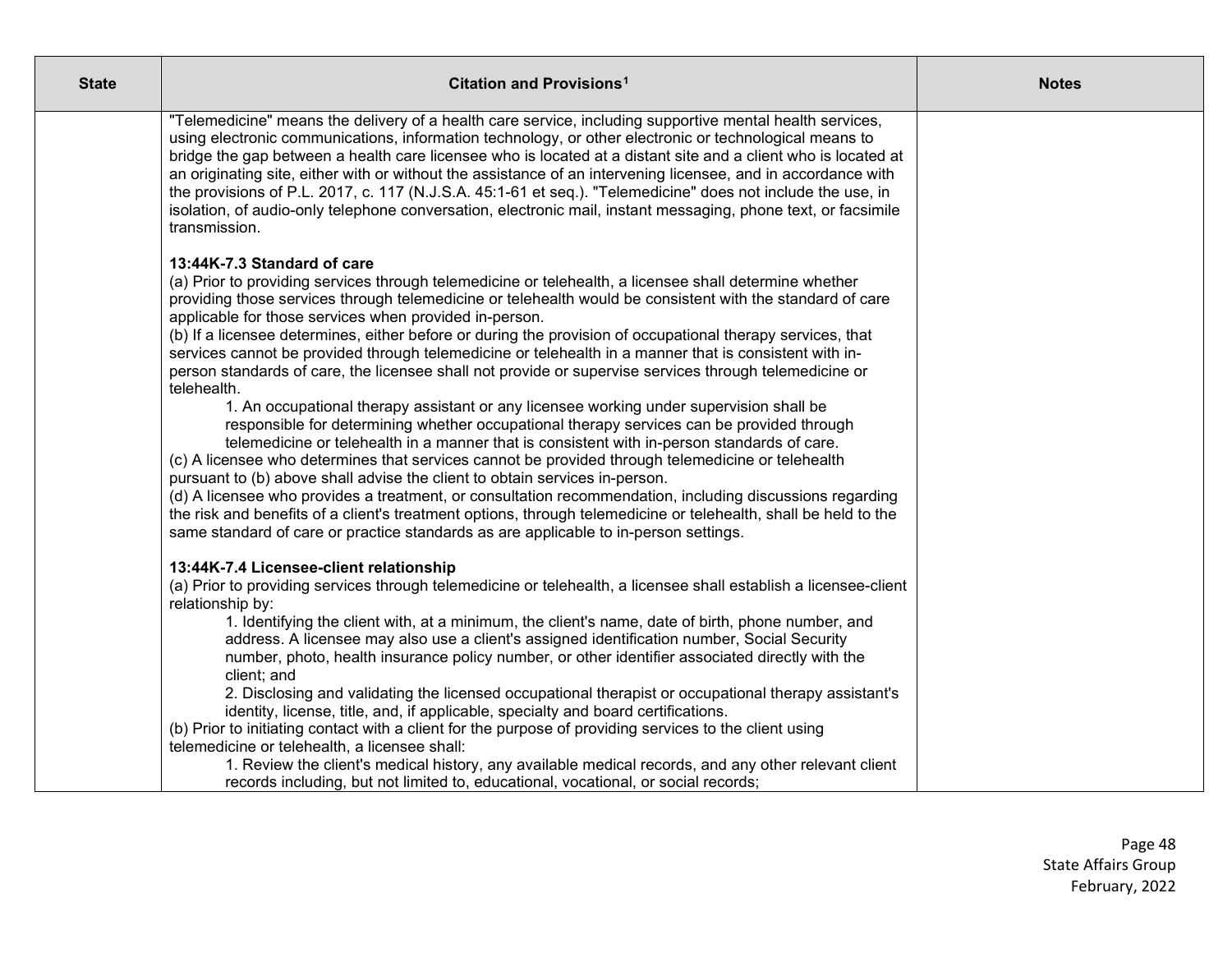| <b>State</b> | Citation and Provisions <sup>1</sup>                                                                                                                                                                                                                                                                                     | <b>Notes</b> |
|--------------|--------------------------------------------------------------------------------------------------------------------------------------------------------------------------------------------------------------------------------------------------------------------------------------------------------------------------|--------------|
|              | 2. Determine as to each unique client encounter whether he or she will be able to provide the same<br>standard of care using telemedicine or telehealth as would be provided if the services were<br>provided in-person; and                                                                                             |              |
|              | 3. Provide the client the opportunity to sign a consent form that authorizes the licensee to release<br>client records of the encounter to the client's primary care licensee or other health care provider<br>identified by the client.                                                                                 |              |
|              | (c) Notwithstanding (a) and (b) above, occupational therapy services may be provided through telemedicine<br>or telehealth without a proper licensee-client relationship if the provision of occupational therapy services<br>is:                                                                                        |              |
|              | 1. For informal consultations with another health care provider performed by a licensee outside the<br>context of a contractual relationship, or on an irregular or infrequent basis, without the expectation<br>or exchange of direct or indirect compensation;                                                         |              |
|              | 2. During episodic consultations by a health care specialist located in another jurisdiction who<br>provides consultation services, upon request, to a licensee in this State;                                                                                                                                           |              |
|              | 3. Related to health care assistance provided in response to an emergency or disaster, provided<br>that there is no charge for the medical assistance; or<br>4. Provided by a substitute licensee acting on behalf, and at the designation, of an absent licensee                                                        |              |
|              | in the same specialty on an on-call or cross-coverage basis.                                                                                                                                                                                                                                                             |              |
|              | 13:44K-7.5 Provision of occupational therapy services through telemedicine or telehealth<br>(a) As long as a licensee has satisfied the requirements at N.J.A.C. 13:44K-7.4, a licensee may provide<br>occupational therapy services to a client through the use of telemedicine and may engage in telehealth to         |              |
|              | support and facilitate the provision of occupational therapy services to clients.<br>(b) Prior to providing services through telemedicine or telehealth, a licensee shall determine the client's<br>originating site and record this information in the client's record.                                                 |              |
|              | (c) A licensee providing healthcare services through telemedicine shall use interactive, real-time, two-way<br>communication technologies, which shall include, except as provided at (e) below, a video component<br>which allows a licensee to see a client and the client to see the licensee during the provision of |              |
|              | occupational therapy services.<br>(d) A licensee providing services through telemedicine or telehealth may use asynchronous store-and-<br>forward technology to allow for the electronic transmission of:                                                                                                                |              |
|              | 1. Images;<br>2. Diagnostics;                                                                                                                                                                                                                                                                                            |              |
|              | 3. Data; and<br>4. Medical information.<br>(e) If, after accessing and reviewing the client's records, a licensee determines that he or she is able to                                                                                                                                                                   |              |
|              | meet the standard of care for such services if they were being provided in-person without using the video<br>component described at (c) above, the licensee may use interactive, real-time, two-way audio in                                                                                                             |              |
|              | combination with asynchronous store-and-forward technology, without a video component.                                                                                                                                                                                                                                   |              |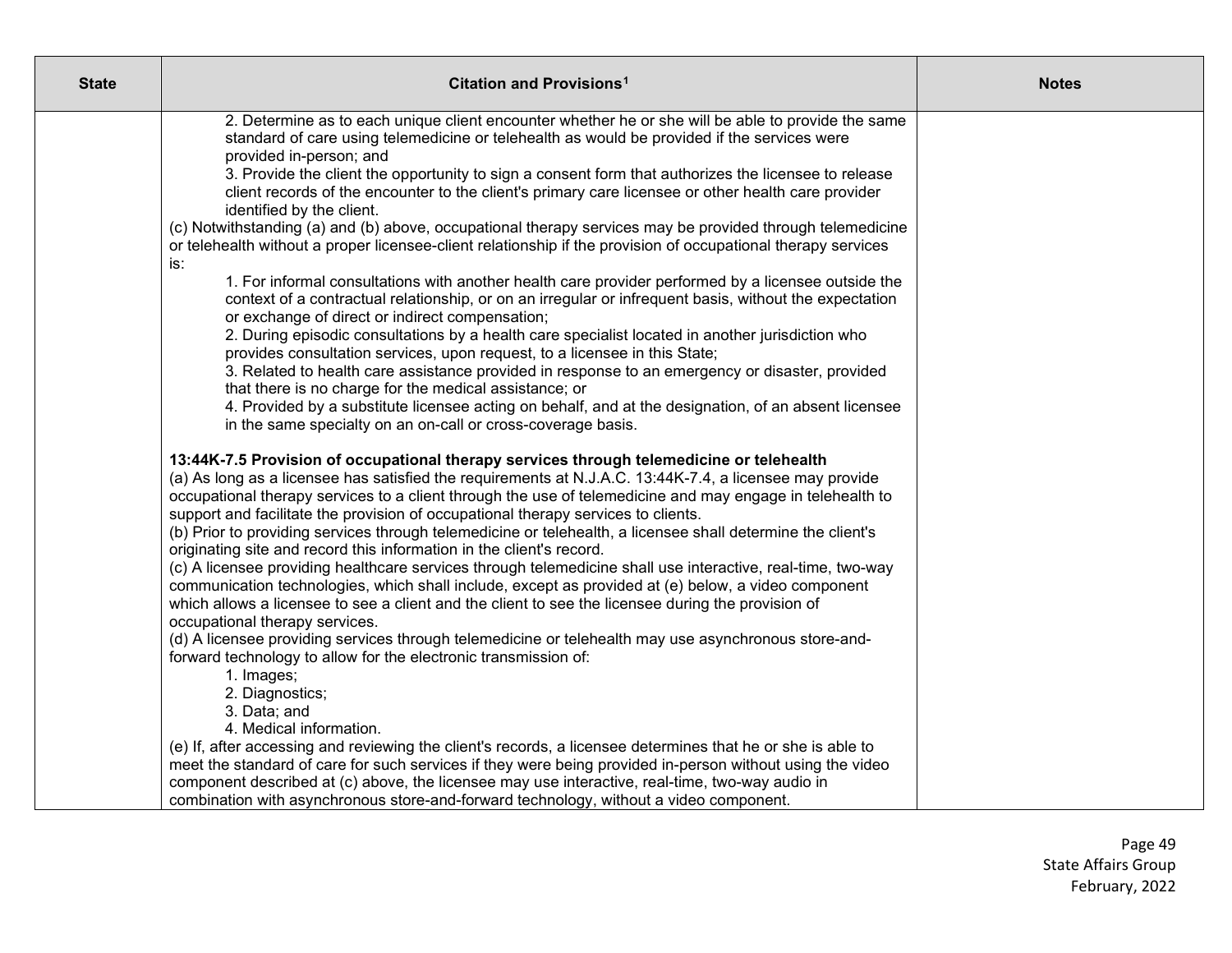| <b>State</b> | Citation and Provisions <sup>1</sup>                                                                                                                                                                         | <b>Notes</b> |
|--------------|--------------------------------------------------------------------------------------------------------------------------------------------------------------------------------------------------------------|--------------|
|              | (f) Prior to providing services through telemedicine or telehealth, a licensee shall review any medical                                                                                                      |              |
|              | history, or medical records provided by a client as follows:                                                                                                                                                 |              |
|              | 1. For an initial encounter with a client, medical history, medical records, and any other relevant                                                                                                          |              |
|              | client records including, but not limited to, educational, vocational, or social records; shall be                                                                                                           |              |
|              | reviewed prior to the provision of occupational therapy services through telemedicine or telehealth;<br>and                                                                                                  |              |
|              | 2. For any subsequent interactions with a client, medical history, medical records, and any other                                                                                                            |              |
|              | relevant client records including, but not limited to, educational, vocational, or social records, shall                                                                                                     |              |
|              | be reviewed either prior to the provision of occupational therapy services through telemedicine or                                                                                                           |              |
|              | telehealth or contemporaneously with the encounter with the client.                                                                                                                                          |              |
|              | (g) During and after the provision of occupational therapy services through telemedicine or telehealth, a                                                                                                    |              |
|              | licensee shall provide his or her name, professional credentials, and contact information to the client. Such                                                                                                |              |
|              | contact information shall enable the client to contact the licensee for at least 72 hours following the                                                                                                      |              |
|              | provision of services, or for a longer period if warranted by the client's circumstances and accepted                                                                                                        |              |
|              | standards of care.                                                                                                                                                                                           |              |
|              | (h) After the provision of occupational therapy services through telemedicine or telehealth, a licensee shall<br>provide the client, upon request, with his or her records reflecting the services provided. |              |
|              | (i) A licensee shall provide, upon a client's written request, the client's information to the client's primary                                                                                              |              |
|              | care provider or to other healthcare providers.                                                                                                                                                              |              |
|              | (j) A licensee engaging in telemedicine or telehealth shall refer a client for follow-up care when necessary.                                                                                                |              |
|              | 13:44K-7.6 Records                                                                                                                                                                                           |              |
|              | A licensee who provides services through telemedicine or telehealth shall maintain a record of the care                                                                                                      |              |
|              | provided to a client. Such records shall comply with the requirements at N.J.A.C. 13:44K-10.1, and all other                                                                                                 |              |
|              | applicable State and Federal statutes, rules, and regulations for recordkeeping, confidentiality, and                                                                                                        |              |
|              | disclosure of a client's medical record.                                                                                                                                                                     |              |
|              | 13:44K-7.7 Prevention of fraud and abuse                                                                                                                                                                     |              |
|              | (a) In order to establish that a licensee has made a good faith effort to prevent fraud and abuse when                                                                                                       |              |
|              | providing services through telemedicine or telehealth, a licensee must establish written protocols that                                                                                                      |              |
|              | address:                                                                                                                                                                                                     |              |
|              | 1. Authentication and authorization of users;                                                                                                                                                                |              |
|              | 2. Authentication of the client during the initial intake pursuant to N.J.A.C. 13:44K-7.4(a)1;                                                                                                               |              |
|              | 3. Authentication of the origin of information;                                                                                                                                                              |              |
|              | 4. The prevention of unauthorized access to the system or information;<br>5. System security, including the integrity of information that is collected, program integrity, and                               |              |
|              | system integrity;                                                                                                                                                                                            |              |
|              | 6. Maintenance of documentation about system and information usage;                                                                                                                                          |              |
|              | 7. Information storage, maintenance, and transmission; and                                                                                                                                                   |              |
|              | 8. Synchronization and verification of client profile data.                                                                                                                                                  |              |

Page 50 State Affairs Group February, 2022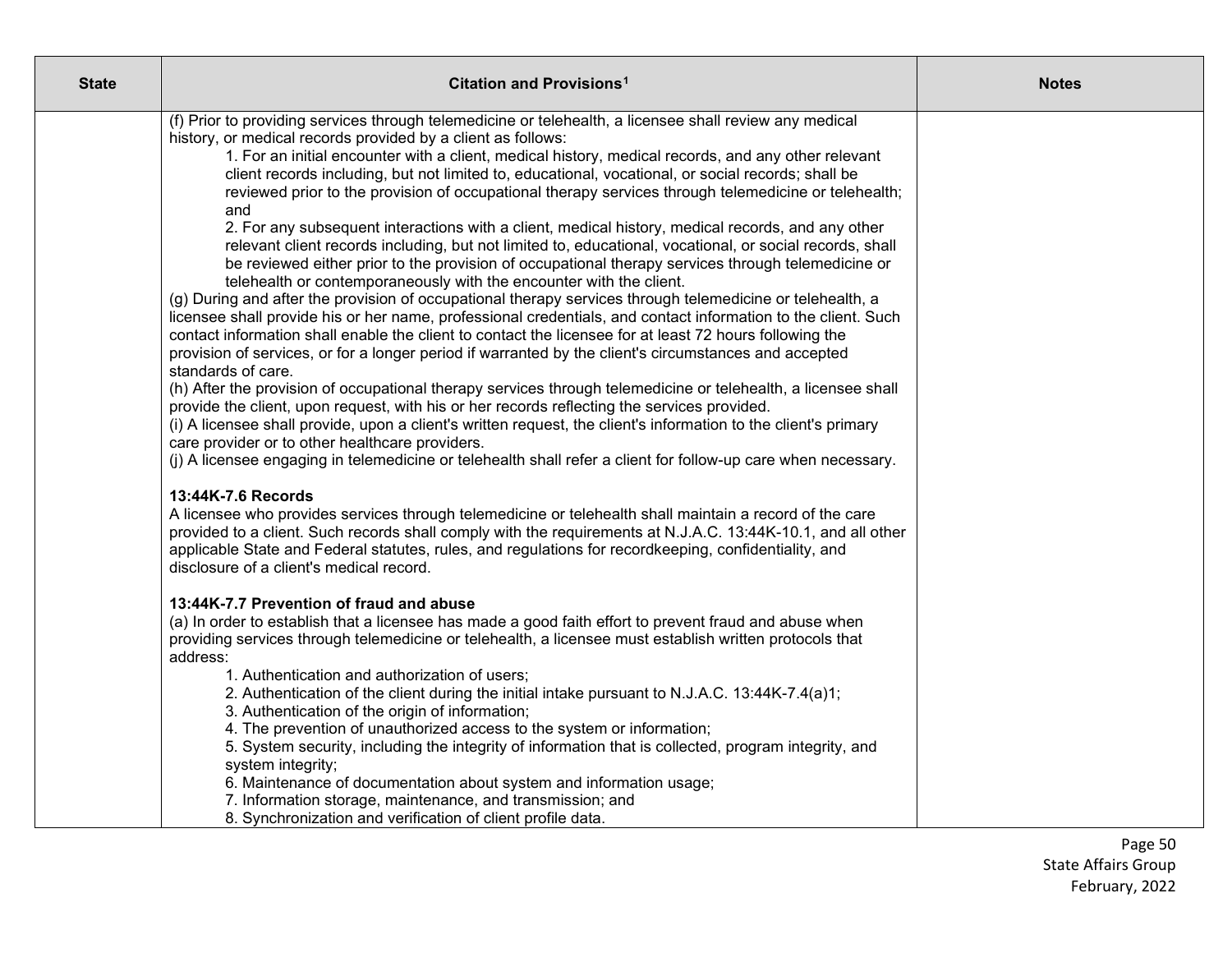| <b>State</b>      | Citation and Provisions <sup>1</sup>                                                                                                                                                                                                                                                                                                                                                                                                                                                                                                                                                                                                                                                                                                                                                                                                                                                                                                                                                                                                                                                                                                                                                                                                                                                                                                                                                                                                                                                                                                                                                                                                                                                                                                                                                                                                                                                                                                                                                                                                                                                                                                                                                                                                                                                                                                                                                                              | <b>Notes</b>                                                                                                                                                    |
|-------------------|-------------------------------------------------------------------------------------------------------------------------------------------------------------------------------------------------------------------------------------------------------------------------------------------------------------------------------------------------------------------------------------------------------------------------------------------------------------------------------------------------------------------------------------------------------------------------------------------------------------------------------------------------------------------------------------------------------------------------------------------------------------------------------------------------------------------------------------------------------------------------------------------------------------------------------------------------------------------------------------------------------------------------------------------------------------------------------------------------------------------------------------------------------------------------------------------------------------------------------------------------------------------------------------------------------------------------------------------------------------------------------------------------------------------------------------------------------------------------------------------------------------------------------------------------------------------------------------------------------------------------------------------------------------------------------------------------------------------------------------------------------------------------------------------------------------------------------------------------------------------------------------------------------------------------------------------------------------------------------------------------------------------------------------------------------------------------------------------------------------------------------------------------------------------------------------------------------------------------------------------------------------------------------------------------------------------------------------------------------------------------------------------------------------------|-----------------------------------------------------------------------------------------------------------------------------------------------------------------|
|                   | 13:44K-7.8 Privacy and notice to clients<br>(a) Licensees who communicate with clients by electronic communications other than telephone or<br>facsimile shall establish written privacy practices that are consistent with Federal standards under 45 CFR<br>160 and 164, which are incorporated herein by reference, relating to privacy of individually identifiable<br>health information.<br>(b) Written privacy practices pursuant to (a) above shall include privacy and security measures that assure<br>confidentiality and integrity of client-identifiable information. Transmissions, including client email,<br>prescriptions, and laboratory results must be password protected, encrypted electronic prescriptions, or<br>protected through substantially equivalent authentication techniques.<br>(c) A licensee who becomes aware of a breach in confidentiality of client information, as defined at 45 CFR<br>164.402, shall comply with the reporting requirements at 45 CFR 164.<br>(d) Licensees, or their authorized representatives, shall provide a client, prior to evaluation or treatment,<br>with copies of written privacy practices and shall obtain the client's written acknowledgement of receipt of<br>the notice.<br>(e) Licensees who provide services through telemedicine or telehealth, or their authorized representatives,<br>shall, prior to providing services, give clients notice regarding telemedicine and telehealth, including the<br>risks and benefits of being treated through telemedicine or telehealth and how to receive follow-up care or<br>assistance in the event of an adverse reaction to the treatment or in the event of an inability to<br>communicate as a result of a technological or equipment failure. A licensee shall obtain a signed and dated<br>statement indicating that the client received this notice.<br>(f) When telemedicine or telehealth is unable to provide all pertinent clinical information that a licensee<br>exercising ordinary skill and care would deem reasonably necessary to provide care to a client, the<br>licensee shall inform the client of this prior to the conclusion of the provision of care through telemedicine or<br>telehealth and shall advise the client regarding the need for the client to obtain an additional in-person<br>medical evaluation reasonably able to meet the client's needs. |                                                                                                                                                                 |
| <b>New Mexico</b> | Statute: New Mexico Statutes, Chapter 24, Article 25, New Mexico Telehealth Act<br>24-25-3. Definitions.<br>As used in the New Mexico Telehealth Act:<br>A. "health care provider" means a person licensed to provide health care to patients in New Mexico,<br>including:<br>(1) an optometrist;<br>(2) a chiropractic physician;<br>$(3)$ a dentist;<br>(4) a physician;<br>(5) a podiatrist;<br>(6) an osteopathic physician;<br>(7) a physician assistant;<br>(8) a certified nurse practitioner;                                                                                                                                                                                                                                                                                                                                                                                                                                                                                                                                                                                                                                                                                                                                                                                                                                                                                                                                                                                                                                                                                                                                                                                                                                                                                                                                                                                                                                                                                                                                                                                                                                                                                                                                                                                                                                                                                                             | No OT specific statute or regulations<br>regarding telehealth, but statute uses a<br>definition of healthcare provider that<br>includes occupational therapist. |
|                   | (9) a physical therapist;                                                                                                                                                                                                                                                                                                                                                                                                                                                                                                                                                                                                                                                                                                                                                                                                                                                                                                                                                                                                                                                                                                                                                                                                                                                                                                                                                                                                                                                                                                                                                                                                                                                                                                                                                                                                                                                                                                                                                                                                                                                                                                                                                                                                                                                                                                                                                                                         |                                                                                                                                                                 |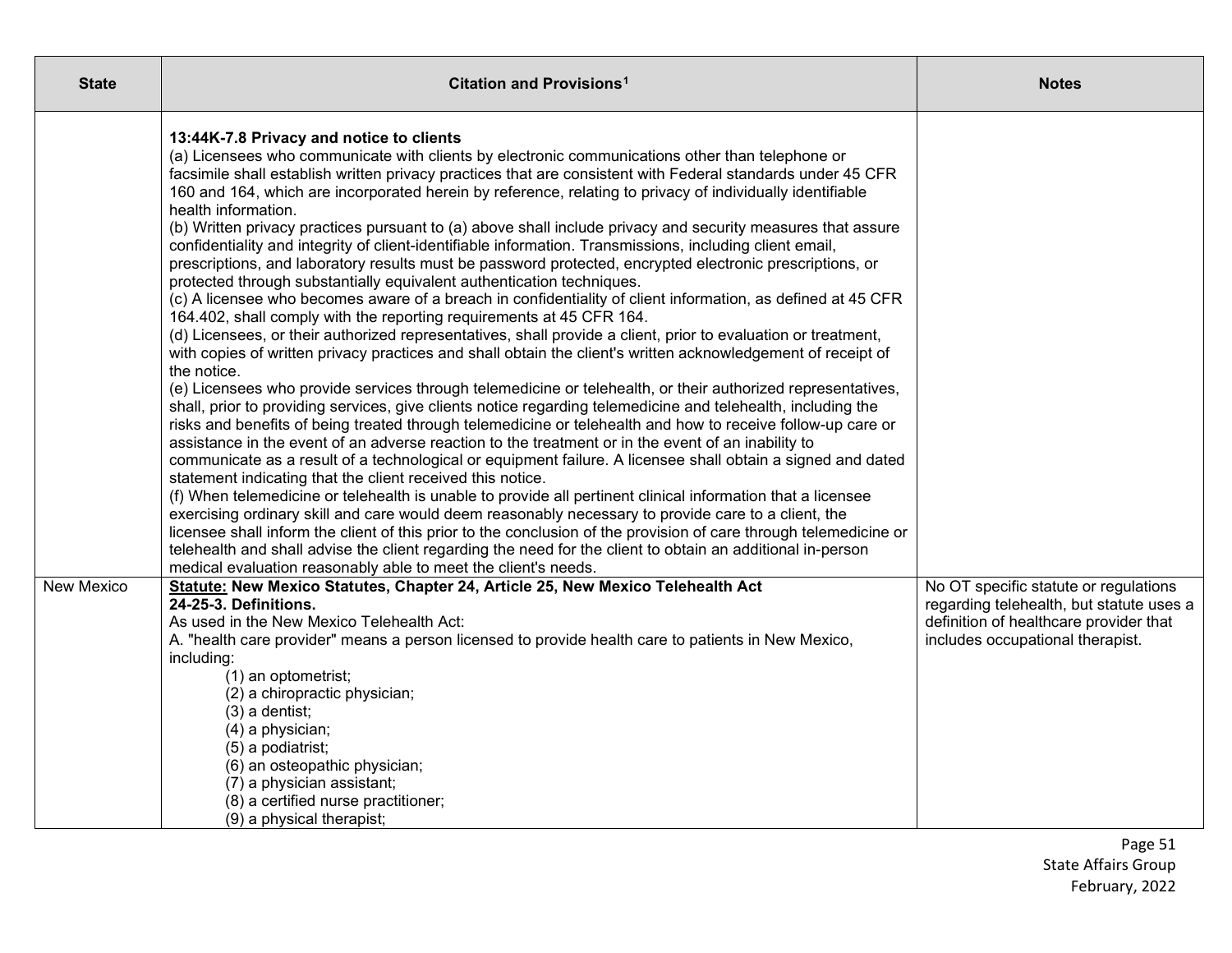| <b>State</b> | Citation and Provisions <sup>1</sup>                                                                           | <b>Notes</b> |
|--------------|----------------------------------------------------------------------------------------------------------------|--------------|
|              | (10) an occupational therapist;                                                                                |              |
|              | (11) a speech-language pathologist;                                                                            |              |
|              | (12) a doctor of oriental medicine;                                                                            |              |
|              | (13) a nutritionist;                                                                                           |              |
|              | (14) a psychologist;                                                                                           |              |
|              | (15) a certified nurse-midwife;                                                                                |              |
|              | (16) a clinical nurse specialist;                                                                              |              |
|              | (17) a registered nurse;                                                                                       |              |
|              | (18) a dental hygienist;                                                                                       |              |
|              | (19) a pharmacist;                                                                                             |              |
|              | (20) a licensed independent social worker;                                                                     |              |
|              | (21) a licensed counselor;                                                                                     |              |
|              | (22) a community health representative; or                                                                     |              |
|              | (23) a licensed athletic trainer;                                                                              |              |
|              | B. "originating site" means a place where a patient may receive health care via telehealth. An originating     |              |
|              | site may include:                                                                                              |              |
|              | (1) a licensed inpatient center;                                                                               |              |
|              | (2) an ambulatory surgical or treatment center;                                                                |              |
|              | (3) a skilled nursing center;                                                                                  |              |
|              | (4) a residential treatment center;                                                                            |              |
|              | (5) a home health agency;                                                                                      |              |
|              | (6) a diagnostic laboratory or imaging center;                                                                 |              |
|              | (7) an assisted living center;                                                                                 |              |
|              | (8) a school-based health program;                                                                             |              |
|              | (9) a mobile clinic;                                                                                           |              |
|              | (10) a mental health clinic;                                                                                   |              |
|              | (11) a rehabilitation or other therapeutic health setting;                                                     |              |
|              | (12) the patient's residence;                                                                                  |              |
|              | (13) a federally qualified health center; or                                                                   |              |
|              | (14) a community health center; and                                                                            |              |
|              | C. "telehealth" means the use of electronic information, imaging and communication technologies, including     |              |
|              | interactive audio, video, data communications as well as store-and-forward technologies, to provide and        |              |
|              | support health care delivery, diagnosis, consultation, treatment, transfer of medical data and education.      |              |
|              |                                                                                                                |              |
|              | 24-25-4. Telehealth authorized; procedure.                                                                     |              |
|              | The delivery of health care via telehealth is recognized and encouraged as a safe, practical and necessary     |              |
|              | practice in New Mexico. No health care provider or operator of an originating site shall be disciplined for or |              |
|              | discouraged from participating in telehealth pursuant to the New Mexico Telehealth Act. In using telehealth    |              |
|              | procedures, health care providers and operators of originating sites shall comply with all applicable federal  |              |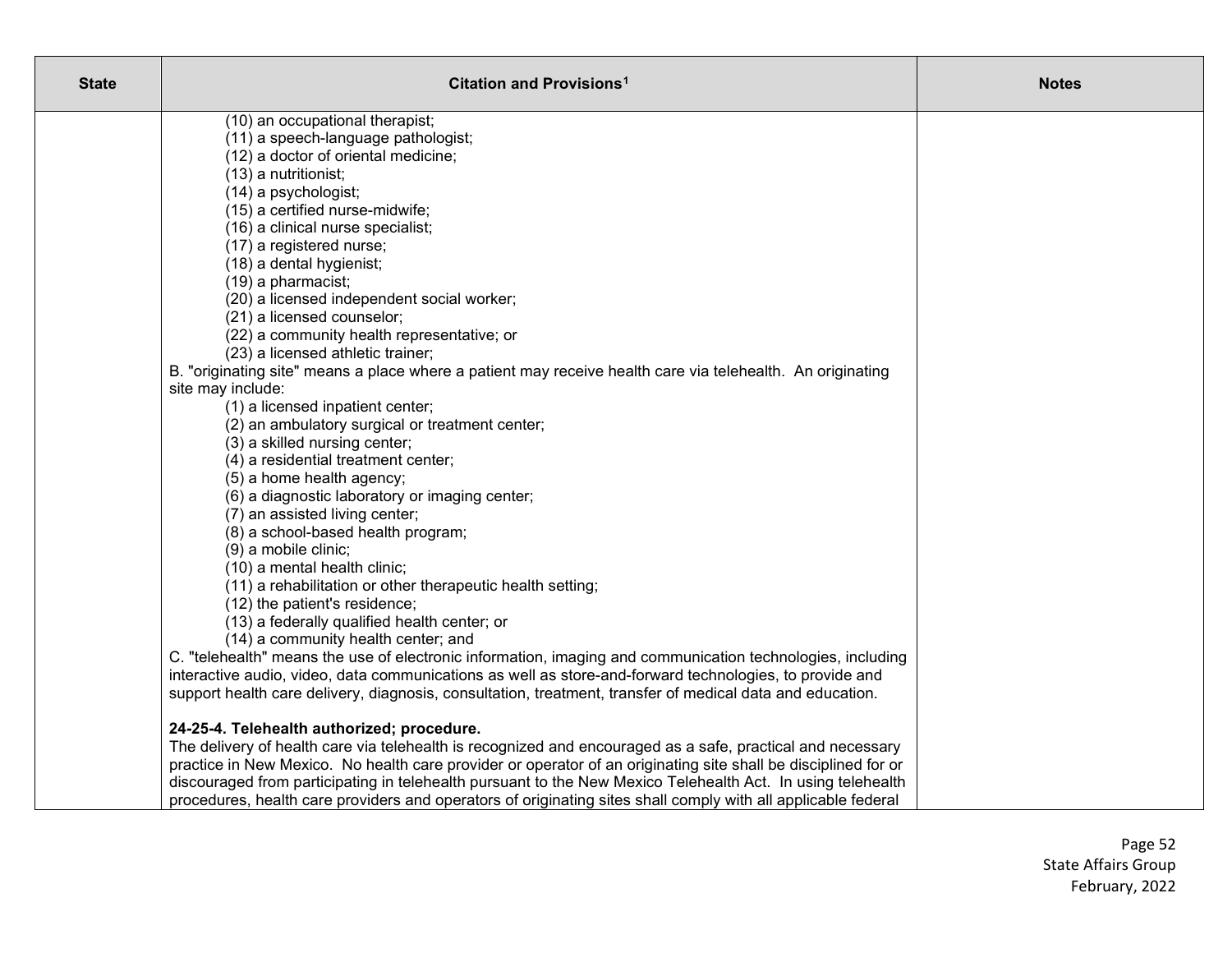| <b>State</b>    | Citation and Provisions <sup>1</sup>                                                                                                                                                                                                                                                                                                                                                                                                                                                                                                                                                                                                                                                                                                                                                                                                                                                                                                                                                                                                                                                                                                                                                                                                                                                                                                                                                                                                                                                                                                                                                                                                                                                                                                                                                                                                                                                                                                                                                                                                                                                                                                                                                                                                                                                                                                                                                                         | <b>Notes</b>                                                                                                                                                                                                                                                                                                                                                                                                                                                                                                                      |
|-----------------|--------------------------------------------------------------------------------------------------------------------------------------------------------------------------------------------------------------------------------------------------------------------------------------------------------------------------------------------------------------------------------------------------------------------------------------------------------------------------------------------------------------------------------------------------------------------------------------------------------------------------------------------------------------------------------------------------------------------------------------------------------------------------------------------------------------------------------------------------------------------------------------------------------------------------------------------------------------------------------------------------------------------------------------------------------------------------------------------------------------------------------------------------------------------------------------------------------------------------------------------------------------------------------------------------------------------------------------------------------------------------------------------------------------------------------------------------------------------------------------------------------------------------------------------------------------------------------------------------------------------------------------------------------------------------------------------------------------------------------------------------------------------------------------------------------------------------------------------------------------------------------------------------------------------------------------------------------------------------------------------------------------------------------------------------------------------------------------------------------------------------------------------------------------------------------------------------------------------------------------------------------------------------------------------------------------------------------------------------------------------------------------------------------------|-----------------------------------------------------------------------------------------------------------------------------------------------------------------------------------------------------------------------------------------------------------------------------------------------------------------------------------------------------------------------------------------------------------------------------------------------------------------------------------------------------------------------------------|
|                 | and state guidelines and shall follow established federal and state rules regarding security, confidentiality<br>and privacy protections for health care information.                                                                                                                                                                                                                                                                                                                                                                                                                                                                                                                                                                                                                                                                                                                                                                                                                                                                                                                                                                                                                                                                                                                                                                                                                                                                                                                                                                                                                                                                                                                                                                                                                                                                                                                                                                                                                                                                                                                                                                                                                                                                                                                                                                                                                                        |                                                                                                                                                                                                                                                                                                                                                                                                                                                                                                                                   |
|                 | 24-25-5. Scope of act.<br>A. The New Mexico Telehealth Act does not alter the scope of practice of any health care provider or<br>authorize the delivery of health care services in a setting, or in a manner, not otherwise authorized by law.<br>B. Because the use of telehealth improves access to quality health care and will generally benefit the<br>citizens of New Mexico, health insurers, health maintenance organizations, managed care organizations<br>and third-party payors offering services to the citizens of New Mexico are encouraged to use and provide<br>coverage for telehealth within the scope of their plans or policies. The state's medical assistance program<br>is also encouraged to include telehealth within the scope of its plan or policy.                                                                                                                                                                                                                                                                                                                                                                                                                                                                                                                                                                                                                                                                                                                                                                                                                                                                                                                                                                                                                                                                                                                                                                                                                                                                                                                                                                                                                                                                                                                                                                                                                            |                                                                                                                                                                                                                                                                                                                                                                                                                                                                                                                                   |
| <b>New York</b> | Statute: New York Consolidated Laws, Article 29-G Telehealth Delivery of Services<br>§ 2999-cc. Definitions. As used in this article, the following terms shall have the following meanings:<br>1. "Distant site" means a site at which a telehealth provider is located while delivering health care services<br>by means of telehealth.<br>2. "Telehealth provider" means:<br>(a) a physician licensed pursuant to article one hundred thirty-one of the education law;<br>(b) a physician assistant licensed pursuant to article one hundred thirty-one-B of the education<br>law:<br>(c) a dentist licensed pursuant to article one hundred thirty-three of the education law;<br>(d) a nurse practitioner licensed pursuant to article one hundred thirty-nine of the education law;<br>(e) a registered professional nurse licensed pursuant to article one hundred thirty-nine of the<br>education law only when such nurse is receiving patient-specific health information or medical<br>data at a distant site by means of remote patient monitoring;<br>(f) a podiatrist licensed pursuant to article one hundred forty-one of the education law;<br>(g) an optometrist licensed pursuant to article one hundred forty-three of the education law;<br>(h) a psychologist licensed pursuant to article one hundred fifty-three of the education law;<br>(i) a social worker licensed pursuant to article one hundred fifty-four of the education law;<br>(j) a speech language pathologist or audiologist licensed pursuant to article one hundred fifty-<br>nine of the education law;<br>(k) a midwife licensed pursuant to article one hundred forty of the education law;<br>(I) a physical therapist licensed pursuant to article one hundred thirty-six of the education law;<br>(m) an occupational therapist licensed pursuant to article one hundred fifty-six of the education<br>law:<br>(n) a person who is certified as a diabetes educator by the National Certification Board for<br>Diabetes Educators, or a successor national certification board, or provided by such a<br>professional who is affiliated with a program certified by the American Diabetes Association, the<br>American Association of Diabetes Educators, the Indian Health Services, or any other national<br>accreditation organization approved by the federal Centers for Medicare and Medicaid Services; | No OT specific statute or regulation,<br>but statute includes OT as a telehealth<br>provider. The Board reports OTs may<br>use telehealth to evaluate and provide<br>therapy to clients, but must be licensed<br>in the state, adhere to the same<br>standards that apply to in-person<br>practice, the AOTA Occupational<br>Therapy Code of Ethics (2010), and<br>the AOTA Standards of Practice for<br>Occupational Therapy and the laws,<br>rules, and regulations, governing<br>occupational therapy practice in New<br>York. |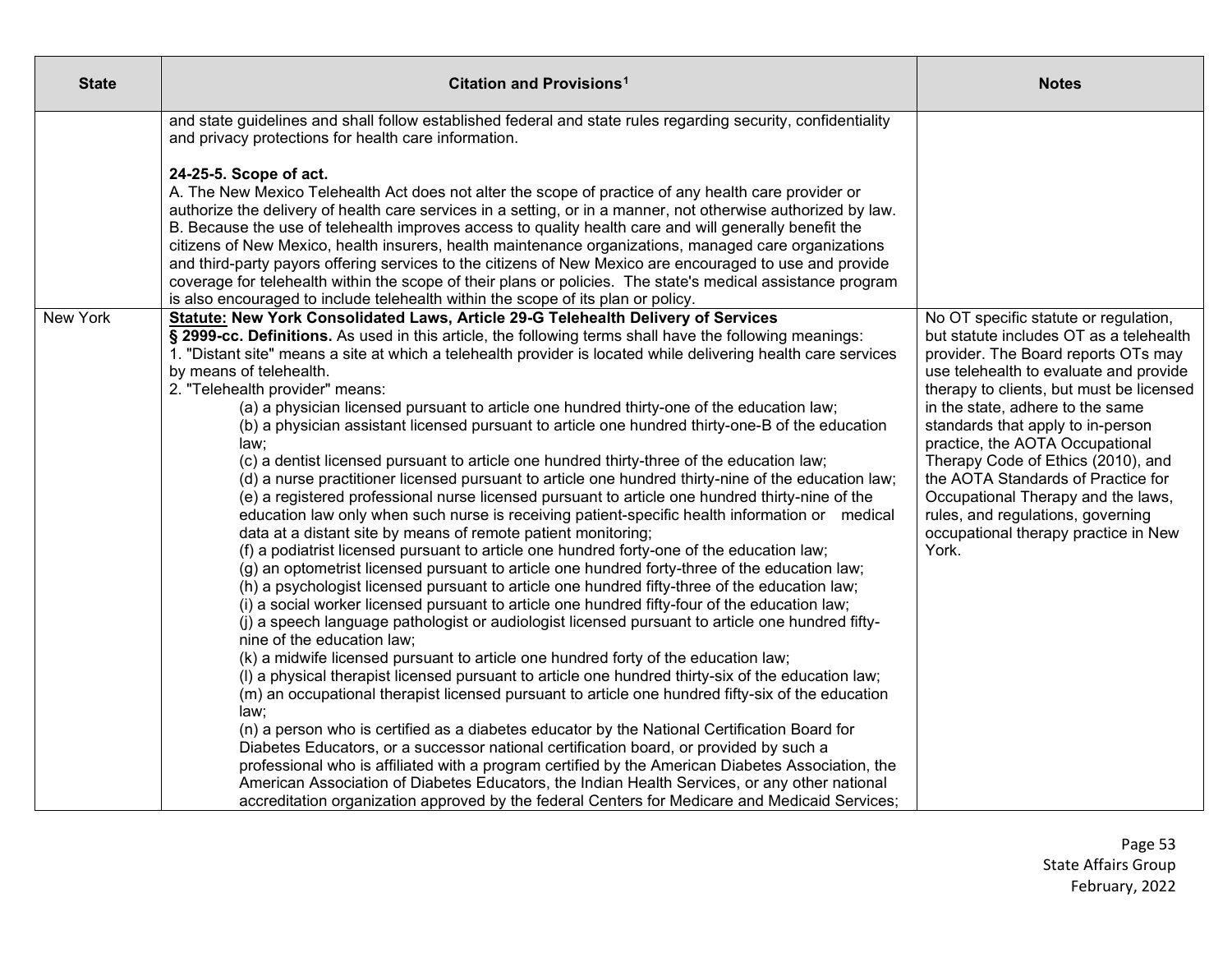| <b>State</b> | <b>Citation and Provisions<sup>1</sup></b>                                                                                                                                            | <b>Notes</b> |
|--------------|---------------------------------------------------------------------------------------------------------------------------------------------------------------------------------------|--------------|
|              | (o) a person who is certified as an asthma educator by the National Asthma Educator                                                                                                   |              |
|              | Certification Board, or a successor national certification board;                                                                                                                     |              |
|              | (p) a person who is certified as a genetic counselor by the American Board of Genetic                                                                                                 |              |
|              | Counseling, or a successor national certification board;<br>(q) a hospital as defined in article twenty-eight of this chapter, including residential health care                      |              |
|              | facilities serving special needs populations;                                                                                                                                         |              |
|              | (r) a home care services agency as defined in article thirty-six of this chapter;                                                                                                     |              |
|              | (s) a hospice as defined in article forty of this chapter;                                                                                                                            |              |
|              | (t) credentialed alcoholism and substance abuse counselors credentialed by the office of                                                                                              |              |
|              | alcoholism and substance abuse services or by a credentialing entity approved by such office                                                                                          |              |
|              | pursuant to section 19.07 of the mental hygiene law;                                                                                                                                  |              |
|              | (u) providers authorized to provide services and service coordination under the early intervention                                                                                    |              |
|              | program pursuant to article twenty-five of this chapter;                                                                                                                              |              |
|              | (v) clinics licensed or certified under article sixteen of the mental hygiene law and certified and                                                                                   |              |
|              | non-certified day and residential programs funded or operated by the office for people with                                                                                           |              |
|              | developmental disabilities; and                                                                                                                                                       |              |
|              | (w) any other provider as determined by the commissioner pursuant to regulation or, in<br>consultation with the commissioner, by the commissioner of the office of mental health, the |              |
|              | commissioner of the office of alcoholism and substance abuse services, or the commissioner of                                                                                         |              |
|              | the office for people with developmental disabilities pursuant to regulation.                                                                                                         |              |
|              | 3. "Originating site" means a site at which a patient is located at the time health care services are delivered                                                                       |              |
|              | to him or her by means of telehealth. Originating sites shall be limited to:                                                                                                          |              |
|              | (a) facilities licensed under articles twenty-eight and forty of this chapter;                                                                                                        |              |
|              | (b) facilities as defined in subdivision six of section 1.03 of the mental hygiene law;                                                                                               |              |
|              | (c) certified and non-certified day and residential programs funded or operated by the office for                                                                                     |              |
|              | people with developmental disabilities;                                                                                                                                               |              |
|              | (d) private physician's or dentist's offices located within the state of New York;                                                                                                    |              |
|              | (e) any type of adult care facility licensed under title two of article seven of the social services                                                                                  |              |
|              | law;                                                                                                                                                                                  |              |
|              | (f) public, private and charter elementary and secondary schools, school age child care                                                                                               |              |
|              | programs, and child day care centers within the state of New York; and<br>(g) the patient's place of residence located within the state of New York or other temporary                |              |
|              | location located within or outside the state of New York.                                                                                                                             |              |
|              | 4. "Telehealth" means the use of electronic information and communication technologies by telehealth                                                                                  |              |
|              | providers to deliver health care services, which shall include the assessment, diagnosis, consultation,                                                                               |              |
|              | treatment, education, care management and/or self-management of a patient. Telehealth shall not include                                                                               |              |
|              | delivery of health care services by means of audio-only telephone communication, facsimile machines, or                                                                               |              |
|              | electronic messaging alone, though use of these technologies is not precluded if used in conjunction with                                                                             |              |
|              | telemedicine, store and forward technology, or remote patient monitoring. For purposes of this section,                                                                               |              |
|              | telehealth shall be limited to telemedicine, store and forward technology, and remote patient monitoring.                                                                             |              |

Page 54 State Affairs Group February, 2022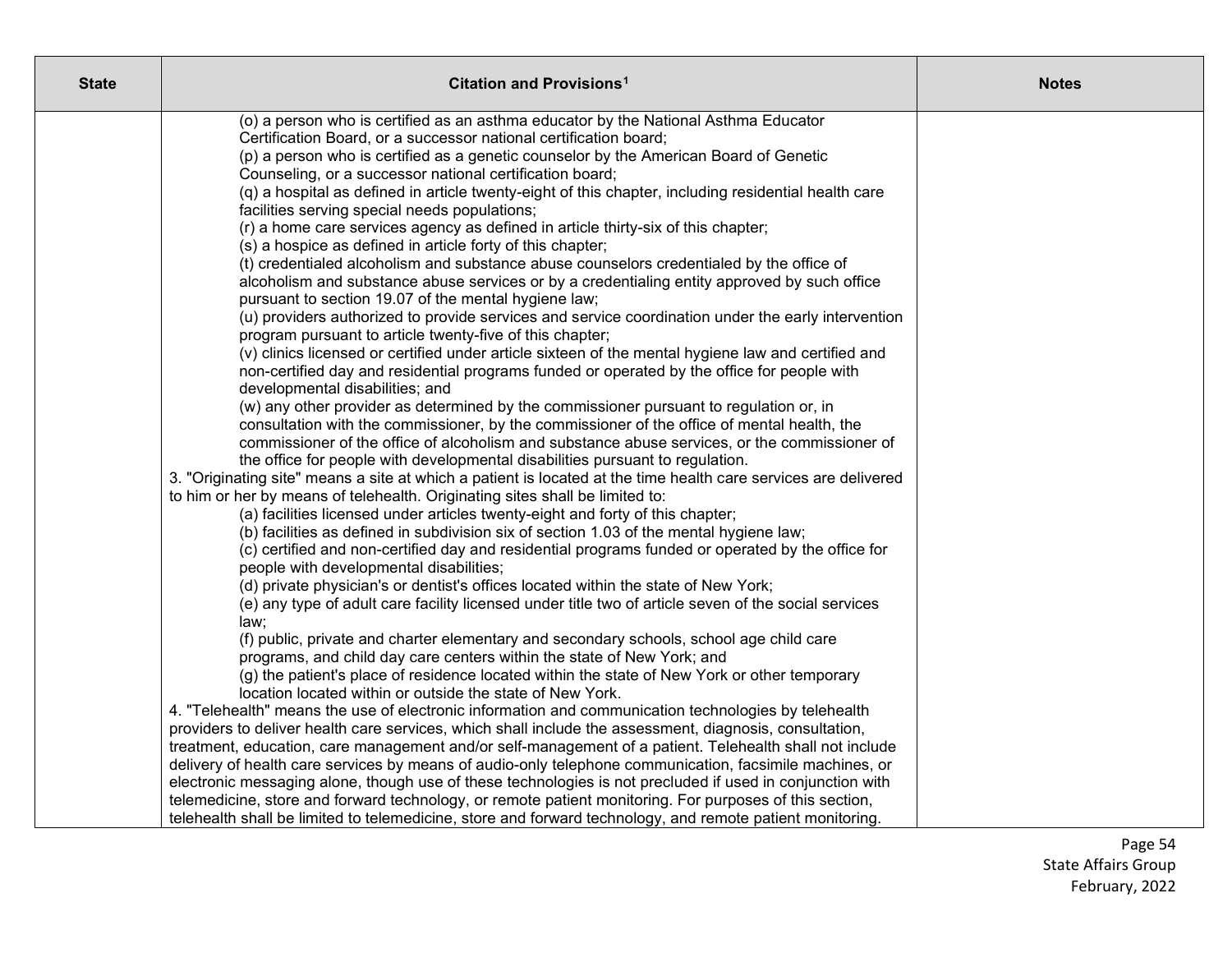| <b>State</b>   | Citation and Provisions <sup>1</sup>                                                                                                                                                                                                                                                                                                                                                                                                                                                                                                                                                                                                                                                                                                                                                                                                                                                                                                                                                                                                                                                                                                                                                                                                                                                                                                                                                                                                                                                                                                                                                                                                                                                                                                                                                                                                                                                                                                                                                                                                                                                                                              | <b>Notes</b>                                                  |
|----------------|-----------------------------------------------------------------------------------------------------------------------------------------------------------------------------------------------------------------------------------------------------------------------------------------------------------------------------------------------------------------------------------------------------------------------------------------------------------------------------------------------------------------------------------------------------------------------------------------------------------------------------------------------------------------------------------------------------------------------------------------------------------------------------------------------------------------------------------------------------------------------------------------------------------------------------------------------------------------------------------------------------------------------------------------------------------------------------------------------------------------------------------------------------------------------------------------------------------------------------------------------------------------------------------------------------------------------------------------------------------------------------------------------------------------------------------------------------------------------------------------------------------------------------------------------------------------------------------------------------------------------------------------------------------------------------------------------------------------------------------------------------------------------------------------------------------------------------------------------------------------------------------------------------------------------------------------------------------------------------------------------------------------------------------------------------------------------------------------------------------------------------------|---------------------------------------------------------------|
|                | This subdivision shall not preclude the delivery of health care services by means of "home telehealth" as<br>used in section thirty-six hundred fourteen of this chapter.<br>5. "Telemedicine" means the use of synchronous, two-way electronic audio visual communications to<br>deliver clinical health care services, which shall include the assessment, diagnosis, and treatment of a<br>patient, while such patient is at the originating site and a telehealth provider is at a distant site.<br>6. "Store and forward technology" means the asynchronous, electronic transmission of a patient's health<br>information in the form of patient-specific digital images and/or pre-recorded videos from a provider at an<br>originating site to a telehealth provider at a distant site.<br>7. "Remote patient monitoring" means the use of synchronous or asynchronous electronic information and<br>communication technologies to collect personal health information and medical data from a patient at an<br>originating site that is transmitted to a telehealth provider at a distant site for use in the treatment and<br>management of medical conditions that require frequent monitoring. Such technologies may include<br>additional interaction triggered by previous transmissions, such as interactive queries conducted through<br>communication technologies or by telephone. Such conditions shall include, but not be limited to,<br>congestive heart failure, diabetes, chronic obstructive pulmonary disease, wound care, polypharmacy,<br>mental or behavioral problems, and technology-dependent care such as continuous oxygen, ventilator<br>care, total parenteral nutrition or enteral feeding. Remote patient monitoring shall be ordered by a physician<br>licensed pursuant to article one hundred thirty-one of the education law, a nurse practitioner licensed<br>pursuant to article one hundred thirty-nine of the education law, or a midwife licensed pursuant to article<br>one hundred forty of the education law, with which the patient has a substantial and ongoing relationship. |                                                               |
|                | § 2999-dd. Telehealth delivery of services.<br>1. Health care services delivered by means of telehealth shall be entitled to reimbursement under section<br>three hundred sixty-seven-u of the social services law.<br>2. The department of health, the office of mental health, the office of alcoholism and substance abuse<br>services, and the office for people with developmental disabilities shall coordinate on the issuance of a<br>single guidance document, to be updated as appropriate, that shall:<br>(a) identify any differences in regulations or policies issued by the agencies, including with<br>respect to reimbursement pursuant to section three hundred sixty-seven-u of the social services<br>law; and<br>(b) be designed to assist consumers, providers, and health plans in understanding and facilitating<br>the appropriate use of telehealth in addressing barriers to care.                                                                                                                                                                                                                                                                                                                                                                                                                                                                                                                                                                                                                                                                                                                                                                                                                                                                                                                                                                                                                                                                                                                                                                                                                     |                                                               |
| North Carolina | <b>Board Statement:</b> Telehealth and North Carolina Occupational Therapy<br>An occupational therapy practitioner may deliver evaluation, treatment, and consultation through<br>telecommunication and information technologies.<br>1. An occupational therapy practitioner is required to be licensed in North Carolina if the practitioner<br>provides occupational therapy services to a client who is in North Carolina.<br>2. An occupational therapy practitioner who is in North Carolina and does not provide occupational<br>therapy services to clients in North Carolina does not need to be licensed in North Carolina.                                                                                                                                                                                                                                                                                                                                                                                                                                                                                                                                                                                                                                                                                                                                                                                                                                                                                                                                                                                                                                                                                                                                                                                                                                                                                                                                                                                                                                                                                              | No OT specific statute or regulation<br>regarding telehealth. |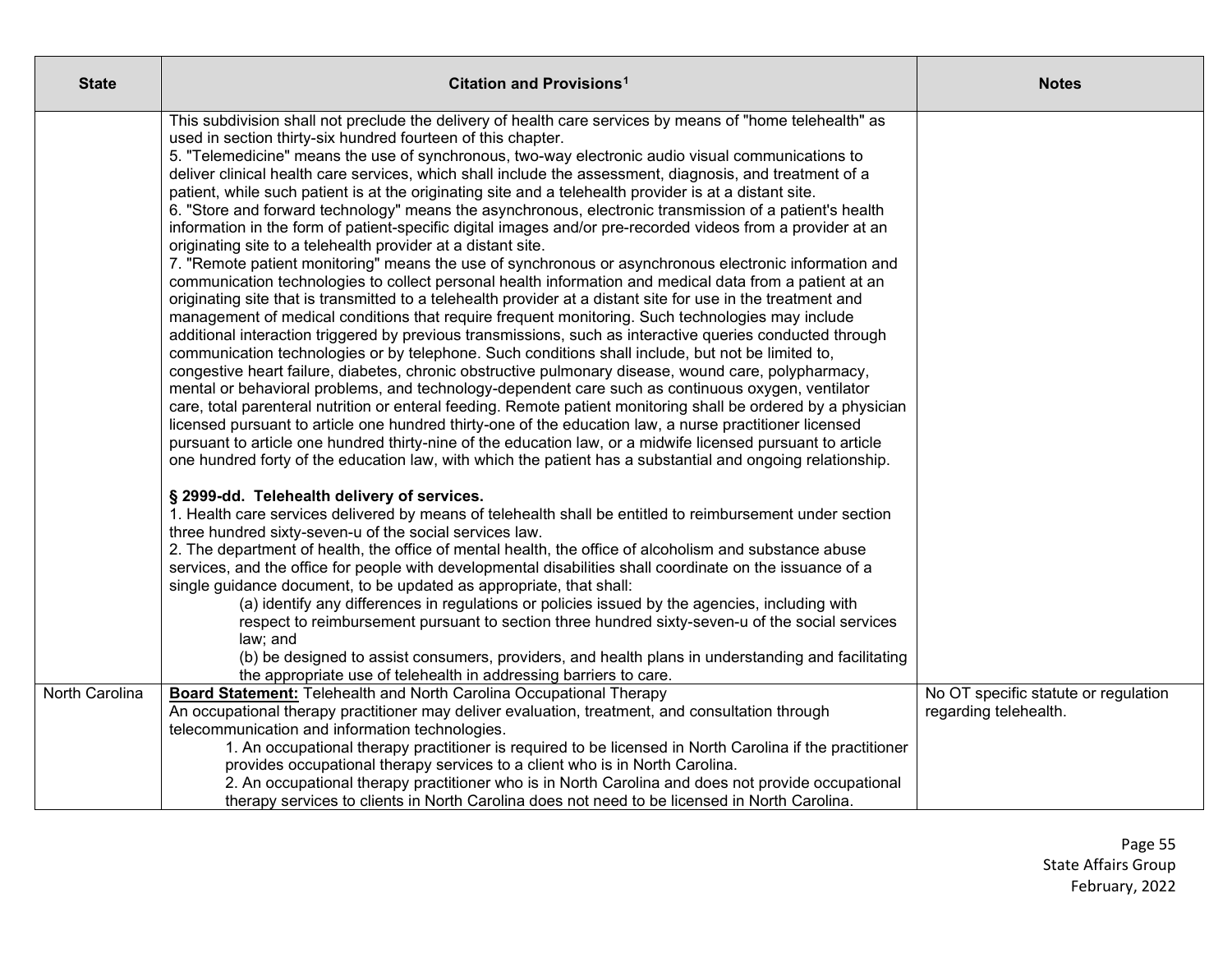| <b>State</b> | Citation and Provisions <sup>1</sup>                                                                                                                                                                                                                                                                                                                                                                                                                                                                                                                                                                                                                                                                                                                                                                                                                                                                                                                                                                                                                                                                                                                                                                                                                                                                                                                                                                                                                                                                                                                                                                                                                                                                                                                                                                                                                                                                                                                                                                                                                                                                                                                                                                                                                                                                  | <b>Notes</b> |
|--------------|-------------------------------------------------------------------------------------------------------------------------------------------------------------------------------------------------------------------------------------------------------------------------------------------------------------------------------------------------------------------------------------------------------------------------------------------------------------------------------------------------------------------------------------------------------------------------------------------------------------------------------------------------------------------------------------------------------------------------------------------------------------------------------------------------------------------------------------------------------------------------------------------------------------------------------------------------------------------------------------------------------------------------------------------------------------------------------------------------------------------------------------------------------------------------------------------------------------------------------------------------------------------------------------------------------------------------------------------------------------------------------------------------------------------------------------------------------------------------------------------------------------------------------------------------------------------------------------------------------------------------------------------------------------------------------------------------------------------------------------------------------------------------------------------------------------------------------------------------------------------------------------------------------------------------------------------------------------------------------------------------------------------------------------------------------------------------------------------------------------------------------------------------------------------------------------------------------------------------------------------------------------------------------------------------------|--------------|
|              | 3. An occupational therapy practitioner who is in North Carolina but provides occupational therapy<br>services to clients in a state other than North Carolina is required to follow the laws and regulations<br>of the state where the client is receiving the services.<br>4. An occupational therapy practitioner licensed in North Carolina may provide occupational<br>therapy services to a client in North Carolina even if the occupational therapy practitioner is in<br>another state.<br>An occupational therapy practitioner may provide supervision requiring direct contact through video<br>teleconferencing.                                                                                                                                                                                                                                                                                                                                                                                                                                                                                                                                                                                                                                                                                                                                                                                                                                                                                                                                                                                                                                                                                                                                                                                                                                                                                                                                                                                                                                                                                                                                                                                                                                                                          |              |
| North Dakota | Regulation: North Dakota Administrative Code 55.5-03-01-03, Scope of Services<br>Specific occupational therapy services. The practice of occupational therapy means the therapeutic use of<br>occupations, including everyday life activities with individuals, groups, populations, or organizations to<br>support participation, performance, and function in roles and situations in home, school, workplace,<br>community, and other settings. Occupational therapy services are provided for habilitation, rehabilitation,<br>and the promotion of health and wellness, including methods delivered via telerehabilitation to those who<br>have or are at risk for developing an illness, injury, disease, disorder, condition, impairment, disability,<br>activity limitation, or participation restriction. Occupational therapy addresses the physical, cognitive,<br>psychosocial, sensory-perceptual, and other aspects of performance in a variety of contexts and<br>environments to support engagement in occupations that affect physical and mental health, well-being, and<br>quality of life.<br><b>Board Statement: Telehealth</b><br>Telehealth, also known as Telemedicine, is the use of medical information exchanged from one site to<br>another via electronic communications to improve a patient's clinical health status.<br>(1) AOTA defines Telehealth as the application of evaluative, consultative, preventative, and<br>therapeutic services delivered through telecommunication and information technologies.<br>(2) North Dakota uses federal definitions for "internet" and "practice of telemedicine" set in the<br>Ryan Haight Online Pharmacy Consumer Protection Act of 2008.<br>(3) Telemedicine means the practice of medicine by a practitioner, other than a pharmacist, who is<br>at a location remote from the patient, and is communicating with the patient, or health care<br>professional who is treating the patient, using a telecommunications system.<br>(4) Telehealth is a service delivery model that allows an occupational therapy practitioner to deliver<br>evaluation, treatment, and consultation through telecommunication and information technologies<br>overcoming distance, transportation expenses, and patient access barriers. |              |
|              | Telehealth is not a separate service. It is a medium to deliver care. Occupational Therapy practitioners<br>must adhere to the same standards as expected for on-site service delivery. An occupational therapy<br>practitioner is required to be licensed in North Dakota if the practitioner provides occupational therapy<br>services to a client who is in North Dakota. The location of the patient at the time of the patient service<br>encounter determines the location of the service. If the patient is located in North Dakota at the time of the<br>patient service, the therapist/assistant must be licensed in North Dakota. If the therapists/assistant is                                                                                                                                                                                                                                                                                                                                                                                                                                                                                                                                                                                                                                                                                                                                                                                                                                                                                                                                                                                                                                                                                                                                                                                                                                                                                                                                                                                                                                                                                                                                                                                                                            |              |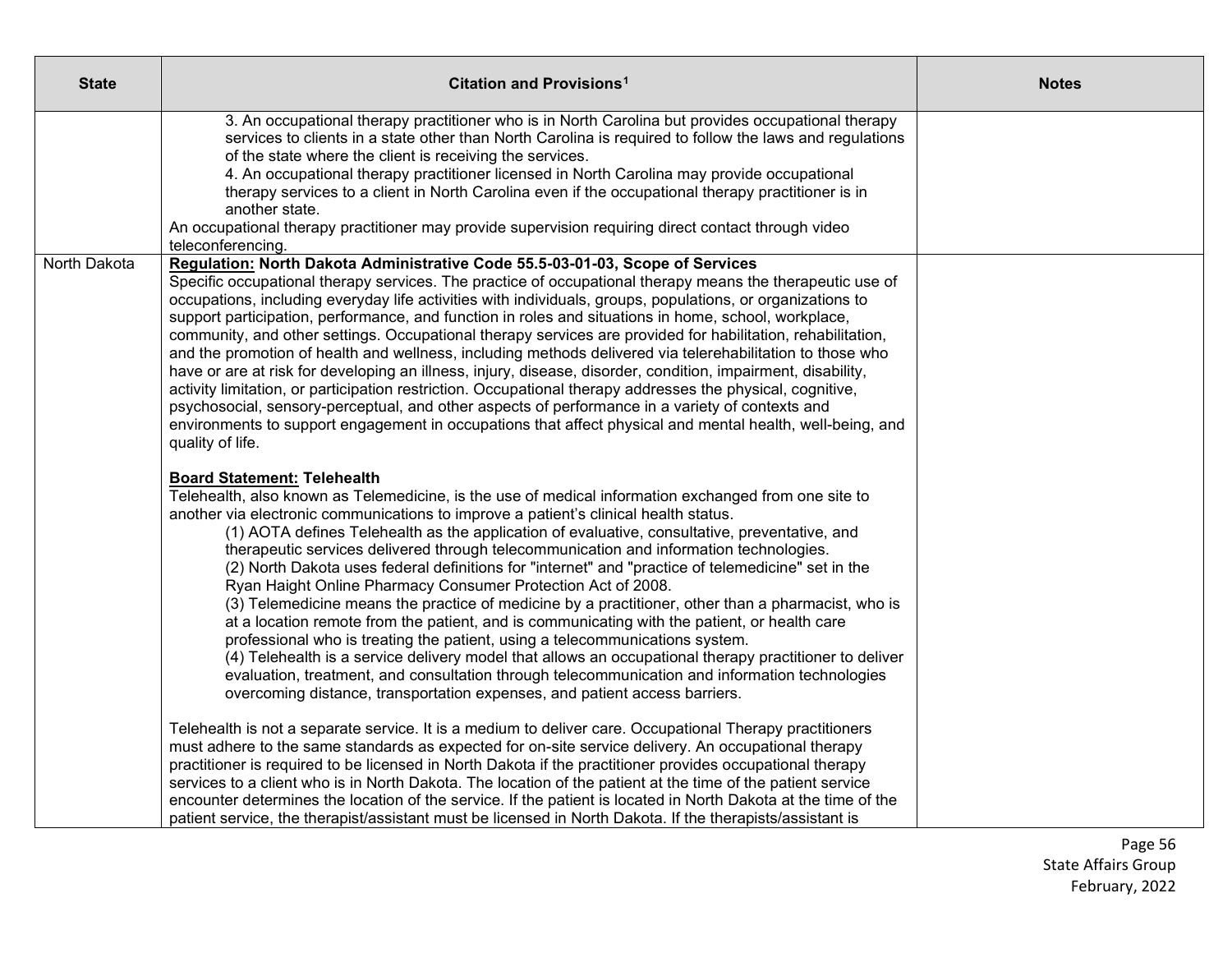| <b>State</b> | <b>Citation and Provisions<sup>1</sup></b>                                                                                                                                                                                                                                                                                                                                                                                                                                                                                                                                                                                                                                                                                                                                                                               | <b>Notes</b>                                                |
|--------------|--------------------------------------------------------------------------------------------------------------------------------------------------------------------------------------------------------------------------------------------------------------------------------------------------------------------------------------------------------------------------------------------------------------------------------------------------------------------------------------------------------------------------------------------------------------------------------------------------------------------------------------------------------------------------------------------------------------------------------------------------------------------------------------------------------------------------|-------------------------------------------------------------|
|              | connecting with a patient located in another State at the time of the patient encounter, the therapist must be<br>licensed in that State.                                                                                                                                                                                                                                                                                                                                                                                                                                                                                                                                                                                                                                                                                |                                                             |
| Ohio         | Board Statement: Telehealth/Telerehab (revised June 2015)<br>It is the position of the Ohio Occupational Therapy Section that an occupational therapy practitioner is<br>required to hold a valid, current license in the State of Ohio to serve any clients residing in Ohio. Therefore,<br>out of state occupational therapy personnel must hold a valid Ohio license to treat clients in Ohio via<br>telehealth.                                                                                                                                                                                                                                                                                                                                                                                                      | No statute or regulations specific to OT<br>and telehealth. |
|              | The Section recommends that you contact the occupational therapy board in any state where the client<br>resides to explore the requirements for practicing via telehealth in that state. In addition, the Section<br>recommends that you review the American Occupational Therapy Association's Position<br>Paper: Telerehabilitation (AOTA, 2013) for additional guidance on occupational therapy practice<br>via telehealth.                                                                                                                                                                                                                                                                                                                                                                                           |                                                             |
|              | As defined by the American Occupational Therapy Association (AOTA), telerehabilitation is the "clinical<br>application of consultative, preventative, diagnostic, and therapeutic services via two-way interactive<br>telecommunication technology" (AOTA, 2005, p. 656).                                                                                                                                                                                                                                                                                                                                                                                                                                                                                                                                                |                                                             |
|              | The Occupational Therapy Section has seen an increase in the number of questions from practitioners on<br>whether the Ohio Occupational Therapy Practice Act permits telerehabilitation. As stated in the AOTA<br>Telerehabilitation Position Paper:                                                                                                                                                                                                                                                                                                                                                                                                                                                                                                                                                                     |                                                             |
|              | Practitioners using telerehabilitation methods must comply with licensure laws and other state legislation<br>regulating the practice of occupational therapy in the state or states in which those services are received<br>[emphasis added]. When telerehabilitation is used to provide individual client services (evaluation and<br>intervention), the practitioner must be licensed in the state in which the client receives those services. The<br>provision of consultation to another practitioner or continuing education content (e.g., workshop or seminar)<br>using this technology may or may not be addressed by individual state regulations, and it is recommended<br>that practitioners using the technology in these ways investigate those regulations to ensure compliance<br>(AOTA, 2005, p. 658). |                                                             |
|              | The Occupational Therapy Section endorses the AOTA statement on state regulations for telerehabilitation.<br>As a result, occupational therapy personnel must hold a valid Ohio license prior to providing occupational<br>therapy services via telerehabilitation to clients physically located in Ohio.                                                                                                                                                                                                                                                                                                                                                                                                                                                                                                                |                                                             |
|              | Reference<br>American Occupational Therapy Association (2005). Telerehabilitation position paper.<br>American Journal of Occupational Therapy, 59(6), 656-660.                                                                                                                                                                                                                                                                                                                                                                                                                                                                                                                                                                                                                                                           |                                                             |

Page 57 State Affairs Group February, 2022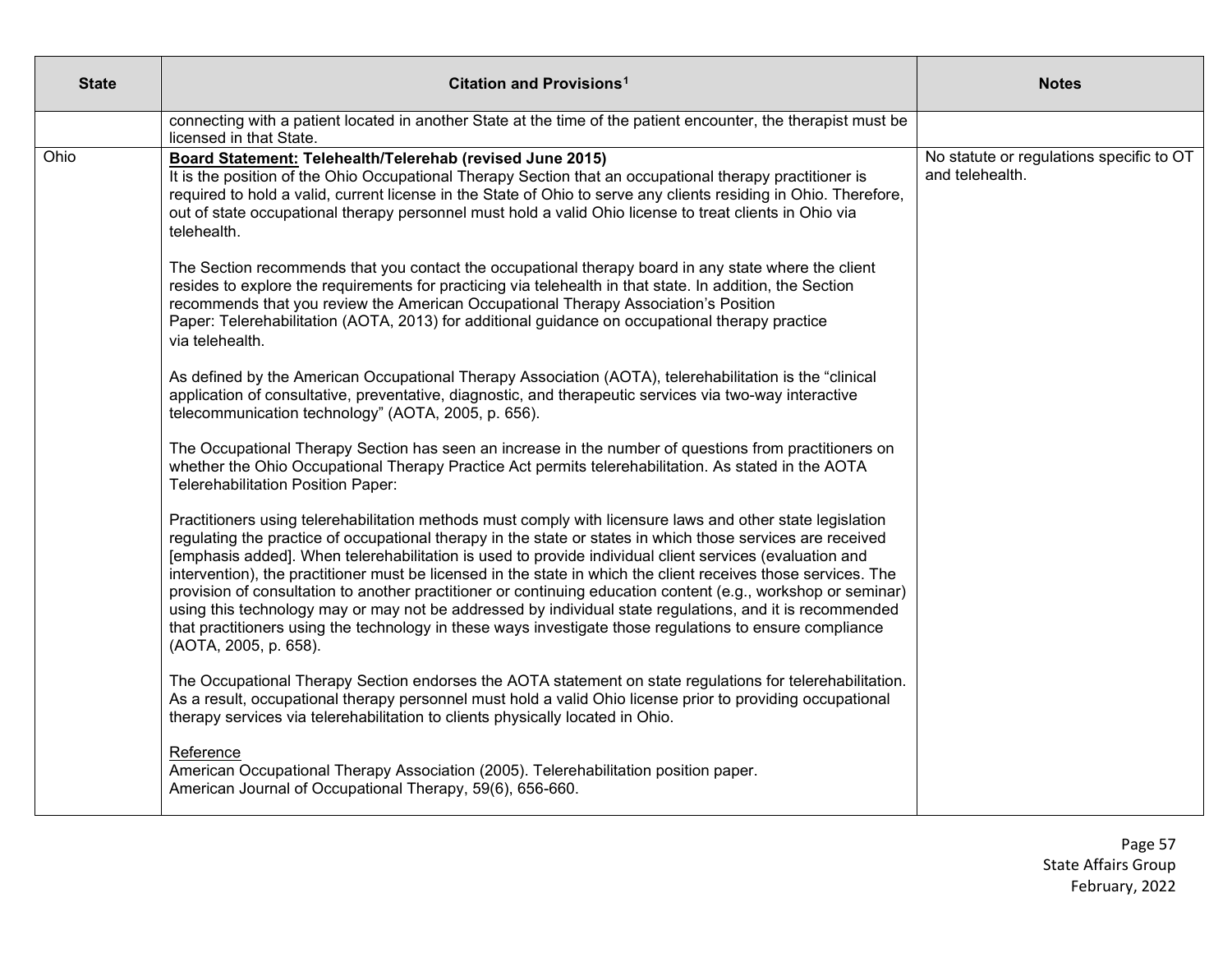| <b>State</b> | Citation and Provisions <sup>1</sup>                                                                                                                                                                                                                                                                                                                                                                                                                                                                                                                                                                                                                                                                                                                                                                                                                                                                                                                                                                                                                                                                                                                                                                                                                                                                                                                                                                                                                                                                                                                                                                                                                                                                                                                                                                                                                                                                                                                                                                                                                                                                                                                                                                                                                                                                                                                                                                                                                                                                                                                                                                                                                                                                                                                                                                                                                                                                                                                                                                                                                                                                                                                       | <b>Notes</b> |
|--------------|------------------------------------------------------------------------------------------------------------------------------------------------------------------------------------------------------------------------------------------------------------------------------------------------------------------------------------------------------------------------------------------------------------------------------------------------------------------------------------------------------------------------------------------------------------------------------------------------------------------------------------------------------------------------------------------------------------------------------------------------------------------------------------------------------------------------------------------------------------------------------------------------------------------------------------------------------------------------------------------------------------------------------------------------------------------------------------------------------------------------------------------------------------------------------------------------------------------------------------------------------------------------------------------------------------------------------------------------------------------------------------------------------------------------------------------------------------------------------------------------------------------------------------------------------------------------------------------------------------------------------------------------------------------------------------------------------------------------------------------------------------------------------------------------------------------------------------------------------------------------------------------------------------------------------------------------------------------------------------------------------------------------------------------------------------------------------------------------------------------------------------------------------------------------------------------------------------------------------------------------------------------------------------------------------------------------------------------------------------------------------------------------------------------------------------------------------------------------------------------------------------------------------------------------------------------------------------------------------------------------------------------------------------------------------------------------------------------------------------------------------------------------------------------------------------------------------------------------------------------------------------------------------------------------------------------------------------------------------------------------------------------------------------------------------------------------------------------------------------------------------------------------------------|--------------|
| Oklahoma     | Statute: Title 59 Oklahoma Statutes, Section 888.3<br>1. "Occupational therapy" is a health profession for which practitioners provide assessment, treatment, and<br>consultation through the use of purposeful activity with individuals who are limited by or at risk of physical<br>illness or injury, psycho-social dysfunction, developmental or learning disabilities, poverty and cultural<br>differences or the aging process, in order to maximize independence, prevent disability, and maintain<br>health. Specific occupational therapy services include but are not limited to the use of media and methods<br>such as instruction in daily living skills and cognitive retraining, facilitating self-maintenance, work and<br>leisure skills, using standardized or adapted techniques, designing, fabricating, and applying selected<br>orthotic equipment or selective adaptive equipment with instructions, using therapeutically applied creative<br>activities, exercise, and other media to enhance and restore functional performance, to administer and<br>interpret tests which may include sensorimotor evaluation, psycho-social assessments, standardized or<br>nonstandardized tests, to improve developmental skills, perceptual and motor skills, and sensory<br>integrative function, and to adapt the environment for the handicapped. These services are provided<br>individually, in groups, via telehealth or through social systems;<br>8. "Telehealth" means the use of electronic information and telecommunications technologies to support<br>and promote access to clinical health care, patient and professional health-related education, public health<br>and health administration; and<br>9. "Telerehabilitation" or "teletherapy" means the delivery of rehabilitation and habilitation services via<br>information and communication technologies (ICT), also commonly referred to as "telehealth" technologies.<br>Regulation: Oklahoma Code Title 435, Chapter 30, Occupational Therapists and Assistants<br>435: 30-1-2, Definitions<br>The following words and terms, when used in this Chapter, shall have the following meaning, unless the<br>context clearly in-dictates otherwise:<br>"Distant site" means the location of the Occupational Therapist via telecommunications systems.<br>"Originating site" means the location of the patient at the time the service being furnished via a<br>telecommunications system occurs.<br>"Telehealth" means, and shall have, the same meaning as it does under 59 O.S. § 888.3(8).<br>"Telemedicine" means, and includes, the practice of healthcare delivery, diagnosis, consultation, treatment,<br>including but not limited to, the treatment and prevention of conditions appropriate to treatment by<br>telehealth management, transfer of medical data, or exchange of medical education information by means<br>of audio, video, or data communications. Telemedicine is not a consultation provided by telephone or<br>facsimile machine.<br>"Telerehabilitation" means, and shall have, the same meaning as it does under 59 O.S. § 888.3(9). |              |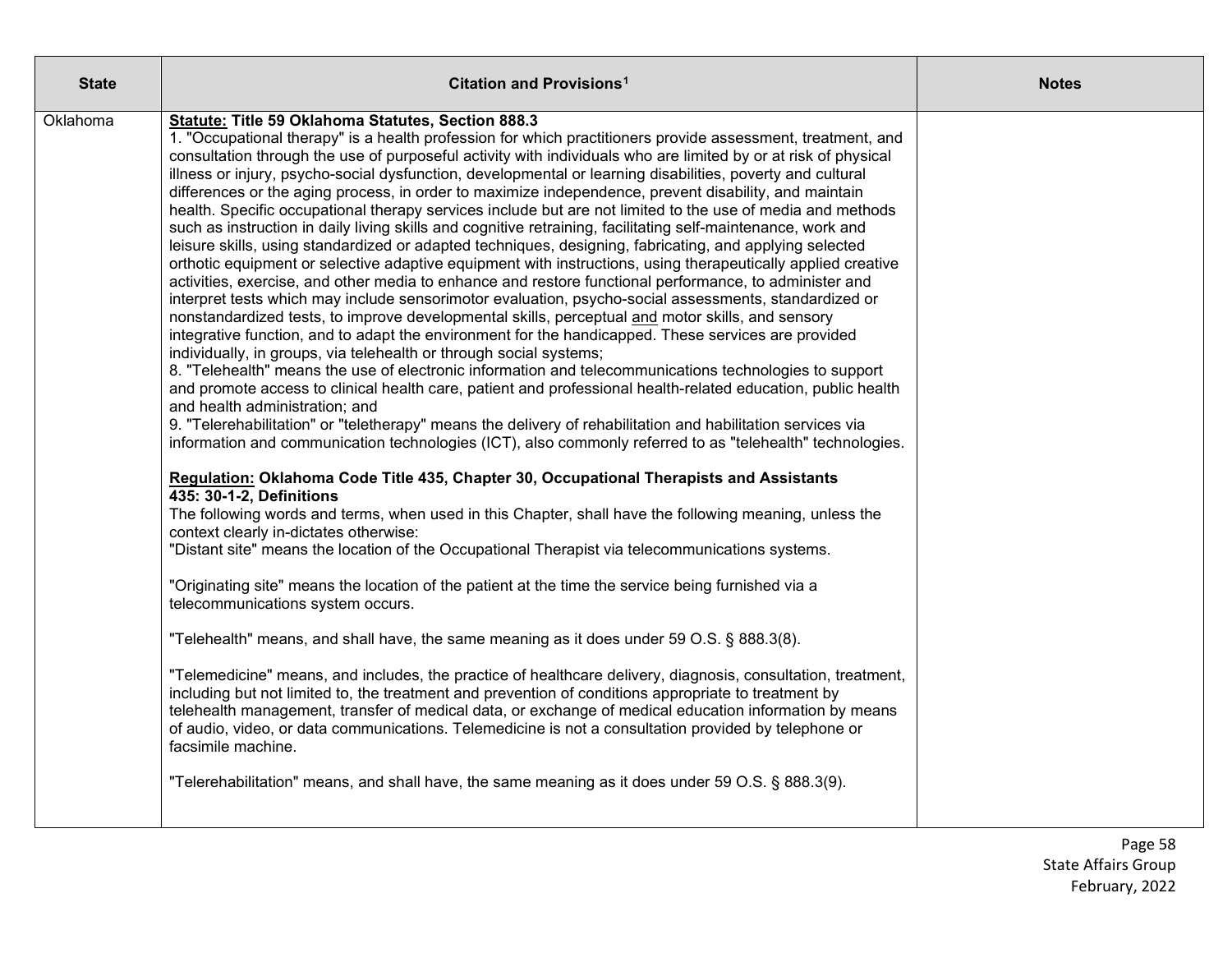| <b>State</b> | Citation and Provisions <sup>1</sup>                                                                                                                                                                                                                                                                                                                                                                                                                                                                                                                                                                                                                                                                                                                                                                                                                                                                                                                                                                                                                                                                                                                                                                                                                                                                                                                                                                                                                                                                                                                                                                                                                                                                                                                                                                                                                                                                                                                                                                                                                                                                                                                                                                                                                                                                                                                                                                                                                                                                                                                                                                                                                                                                                                                                                                                                                                                                                                                                         | <b>Notes</b> |
|--------------|------------------------------------------------------------------------------------------------------------------------------------------------------------------------------------------------------------------------------------------------------------------------------------------------------------------------------------------------------------------------------------------------------------------------------------------------------------------------------------------------------------------------------------------------------------------------------------------------------------------------------------------------------------------------------------------------------------------------------------------------------------------------------------------------------------------------------------------------------------------------------------------------------------------------------------------------------------------------------------------------------------------------------------------------------------------------------------------------------------------------------------------------------------------------------------------------------------------------------------------------------------------------------------------------------------------------------------------------------------------------------------------------------------------------------------------------------------------------------------------------------------------------------------------------------------------------------------------------------------------------------------------------------------------------------------------------------------------------------------------------------------------------------------------------------------------------------------------------------------------------------------------------------------------------------------------------------------------------------------------------------------------------------------------------------------------------------------------------------------------------------------------------------------------------------------------------------------------------------------------------------------------------------------------------------------------------------------------------------------------------------------------------------------------------------------------------------------------------------------------------------------------------------------------------------------------------------------------------------------------------------------------------------------------------------------------------------------------------------------------------------------------------------------------------------------------------------------------------------------------------------------------------------------------------------------------------------------------------------|--------------|
|              | 435:30-1-15. Supervision of students, new graduates, techs and aides<br>The Occupational Therapist is responsible and accountable for the overall use and actions of unlicensed<br>personnel under his/her supervision and control during a therapy session or service delivery whether in<br>person or by telehealth.                                                                                                                                                                                                                                                                                                                                                                                                                                                                                                                                                                                                                                                                                                                                                                                                                                                                                                                                                                                                                                                                                                                                                                                                                                                                                                                                                                                                                                                                                                                                                                                                                                                                                                                                                                                                                                                                                                                                                                                                                                                                                                                                                                                                                                                                                                                                                                                                                                                                                                                                                                                                                                                       |              |
|              | 435:30-1-18. Telehealth regulations<br>(a) In order to provide occupational therapy services via telehealth defined in 435:30-1-2 of the Code, an<br>occupational therapist or occupational therapy assistant providing services to a patient or client in this State<br>must have a valid and current Occupational Therapy or Occupational Therapy Assistant license issued by<br>State of Oklahoma.<br>(b) An occupational therapist shall determine whether an in-person evaluation or in-person interventions<br>are necessary in lieu of telehealth provision, considering: the complexity of the patient's/client's condition;<br>the provider's own knowledge, skills and abilities; the nature and complexity of the intervention; the<br>requirements of the practice setting; and the patient's/client's context and environment. Clinical reasoning<br>for providing occupational therapy via teletherapy must be documented at the onset of treatment in the<br>patient's/client's record.<br>(c) All legal, regulatory, and ethical rules applicable to the delivery of in-person occupational therapy shall<br>also apply to the delivery of occupational therapy via telehealth technology.<br>(d) Audio and video equipment must allow for interactive, real-time communications which permit the<br>occupational therapist or occupational therapy assistant and the patient to see and hear each other. Any<br>telehealth technology used by any occupational therapist or occupational therapy assistant must comply<br>with confidentiality requirements imposed by federal or state law concerning network connection security in<br>place for video and non-video connections, specifically including requirements under HIPAA.<br>(e) An occupational therapist or occupational therapy assistant providing occupational therapy services via<br>telehealth shall:<br>(1) Exercise the same standard of care when providing occupational therapy services via telehealth<br>as with any other mode of delivery of occupational therapy services;<br>(2) Provide occupational therapy in a manner consistent with the standards of practice, ethical<br>principles, rules and regulations for Oklahoma occupational therapy practitioners. Therefore, it is<br>the occupational therapy practitioner's responsibility to determine when a telehealth encounter is<br>not the appropriate treatment model;<br>(3) Determine if it is medically and clinically necessary for a licensed healthcare provider or<br>technician trained in the use of the equipment to be utilized at the originating site to "present" the<br>patient, manage the cameras, and perform any physical activities to successfully complete the<br>initial patient evaluation; and<br>(4) Be proficient in the use of the telehealth and/or telemedicine technology.<br>(f) An occupational therapist or occupational therapy assistant that is providing therapy services via |              |
|              | telehealth as a mode of service delivery will be required to have two (2) continuing education units in the<br>area of telehealth practice each reporting period.                                                                                                                                                                                                                                                                                                                                                                                                                                                                                                                                                                                                                                                                                                                                                                                                                                                                                                                                                                                                                                                                                                                                                                                                                                                                                                                                                                                                                                                                                                                                                                                                                                                                                                                                                                                                                                                                                                                                                                                                                                                                                                                                                                                                                                                                                                                                                                                                                                                                                                                                                                                                                                                                                                                                                                                                            |              |

Page 59 State Affairs Group February, 2022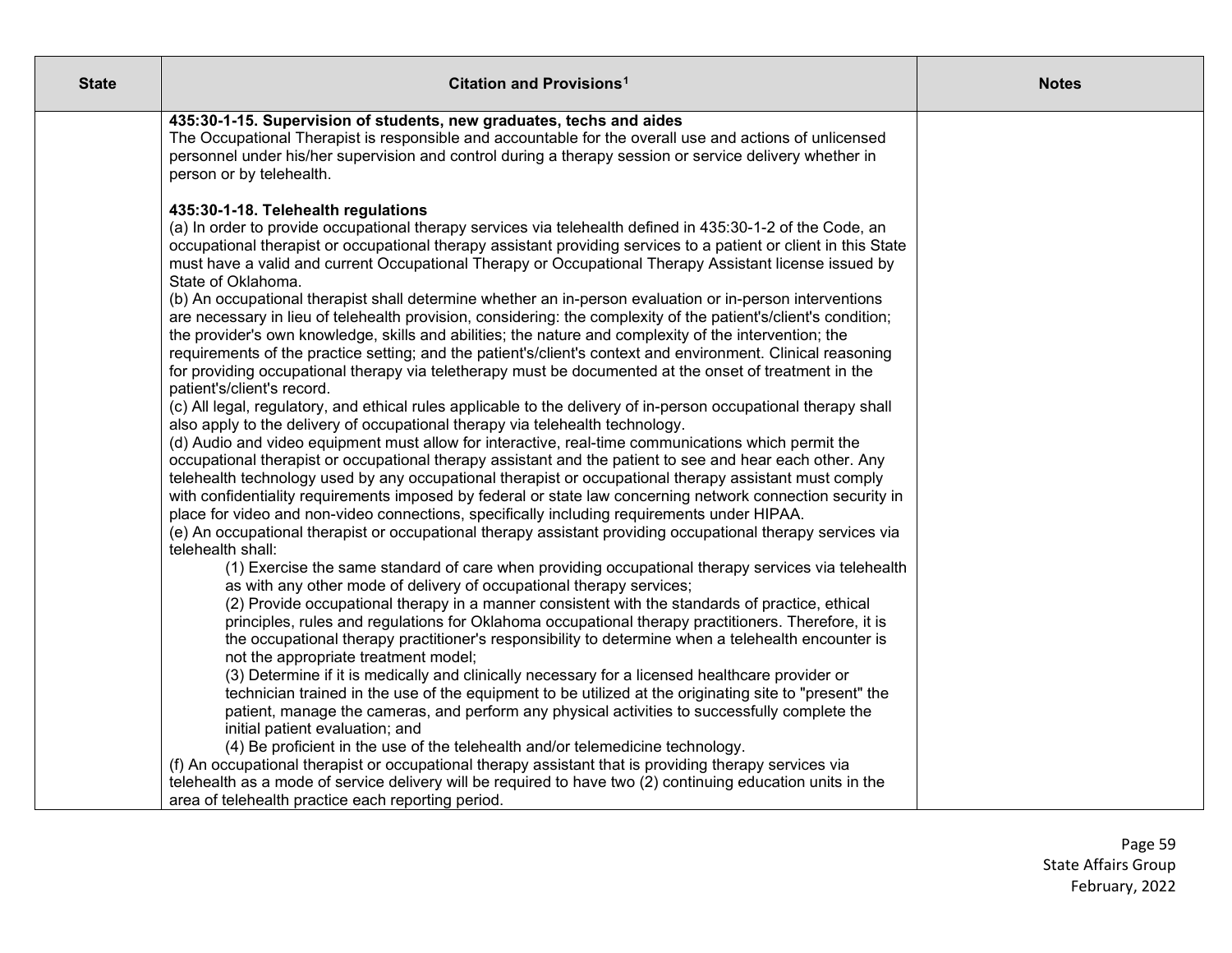| <b>State</b> | Citation and Provisions <sup>1</sup>                                                                                                                                                                                                                                                                             | <b>Notes</b> |
|--------------|------------------------------------------------------------------------------------------------------------------------------------------------------------------------------------------------------------------------------------------------------------------------------------------------------------------|--------------|
|              | (g) An occupational therapist may utilize telehealth methods for routine and general supervision of Form 5-<br>registered supervisees, but not when direct on-site supervision is required under 435: 30-1-2.<br>(h) Fieldwork students must follow the Accreditation Council for Occupational Therapy Education |              |
|              | ("ACOTE") standards, academic program rules, and practice setting policies regarding the use of telehealth                                                                                                                                                                                                       |              |
|              | service delivery as well as follow all applicable supervision rules under 435:30-1-15 and 435:30-1-16.<br>(i) Failure to comply with telehealth regulations shall be considered unprofessional conduct as set forth in                                                                                           |              |
|              | Section 9 of the Occupational Therapy Practice Act.                                                                                                                                                                                                                                                              |              |
| Oregon       | Regulation: Oregon Administrative Rules 339-010-0006, Standards of Practice for Telehealth<br>(1) "Telehealth" is defined as the use of interactive audio and video, in real time telecommunication                                                                                                              |              |
|              | technology or store-and-forward technology, to deliver health care services when the occupational therapy                                                                                                                                                                                                        |              |
|              | practitioner and patient/client are not at the same physical location. Its uses include diagnosis, consultation,<br>treatment, prevention, transfer of health or medical data, and continuing education.                                                                                                         |              |
|              | (2) Telehealth is considered the same as Telepractice for Occupational Therapy practitioners working in                                                                                                                                                                                                          |              |
|              | education settings; and Teletherapy and Telerehab in other settings.                                                                                                                                                                                                                                             |              |
|              | (3) In order to provide occupational therapy services via telehealth to a patient/client in Oregon, the                                                                                                                                                                                                          |              |
|              | occupational therapy practitioner providing services to a patient/client must have a valid and current license<br>issued by the Oregon OT Licensing Board. Oregon licensed Occupational Therapists using telehealth                                                                                              |              |
|              | technology with a patient/client in another state may also be required to be licensed in the state in which                                                                                                                                                                                                      |              |
|              | the patient/client receives those services and must adhere to those state licensure laws.                                                                                                                                                                                                                        |              |
|              | (4) Prior to initiation of occupational therapy services, an occupational therapy practitioner shall obtain<br>informed consent of the delivery of service via telehealth from the patient/client. The consent may be                                                                                            |              |
|              | verbal, written or recorded and must be documented in the patient's or client's permanent health record.                                                                                                                                                                                                         |              |
|              | (5) When providing telehealth services, an occupational therapy practitioner shall have procedures in place                                                                                                                                                                                                      |              |
|              | to address remote medical or clinical emergencies at the patient's location.                                                                                                                                                                                                                                     |              |
|              | (6) Occupational therapy practitioners shall secure and maintain the confidentiality of medical information of                                                                                                                                                                                                   |              |
|              | the patient/client as required by HIPAA and state and federal law.<br>(7) In making the determination whether an in-person evaluation or intervention are necessary, an                                                                                                                                          |              |
|              | occupational therapist shall consider at a minimum:                                                                                                                                                                                                                                                              |              |
|              | (a) The complexity of the patient's/client's condition;                                                                                                                                                                                                                                                          |              |
|              | (b) His or her own knowledge skills and abilities;                                                                                                                                                                                                                                                               |              |
|              | (c) The patient's/client's context and environment;                                                                                                                                                                                                                                                              |              |
|              | (d) The nature and complexity of the intervention;<br>(e) The pragmatic requirements of the practice setting; and                                                                                                                                                                                                |              |
|              | (f) The capacity and quality of the technological interface.                                                                                                                                                                                                                                                     |              |
|              | (8) Occupational therapy practitioners providing occupational therapy services via telehealth must:                                                                                                                                                                                                              |              |
|              | (a) Exercise the same standard of care when providing occupational therapy services via telehealth                                                                                                                                                                                                               |              |
|              | as with any other mode of delivery of occupational therapy services;                                                                                                                                                                                                                                             |              |
|              | (b) Provide services consistent the AOTA Code of Ethics and Ethical Standards of Practice; and<br>comply with provisions of the Occupational Therapy Practice Act and its regulations.                                                                                                                           |              |
|              |                                                                                                                                                                                                                                                                                                                  |              |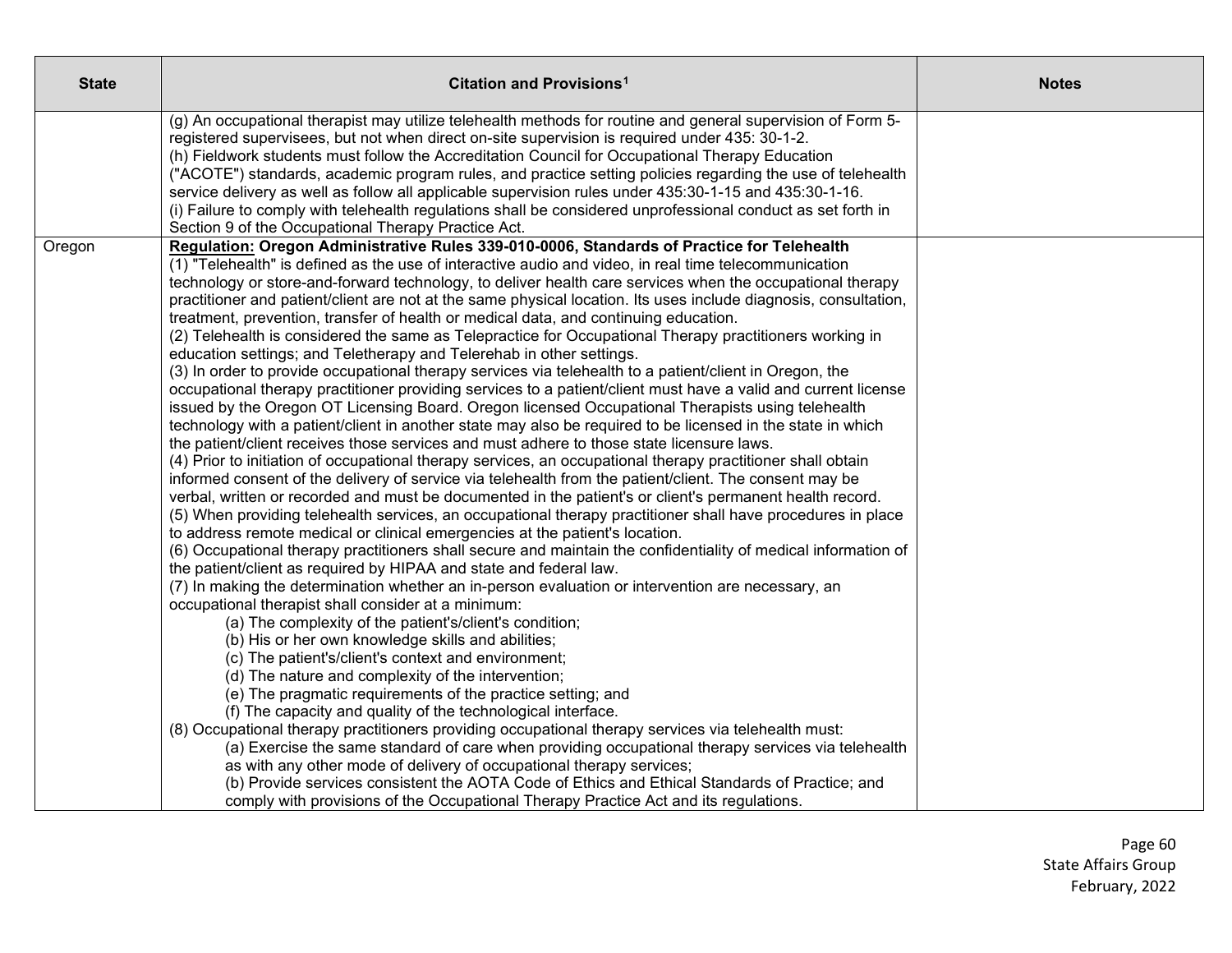| <b>State</b> | Citation and Provisions <sup>1</sup>                                                                                                                                                                                                                                                                                                                                                                                                                                                                                                                                                                                                          | <b>Notes</b> |
|--------------|-----------------------------------------------------------------------------------------------------------------------------------------------------------------------------------------------------------------------------------------------------------------------------------------------------------------------------------------------------------------------------------------------------------------------------------------------------------------------------------------------------------------------------------------------------------------------------------------------------------------------------------------------|--------------|
|              | (9) Supervision of Occupational Therapy Assistant under 339-010-0035 for routine and general<br>supervision, can be done through telehealth, but cannot be done when close supervision as defined in 339-<br>010-0005 is required. The same considerations in (7)(A) through (F) must be considered in determining<br>whether telehealth should be used.<br>(10) An Occupational Therapy practitioner who is supervising a fieldwork student must follow the ACOTE<br>standards and other accreditation requirements.<br>(11) Failure to comply with these regulations shall be considered unprofessional conduct under OAR 339-<br>010-0020. |              |
|              | <b>Board FAQs: Telehealth Q and A</b><br>Q. What is telehealth?<br>"Telehealth" is defined as the use of interactive audio and video, in real time telecommunication technology<br>or store-and-forward technology, to deliver health care services when the occupational therapist and<br>patient/client are not at the same physical location. Its uses include diagnosis, consultation, treatment,<br>prevention, transfer of health or medical data, and continuing education.                                                                                                                                                            |              |
|              | Q. What are the Standards of Practice for Telehealth?<br>An occupational therapist or occupational therapy assistant providing occupational therapy services via<br>telehealth must exercise the same standard of care when providing occupational therapy services via<br>telehealth as with any other mode of delivery of occupational therapy services and provide services<br>consistent the AOTA Code of Ethics and Ethical Standards of Practice; and comply with provisions of the<br>Occupational Therapy Practice Act and its regulations.                                                                                           |              |
|              | Q. What is required to provide occupational therapy services via telehealth in Oregon?<br>An occupational therapist or occupational therapy assistant providing occupational therapy services via<br>teleheath to a client in Oregon must have a valid and current license issued by the Oregon Occupational<br>Therapy Licensing Board.                                                                                                                                                                                                                                                                                                      |              |
|              | Q. I am from out-of-state. Do I need an Oregon license to provide Occupational Therapy services to<br>a client in Oregon?<br>A. Yes, a license by the Oregon Occupational Therapy Licensing Board is required.                                                                                                                                                                                                                                                                                                                                                                                                                                |              |
|              | Q. Do I need to reside within the state of Oregon in order to provide telehealth services to a client<br>who resides in Oregon?<br>A. No, you are not required to reside in Oregon but you are required to have an Oregon license and follow<br>all the provisions of laws and regulations governing occupational therapy.                                                                                                                                                                                                                                                                                                                    |              |
|              | Q. What is consent?<br>A. Consent is the process (and document) by which an occupational therapist discloses appropriate<br>information to a competent client so that the client may make a voluntary choice to accept or refuse                                                                                                                                                                                                                                                                                                                                                                                                              |              |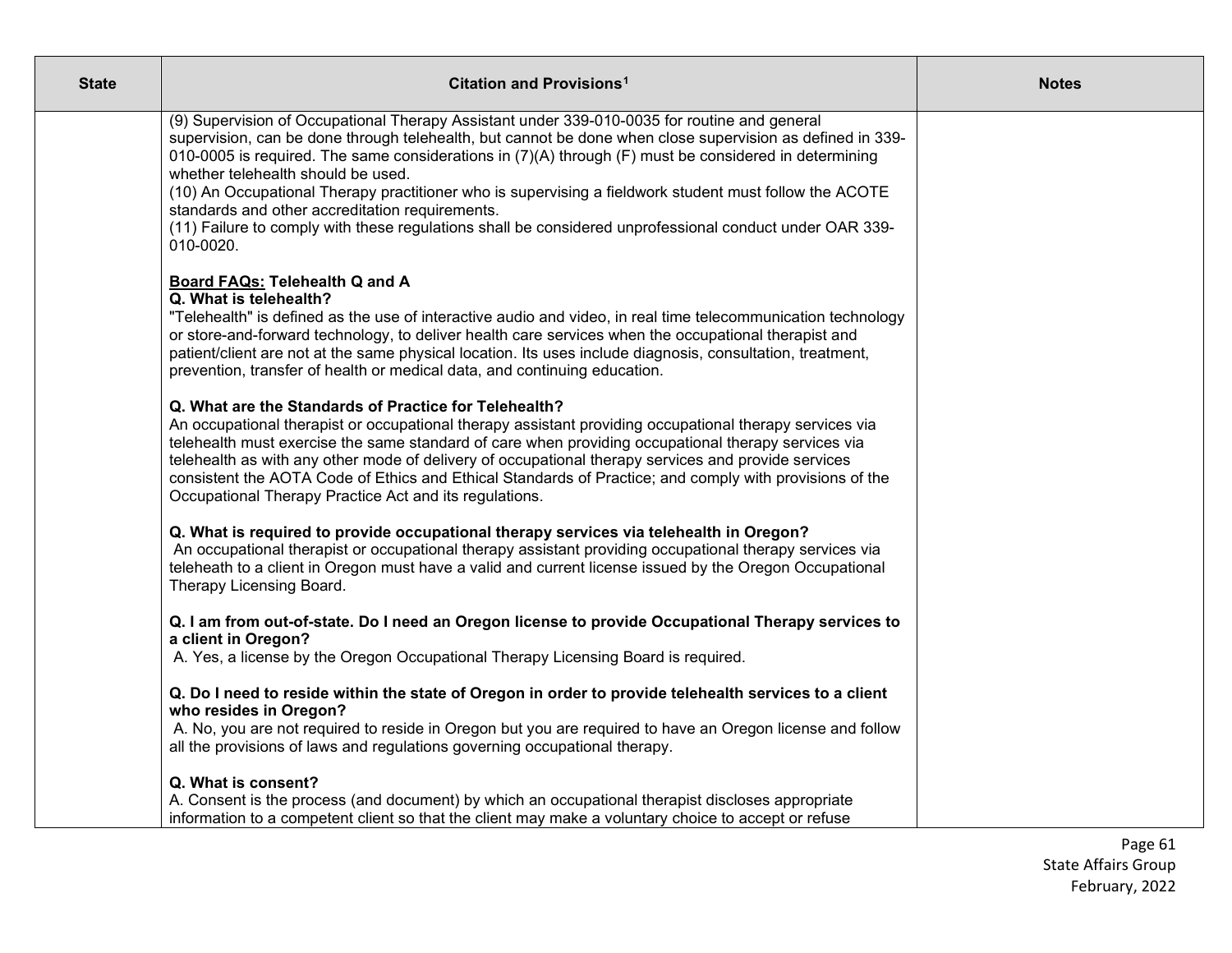| <b>State</b> | Citation and Provisions <sup>1</sup>                                                                                                                                                                                                                                                                                                                                                                                                                                                                                                                                                                                                                                                                                                                                                                                                                                                                                                                                                                                                                                                                                                                                                                                                                                                                                                                                                                                                                                                                                                                                                                                                                                                                                                                                                                                                                                                                                                                                                                                                                                                                                                                                                                                                                                                                                                                                                                                                                                                               | <b>Notes</b>                                                                                                                                                           |
|--------------|----------------------------------------------------------------------------------------------------------------------------------------------------------------------------------------------------------------------------------------------------------------------------------------------------------------------------------------------------------------------------------------------------------------------------------------------------------------------------------------------------------------------------------------------------------------------------------------------------------------------------------------------------------------------------------------------------------------------------------------------------------------------------------------------------------------------------------------------------------------------------------------------------------------------------------------------------------------------------------------------------------------------------------------------------------------------------------------------------------------------------------------------------------------------------------------------------------------------------------------------------------------------------------------------------------------------------------------------------------------------------------------------------------------------------------------------------------------------------------------------------------------------------------------------------------------------------------------------------------------------------------------------------------------------------------------------------------------------------------------------------------------------------------------------------------------------------------------------------------------------------------------------------------------------------------------------------------------------------------------------------------------------------------------------------------------------------------------------------------------------------------------------------------------------------------------------------------------------------------------------------------------------------------------------------------------------------------------------------------------------------------------------------------------------------------------------------------------------------------------------------|------------------------------------------------------------------------------------------------------------------------------------------------------------------------|
|              | treatment. It originates from the legal and ethical right the patient has to direct what happens to his or her<br>body and from the ethical duty of the occupational therapist to involve the patient in his or her health care.                                                                                                                                                                                                                                                                                                                                                                                                                                                                                                                                                                                                                                                                                                                                                                                                                                                                                                                                                                                                                                                                                                                                                                                                                                                                                                                                                                                                                                                                                                                                                                                                                                                                                                                                                                                                                                                                                                                                                                                                                                                                                                                                                                                                                                                                   |                                                                                                                                                                        |
|              | Q. Can telehealth be used for supervision of an occupational therapy assistant?<br>A. Supervision of Occupational Therapy Assistant under 339-010-0035 for routine and general supervision,<br>can be done through telehealth, but cannot be done when close supervision as defined in 339-010-0005 is<br>required. The same considerations in (6) (A) through (F) must be considered in determining whether<br>telehealth should be used.                                                                                                                                                                                                                                                                                                                                                                                                                                                                                                                                                                                                                                                                                                                                                                                                                                                                                                                                                                                                                                                                                                                                                                                                                                                                                                                                                                                                                                                                                                                                                                                                                                                                                                                                                                                                                                                                                                                                                                                                                                                         |                                                                                                                                                                        |
| Pennsylvania | <b>Occupational Therapy Code of Ethics 2015: VERACITY</b><br>Principle 5. Occupational therapy personnel shall provide comprehensive, accurate, and objective<br>information when representing the profession.<br>Veracity is based on the virtues of truthfulness, candor, and honesty. The Principle of Veracity refers to<br>comprehensive, accurate, and objective transmission of information and includes fostering understanding<br>of such information (Beauchamp & Childress, 2013). Veracity is based on respect owed to others, including<br>but not limited to recipients of service, colleagues, students, researchers, and research participants.<br>In communicating with others, occupational therapy personnel implicitly promise to be truthful and not<br>deceptive. When entering into a therapeutic or research relationship, the recipient of service or research<br>participant has a right to accurate information. In addition, transmission of information is incomplete without<br>also ensuring that the recipient or participant understands the information provided.<br>Concepts of veracity must be carefully balanced with other potentially competing ethical principles, cultural<br>beliefs, and organizational policies. Veracity ultimately is valued as a means to establish trust and<br>strengthen professional relationships. Therefore, adherence to the Principle of Veracity also requires<br>thoughtful analysis of how full disclosure of information may affect outcomes.<br><b>RELATED STANDARDS OF CONDUCT</b><br>Occupational therapy personnel shall<br>A. Represent credentials, qualifications, education, experience, training, roles, duties, competence,<br>contributions, and findings accurately in all forms of communication.<br>B. Refrain from using or participating in the use of any form of communication that contains false,<br>fraudulent, deceptive, misleading, or unfair statements or claims.<br>C. Record and report in an accurate and timely manner and in accordance with applicable<br>regulations all information related to professional or academic documentation and activities.<br>D. Identify and fully disclose to all appropriate persons errors or adverse events that compromise<br>the safety of service recipients.<br>E. Ensure that all marketing and advertising are truthful, accurate, and carefully presented to avoid<br>misleading recipients of service, research participants, or the public. | No statute or regulations specific to OT<br>and telehealth. Board reports<br>telehealth has not been regulated<br>beyond what is in the AOTA Code of<br>Ethics (2015). |
|              | F. Describe the type and duration of occupational therapy services accurately in professional<br>contracts, including the duties and responsibilities of all involved parties.                                                                                                                                                                                                                                                                                                                                                                                                                                                                                                                                                                                                                                                                                                                                                                                                                                                                                                                                                                                                                                                                                                                                                                                                                                                                                                                                                                                                                                                                                                                                                                                                                                                                                                                                                                                                                                                                                                                                                                                                                                                                                                                                                                                                                                                                                                                     |                                                                                                                                                                        |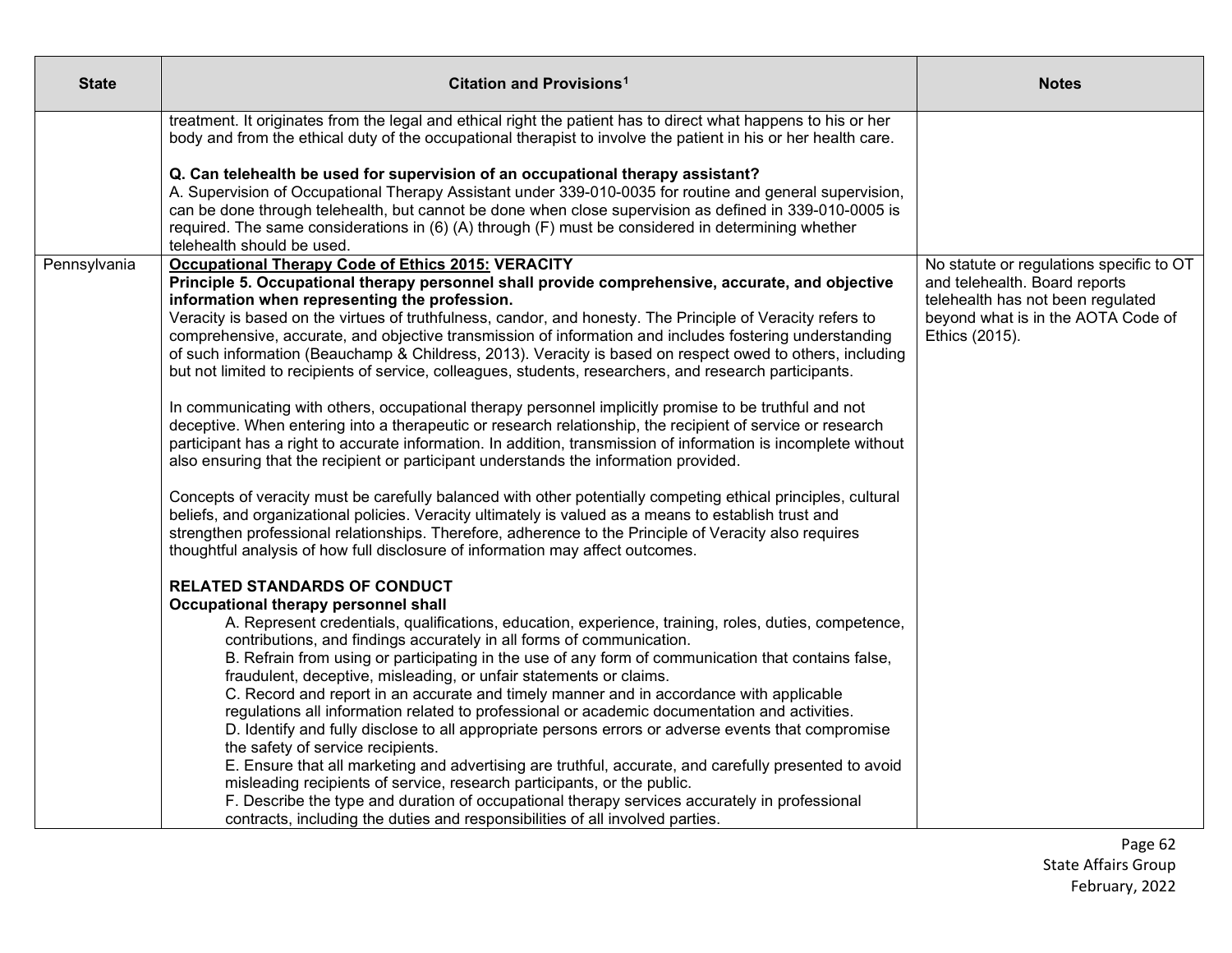| <b>State</b>   | <b>Citation and Provisions<sup>1</sup></b>                                                                                                                                                                                                                                                                                                                                                                                                                                                                                                                                                                                                                                                                                                                                                                                                                                                                                                                                                                                                                                                                                                                                                                                                                                                                                                                                                                                                       | <b>Notes</b>                                                                                                                                                                                                |
|----------------|--------------------------------------------------------------------------------------------------------------------------------------------------------------------------------------------------------------------------------------------------------------------------------------------------------------------------------------------------------------------------------------------------------------------------------------------------------------------------------------------------------------------------------------------------------------------------------------------------------------------------------------------------------------------------------------------------------------------------------------------------------------------------------------------------------------------------------------------------------------------------------------------------------------------------------------------------------------------------------------------------------------------------------------------------------------------------------------------------------------------------------------------------------------------------------------------------------------------------------------------------------------------------------------------------------------------------------------------------------------------------------------------------------------------------------------------------|-------------------------------------------------------------------------------------------------------------------------------------------------------------------------------------------------------------|
|                | G. Be honest, fair, accurate, respectful, and timely in gathering and reporting fact-based<br>information regarding employee job performance and student performance.<br>H. Give credit and recognition when using the ideas and work of others in written, oral, or electronic<br>media (i.e., do not plagiarize).<br>I. Provide students with access to accurate information regarding educational requirements and<br>academic policies and procedures relative to the occupational therapy program or educational<br>institution.<br>J. Maintain privacy and truthfulness when utilizing telecommunication in delivery of occupational<br>therapy services.                                                                                                                                                                                                                                                                                                                                                                                                                                                                                                                                                                                                                                                                                                                                                                                  |                                                                                                                                                                                                             |
| Puerto Rico    |                                                                                                                                                                                                                                                                                                                                                                                                                                                                                                                                                                                                                                                                                                                                                                                                                                                                                                                                                                                                                                                                                                                                                                                                                                                                                                                                                                                                                                                  | No statute or regulations specific to OT<br>and telehealth.                                                                                                                                                 |
| Rhode Island   |                                                                                                                                                                                                                                                                                                                                                                                                                                                                                                                                                                                                                                                                                                                                                                                                                                                                                                                                                                                                                                                                                                                                                                                                                                                                                                                                                                                                                                                  | No statute or regulations specific to OT<br>and telehealth. Board reports an<br>individual must be licensed in the state<br>and adhere to the state laws and rules<br>when providing services in the state. |
| South Carolina |                                                                                                                                                                                                                                                                                                                                                                                                                                                                                                                                                                                                                                                                                                                                                                                                                                                                                                                                                                                                                                                                                                                                                                                                                                                                                                                                                                                                                                                  | No statute or regulations specific to OT<br>and telehealth.                                                                                                                                                 |
| South Dakota   |                                                                                                                                                                                                                                                                                                                                                                                                                                                                                                                                                                                                                                                                                                                                                                                                                                                                                                                                                                                                                                                                                                                                                                                                                                                                                                                                                                                                                                                  | No statute or regulations specific to OT<br>and telehealth, but Board reports that it<br>is allowed and treated the same as<br>normal practice.                                                             |
| Tennessee      | Statute: Tennessee Code Annotated §63-13-103, Chapter definitions.<br>(10)<br>(A) "Occupational therapy practice" means the therapeutic use of everyday life activities<br>(occupations) for the purpose of enabling individuals or groups to participate in roles and situations<br>in home, school, workplace, community and other settings. Occupational therapy addresses the<br>physical, cognitive, psychosocial and sensory aspects of performance in a variety of contexts to<br>support engagement in occupations that affect health, well-being and quality of life. "Occupational<br>therapy practice" includes, but is not limited to:<br>(i) Screening, evaluation, assessment, planning, implementation, or discharge planning in<br>order to determine an occupational therapy treatment diagnosis, prognosis, plan of<br>therapeutic intervention, or discharge plan, or to assess the ongoing effect of intervention;<br>(ii) Selection and administration of standardized and nonstandardized tests and<br>measurements to evaluate factors affecting activities of daily living, instrumental activities<br>of daily living, education, work, play, leisure and social participation, including:<br>(a) Body functions and body structures;<br>(b) Habits, routines, roles and behavior patterns;<br>(c) Cultural, physical, environmental, social and spiritual context and activity<br>demands that affect performance; and | No statute or regulations specific to OT<br>and telehealth.                                                                                                                                                 |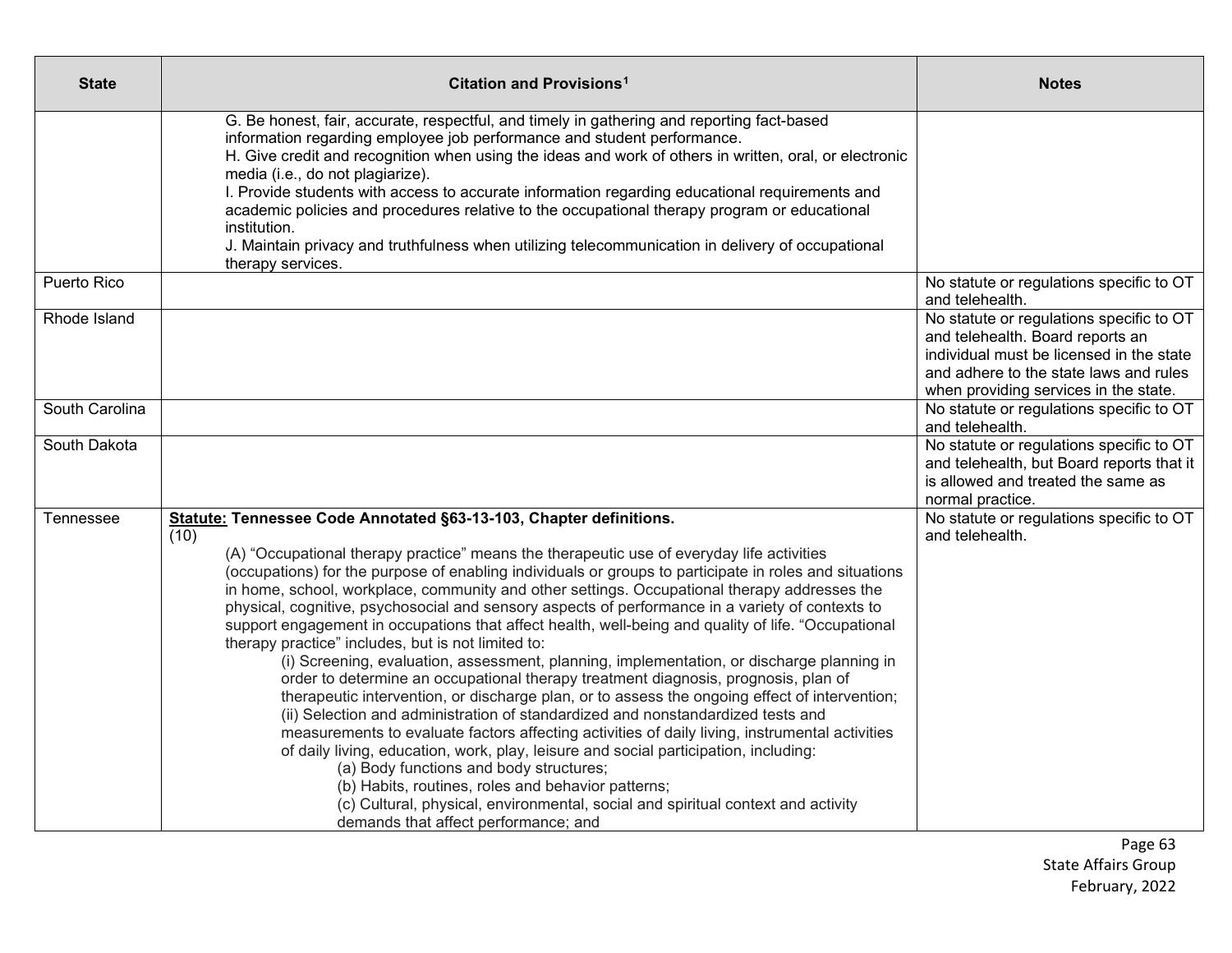| <b>State</b> | Citation and Provisions <sup>1</sup>                                                                                                                                                     | <b>Notes</b> |
|--------------|------------------------------------------------------------------------------------------------------------------------------------------------------------------------------------------|--------------|
|              | (d) Performance skills, including motor, process and communication/interaction                                                                                                           |              |
|              | skills;                                                                                                                                                                                  |              |
|              | (iii) Methods or strategies selected to direct the process of interventions, such as:                                                                                                    |              |
|              | (a) Modification or adaptation of an activity or the environment to enhance                                                                                                              |              |
|              | performance;                                                                                                                                                                             |              |
|              | (b) Establishment, remediation or restoration of a skill or ability that has not yet                                                                                                     |              |
|              | developed or is impaired;                                                                                                                                                                |              |
|              | (c) Maintenance and enhancement of capabilities without which performance in                                                                                                             |              |
|              | occupations would decline;                                                                                                                                                               |              |
|              | (d) Health promotion and wellness to enable or enhance performance and safety                                                                                                            |              |
|              | of occupations; and                                                                                                                                                                      |              |
|              | (e) Prevention of barriers to performance, including disability prevention;                                                                                                              |              |
|              | (iv) Interventions and procedures to promote or enhance safety and performance in<br>activities of daily living, instrumental activities of daily living, education, work, play, leisure |              |
|              | and social participation, including:                                                                                                                                                     |              |
|              | (a) Therapeutic use of occupations, exercises and activities;                                                                                                                            |              |
|              | (b) Training in self-care, self-management, home management and                                                                                                                          |              |
|              | community/work reintegration;                                                                                                                                                            |              |
|              | (c) Development, remediation or compensation of physical, cognitive,                                                                                                                     |              |
|              | neuromuscular and sensory functions and behavioral skills;                                                                                                                               |              |
|              | (d) Therapeutic use of self, including an individual's personality, insights,                                                                                                            |              |
|              | perceptions and judgments as part of the therapeutic process;                                                                                                                            |              |
|              | (e) Education and training of individuals, family members, caregivers and others;                                                                                                        |              |
|              | (f) Care coordination, case management, discharge planning and transition                                                                                                                |              |
|              | services;                                                                                                                                                                                |              |
|              | (g) Consulting services to groups, programs, organizations or communities;                                                                                                               |              |
|              | (h) Assessment, recommendations and training in techniques and equipment to                                                                                                              |              |
|              | enhance functional mobility, including wheelchair management;                                                                                                                            |              |
|              | (i) Driver rehabilitation and community mobility; and                                                                                                                                    |              |
|              | (j) Management of feeding and eating skills to enable feeding and eating                                                                                                                 |              |
|              | performance;                                                                                                                                                                             |              |
|              | (v) Management of occupational therapy services, including the planning, organizing,                                                                                                     |              |
|              | staffing, coordinating, directing or controlling of individuals and organizations;                                                                                                       |              |
|              | (vi) Providing instruction in occupational therapy to students in an accredited occupational                                                                                             |              |
|              | therapy or occupational therapy assistant educational program by persons who are trained                                                                                                 |              |
|              | as occupational therapists or occupational therapy assistants; and                                                                                                                       |              |
|              | (vii) Administration, interpretation and application of research to occupational therapy                                                                                                 |              |
|              | services;                                                                                                                                                                                |              |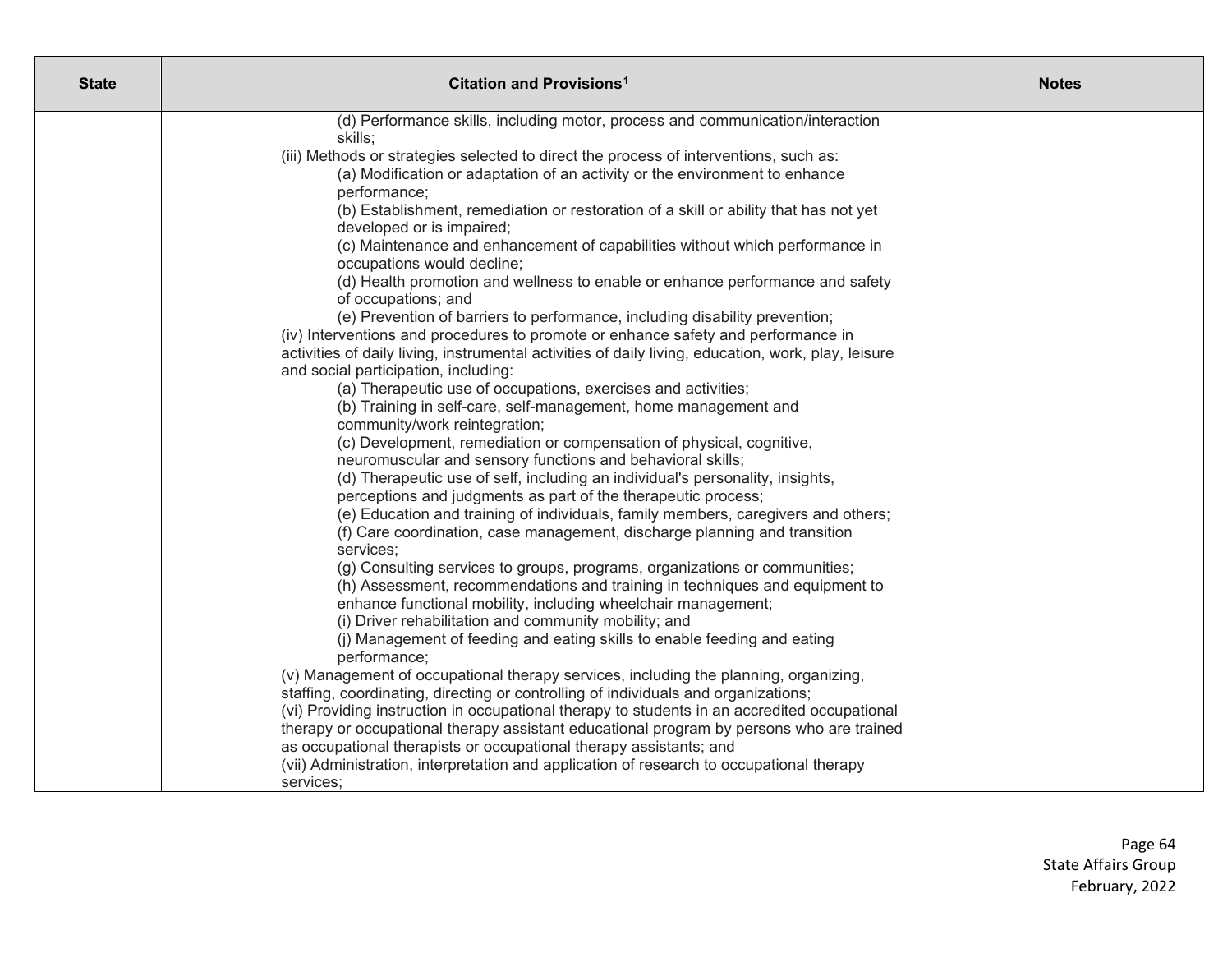| <b>State</b> | Citation and Provisions <sup>1</sup>                                                                                                                                                   | <b>Notes</b> |
|--------------|----------------------------------------------------------------------------------------------------------------------------------------------------------------------------------------|--------------|
|              | (B) Occupational therapy services are provided for the purpose of promoting health and wellness to                                                                                     |              |
|              | those clients who have, or are at risk of developing, illness, injury, disease, disorder, impairment,<br>disability, activity limitation or participation restriction and may include: |              |
|              | (i) Training in the use of prosthetic devices;                                                                                                                                         |              |
|              | (ii) Assessment, design, development, fabrication, adaptation, application, fitting and                                                                                                |              |
|              | training in the use of assistive technology and adaptive and selective orthotic devices;                                                                                               |              |
|              | (iii) Application of physical agent modalities with proper training and certification;                                                                                                 |              |
|              | (iv) Assessment and application of ergonomic principles;                                                                                                                               |              |
|              | (v) Adaptation or modification of environments, at home, work, school or community, and                                                                                                |              |
|              | use of a range of therapeutic procedures, such as wound care management, techniques to<br>enhance sensory, perceptual and cognitive processing and manual therapy techniques, to       |              |
|              | enhance performance skills, occupational performance or the promotion of health and                                                                                                    |              |
|              | wellness; and                                                                                                                                                                          |              |
|              | (vi) Practice of dry needling of the upper limb, with proper training and certification;                                                                                               |              |
|              | (C) Occupational therapy practice may occur in a variety of settings, including, but not limited to:                                                                                   |              |
|              | (i) Institutional inpatient settings, such as acute rehabilitation facilities, psychiatric hospitals,                                                                                  |              |
|              | community and specialty hospitals, nursing facilities and prisons;                                                                                                                     |              |
|              | (ii) Outpatient settings, such as clinics, medical offices and therapist offices;<br>(iii) Home and community settings, such as homes, group homes, assisted living facilities,        |              |
|              | schools, early intervention centers, daycare centers, industrial and business facilities,                                                                                              |              |
|              | hospices, sheltered workshops, wellness and fitness centers and community mental health                                                                                                |              |
|              | facilities;                                                                                                                                                                            |              |
|              | (iv) Research facilities;                                                                                                                                                              |              |
|              | (v) Educational institutions; and                                                                                                                                                      |              |
|              | (vi) Telehealth, telemedicine, or provider-based telemedicine, as authorized by § 63-1-                                                                                                |              |
|              | 155; and<br>(D) "Occupational therapy practice" includes specialized services provided by occupational                                                                                 |              |
|              | therapists or occupational therapy assistants who are certified or trained in areas of specialization                                                                                  |              |
|              | that include, but are not limited to, hand therapy, neurodevelopmental treatment, dry needling of                                                                                      |              |
|              | the upper limb, sensory integration, pediatrics, geriatrics and neurorehabilitation, through programs                                                                                  |              |
|              | approved by AOTA or other nationally recognized organizations;                                                                                                                         |              |
|              | Statute: Tennessee Code Annotated §63-1-155, Telehealth services - Establishment of provider-                                                                                          |              |
|              | patient relationship - Standard of practice - Applicability.                                                                                                                           |              |
|              | (a) For the purposes of this section:                                                                                                                                                  |              |
|              | (1) "Healthcare provider" means:<br>(A) An individual acting within the scope of a valid license issued pursuant to this title;                                                        |              |
|              | (B) Any state-contracted crisis service provider that is employed by a facility licensed under                                                                                         |              |
|              | title 33; or                                                                                                                                                                           |              |
|              | (C) Any alcohol and drug abuse counselor licensed under title 68, chapter 24, part 6; and                                                                                              |              |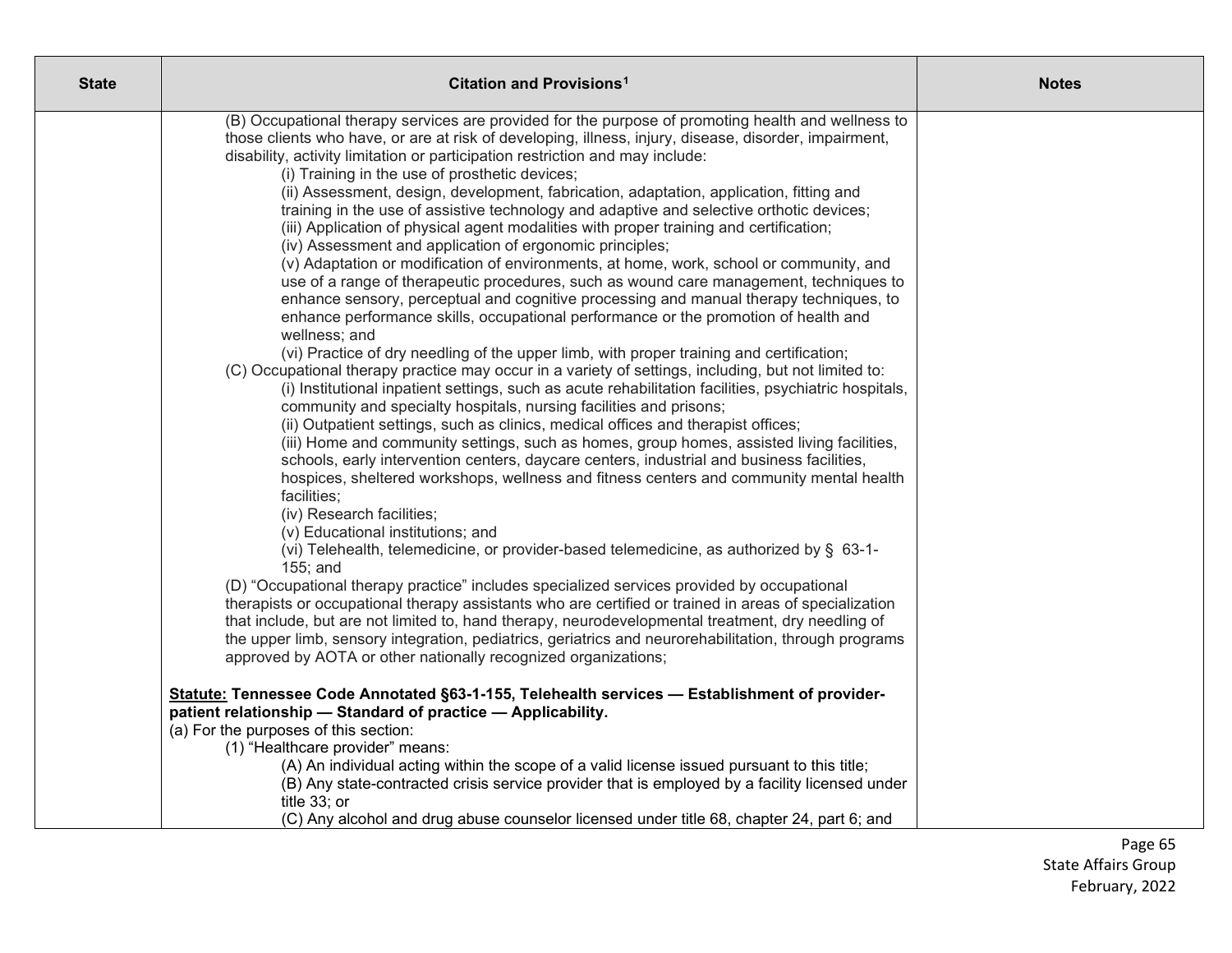| <b>State</b> | Citation and Provisions <sup>1</sup>                                                                                                                                                                                                                                                                                                                                                                                                                                                                                                                                                                                                                                                                                                                                                                                                                                                                                                                                                                                                                                                                                                                                                                                                                                                                                                                                                                                                                                                                                                                                                                                                                                                                                                                                                                                                                                                                                                                                                                                                                                                                                                                                                                                                                                                                                                                                                                                                                                                                                                                                                                                                                                                                    | <b>Notes</b> |
|--------------|---------------------------------------------------------------------------------------------------------------------------------------------------------------------------------------------------------------------------------------------------------------------------------------------------------------------------------------------------------------------------------------------------------------------------------------------------------------------------------------------------------------------------------------------------------------------------------------------------------------------------------------------------------------------------------------------------------------------------------------------------------------------------------------------------------------------------------------------------------------------------------------------------------------------------------------------------------------------------------------------------------------------------------------------------------------------------------------------------------------------------------------------------------------------------------------------------------------------------------------------------------------------------------------------------------------------------------------------------------------------------------------------------------------------------------------------------------------------------------------------------------------------------------------------------------------------------------------------------------------------------------------------------------------------------------------------------------------------------------------------------------------------------------------------------------------------------------------------------------------------------------------------------------------------------------------------------------------------------------------------------------------------------------------------------------------------------------------------------------------------------------------------------------------------------------------------------------------------------------------------------------------------------------------------------------------------------------------------------------------------------------------------------------------------------------------------------------------------------------------------------------------------------------------------------------------------------------------------------------------------------------------------------------------------------------------------------------|--------------|
|              | (2) Notwithstanding any restriction imposed by §§ 56-7-1002 and 56-7-1003, "telehealth,"<br>"telemedicine," and "provider-based telemedicine" mean the use of real time audio, video, or other<br>electronic media and telecommunication technology that enables interaction between a healthcare<br>provider and a patient, or also store-and-forward telemedicine services as defined in § 56-7-1002,<br>for the purpose of diagnosis, consultation, or treatment of a patient at a distant site where there<br>may be no in-person exchange between a healthcare provider and a patient.<br>(b) For the purposes of this section, a healthcare provider-patient relationship with respect to telemedicine<br>or telehealth is created by mutual consent and mutual communication, except in an emergency, between<br>the patient and the provider. The consent by the patient may be expressed or implied consent; however,<br>the provider-patient relationship is not created simply by the receipt of patient health information by a<br>provider unless a prior provider-patient relationship exists. The duties and obligations created by the<br>relationship do not arise until the healthcare provider:<br>(1) Affirmatively undertakes to diagnose or treat the patient; or<br>(2) Affirmatively participates in the diagnosis or treatment.<br>(c)<br>(1)<br>(A) A healthcare provider who delivers services through the use of telehealth is held to the<br>same standard of professional practice as a similar licensee of the same practice area or<br>specialty that is providing the same healthcare services through in-person encounters, and<br>nothing in this section is intended to create any new standards of care.<br>(B) Notwithstanding subdivision (c)(1)(A), telehealth services must be provided in<br>compliance with the guidelines created pursuant to part 4 of this chapter.<br>(2) The board or licensing entity governing any healthcare provider covered by this section shall not<br>establish a more restrictive standard of professional practice for the practice of telehealth than that<br>specifically authorized by the provider's practice act or other specifically applicable statute,<br>including this chapter or title 53, chapter 10 or 11.<br>(3) This section does not apply to pain management clinics, as defined in § 63-1-301, chronic<br>nonmalignant pain treatment, or those individuals licensed pursuant to chapter 12 of this title.<br>(d) Sections 63-6-231 and 63-6-214(b)(21) do not apply to the practice of telemedicine under this section.<br>(e) This section does not apply to or restrict the requirements of § 63-6-241. |              |
|              | (f) Section 63-6-204(a) also applies to telemedicine.<br>(g)                                                                                                                                                                                                                                                                                                                                                                                                                                                                                                                                                                                                                                                                                                                                                                                                                                                                                                                                                                                                                                                                                                                                                                                                                                                                                                                                                                                                                                                                                                                                                                                                                                                                                                                                                                                                                                                                                                                                                                                                                                                                                                                                                                                                                                                                                                                                                                                                                                                                                                                                                                                                                                            |              |
|              | $(1)$ Except as provided in subdivision $(g)(2)$ , to practice under this section a healthcare provider<br>must be licensed to practice in this state under this title.<br>(2) A physician must be licensed to practice under chapter 6 or 9 of this title in order to practice<br>telemedicine pursuant to $\S$ 63-6-209(b), except as otherwise authorized by law or rule.<br>(h)                                                                                                                                                                                                                                                                                                                                                                                                                                                                                                                                                                                                                                                                                                                                                                                                                                                                                                                                                                                                                                                                                                                                                                                                                                                                                                                                                                                                                                                                                                                                                                                                                                                                                                                                                                                                                                                                                                                                                                                                                                                                                                                                                                                                                                                                                                                     |              |
|              | (1) Notwithstanding subsection (a), for the purposes of this section "healthcare provider" means:<br>(A) Any provider licensed under this title;                                                                                                                                                                                                                                                                                                                                                                                                                                                                                                                                                                                                                                                                                                                                                                                                                                                                                                                                                                                                                                                                                                                                                                                                                                                                                                                                                                                                                                                                                                                                                                                                                                                                                                                                                                                                                                                                                                                                                                                                                                                                                                                                                                                                                                                                                                                                                                                                                                                                                                                                                        |              |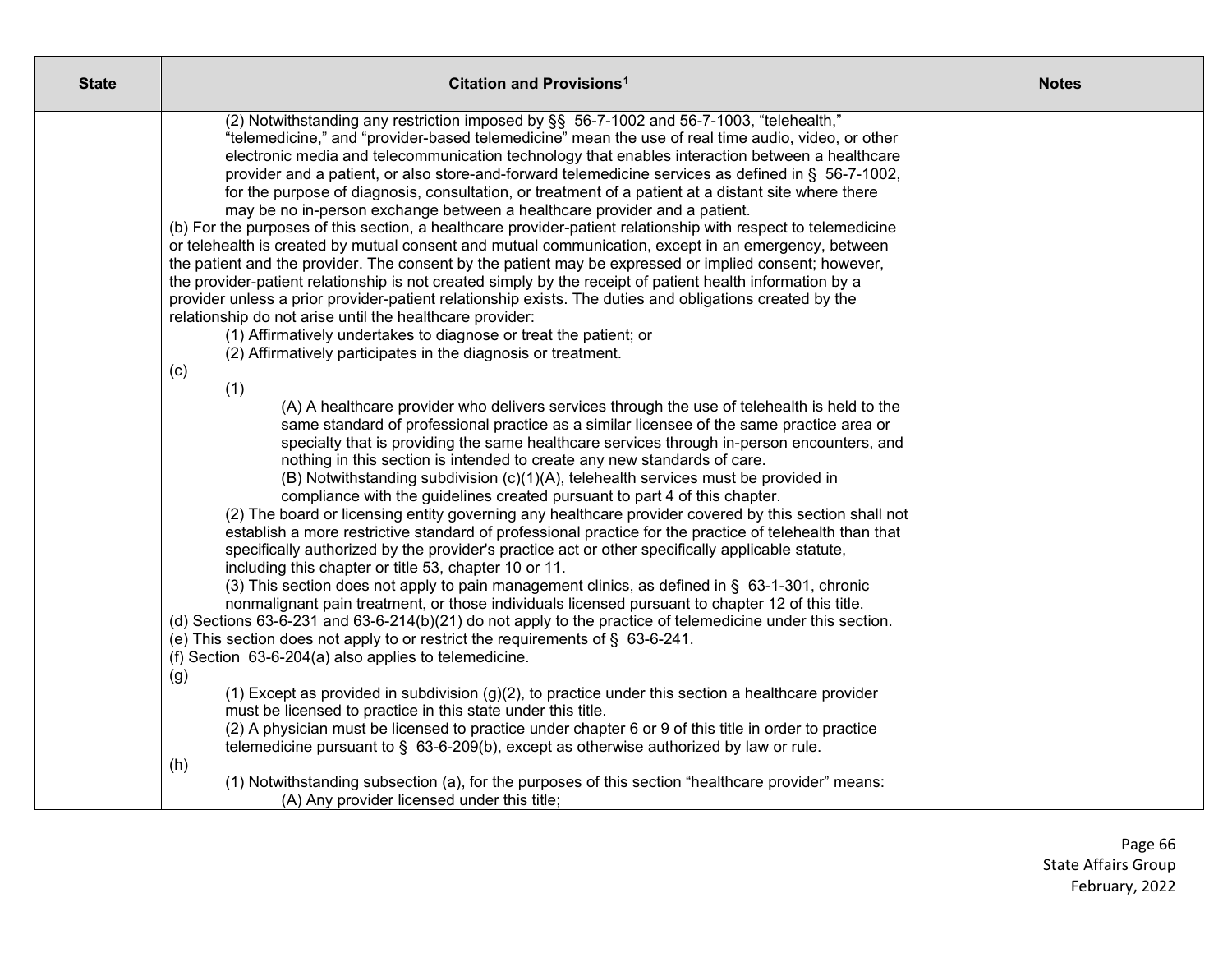| <b>State</b> | Citation and Provisions <sup>1</sup>                                                                                                                                                                                                                                                                                                                                                                                                                                                                                                                                                                                                                                                                                                                                                                                                                                                                                                                                                                                                                                                                                                                                                                                                                                                                                                                                                           | <b>Notes</b> |
|--------------|------------------------------------------------------------------------------------------------------------------------------------------------------------------------------------------------------------------------------------------------------------------------------------------------------------------------------------------------------------------------------------------------------------------------------------------------------------------------------------------------------------------------------------------------------------------------------------------------------------------------------------------------------------------------------------------------------------------------------------------------------------------------------------------------------------------------------------------------------------------------------------------------------------------------------------------------------------------------------------------------------------------------------------------------------------------------------------------------------------------------------------------------------------------------------------------------------------------------------------------------------------------------------------------------------------------------------------------------------------------------------------------------|--------------|
|              | (B) Any state-contracted crisis service provider that is employed by a facility licensed under<br>title 33; or<br>(C) Any alcohol and drug abuse counselor licensed under title 68, chapter 24, part 6.<br>(2) This subsection (h) is repealed on April 1, 2022.                                                                                                                                                                                                                                                                                                                                                                                                                                                                                                                                                                                                                                                                                                                                                                                                                                                                                                                                                                                                                                                                                                                               |              |
| Texas        | Regulation: Texas Administrative Code Title 40, Part 12<br>§ 362.1 Definitions.<br>(39) Telehealth--A mode of service delivery for the provision of occupational therapy services delivered by<br>an occupational therapy practitioner to a client at a different physical location using telecommunications or<br>information technology. Telehealth refers only to the practice of occupational therapy by occupational<br>therapy practitioners who are licensed by this Board with clients who are located in Texas at the time of the<br>provision of occupational therapy services. Also may be known as other terms including but not limited to<br>telepractice, telecare, telerehabilitation, and e-health services.                                                                                                                                                                                                                                                                                                                                                                                                                                                                                                                                                                                                                                                                  |              |
|              | § 372.1 Provision of Services<br>(e) Evaluation.<br>(1) Only an occupational therapist may perform an initial evaluation or any reevaluations.<br>(2) An occupational therapy plan of care must be based on an occupational therapy evaluation.<br>(3) The occupational therapist is responsible for determining whether any aspect of the evaluation<br>may be conducted via telehealth or must be conducted in person.<br>(4) The occupational therapist must have contact with the client during the evaluation via telehealth<br>using synchronous audiovisual technology or in person. Other telecommunications or information<br>technology may be used to aid in the evaluation but may not be the primary means of contact or<br>communication.<br>(5) The occupational therapist may delegate to an occupational therapy assistant or temporary<br>licensee the collection of data for the evaluation. The occupational therapist is responsible for the<br>accuracy of the data collected by the assistant.<br>(f) Plan of Care.<br>(7) Except where otherwise restricted by rule, the occupational therapy practitioner is responsible<br>for determining whether any aspect of the intervention session may be conducted via telehealth or<br>must be conducted in person.<br>(8) The occupational therapy practitioners must have contact with the client during the intervention |              |
|              | session via telehealth using synchronous audiovisual technology or in person. Other<br>telecommunications or information technology may be used to aid in the intervention session but<br>may not be the primary means of contact or communication.<br>§ 373.1 Supervision of non-Licensed Personnel<br>(c) Supervision of other non-licensed personnel either on-site or via telehealth requires that the                                                                                                                                                                                                                                                                                                                                                                                                                                                                                                                                                                                                                                                                                                                                                                                                                                                                                                                                                                                     |              |
|              | occupational therapy practitioner maintain line of sight.<br>§374.4. Code of Ethics.                                                                                                                                                                                                                                                                                                                                                                                                                                                                                                                                                                                                                                                                                                                                                                                                                                                                                                                                                                                                                                                                                                                                                                                                                                                                                                           |              |

Page 67 State Affairs Group February, 2022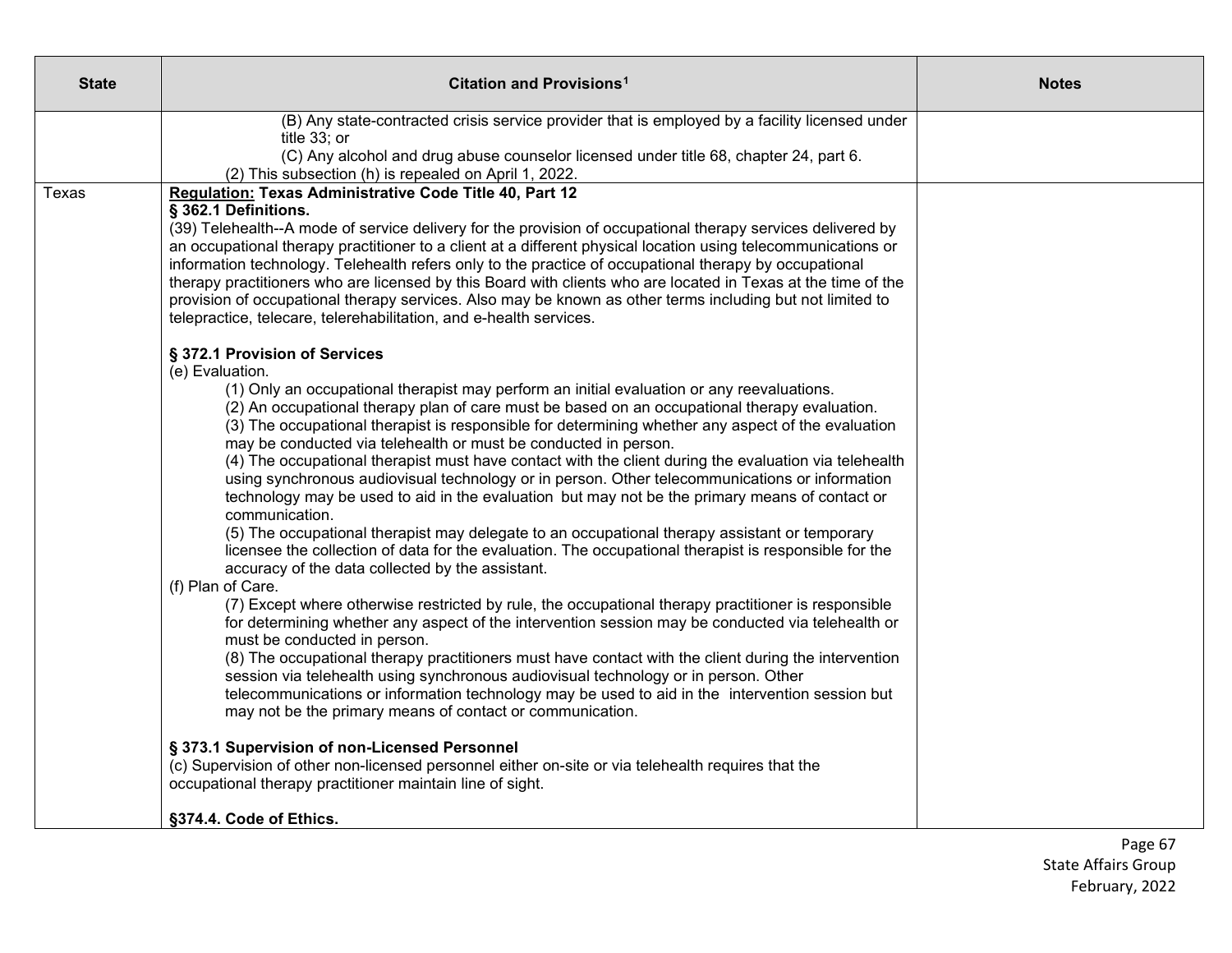| <b>State</b> | Citation and Provisions <sup>1</sup>                                                                                                                                                                                                                                                                                                                                                                                                                                                                                                                                                                                                                                                                                                                                                                                                                                                                                                                                                                                                                                                                                                                                                                                                                                                                                                                                                                                                                                                                                                                                                                                                                                                                                                                                                                                                                                                                                                                                                                                                                                                                                                 | <b>Notes</b>                                                                                                                                                                                                                              |
|--------------|--------------------------------------------------------------------------------------------------------------------------------------------------------------------------------------------------------------------------------------------------------------------------------------------------------------------------------------------------------------------------------------------------------------------------------------------------------------------------------------------------------------------------------------------------------------------------------------------------------------------------------------------------------------------------------------------------------------------------------------------------------------------------------------------------------------------------------------------------------------------------------------------------------------------------------------------------------------------------------------------------------------------------------------------------------------------------------------------------------------------------------------------------------------------------------------------------------------------------------------------------------------------------------------------------------------------------------------------------------------------------------------------------------------------------------------------------------------------------------------------------------------------------------------------------------------------------------------------------------------------------------------------------------------------------------------------------------------------------------------------------------------------------------------------------------------------------------------------------------------------------------------------------------------------------------------------------------------------------------------------------------------------------------------------------------------------------------------------------------------------------------------|-------------------------------------------------------------------------------------------------------------------------------------------------------------------------------------------------------------------------------------------|
|              | <b>VERACITY</b><br>Principle 5. Occupational therapy personnel shall provide comprehensive, accurate, and objective<br>information when representing the profession.                                                                                                                                                                                                                                                                                                                                                                                                                                                                                                                                                                                                                                                                                                                                                                                                                                                                                                                                                                                                                                                                                                                                                                                                                                                                                                                                                                                                                                                                                                                                                                                                                                                                                                                                                                                                                                                                                                                                                                 |                                                                                                                                                                                                                                           |
|              | <b>RELATED STANDARDS OF CONDUCT</b><br>Occupational therapy personnel shall:<br>J. Maintain privacy and truthfulness when utilizing telecommunication in delivery of occupational therapy<br>services.                                                                                                                                                                                                                                                                                                                                                                                                                                                                                                                                                                                                                                                                                                                                                                                                                                                                                                                                                                                                                                                                                                                                                                                                                                                                                                                                                                                                                                                                                                                                                                                                                                                                                                                                                                                                                                                                                                                               |                                                                                                                                                                                                                                           |
| Utah         | Statute: Utah Code §26-60-102, Definitions.<br>As used in this chapter:<br>(1) "Asynchronous store and forward transfer" means the transmission of a patient's health care information<br>from an originating site to a provider at a distant site.<br>(2) "Distant site" means the physical location of a provider delivering telemedicine services.<br>(3) "Originating site" means the physical location of a patient receiving telemedicine services.<br>(4) "Patient" means an individual seeking telemedicine services.<br>(5) (a) "Patient-generated medical history" means medical data about a patient that the patient creates,<br>records, or gathers.<br>(b) "Patient-generated medical history" does not include a patient's medical record that a healthcare<br>professional creates and the patient personally delivers to a different healthcare professional.<br>(6) "Provider" means an individual who is:<br>(a) licensed under Title 26, Chapter 21, Health Care Facility Licensing and Inspection Act;<br>(b) licensed under Title 58, Occupations and Professions, to provide health care; or<br>(c) licensed under Title 62A, Chapter 2, Licensure of Programs and Facilities.<br>(7) "Synchronous interaction" means real-time communication through interactive technology that enables<br>a provider at a distant site and a patient at an originating site to interact simultaneously through two-way<br>audio and video transmission.<br>(8) "Telehealth services" means the transmission of health-related services or information through the use<br>of electronic communication or information technology.<br>(9) "Telemedicine services" means telehealth services:<br>(a) including:<br>(i) clinical care;<br>(ii) health education;<br>(iii) health administration;<br>(iv) home health;<br>(v) facilitation of self-managed care and caregiver support; or<br>(vi) remote patient monitoring occurring incidentally to general supervision; and<br>(b) provided by a provider to a patient through a method of communication that:<br>(A) uses asynchronous store and forward transfer; or<br>(i) | No OT specific statute or regulation,<br>but statute and regulation definition of<br>provider does include occupational<br>therapists.<br>As of February, 23, 2021, amendments<br>to the regulations included here have<br>been proposed. |
|              | (B) uses synchronous interaction; and<br>(ii) meets industry security and privacy standards, including compliance with:                                                                                                                                                                                                                                                                                                                                                                                                                                                                                                                                                                                                                                                                                                                                                                                                                                                                                                                                                                                                                                                                                                                                                                                                                                                                                                                                                                                                                                                                                                                                                                                                                                                                                                                                                                                                                                                                                                                                                                                                              |                                                                                                                                                                                                                                           |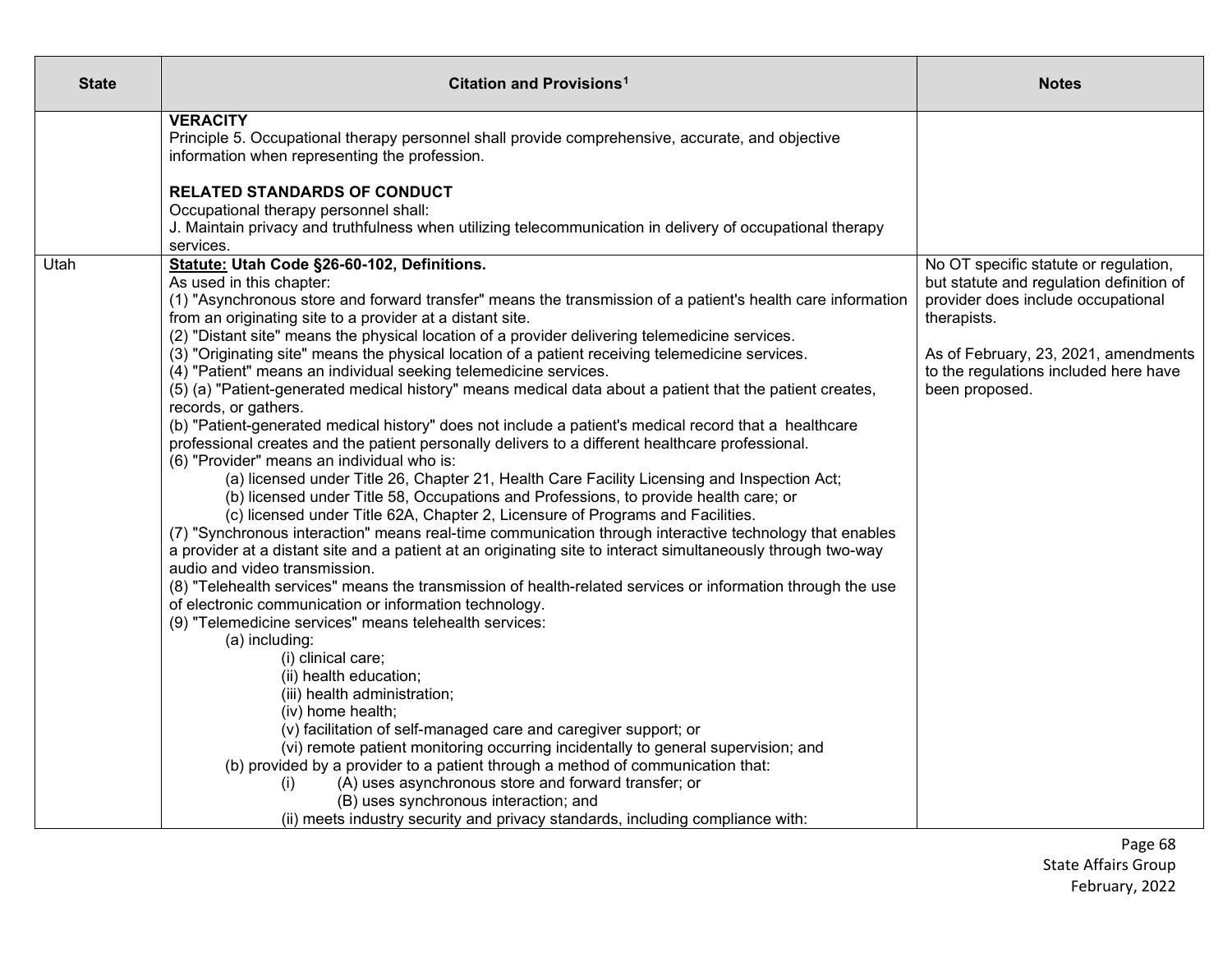| <b>State</b> | Citation and Provisions <sup>1</sup>                                                                                                                                                       | <b>Notes</b> |
|--------------|--------------------------------------------------------------------------------------------------------------------------------------------------------------------------------------------|--------------|
|              | (A) the federal Health Insurance Portability and Accountability Act of 1996, Pub. L.                                                                                                       |              |
|              | No. 104-191, 110 Stat. 1936, as amended; and                                                                                                                                               |              |
|              | (B) the federal Health Information Technology for Economic and Clinical Health<br>Act, Pub. L. No. 111-5, 123 Stat. 226, 467, as amended.                                                  |              |
|              |                                                                                                                                                                                            |              |
|              | §26-60-103. Scope of telehealth practice.                                                                                                                                                  |              |
|              | (1) A provider offering telehealth services shall:                                                                                                                                         |              |
|              | (a) at all times:                                                                                                                                                                          |              |
|              | (i) act within the scope of the provider's license under Title 58, Occupations and                                                                                                         |              |
|              | Professions, in accordance with the provisions of this chapter and all other applicable laws                                                                                               |              |
|              | and rules; and                                                                                                                                                                             |              |
|              | (ii) be held to the same standards of practice as those applicable in traditional health care<br>settings;                                                                                 |              |
|              | (b) if the provider does not already have a provider-patient relationship with the patient, establish a                                                                                    |              |
|              | provider-patient relationship during the patient encounter in a manner consistent with the standards                                                                                       |              |
|              | of practice, determined by the Division of Professional Licensing in rule made in accordance with                                                                                          |              |
|              | Title 63G, Chapter 3, Utah Administrative Rulemaking Act, including providing the provider's                                                                                               |              |
|              | licensure and credentials to the patient;<br>(c) in accordance with Title 58, Chapter 82, Electronic Prescribing Act, before providing treatment                                           |              |
|              | or prescribing a prescription drug, establish a diagnosis and identify underlying conditions and                                                                                           |              |
|              | contraindications to a recommended treatment after:                                                                                                                                        |              |
|              | (i) obtaining from the patient or another provider the patient's relevant clinical history; and                                                                                            |              |
|              | (ii) documenting the patient's relevant clinical history and current symptoms;                                                                                                             |              |
|              | (d) be available to a patient who receives telehealth services from the provider for subsequent care                                                                                       |              |
|              | related to the initial telemedicine services, in accordance with community standards of practice;                                                                                          |              |
|              | (e) be familiar with available medical resources, including emergency resources near the                                                                                                   |              |
|              | originating site, in order to make appropriate patient referrals when medically indicated;                                                                                                 |              |
|              | (f) in accordance with any applicable state and federal laws, rules, and regulations, generate,                                                                                            |              |
|              | maintain, and make available to each patient receiving telehealth services the patient's medical<br>records; and                                                                           |              |
|              | (g) if the patient has a designated health care provider who is not the telemedicine provider:                                                                                             |              |
|              | (i) consult with the patient regarding whether to provide the patient's designated health                                                                                                  |              |
|              | care provider a medical record or other report containing an explanation of the treatment                                                                                                  |              |
|              | provided to the patient and the telemedicine provider's evaluation, analysis, or diagnosis of                                                                                              |              |
|              | the patient's condition;                                                                                                                                                                   |              |
|              | (ii) collect from the patient the contact information of the patient's designated health care                                                                                              |              |
|              | provider; and                                                                                                                                                                              |              |
|              | (iii) within two weeks after the day on which the telemedicine provider provides services to                                                                                               |              |
|              | the patient, and to the extent allowed under HIPAA as that term is defined in Section 26-<br>18-17, provide the medical record or report to the patient's designated health care provider, |              |
|              |                                                                                                                                                                                            |              |

Page 69 State Affairs Group February, 2022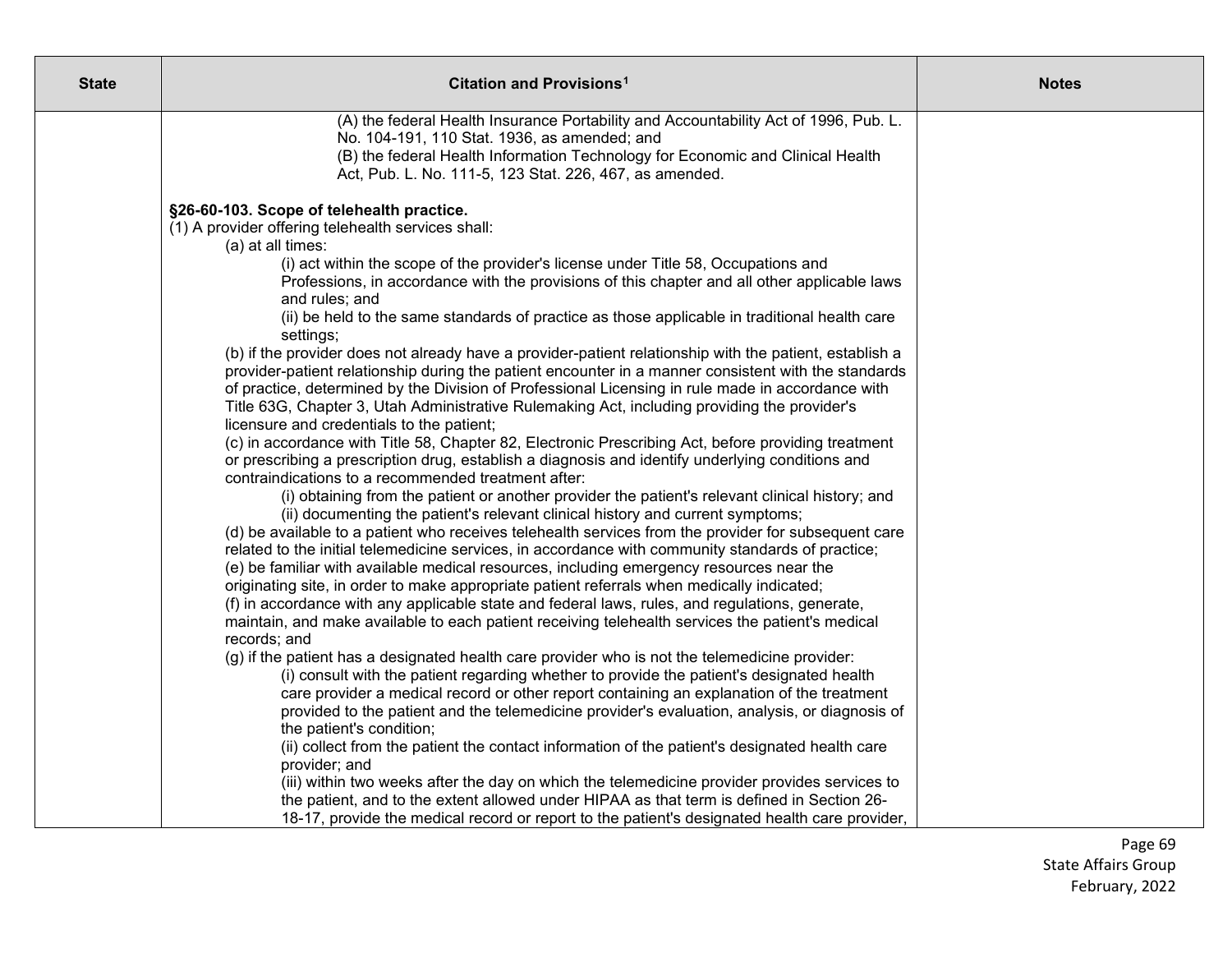| <b>State</b> | Citation and Provisions <sup>1</sup>                                                                                                                                                                                                                                                                                                                                                                                                                                                                                                                                                                                                                                                                                                                                                                                                                                                                                                                                                                                                                                                          | <b>Notes</b> |
|--------------|-----------------------------------------------------------------------------------------------------------------------------------------------------------------------------------------------------------------------------------------------------------------------------------------------------------------------------------------------------------------------------------------------------------------------------------------------------------------------------------------------------------------------------------------------------------------------------------------------------------------------------------------------------------------------------------------------------------------------------------------------------------------------------------------------------------------------------------------------------------------------------------------------------------------------------------------------------------------------------------------------------------------------------------------------------------------------------------------------|--------------|
|              | unless the patient indicates that the patient does not want the telemedicine provider to<br>send the medical record or report to the patient's designated health care provider.<br>(2) Subsection (1)(g) does not apply to prescriptions for eyeglasses or contacts.<br>(3) Except as specifically provided in Title 58, Chapter 83, Online Prescribing, Dispensing, and Facilitation<br>Licensing Act, and unless a provider has established a provider-patient relationship with a patient, a<br>provider offering telemedicine services may not diagnose a patient, provide treatment, or prescribe a<br>prescription drug based solely on one of the following:<br>(a) an online questionnaire;<br>(b) an email message; or<br>(c) a patient-generated medical history.<br>(4) A provider may not offer telehealth services if:<br>(a) the provider is not in compliance with applicable laws, rules, and regulations regarding the<br>provider's licensed practice; or<br>(b) the provider's license under Title 58, Occupations and Professions, is not active and in good<br>standing. |              |
|              | §26-60-104. Enforcement.<br>(1) The Division of Occupational and Professional Licensing created in Section 58-1-103 is authorized to<br>enforce the provisions of Section 26-60-103 as it relates to providers licensed under Title 58, Occupations<br>and Professions.<br>(2) The department is authorized to enforce the provisions of Section 26-60-103 as it relates to providers<br>licensed under this title.<br>(3) The Department of Human Services created in Section 62A-1-102 is authorized to enforce the<br>provisions of Section 26-60-103 as it relates to providers licensed under Title 62A, Chapter 2, Licensure of<br>Programs and Facilities.                                                                                                                                                                                                                                                                                                                                                                                                                             |              |
|              | Regulation: Utah Administrative Code Rule R156-1, General Rules of the Department of<br><b>Professional Licensure</b><br>R156-1-602. Telehealth - Definitions.<br>In accordance with Section 26-60-103 and Subsection 26-60-104(1), in addition to the definitions in Title<br>26, Chapter 60, Telehealth Act, as used in Title 58 or this Title R156 the following rule definitions<br>supplement the statutory definitions:<br>(1) "Originating site" means the same as defined in Subsection 26-60-102(3).<br>(2) "Patient" means the same as defined in Subsection 26-60-102(4).<br>(3) "Patient Encounter" means any encounter where medical treatment and evaluation and management<br>services are provided. The entire course of an inpatient stay in a healthcare facility or treatment in an<br>emergency department is a single patient encounter.<br>(4) "Provider" means the same as defined in Subsection 26-60-102(6)(b), an individual licensed under Title<br>58 to provide health care services, and:                                                                       |              |

Page 70 State Affairs Group February, 2022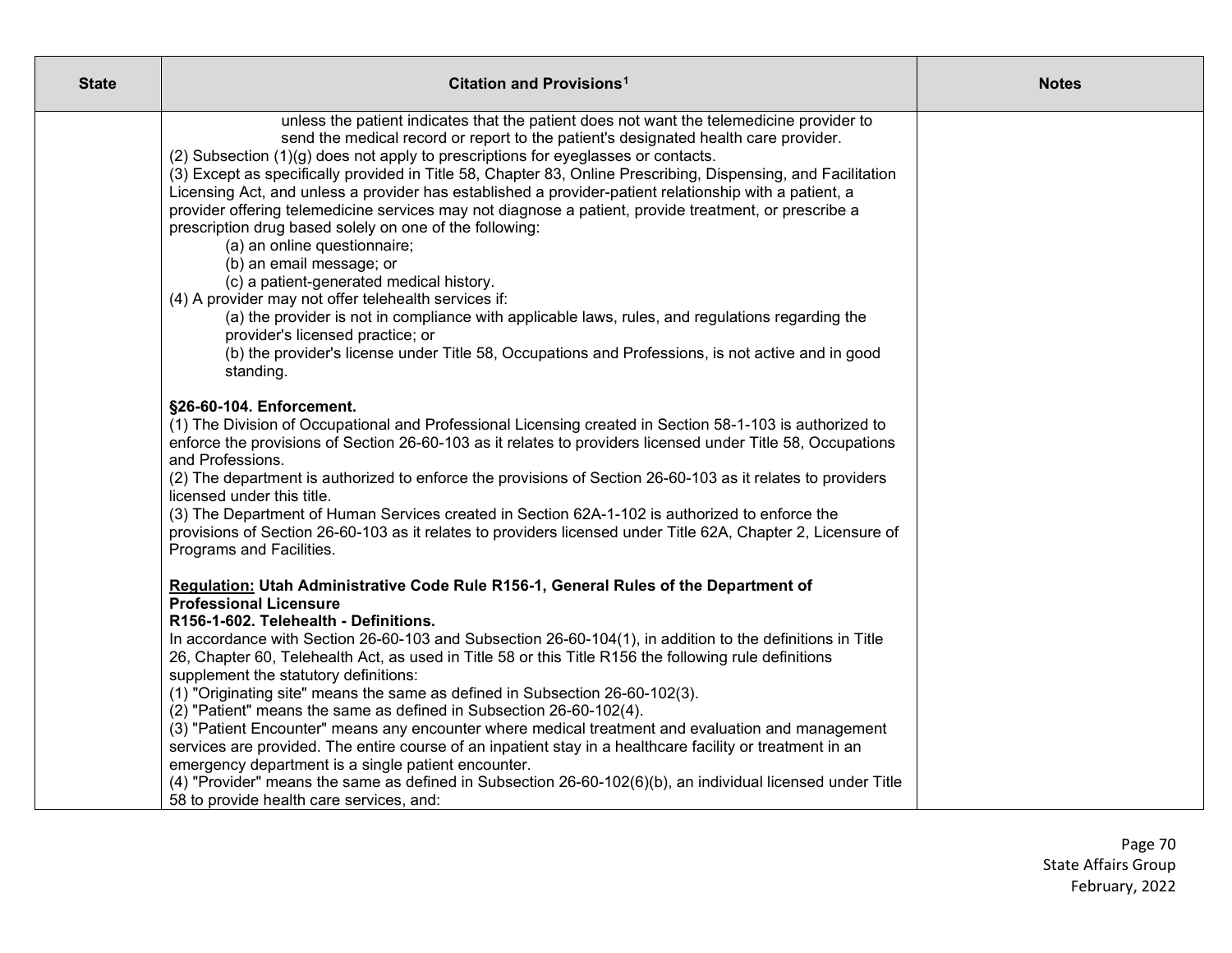| <b>State</b> | <b>Citation and Provisions<sup>1</sup></b>                                                                                                                                          | <b>Notes</b> |
|--------------|-------------------------------------------------------------------------------------------------------------------------------------------------------------------------------------|--------------|
|              | (a) shall include an individual exempt from licensure as defined in Section 58-1-307 who provides                                                                                   |              |
|              | health care services within the individual's scope of practice under Title 58, Occupations and                                                                                      |              |
|              | Professions; and                                                                                                                                                                    |              |
|              | (b) may include multiple providers obtaining informed consent and providing care as a team,                                                                                         |              |
|              | consistent with the standards of practice applicable to a broader practice model found in traditional                                                                               |              |
|              | health care settings.                                                                                                                                                               |              |
|              | (5) "Telehealth services" means the same as defined in Subsection 26-60-102(8).<br>(6) "Telemedicine services" means the same as defined in Subsection 26-60-102(9).                |              |
|              |                                                                                                                                                                                     |              |
|              | R156-1-603. Telehealth - Scope of Telehealth Practice.                                                                                                                              |              |
|              | (a) In accordance with Subsection 26-60-103(1), a provider offering telehealth services shall, prior<br>(1)                                                                         |              |
|              | to each patient encounter:                                                                                                                                                          |              |
|              | (i) verify the patient's identity and originating site;                                                                                                                             |              |
|              | (ii) allow the patient an opportunity to select their provider rather than being assigned a                                                                                         |              |
|              | provider at random, to the extent possible; and                                                                                                                                     |              |
|              | (iii) ensure that the online site does not restrict the patient's choice to select a specific<br>pharmacy for pharmacy services; and                                                |              |
|              | (b) prior to each initial patient encounter, and at least annual intervals, obtain informed consent to                                                                              |              |
|              | the use of telehealth services by clear disclosure of:                                                                                                                              |              |
|              | (i) additional fees for telehealth services, if any, and how payment is to be made for those                                                                                        |              |
|              | additional fees if they are charged separately;                                                                                                                                     |              |
|              | (ii) to whom patient health information may be disclosed and for what purpose, including                                                                                            |              |
|              | clear reference to any patient consent governing release of patient-identifiable information                                                                                        |              |
|              | to a third-party;                                                                                                                                                                   |              |
|              | (iii) the rights of the patient with respect to patient health information;                                                                                                         |              |
|              | (iv) appropriate uses and limitations of the site, including emergency health situations;                                                                                           |              |
|              | (v) information affirming that the telehealth services meet industry security and privacy<br>standards in Subsection 26-60-102(9)(b)(ii), and warning of potential risks to privacy |              |
|              | regardless of the security measures;                                                                                                                                                |              |
|              | (vi) a warning that information may be lost due to technical failures, and clearly referencing                                                                                      |              |
|              | any patient consent to hold the provider harmless for such loss; and                                                                                                                |              |
|              | (vii) information disclosing the website owner-operator, location, and contact information.                                                                                         |              |
|              | (2) In accordance with Subsection 26-60-103(1)(d), a provider offering telehealth services shall be available                                                                       |              |
|              | to the patient for subsequent care related to the initial telemedicine services as follows:                                                                                         |              |
|              | (a) providing the patient with a clear mechanism to:                                                                                                                                |              |
|              | (i) access, supplement, and amend patient-provided personal health information;                                                                                                     |              |
|              | (ii) contact the provider for subsequent care;                                                                                                                                      |              |
|              | (iii) obtain upon request an electronic or hard copy of the patient's medical record<br>documenting the telemedicine services, including the informed consent provided; and         |              |
|              |                                                                                                                                                                                     |              |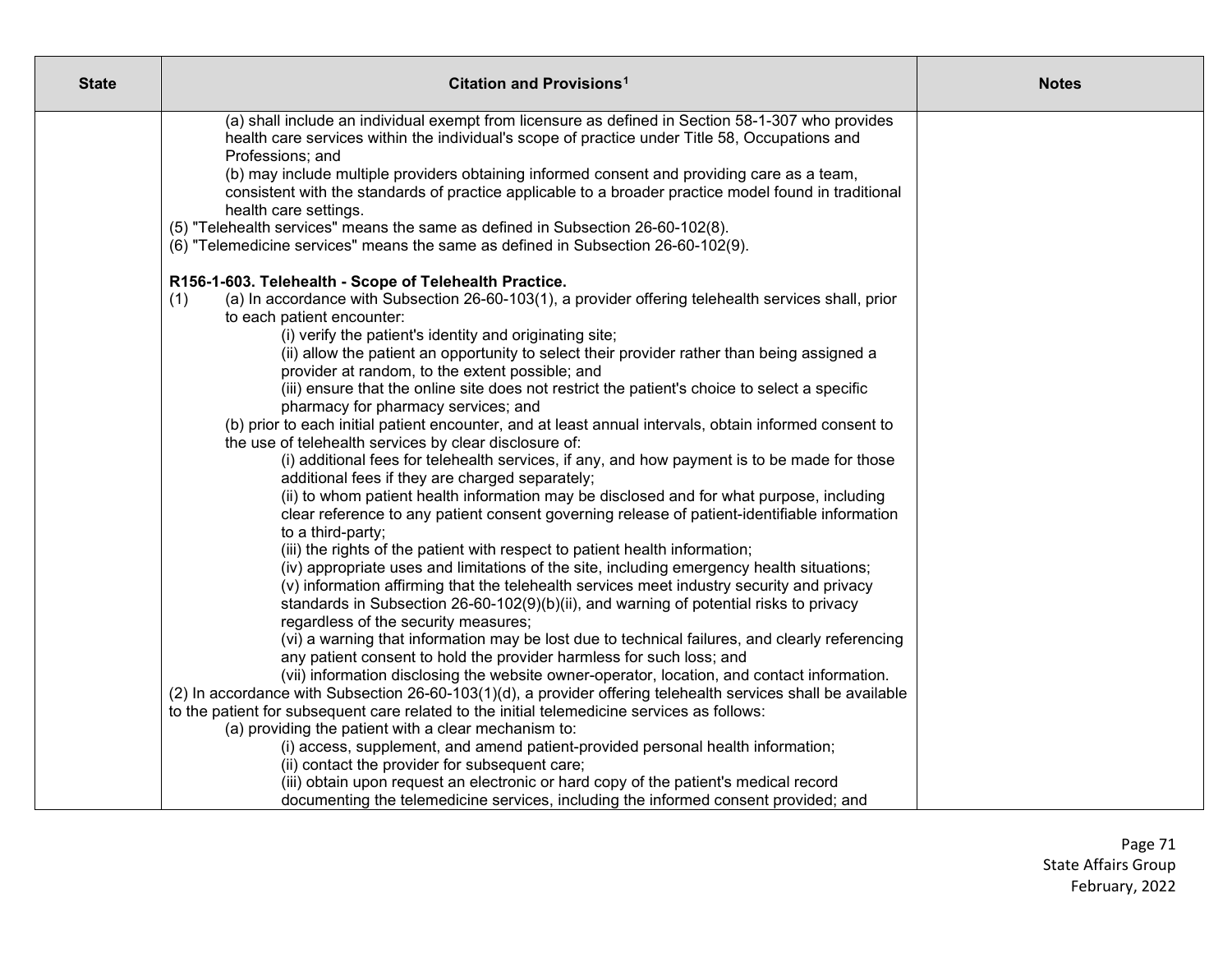| <b>State</b> | <b>Citation and Provisions<sup>1</sup></b>                                                                                                                                         | <b>Notes</b>                             |
|--------------|------------------------------------------------------------------------------------------------------------------------------------------------------------------------------------|------------------------------------------|
|              | (iv) request a transfer to another provider of the patient's medical record documenting the                                                                                        |                                          |
|              | telemedicine services; and                                                                                                                                                         |                                          |
|              | (b) if the provider recommends that the patient be seen in person, such as if diagnosis requires a                                                                                 |                                          |
|              | physical examination, lab work, or imaging studies:                                                                                                                                |                                          |
|              | (i) arranging to see the patient in person, or directing the patient to the patient's regular                                                                                      |                                          |
|              | provider, or if none, to an appropriate provider; and                                                                                                                              |                                          |
|              | (ii) documenting the recommendation in the patient's medical record; and<br>(c) upon patient request, electronically transferring to another provider the patient's medical record |                                          |
|              | documenting the telemedicine services, within a reasonable time frame allowing for timely care of                                                                                  |                                          |
|              | the patient by that provider.                                                                                                                                                      |                                          |
|              | (3) Nothing in this section shall prohibit electronic communications consistent with standards of practice                                                                         |                                          |
|              | applicable in traditional health care settings, including the following:                                                                                                           |                                          |
|              | (a) between a provider and a patient with a preexisting provider-patient relationship;                                                                                             |                                          |
|              | (b) between a provider and another provider concerning a patient with whom the other provider has                                                                                  |                                          |
|              | a provider-patient relationship;                                                                                                                                                   |                                          |
|              | (c) in on-call or cross coverage situations when the provider has access to patient records;                                                                                       |                                          |
|              | (d) in broader practice models when multiple providers provide care as a team, including, for                                                                                      |                                          |
|              | example:                                                                                                                                                                           |                                          |
|              | (i) within an existing organization; or                                                                                                                                            |                                          |
|              | (ii) within an emergency department; or                                                                                                                                            |                                          |
|              | (e) in an emergency, which as used in this section means a situation when there is an occurrence                                                                                   |                                          |
|              | posing an imminent threat of a life-threatening condition or severe bodily harm.<br>Statute: Vermont Statutes Annotated Title 8, Chapter 107, § 4100k (8 VSA §4100k)               | No statute or regulations specific to OT |
| Vermont      | (1) "Distant site" means the location of the health care provider delivering services through telemedicine at                                                                      | and telehealth.                          |
|              | the time the services are provided.                                                                                                                                                |                                          |
|              | (4) "Health care provider" means a person, partnership, or corporation, other than a facility or institution,                                                                      |                                          |
|              | that is licensed, certified, or otherwise authorized by law to provide professional health care services,                                                                          |                                          |
|              | including dental services, in this State to an individual during that individual's medical care, treatment, or                                                                     |                                          |
|              | confinement.                                                                                                                                                                       |                                          |
|              | (5) "Originating site" means the location of the patient, whether or not accompanied by a health care                                                                              |                                          |
|              | provider, at the time services are provided by a health care provider through telemedicine, including a                                                                            |                                          |
|              | health care provider's office, a hospital, or a health care facility, or the patient's home or another                                                                             |                                          |
|              | nonmedical environment such as a school-based health center, a university-based health center, or the                                                                              |                                          |
|              | patient's workplace.                                                                                                                                                               |                                          |
|              | (6) "Store and forward" means an asynchronous transmission of medical information, such as one or more                                                                             |                                          |
|              | video clips, audio clips, still images, x-rays, magnetic resonance imaging scans, electrocardiograms,                                                                              |                                          |
|              | electroencephalograms, or laboratory results, sent over a secure connection that complies with the                                                                                 |                                          |
|              | requirements of the Health Insurance Portability and Accountability Act of 1996, Pub. L. No. 104-191 to be                                                                         |                                          |
|              | reviewed at a later date by a health care provider at a distant site who is trained in the relevant specialty. In                                                                  |                                          |
|              | store and forward, the health care provider at the distant site reviews the medical information without the                                                                        |                                          |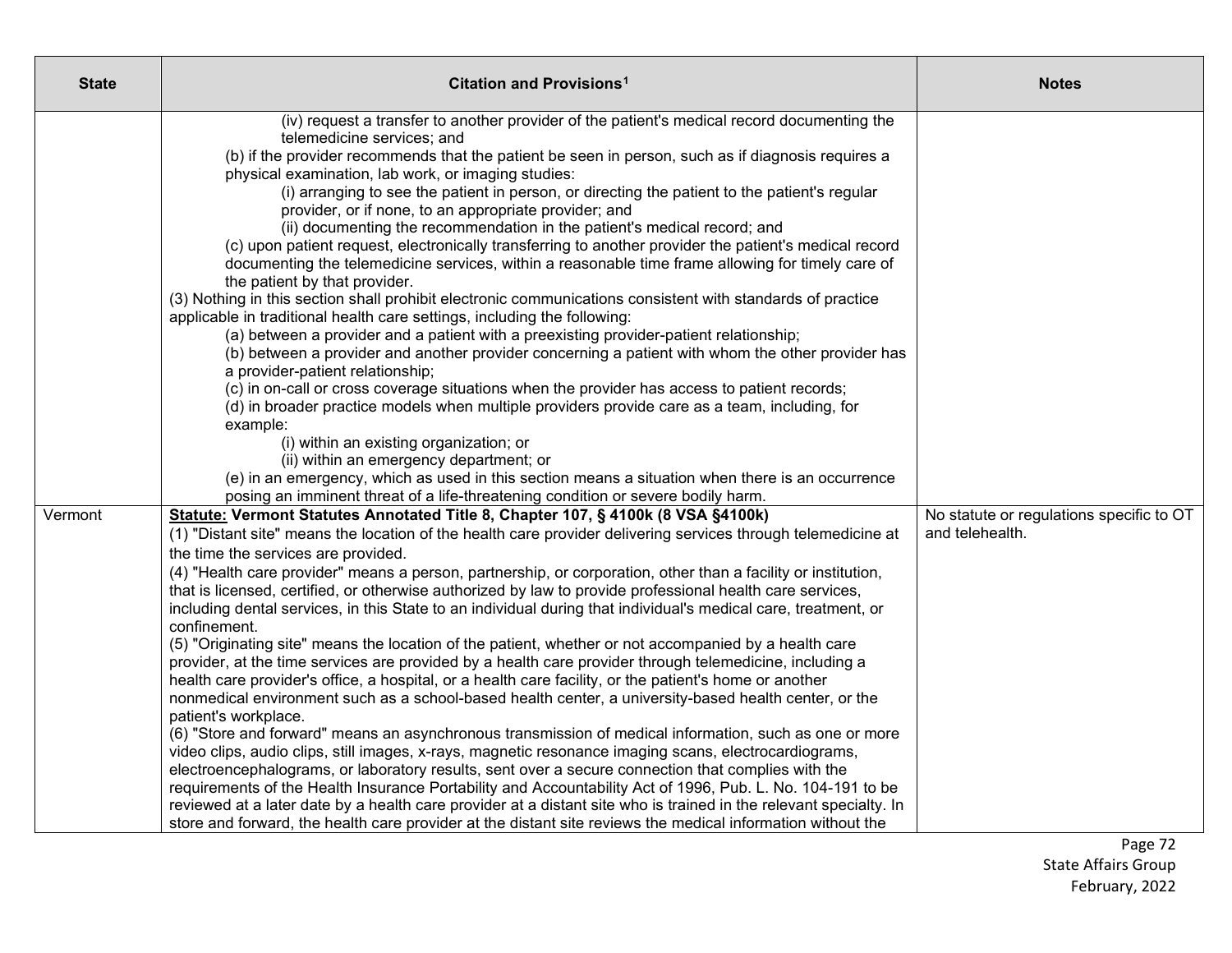| <b>State</b> | Citation and Provisions <sup>1</sup>                                                                                                                                                                                                                                                                                                                                                                                                                                                                                                                                                                                                                                                                                                                                                                                                                                                                                                                                                                                                                                                                                                                                                                                                                                                                                                                                                                                                                                                                                                                                                                                                                                                                                                                                                                                                                                                                                                                                                                                                                                                                                                                                                       | <b>Notes</b> |
|--------------|--------------------------------------------------------------------------------------------------------------------------------------------------------------------------------------------------------------------------------------------------------------------------------------------------------------------------------------------------------------------------------------------------------------------------------------------------------------------------------------------------------------------------------------------------------------------------------------------------------------------------------------------------------------------------------------------------------------------------------------------------------------------------------------------------------------------------------------------------------------------------------------------------------------------------------------------------------------------------------------------------------------------------------------------------------------------------------------------------------------------------------------------------------------------------------------------------------------------------------------------------------------------------------------------------------------------------------------------------------------------------------------------------------------------------------------------------------------------------------------------------------------------------------------------------------------------------------------------------------------------------------------------------------------------------------------------------------------------------------------------------------------------------------------------------------------------------------------------------------------------------------------------------------------------------------------------------------------------------------------------------------------------------------------------------------------------------------------------------------------------------------------------------------------------------------------------|--------------|
|              | patient present in real time and communicates a care plan or treatment recommendation back to the<br>patient or referring provider, or both.<br>(7) "Telemedicine" means the delivery of health care services, including dental services, such as diagnosis,<br>consultation, or treatment through the use of live interactive audio and video over a secure connection that<br>complies with the requirements of the Health Insurance Portability and Accountability Act of 1996, Pub. L.<br>No. 104-191.                                                                                                                                                                                                                                                                                                                                                                                                                                                                                                                                                                                                                                                                                                                                                                                                                                                                                                                                                                                                                                                                                                                                                                                                                                                                                                                                                                                                                                                                                                                                                                                                                                                                                 |              |
|              | Statute: Vermont Statutes Annotated Title 18, Chapter 219 Health Information Technology and<br>Telehealth (8 VSA §§ 9361-9362)<br>§ 9361. Health care providers delivering health care services through telemedicine or by store-and-<br>forward means<br>(a) As used in this section, "distant site," "health care provider," "originating site," "store and forward," and<br>"telemedicine" shall have the same meanings as in 8 V.S.A. § 4100k.<br>(b) Subject to the limitations of the license under which the individual is practicing, a health care provider<br>licensed in this State may prescribe, dispense, or administer drugs or medical supplies, or otherwise<br>provide treatment recommendations to a patient after having performed an appropriate examination of the<br>patient in person, through telemedicine, or by the use of instrumentation and diagnostic equipment through<br>which images and medical records may be transmitted electronically. Treatment recommendations made<br>via electronic means, including issuing a prescription via electronic means, shall be held to the same<br>standards of appropriate practice as those in traditional provider-patient settings.<br>(1) A health care provider delivering health care services or dental services through telemedicine<br>(c)<br>shall obtain and document a patient's oral or written informed consent for the use of telemedicine<br>technology prior to delivering services to the patient.<br>(A) The informed consent for telemedicine services shall be provided in accordance with<br>Vermont and national policies and guidelines on the appropriate use of telemedicine within<br>the provider's profession and shall include, in language that patients can easily<br>understand:<br>(i) an explanation of the opportunities and limitations of delivering health care<br>services or dental services through telemedicine;<br>(ii) informing the patient of the presence of any other individual who will be<br>participating in or observing the patient's consultation with the provider at the<br>distant site and obtaining the patient's permission for the participation or |              |
|              | observation; and<br>(iii) assurance that all services the health care provider delivers to the patient<br>through telemedicine will be delivered over a secure connection that complies with<br>the requirements of the Health Insurance Portability and Accountability Act of<br>1996, Pub. L. No. 104-191.                                                                                                                                                                                                                                                                                                                                                                                                                                                                                                                                                                                                                                                                                                                                                                                                                                                                                                                                                                                                                                                                                                                                                                                                                                                                                                                                                                                                                                                                                                                                                                                                                                                                                                                                                                                                                                                                               |              |

Page 73 State Affairs Group February, 2022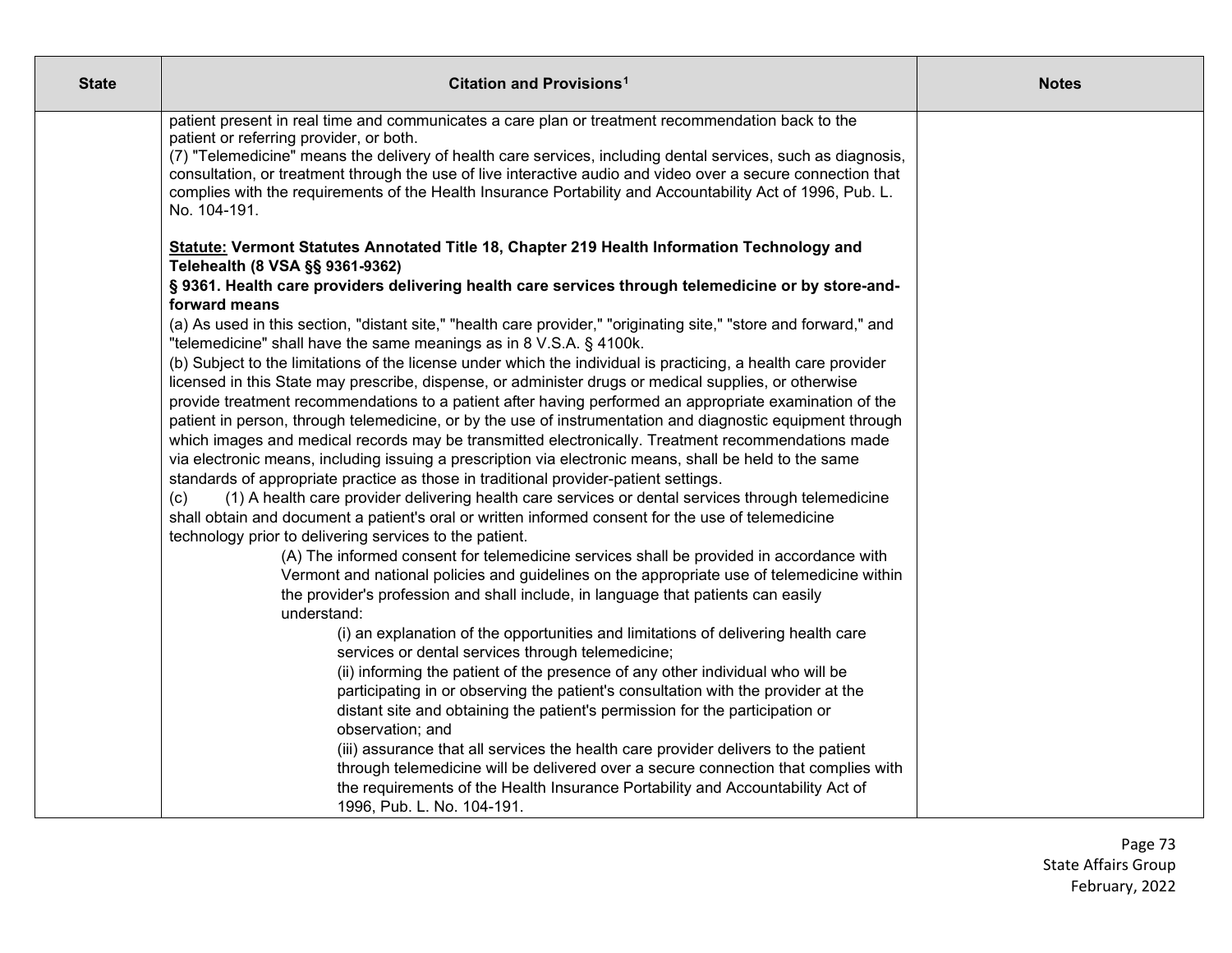| <b>State</b> | Citation and Provisions <sup>1</sup>                                                                                                                          | <b>Notes</b> |
|--------------|---------------------------------------------------------------------------------------------------------------------------------------------------------------|--------------|
|              | (B) For services delivered through telemedicine on an ongoing basis, the health care                                                                          |              |
|              | provider shall be required to obtain consent only at the first episode of care.                                                                               |              |
|              | (2) The provider shall include the patient's written consent in the patient's medical record or                                                               |              |
|              | document the patient's oral consent in the patient's medical record.                                                                                          |              |
|              | (3) A health care provider delivering telemedicine services through a contract with a third-party                                                             |              |
|              | vendor shall comply with the provisions of this subsection (c) to the extent permissible under the                                                            |              |
|              | terms of the contract. If the contract requires the health care provider to use the vendor's own                                                              |              |
|              | informed consent provisions instead of those set forth in this subsection, the health care provider                                                           |              |
|              | shall be deemed to be in compliance with the requirements of this subsection if he or she adheres                                                             |              |
|              | to the terms of the vendor's informed consent policies.                                                                                                       |              |
|              | (4) Notwithstanding any provision of this subsection to the contrary, a health care provider shall not                                                        |              |
|              | be required to obtain a patient's informed consent for the use of telemedicine in the following                                                               |              |
|              | circumstances:                                                                                                                                                |              |
|              | (A) in the case of a medical emergency;                                                                                                                       |              |
|              | (B) for the second certification of an emergency examination determining whether an                                                                           |              |
|              | individual is a person in need of treatment pursuant to section 7508 of this title; or                                                                        |              |
|              | (C) for a psychiatrist's examination to determine whether an individual is in need of                                                                         |              |
|              | inpatient hospitalization pursuant to 13 V.S.A. $\S$ 4815(g)(3).                                                                                              |              |
|              | (d) Neither a health care provider nor a patient shall create or cause to be created a recording of a<br>provider's telemedicine consultation with a patient. |              |
|              | (1) A patient receiving health care services or dental services by store-and-forward means shall be<br>(e)                                                    |              |
|              | informed of the patient's right to refuse to receive services in this manner and to request services in                                                       |              |
|              | an alternative format, such as through real-time telemedicine services or an in-person visit.                                                                 |              |
|              | (2) Receipt of services by store-and-forward means shall not preclude a patient from receiving real-                                                          |              |
|              | time telemedicine services or an in-person visit with the distant site health care provider at a future                                                       |              |
|              | date.                                                                                                                                                         |              |
|              | (3) Originating site health care providers involved in the store-and-forward process shall obtain                                                             |              |
|              | informed consent from the patient as described in subsection (c) of this section.                                                                             |              |
|              | § 9362 Health Care Providers Delivering Health Care Services By Audio-Only Telephone                                                                          |              |
|              | (a) As used in this section, "health insurance plan" and "health care provider" have the same meaning as in                                                   |              |
|              | 8 V.S.A. § 4100l and "telemedicine" has the same meaning as in 8 V.S.A. § 4100k.                                                                              |              |
|              | (1) Subject to the limitations of the license under which the individual is practicing and, for Medicaid<br>(b)                                               |              |
|              | patients, to the extent permitted by the Centers for Medicare and Medicaid Services, a health care                                                            |              |
|              | provider may deliver health care services to a patient using audio-only telephone if the patient                                                              |              |
|              | elects to receive the services in this manner and it is clinically appropriate to do so. A health care                                                        |              |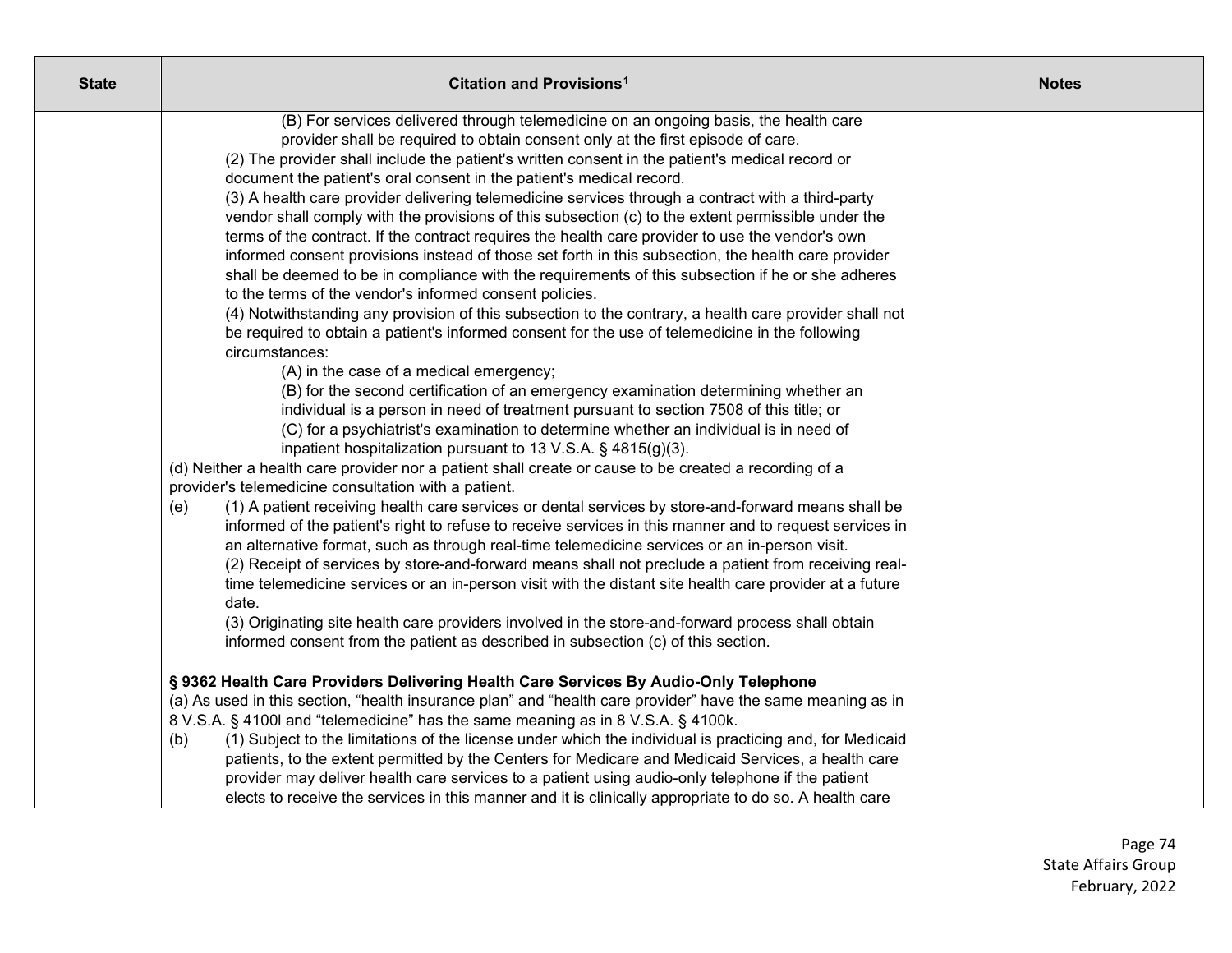| <b>State</b> | Citation and Provisions <sup>1</sup>                                                                                                                                                        | <b>Notes</b> |
|--------------|---------------------------------------------------------------------------------------------------------------------------------------------------------------------------------------------|--------------|
|              | provider shall comply with any training requirements imposed by the provider's licensing board on                                                                                           |              |
|              | the appropriate use of audio-only telephone in health care delivery.                                                                                                                        |              |
|              | (2) A health care provider delivering health care services using audio-only telephone shall include                                                                                         |              |
|              | or document in the patient's medical record:                                                                                                                                                |              |
|              | (A) the patient's informed consent for receiving services using audio-only telephone in                                                                                                     |              |
|              | accordance with subsection (c) of this section; and                                                                                                                                         |              |
|              | (B) the reason or reasons that the provider determined that it was clinically appropriate to                                                                                                |              |
|              | deliver health care services to the patient by audio-only telephone.                                                                                                                        |              |
|              | (3)<br>(A) A health care provider shall not require a patient to receive health care services by                                                                                            |              |
|              | audio-only telephone if the patient does not wish to receive services in this manner.                                                                                                       |              |
|              | (B) A health care provider shall deliver care that is timely and complies with contractual                                                                                                  |              |
|              | requirements and shall not delay care unnecessarily if a patient elects to receive services                                                                                                 |              |
|              | through an in-person visit or telemedicine instead of by audio-only telephone.                                                                                                              |              |
|              | (c) A health care provider delivering health care services by audio-only telephone shall obtain and                                                                                         |              |
|              | document a patient's oral or written informed consent for the use of audio-only telephone prior to the                                                                                      |              |
|              | appointment or at the start of the appointment but prior to delivering any billable service.                                                                                                |              |
|              | (1) The informed consent for audio-only telephone services shall be provided in accordance with                                                                                             |              |
|              | Vermont and national policies and guidelines on the appropriate use of telephone services within                                                                                            |              |
|              | the provider's profession and shall include, in language that patients can easily understand:<br>(A) that the patient is entitled to choose to receive services by audio-only telephone, in |              |
|              | person, or through telemedicine, to the extent clinically appropriate;                                                                                                                      |              |
|              | (B) that receiving services by audio-only telephone does not preclude the patient from                                                                                                      |              |
|              | receiving services in person or through telemedicine at a later date;                                                                                                                       |              |
|              | (C) an explanation of the opportunities and limitations of delivering and receiving health                                                                                                  |              |
|              | care services using audio-only telephone;                                                                                                                                                   |              |
|              | (D) informing the patient of the presence of any other individual who will be participating in                                                                                              |              |
|              | or listening to the patient's consultation with the provider and obtaining the patient's                                                                                                    |              |
|              | permission for the participation or observation;                                                                                                                                            |              |
|              | (E) whether the services will be billed to the patient's health insurance plan if delivered by                                                                                              |              |
|              | audio-only telephone and what this may mean for the patient's financial responsibility for                                                                                                  |              |
|              | co-payments, coinsurance, and deductibles; and                                                                                                                                              |              |
|              | (F) informing the patient that not all audio-only health care services are covered by all                                                                                                   |              |
|              | health plans.                                                                                                                                                                               |              |
|              | (2) For services delivered by audio-only telephone on an ongoing basis, the health care provider                                                                                            |              |
|              | shall be required to obtain consent only at the first episode of care.                                                                                                                      |              |
|              | (3) If the patient provides oral informed consent, the provider shall offer to provide the patient with a                                                                                   |              |
|              | written copy of the informed consent.                                                                                                                                                       |              |

Page 75 State Affairs Group February, 2022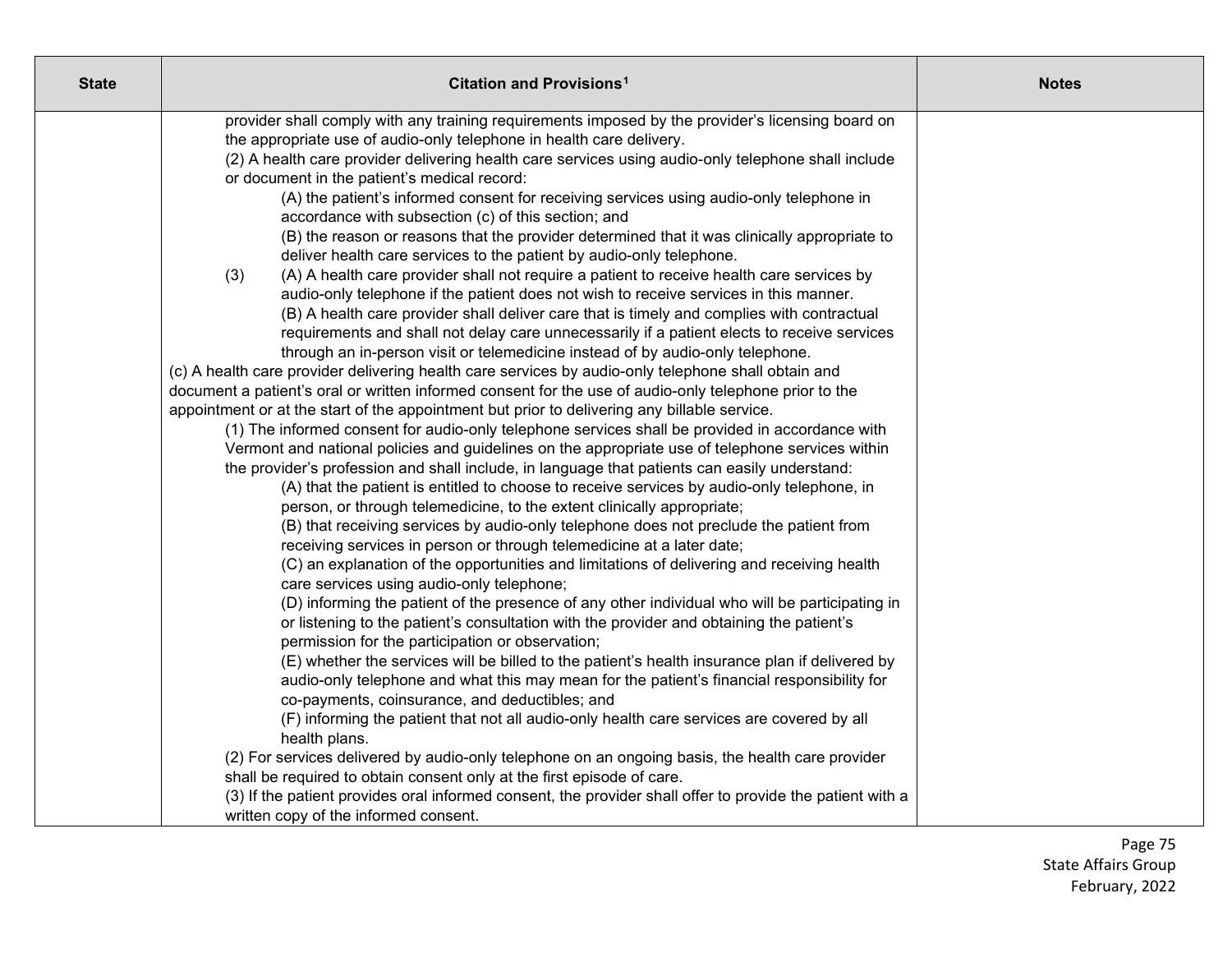| <b>State</b> | <b>Citation and Provisions<sup>1</sup></b>                                                                                                                                                                                                                                                                                                                                                                                                                                                                                                                                                                                                                                                                                                                                                                                                                                                                                                                                                                                                                                                                                                                                                                                                                                                                                                                                                                                                                                                                                                                                                                                                                                                                                                                                                                                                                                                                                                                                                                                                                                                                                                                                                                                                                                                                                                                                                                                         | <b>Notes</b> |
|--------------|------------------------------------------------------------------------------------------------------------------------------------------------------------------------------------------------------------------------------------------------------------------------------------------------------------------------------------------------------------------------------------------------------------------------------------------------------------------------------------------------------------------------------------------------------------------------------------------------------------------------------------------------------------------------------------------------------------------------------------------------------------------------------------------------------------------------------------------------------------------------------------------------------------------------------------------------------------------------------------------------------------------------------------------------------------------------------------------------------------------------------------------------------------------------------------------------------------------------------------------------------------------------------------------------------------------------------------------------------------------------------------------------------------------------------------------------------------------------------------------------------------------------------------------------------------------------------------------------------------------------------------------------------------------------------------------------------------------------------------------------------------------------------------------------------------------------------------------------------------------------------------------------------------------------------------------------------------------------------------------------------------------------------------------------------------------------------------------------------------------------------------------------------------------------------------------------------------------------------------------------------------------------------------------------------------------------------------------------------------------------------------------------------------------------------------|--------------|
|              | (4) Notwithstanding any provision of this subsection to the contrary, a health care provider shall not<br>be required to obtain a patient's informed consent for the use of audio-only telephone services in<br>the case of a medical emergency.<br>(5) A health care provider may use a single informed consent form to address all telehealth<br>modalities, including telemedicine, store and forward, and audio-only telephone, as long as the<br>form complies with the provisions of section 9361 of this chapter and this section.<br>(d) Neither a health care provider nor a patient shall create or cause to be created a recording of a<br>provider's telephone consultation with a patient.<br>(e) Audio-only telephone services shall not be used in the following circumstances:<br>(1) for the second certification of an emergency examination determining whether an individual is a<br>person in need of treatment pursuant to section 7508 of this title; or<br>(2) for a psychiatrist's examination to determine whether an individual is in need of inpatient<br>hospitalization pursuant to 13 V.S.A. § 4815(g)(3).                                                                                                                                                                                                                                                                                                                                                                                                                                                                                                                                                                                                                                                                                                                                                                                                                                                                                                                                                                                                                                                                                                                                                                                                                                                                                          |              |
| Virginia     | <b>Board of Medicine Guidance Document 85-12:</b><br><b>Section One: Preamble.</b><br>The Virginia Board of Medicine ("Board") recognizes that using telemedicine services in the delivery of<br>medical services offers potential benefits in the provision of medical care. The appropriate application of<br>these services can enhance medical care by facilitating communication between practitioners, other health<br>care providers, and their patients, prescribing medication, medication management, obtaining laboratory<br>results, scheduling appointments, monitoring chronic conditions, providing health care information, and<br>clarifying medical advice. With the exception of prescribing controlled substances, the Virginia General<br>Assembly has not established statutory parameters regarding the provision and delivery of telemedicine<br>services. Therefore, practitioners must apply existing laws and regulations to the provision of telemedicine<br>services. The Board issues this guidance document to assist practitioners with the application of current<br>laws to telemedicine service practices.<br>These guidelines should not be construed to alter the scope of practice of any health care provider or<br>authorize the delivery of health care services in a setting, or in a manner, not authorized by law. In fact,<br>these guidelines support a consistent standard of care and scope of practice notwithstanding the delivery<br>tool or business method used to enable practitioner-to-patient communications. For the purpose of<br>prescribing controlled substances, a practitioner using telemedicine services in the provision of medical<br>services to a patient (whether existing or new) must take appropriate steps to establish the practitioner-<br>patient relationship as defined in Virginia Code § 54.1-3303. A practitioner should conduct all appropriate<br>evaluations and history of the patient consistent with traditional standards of care for the particular patient<br>presentation. As such, some situations and patient presentations are appropriate for the utilization of<br>telemedicine services as a component of, or in lieu of, in-person provision of medical care, while others are<br>not. The practitioner is responsible for making this determination, and in doing so must adhere to applicable<br>laws and standards of care. |              |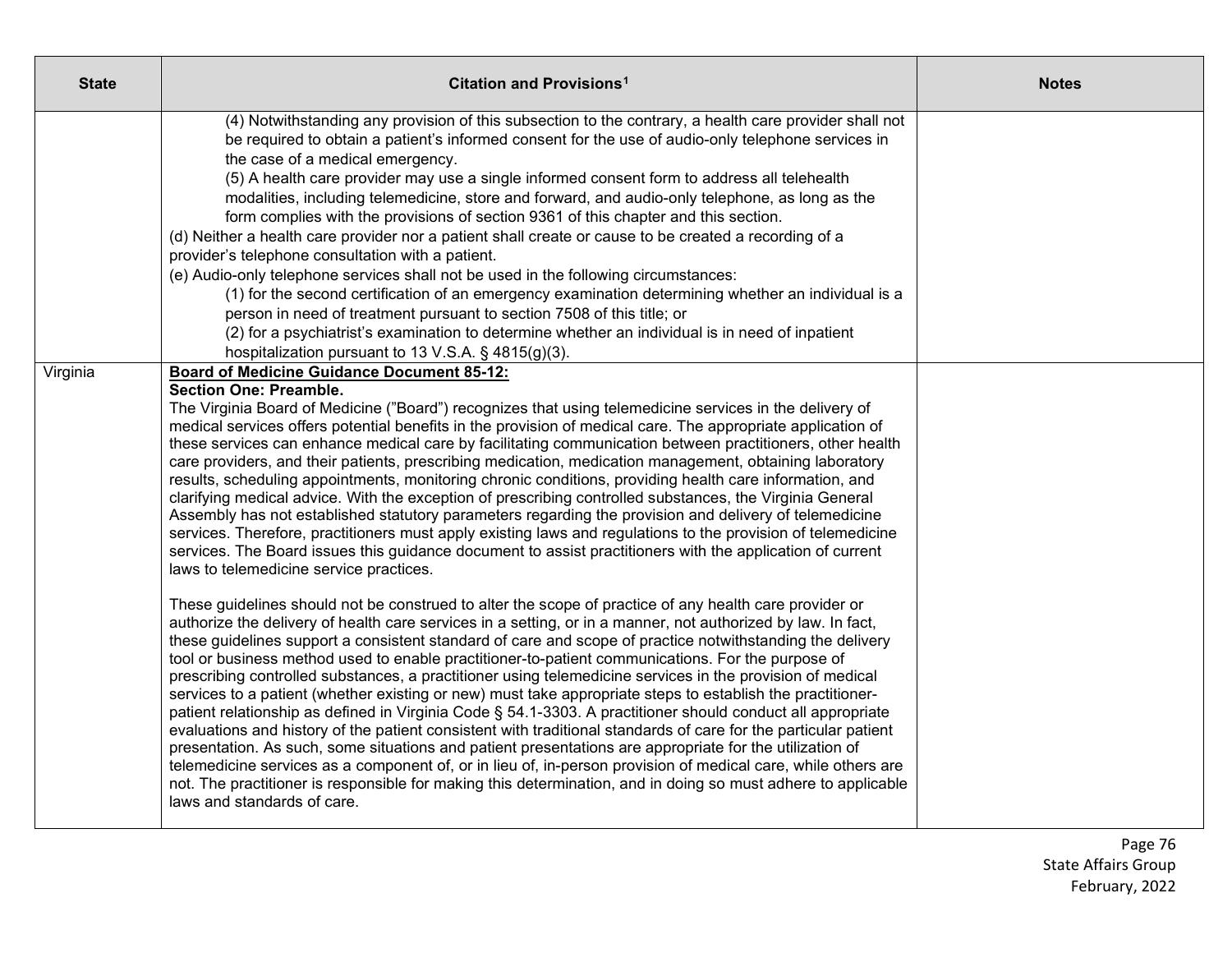| <b>State</b> | Citation and Provisions <sup>1</sup>                                                                                                                                                                                                                                                                                                                                                                                                                                                                                                                                                                                                                                                                                                                                                                                                                                                                                                                                                                                                                                                                                                                                                                                        | <b>Notes</b> |
|--------------|-----------------------------------------------------------------------------------------------------------------------------------------------------------------------------------------------------------------------------------------------------------------------------------------------------------------------------------------------------------------------------------------------------------------------------------------------------------------------------------------------------------------------------------------------------------------------------------------------------------------------------------------------------------------------------------------------------------------------------------------------------------------------------------------------------------------------------------------------------------------------------------------------------------------------------------------------------------------------------------------------------------------------------------------------------------------------------------------------------------------------------------------------------------------------------------------------------------------------------|--------------|
|              | The Board has developed these guidelines to educate licensees as to the appropriate use of telemedicine<br>services in the practice of medicine. The Board is committed to ensuring patient access to the convenience<br>and benefits afforded by telemedicine services, while promoting the responsible provision of health care<br>services.                                                                                                                                                                                                                                                                                                                                                                                                                                                                                                                                                                                                                                                                                                                                                                                                                                                                              |              |
|              | It is the expectation of the Board that practitioners who provide medical care, electronically or otherwise,<br>maintain the highest degree of professionalism and should:<br>• Place the welfare of patients first;<br>• Maintain acceptable and appropriate standards of practice;                                                                                                                                                                                                                                                                                                                                                                                                                                                                                                                                                                                                                                                                                                                                                                                                                                                                                                                                        |              |
|              | • Adhere to recognized ethical codes governing the applicable profession;<br>• Adhere to applicable laws and regulations;<br>. In the case of physicians, properly supervise non-physician clinicians when required to do so by statute;<br>and<br>• Protect patient confidentiality.                                                                                                                                                                                                                                                                                                                                                                                                                                                                                                                                                                                                                                                                                                                                                                                                                                                                                                                                       |              |
|              | Section Two: Establishing the Practitioner-Patient Relationship.<br>The practitioner-patient relationship is fundamental to the provision of acceptable medical care. It is the<br>expectation of the Board that practitioners recognize the obligations, responsibilities, and patient rights<br>associated with establishing and maintaining a practitioner-patient relationship. Where an existing<br>practitioner-patient relationship is not present (This guidance document is not intended to address existing<br>patient-practitioner relationships established through in-person visits.) a practitioner must take appropriate<br>steps to establish a practitioner-patient relationship consistent with the guidelines identified in this<br>document, with Virginia law, and with any other applicable law. (The practitioner must adhere not only to<br>Virginia law defining a practitioner-patient relationship, but the law in any state where a patient is receiving<br>services that defines the practitioner-patient relationship.) While each circumstance is unique, such<br>practitioner-patient relationships may be established using telemedicine services provided the standard of<br>care is met. |              |
|              | A practitioner is discouraged from rendering medical advice and/or care using telemedicine services<br>without (1) fully verifying and authenticating the location and, to the extent possible, confirming the identity<br>of the requesting patient; (2) disclosing and validating the practitioner's identity and applicable credential(s);<br>and (3) obtaining appropriate consents from requesting patients after disclosures regarding the delivery<br>models and treatment methods or limitations, including any special informed consents regarding the use of<br>telemedicine services. An appropriate practitioner-patient relationship has not been established when the<br>identity of the practitioner may be unknown to the patient.                                                                                                                                                                                                                                                                                                                                                                                                                                                                          |              |
|              | Section Three: Guidelines for the Appropriate Use of Telemedicine Services.<br>The Board has adopted the following guidelines for practitioners utilizing telemedicine services in the<br>delivery of patient care, regardless of an existing practitioner-patient relationship prior to an encounter.                                                                                                                                                                                                                                                                                                                                                                                                                                                                                                                                                                                                                                                                                                                                                                                                                                                                                                                      |              |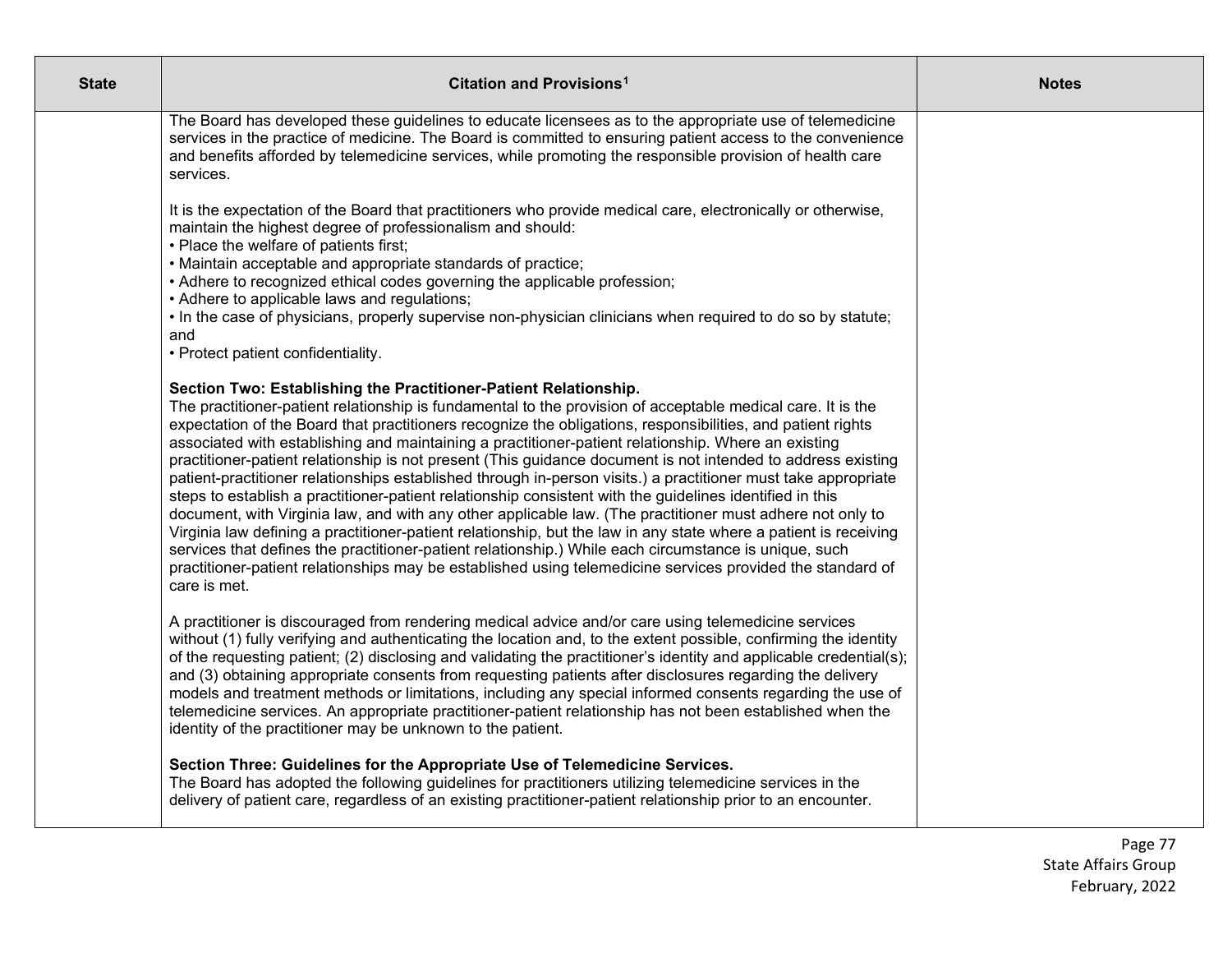| <b>State</b> | Citation and Provisions <sup>1</sup>                                                                                                                                                                                                                                                                                                                                                                                                                                                                                                                                                                                                                                                                                                                                                                                                                                                                                                                                                                                                                                                                                                                                                | <b>Notes</b> |
|--------------|-------------------------------------------------------------------------------------------------------------------------------------------------------------------------------------------------------------------------------------------------------------------------------------------------------------------------------------------------------------------------------------------------------------------------------------------------------------------------------------------------------------------------------------------------------------------------------------------------------------------------------------------------------------------------------------------------------------------------------------------------------------------------------------------------------------------------------------------------------------------------------------------------------------------------------------------------------------------------------------------------------------------------------------------------------------------------------------------------------------------------------------------------------------------------------------|--------------|
|              | Licensure:<br>The practice of medicine occurs where the patient is located at the time telemedicine services are used,<br>and insurers may issue reimbursements based on where the practitioner is located. Therefore, a<br>practitioner must be licensed by, or under the jurisdiction of, the regulatory board of the state where the<br>patient is located and the state where the practitioner is located. Practitioners who treat or prescribe<br>through online service sites must possess appropriate licensure in all jurisdictions where patients receive<br>care. To ensure appropriate insurance coverage, practitioners must make certain that they are compliant<br>with federal and state laws and policies regarding reimbursements.                                                                                                                                                                                                                                                                                                                                                                                                                                 |              |
|              | <b>Evaluation and Treatment of the Patient:</b><br>A documented medical evaluation and collection of relevant clinical history commensurate with the<br>presentation of the patient to establish diagnoses and identify underlying conditions and/or contra<br>indications to the treatment recommended/provided must be obtained prior to providing treatment, which<br>treatment includes the issuance of prescriptions, electronically or otherwise. Treatment and consultation<br>recommendations made in an online setting, including issuing a prescription via electronic means, will be<br>held to the same standards of appropriate practice as those in traditional, in-person encounters. Treatment,<br>including issuing a prescription based solely on an online questionnaire, does not constitute an acceptable<br>standard of care.                                                                                                                                                                                                                                                                                                                                 |              |
|              | Informed Consent:<br>Evidence documenting appropriate patient informed consent for the use of telemedicine services must be<br>obtained and maintained. Appropriate informed consent should, as a baseline, include the following:<br>• Identification of the patient, the practitioner, and the practitioner's credentials;<br>• Types of activities permitted using telemedicine services (e.g., prescription refills, appointment<br>scheduling, patient education, etc.);<br>• Agreement by the patient that it is the role of the practitioner to determine whether or not the condition<br>being diagnosed and/or treated is appropriate for a telemedicine encounter;<br>• Details on security measures taken with the use of telemedicine services, such as encrypting date of<br>service, password protected screen savers, encrypting data files, or utilizing other reliable authentication<br>techniques, as well as potential risks to privacy notwithstanding such measures;<br>• Hold harmless clause for information lost due to technical failures; and<br>. Requirement for express patient consent to forward patient-identifiable information to a third party. |              |
|              | <b>Medical Records:</b><br>The medical record should include, if applicable, copies of all patient-related electronic communications,<br>including patient-practitioner communication, prescriptions, laboratory and test results, evaluations and<br>consultations, records of past care, and instructions obtained or produced in connection with the utilization<br>of telemedicine services. Informed consents obtained in connection with an encounter involving<br>telemedicine services should also be filed in the medical record. The patient record established during the                                                                                                                                                                                                                                                                                                                                                                                                                                                                                                                                                                                                |              |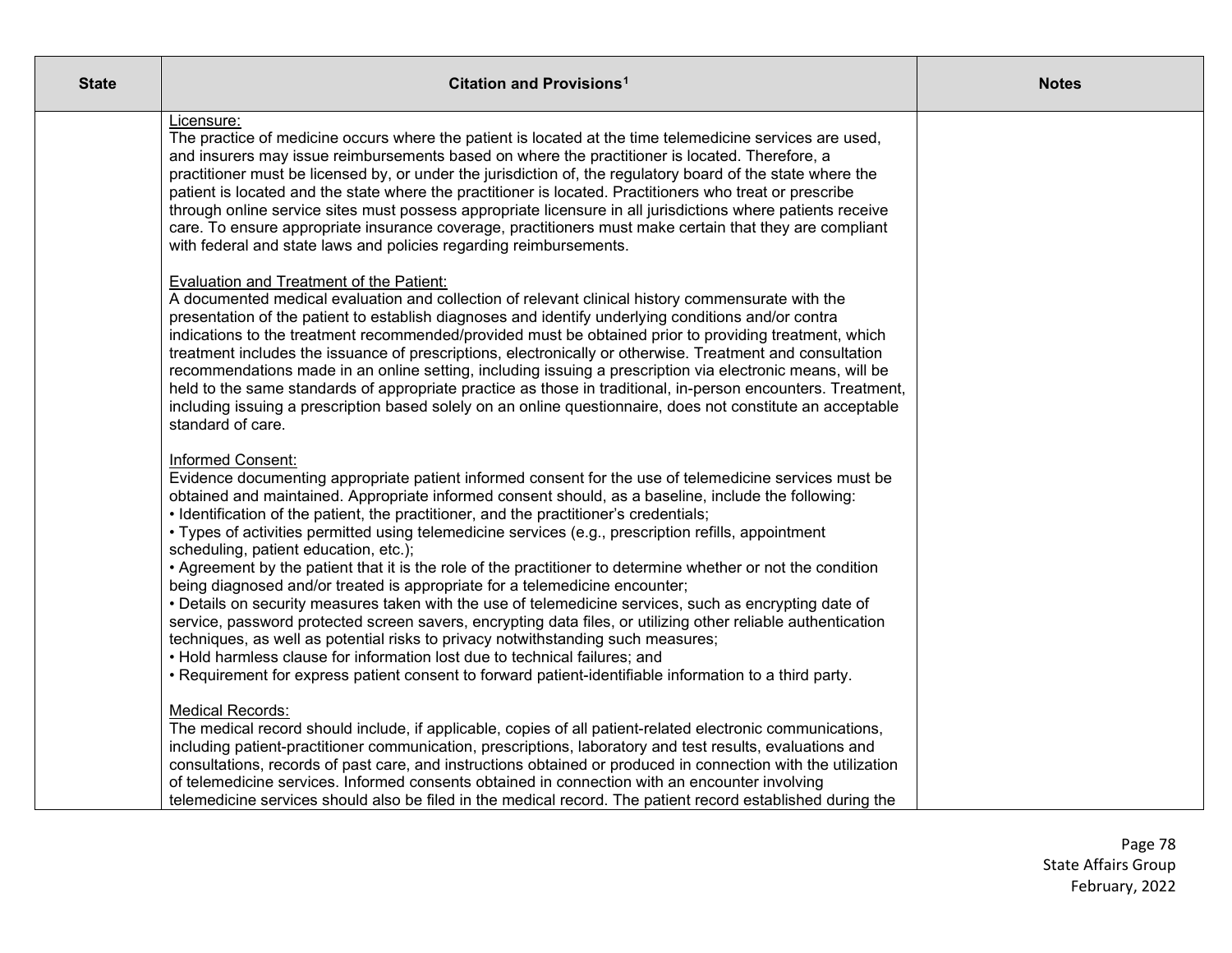| <b>State</b>  | Citation and Provisions <sup>1</sup>                                                                                                                                                                                                                                                                                                                                                                                                                                                                                                                                                                                                                                                                                                                                                                                                                                           | <b>Notes</b> |
|---------------|--------------------------------------------------------------------------------------------------------------------------------------------------------------------------------------------------------------------------------------------------------------------------------------------------------------------------------------------------------------------------------------------------------------------------------------------------------------------------------------------------------------------------------------------------------------------------------------------------------------------------------------------------------------------------------------------------------------------------------------------------------------------------------------------------------------------------------------------------------------------------------|--------------|
|               | use of telemedicine services must be accessible to both the practitioner and the patient, and consistent<br>with all established laws and regulations governing patient healthcare records.                                                                                                                                                                                                                                                                                                                                                                                                                                                                                                                                                                                                                                                                                    |              |
|               | Privacy and Security of Patient Records and Exchange of Information:<br>Written policies and procedures should be maintained for documentation, maintenance, and transmission<br>of the records of encounters using telemedicine services. Such policies and procedures should address (1)<br>privacy, (2) health-care personnel (in addition to the practitioner addressee) who will process messages,<br>(3) hours of operation, (4) types of transactions that will be permitted electronically, (5) required patient<br>information to be included in the communication, such as patient name, identification number and type of<br>transaction, (6) archival and retrieval, and (7) quality oversight mechanisms. Policies and procedures<br>should be periodically evaluated for currency and be maintained in an accessible and readily available<br>manner for review. |              |
| Washington    | Regulation: Washington Administrative Code Title 246, Chapter 847, Section 176, Telehealth.<br>(1) "Telehealth" means providing occupational therapy via electronic communication where the<br>occupational therapist or occupational therapy assistant and the patient are not at the same physical<br>location.                                                                                                                                                                                                                                                                                                                                                                                                                                                                                                                                                              |              |
|               | (2) An occupational therapist or occupational therapy assistant using telehealth to provide therapy to<br>patients in Washington must be licensed to provide occupational therapy in Washington.<br>(3) Licensed occupational therapists and occupational therapy assistants may provide occupational therapy<br>via telehealth following all requirements for supervision and standard of care, including those defined in                                                                                                                                                                                                                                                                                                                                                                                                                                                    |              |
|               | chapters 18.59 RCW and 246-847 WAC.<br>(4) The occupational therapist or occupational therapy assistant must identify in the clinical record that the<br>occupational therapy occurred via telehealth.                                                                                                                                                                                                                                                                                                                                                                                                                                                                                                                                                                                                                                                                         |              |
| West Virginia | Regulation: West Virginia Code of State Rules Title 13, Series 9, Telehealth Practice; Requirements;<br>Definitions.<br>§13-9-2. Definitions.<br>2.1. "Board" means the West Virginia Board of Occupational Therapy established pursuant to W. Va. Code<br>§30-28-1 et seq.                                                                                                                                                                                                                                                                                                                                                                                                                                                                                                                                                                                                    |              |
|               | 2.2. "Occupational Therapist" or "Occupational Therapy Assistant" means a person licensed by the board<br>to practice occupational therapy in West Virginia.<br>2.3. "Store and forward" means the asynchronous communication of medical data or images from an<br>originating location to an occupational therapist or occupational therapy assistant at another site for the<br>purpose of therapeutic assistance.                                                                                                                                                                                                                                                                                                                                                                                                                                                           |              |
|               | 2.4. "Telehealth" is the application of evaluative, consultative, preventative, and therapeutic services<br>delivered through telecommunication and information technologies. Occupational therapy services provided<br>by means of a telehealth service delivery model can be synchronous, that is, delivered through interactive<br>technologies in real time, or asynchronous, using store-and-forward technologies. Telehealth is considered<br>the same as teletherapy, telerehabilitation, and telepractice in various settings and for the purpose of this<br>rule.                                                                                                                                                                                                                                                                                                     |              |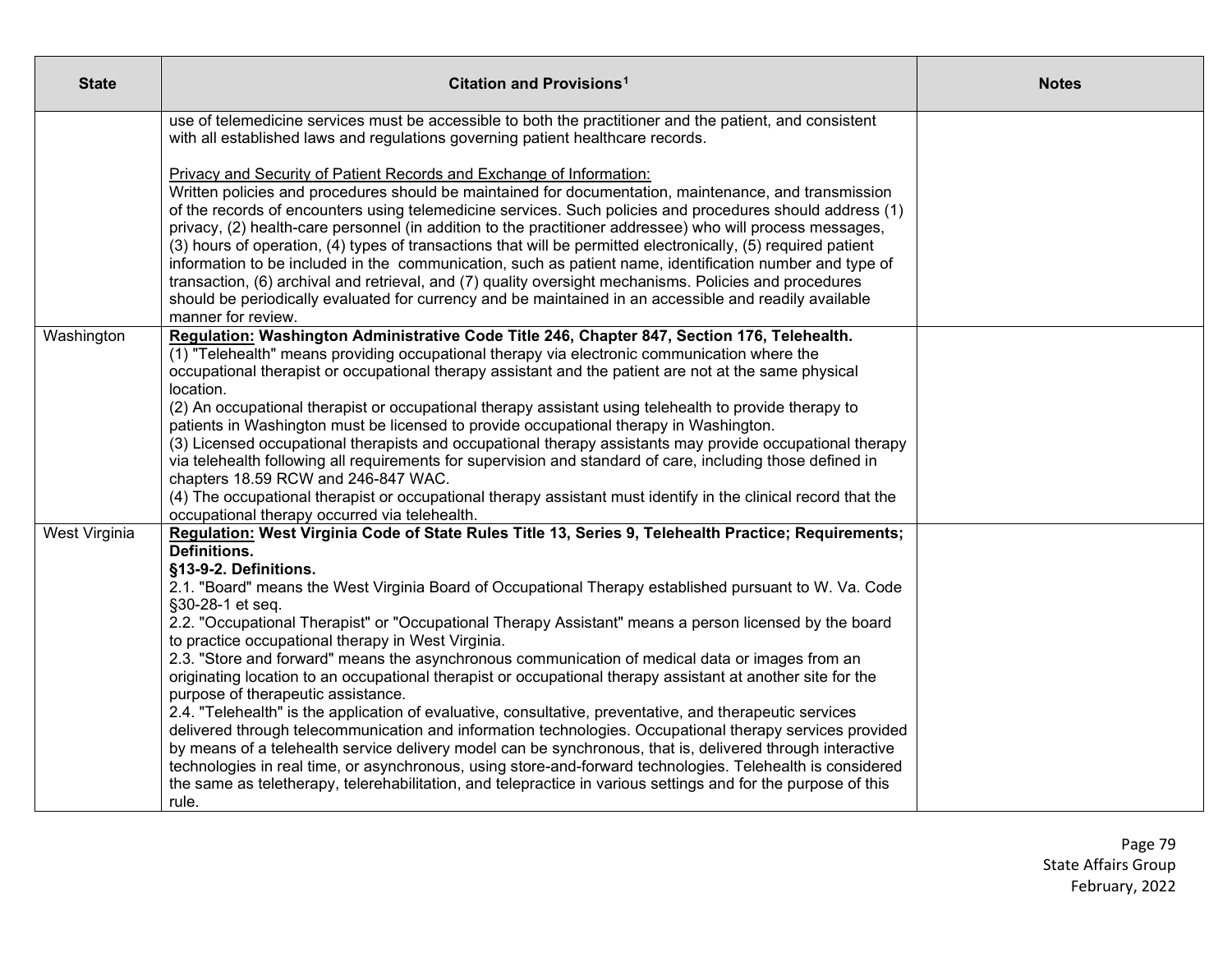| Citation and Provisions <sup>1</sup>                                                                                                                                                                                                                                                                                                                                                                                                                                                                                                                                                                                                                                                                                                                                                                                                                                                                                                                                                                                                                                                                                                             | <b>Notes</b>                                           |
|--------------------------------------------------------------------------------------------------------------------------------------------------------------------------------------------------------------------------------------------------------------------------------------------------------------------------------------------------------------------------------------------------------------------------------------------------------------------------------------------------------------------------------------------------------------------------------------------------------------------------------------------------------------------------------------------------------------------------------------------------------------------------------------------------------------------------------------------------------------------------------------------------------------------------------------------------------------------------------------------------------------------------------------------------------------------------------------------------------------------------------------------------|--------------------------------------------------------|
| 2.5. "Telehealth technologies" means technologies and devices which enable secure electronic<br>communications and information exchange in the practice of telehealth, and typically involve the application<br>of secure real-time audio/video conferencing or similar secure video services or store and forward digital<br>image technology to provide occupational therapy services by replicating the interaction of a traditional in-<br>person encounter between an occupational therapist or occupational therapy assistant and a patient.                                                                                                                                                                                                                                                                                                                                                                                                                                                                                                                                                                                               |                                                        |
| §13-9-3. Licensure.<br>3.1. The practice of occupational therapy occurs where the client is physically located at the time the<br>telehealth technologies are used.<br>3.2 An occupational therapist or occupational therapy assistant who practices telehealth must be licensed<br>as provided in this article.                                                                                                                                                                                                                                                                                                                                                                                                                                                                                                                                                                                                                                                                                                                                                                                                                                 |                                                        |
| §13-9-4. Practitioner-patient relationship through telehealth.<br>4.1. A practitioner-patient relationship may not be established through audio-only, written forms of<br>communication, such as e-mail or text-based messaging, or any combination thereof.<br>4.2. If an existing practitioner-patient relationship is not present prior to the utilization of telehealth<br>technologies, or if services are rendered solely through telehealth technologies, a practitioner-patient<br>relationship may only be established through the use of telehealth technologies which incorporate<br>interactive audio using store and forward technology, real-time videoconferencing or similar secure video<br>services during the initial patient evaluation.<br>4.3. Once a practitioner-patient relationship has been established, either through an in-person encounter or<br>in accordance with section 4.2 of this rule, the practitioner may utilize any telehealth technology that meets<br>the standard of care and is appropriate for the patient.                                                                                       |                                                        |
| §13-9-5. Telehealth practice.<br>5.1. Prior to providing occupational therapy services via telehealth:<br>5.1.a. An occupational therapist shall determine whether an in-person evaluation is necessary and<br>make every attempt to ensure that a therapist is available if an on-site visit is required;<br>5.1.b. An occupational therapist shall determine whether in-person interventions are necessary and<br>make every attempt to ensure an on-site occupational therapist or occupational therapy assistant<br>shall provide the appropriate interventions;<br>5.1.c. Occupational therapy personnel shall obtain informed consent of the delivery of service via<br>telehealth from the patient/client prior to initiation of occupational therapy services via telehealth<br>and maintain documentation of the consent-to-treat process and content in the patient's or client's<br>health records.<br>5.2. An occupational therapist or occupational therapy assistant providing occupational therapy services via<br>telehealth must:<br>5.2.a. Exercise the same standard of care when providing occupational therapy services via |                                                        |
|                                                                                                                                                                                                                                                                                                                                                                                                                                                                                                                                                                                                                                                                                                                                                                                                                                                                                                                                                                                                                                                                                                                                                  | telehealth as with any other mode of service delivery; |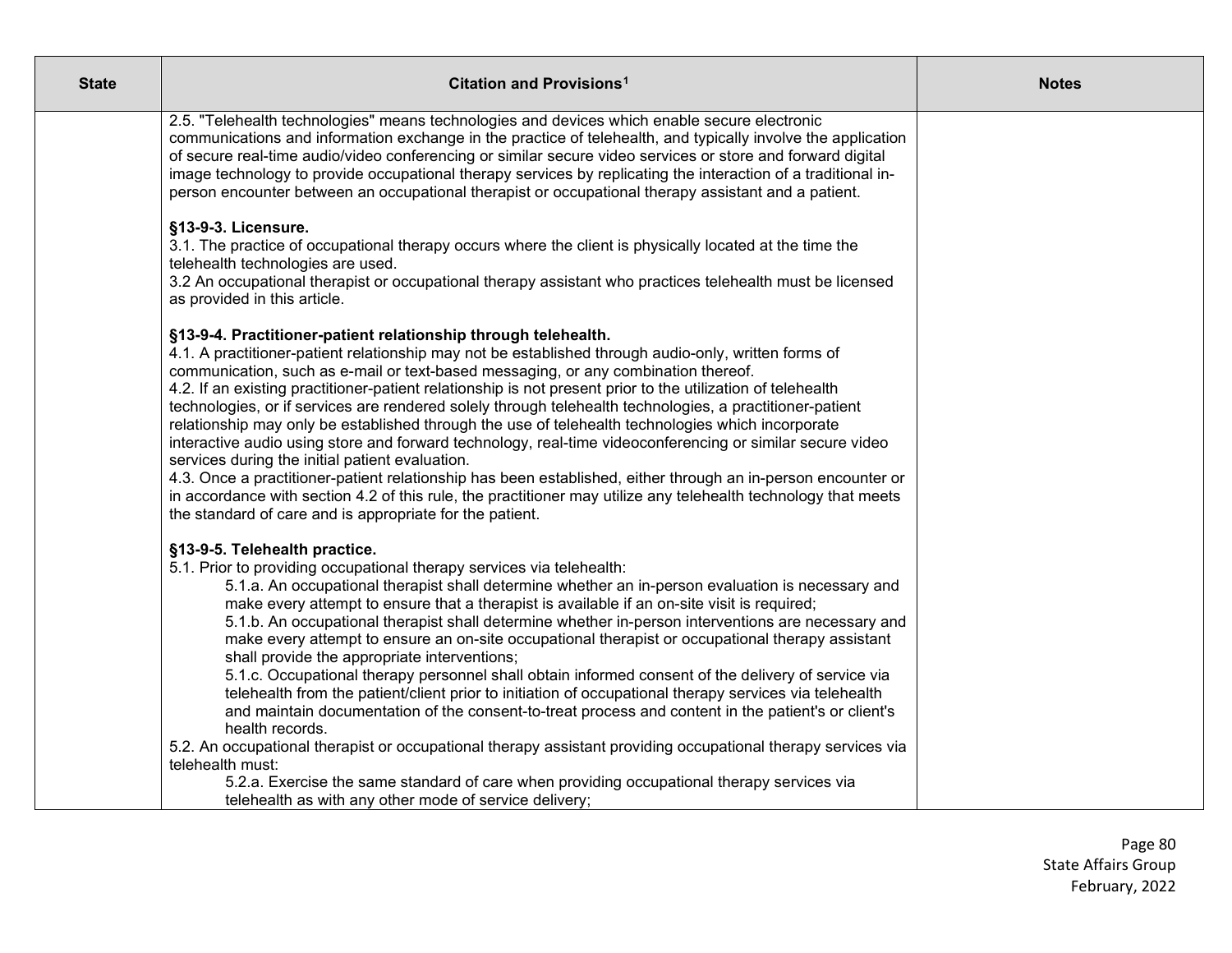| <b>State</b> | <b>Citation and Provisions<sup>1</sup></b>                                                                                                                                                                                                                                                                                                                                                                                                                                                                                                                                                                                                                                                                                                                                                                                                                                                                                                                                                                                                                                                                                                                                                                                                                                                                                                                                                                                                                                                                                                                                                                                                                                                                                                                                                                                                                                                                                                                                                                                                                              | <b>Notes</b>                                                                                   |
|--------------|-------------------------------------------------------------------------------------------------------------------------------------------------------------------------------------------------------------------------------------------------------------------------------------------------------------------------------------------------------------------------------------------------------------------------------------------------------------------------------------------------------------------------------------------------------------------------------------------------------------------------------------------------------------------------------------------------------------------------------------------------------------------------------------------------------------------------------------------------------------------------------------------------------------------------------------------------------------------------------------------------------------------------------------------------------------------------------------------------------------------------------------------------------------------------------------------------------------------------------------------------------------------------------------------------------------------------------------------------------------------------------------------------------------------------------------------------------------------------------------------------------------------------------------------------------------------------------------------------------------------------------------------------------------------------------------------------------------------------------------------------------------------------------------------------------------------------------------------------------------------------------------------------------------------------------------------------------------------------------------------------------------------------------------------------------------------------|------------------------------------------------------------------------------------------------|
|              | 5.2.b. Comply with provisions of W. Va. Code §30-28- et seq., the Occupational Therapy Practice<br>Act and its Legislative Rules;<br>5.2.c. Secure and maintain the confidentiality of medical information of the patient/client as required<br>by HIPAA and state and federal law. The nature of the service delivery as being performed through<br>telehealth should be thoroughly documented.<br>5.3. Occupational therapy assistants working under general supervision, as defined in §13-1-2.6, can<br>provide services via telehealth. Telehealth cannot be used when direct supervision, as defined in §13-1-<br>2.3, is required (i.e. Limited Permit holders, students, aides). All supervision requirements, as defined in<br>§13-1-12, must be followed.                                                                                                                                                                                                                                                                                                                                                                                                                                                                                                                                                                                                                                                                                                                                                                                                                                                                                                                                                                                                                                                                                                                                                                                                                                                                                                     |                                                                                                |
| Wisconsin    |                                                                                                                                                                                                                                                                                                                                                                                                                                                                                                                                                                                                                                                                                                                                                                                                                                                                                                                                                                                                                                                                                                                                                                                                                                                                                                                                                                                                                                                                                                                                                                                                                                                                                                                                                                                                                                                                                                                                                                                                                                                                         | No statute or regulations specific to OT<br>and telehealth, Board has not taken a<br>position. |
| Wyoming      | Statute: Wyoming Statutes §33-40-102, Definitions.<br>(a) As used in this act:<br>(v) "Occupational therapy telehealth" means the provision of occupational therapy services across<br>a distance, using telecommunications technology for the evaluation, intervention or consultation<br>without requiring the occupational therapist and recipient to be physically located in the same<br>place;<br>Regulation: Wyoming Administrative Rules Occupational Therapy Board Chapter 3, Section 4,<br><b>Telehealth</b><br>(a) In order to provide occupational therapy services via telehealth to a client in Wyoming, the OT providing<br>services to a client must have a valid and current license issued by the Board. Wyoming licensed OT using<br>telehealth technology with a client in another state may also be required to be licensed in the state in which<br>the client receives those services and must adhere to those state licensure laws.<br>(b) When providing occupational therapy services via telehealth, an OT shall determine whether an in-<br>person evaluation is necessary and make every attempt to ensure that a OT is available if an on-site visit is<br>required.<br>(c) The OT is responsible for determining whether any aspect of the provision of services may be<br>conducted via telehealth or must be conducted in person. An OT shall consider at a minimum:<br>(i) the complexity of the client's condition;<br>(ii) his or her own knowledge skills and abilities;<br>(iii) the client's context and environment;<br>(iv) the nature and complexity of the intervention;<br>(v) the pragmatic requirements of the practice setting; and<br>(vi) the capacity and quality of the technological interface.<br>(d) OT shall obtain informed consent of the delivery of service via telehealth from the client prior to initiation<br>of occupational therapy services via telehealth and maintain documentation in the client's health record.<br>(e) An OT or OTA providing occupational therapy services via telehealth must: |                                                                                                |